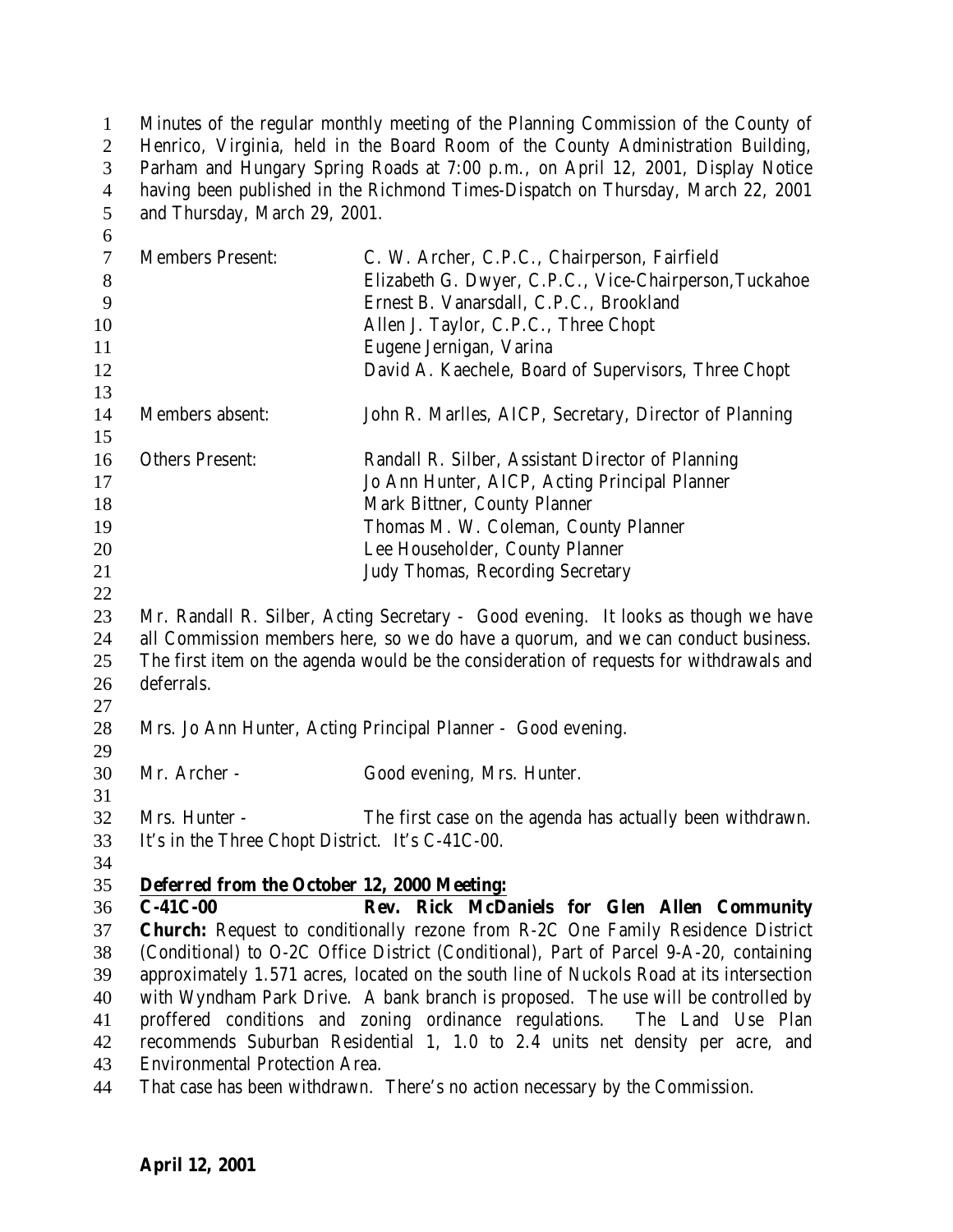Mr. Archer - No action required. Mrs. Hunter - On to the deferrals this evening. On the bottom of Page 2 in the Varina District, we have P-1-01. **Deferred from the February 15, 2001 Meeting: P-1-01 John G. Chip Dicks for Telecom Consulting Group, Inc.:** Request for a provisional use permit under Sections 24-95(a), 24-120, and 24- 122.1 of Chapter 24 of the County Code in order to construct a 250' lighted telecommunications tower and support facilities, on part of Parcel 205-A-44, containing 4,900 square feet, located at 6929 Monahan Road, on the east side of Monahan Road approximately 1,170 feet north of its intersection with Darbytown Road. The existing zoning is A-1 Agricultural District. The site is also in the Airport Safety Overlay District. 61 They have requested a deferral to June  $14<sup>th</sup>$ . That's a 60-day deferral. Mr. Archer - Okay. Is there any one here in opposition to the 64 deferment of this case until June  $14<sup>th</sup>$ . No opposition. Mr. Jernigan. Mr. Jernigan - Mr. Chairman, I make a motion that we defer Provisional 67 Use Permit P-1-01 to June  $14<sup>th</sup>$  per the applicant's request. Mr. Vanarsdall seconded the motion. Mr. Archer - Motion by Mr. Jernigan, seconded by Mr. Vanarsdall. All those in favor say aye—all those opposed by saying nay. The vote is 5-0, Mr. Kaechele abstained. The motion carries. Mrs. Hunter - There is one other deferral this evening. That's on the bottom of Page 3 of your agenda in the Brookland District. It's Case C-21C-01. **C-21C-01 Henry L. Wilton for Wilhook, LLC:** Request to conditionally rezone from R-2 One Family Residence District and R-4 One Family Residence District to O-2C Office District (Conditional), Parcels 93-A-2 and 3A, containing approximately 2.58 acres, located at the northeast intersection of I-64 and Bethlehem Road. An office development is proposed. The use will be controlled by zoning ordinance regulations and proffered conditions. The Land Use Plan recommends Environmental Protection Area. The applicant has also requested a 60-day deferral to June 14, 2001.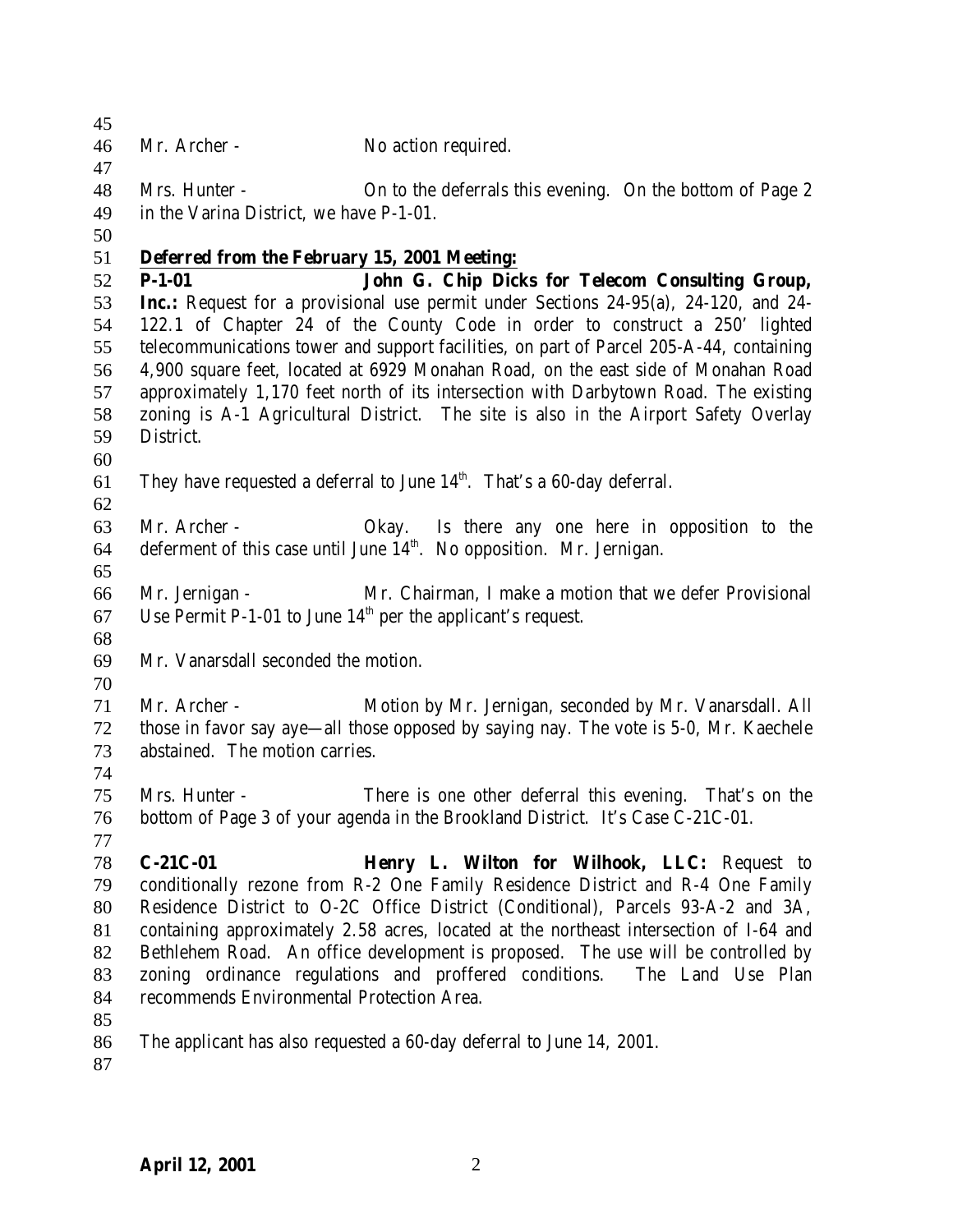88 Mr. Archer - Is there any one here in opposition to this deferment; Henry L. Wilton for Wilhook, LLC? 91 Mr. Vanarsdall - I move that C-21C-01 Henry L. Wilton for Wilhook, 92 LLC, be deferred to June  $14<sup>th</sup>$  at the applicant's request. Mrs. Dwyer seconded the motion. Mr. Archer - Motion by Mr. Vanarsdall, seconded by Mrs. Dwyer. All those in favor say aye—all those opposed by saying nay. The vote is 5-0, Mr. Kaechele abstained. The motion carries. 100 Mr. Silber - Is that all the deferrals, Mrs. Hunter? 102 Mrs. Hunter - Yes. It is. 104 Mr. Silber - We have one expedited item. Mrs. Hunter - We do have one case on the expedited agenda. It's on Page 1 of the agenda. It's the second case. **Deferred from the March 8, 2001 Meeting: P-3-01 Eisenberg Architects for Panera Bread:** Request for a provisional use permit under Sections 24-58.2(d) and 24-122.1 of Chapter 24 of the County Code in order to provide outdoor dining for a bakery/cafe, on part of Parcel 48- A-38, containing 1,500 sq. ft., located at 10301 West Broad Street, on the south line of West Broad Street (U. S. Route 250) at its intersection with Gaelic Lane (The Gables Apt. complex). The existing zoning is B-2C Business District (Conditional). 117 Mr. Archer - Is there any one here in opposition to this case? We have opposition. Mrs. Hunter - We can just pull it off. It's the first case. Mr. Silber - Yes. It needs to come off. Mr. Archer - All right, the case will come off the expedited agenda and will be heard in the order in which iT appears on the regular agenda. 127 Mr. Silber - Which will be the next case. 129 Mr. Vanarsdall - It didn't move any spaces.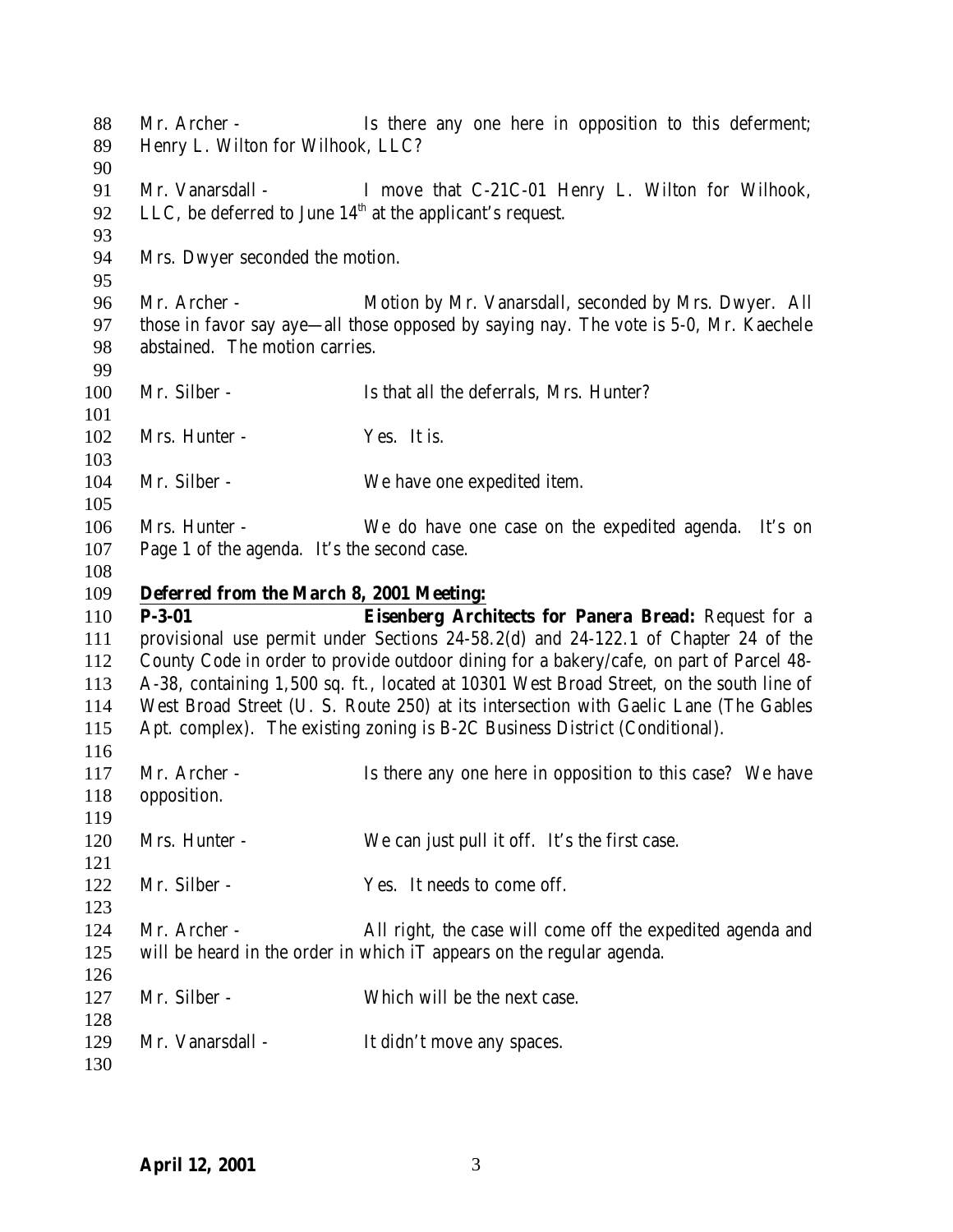**April 12, 2001** 4 ahead and turn it over to Mr. Householder who will present the staff's position. 137 Mr. Archer - Mr. Householder, how are you, sir? Mr. Lee Householder, County Planner - Thank you, Mr. Chairman, members of the Commission. The Panera Bread Restaurant has requested a Provisional Use Permit to allow the construction of an outdoor dining area adjacent to their restaurant. The site is located in the Summit Shopping Center which is 10301 W. Broad Street. A plan of development has been approved for the Summit Shopping Center and the shopping center is planned to be built in three phases. Phase 1 has been recently completed. The approved plans provide for 156 parking spaces, which is 21 more than what's required by the Ordinance. The proposed use would be placed upon an existing patio on the site, and it will be a 1,000 square foot outdoor dining area. This would include 60 seats. The additional area would require 10 parking spaces, which would meet the requirements, since they are already 21 over. Other outdoor dining facilities in the area that have recently been approved, include Apollo's Pizza, Red Hot & Blue Restaurant, and the Franco's Restaurant in the past 2 and one-half years. The applicant has submitted a proposed layout for this site that shows the seating arrangement. Also, which was not included in your staff report, they have a number of other diagrams, which I'll bring up now, to give you an idea of the appearance of this outdoor dining area with railings. And we also have this view (referring to slide) kind of a three quarter angle of the site. The proposal is consistent with the commercial concentration designation of the site. And the conditions that are listed in the staff report, we think will ensure compatibility with nearby offices and retail uses. Staff does recommend approval of this request. I'll 168 take any questions that you may have. Mr. Archer - All right, thank you, Mr. Householder. Are there questions from the Commission? Mr. Silber - Mr. Householder, could you go back to that last slide. I was under the impression that a portion of this site was under roof.

 Mr. Silber - Since it is not being considered as an expedited agenda ITEM, it will be considered on the regular agenda and it happens to be the next case on the agenda. So, we will go ahead and take that case. I don't know if its necessary that I call the case. I think Mrs. Hunter just called the case for me. So, I think we can go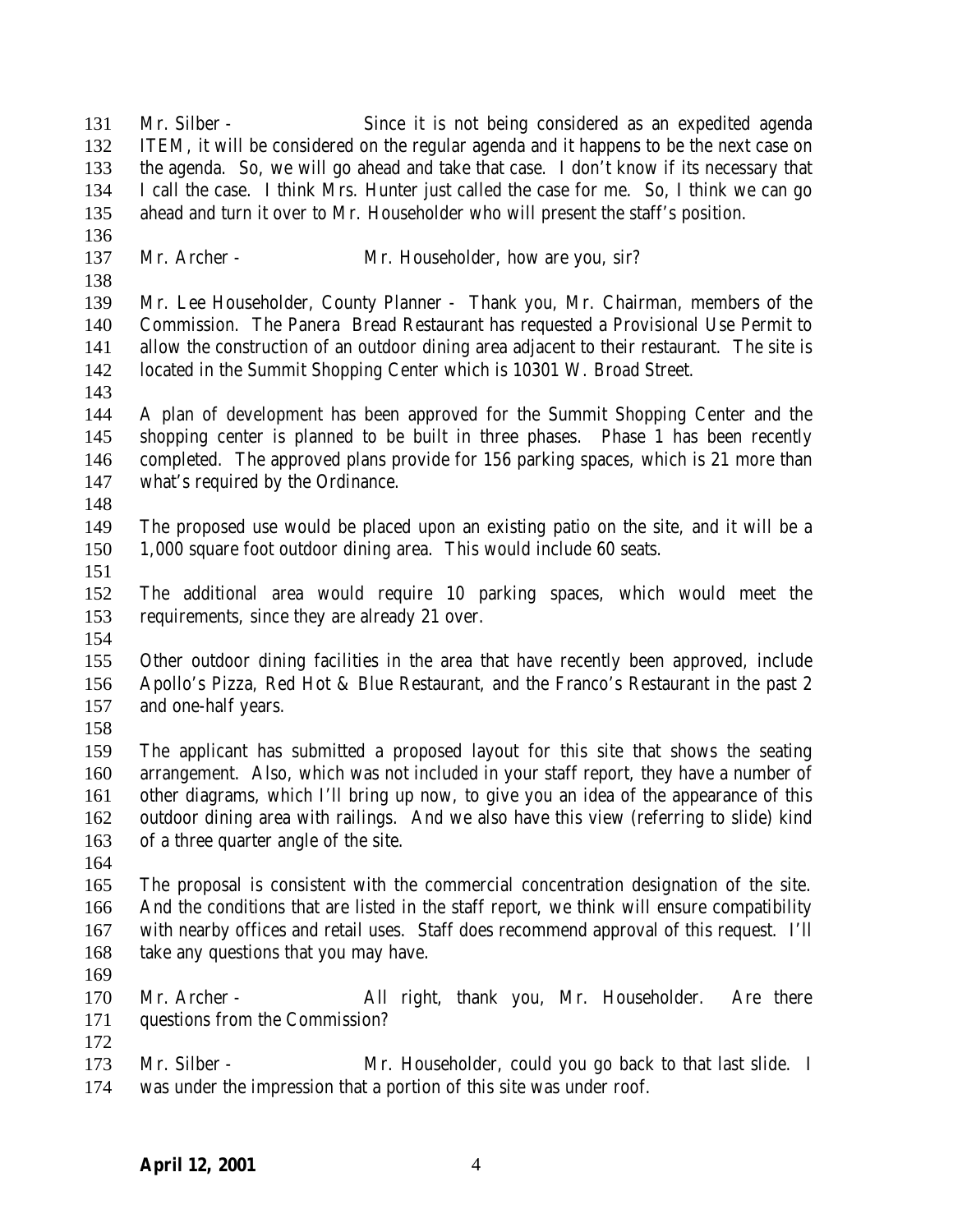| 175        | Mr. Householder -               | No.                                                                                       |
|------------|---------------------------------|-------------------------------------------------------------------------------------------|
| 176<br>177 | Mr. Silber -                    | No. It's not?                                                                             |
| 178        |                                 |                                                                                           |
| 179        | Mr. Householder -               | It is not.                                                                                |
| 180        |                                 |                                                                                           |
| 181        | Mr. Silber -                    | Okay.                                                                                     |
| 182        |                                 |                                                                                           |
| 183        | Mr. Kaechele -                  | What are the hours of operation for outdoor dining?                                       |
| 184        |                                 |                                                                                           |
| 185        | Mr. Householder -               | The hours of operation are, I know the latest is Midnight.                                |
| 186        | I'm not positive                |                                                                                           |
| 187        |                                 |                                                                                           |
| 188        | Mr. Kaechele -                  | During regular dining hours, whenever its open?                                           |
| 189        |                                 |                                                                                           |
| 190        | Mr. Householder -               | Yes. It's pretty much similar to, I would say, a coffee                                   |
| 191        |                                 | house atmosphere inside. I don't know if you've been there. There's pastries and that     |
| 192        | sort of thing.                  |                                                                                           |
| 193        |                                 |                                                                                           |
| 194        | Mr. Vanarsdall -                | They don't have breakfast, because I called up to find out                                |
| 195        |                                 | what time they cut off breakfast last Saturday. And they said they didn't cut it off.     |
| 196        |                                 | They didn't cut it on. They had just bagels. I said, "Well, how did you know I didn't     |
| 197        | want a bagel?"                  |                                                                                           |
| 198        |                                 |                                                                                           |
| 199        | Mr. Taylor -                    | Mr. Householder, which end is towards Broad Street?                                       |
| 200        |                                 | Are we looking from Broad Street there? Okay. That's Broad Street? So the other           |
| 201        | side faces the Westerre valley? |                                                                                           |
| 202        |                                 |                                                                                           |
| 203        | Mr. Householder -               | Correct.                                                                                  |
| 204        |                                 |                                                                                           |
| 205        | Mr. Taylor -                    | Which actually is quite a scenic overlook, frankly.                                       |
| 206        |                                 |                                                                                           |
| 207        | Mr. Householder -               | This pad is existing right now, this area here (referring to                              |
| 208        | slide).                         |                                                                                           |
| 209        |                                 |                                                                                           |
| 210        | Mr. Taylor -                    | And the briefing notes, there is entrance only directly                                   |
| 211        |                                 | from the dining area itself, not from the outside? Correct?                               |
| 212        |                                 |                                                                                           |
| 213        | Mr. Householder -               | Correct. We discussed that. It's labeled as "emergency                                    |
| 214        |                                 | exit." So, there is a way to get out, but all entrants would come through the restaurant. |
| 215        |                                 |                                                                                           |
| 216        | Mr. Taylor -                    | That entrance, which would really be a fire exit, is right                                |
| 217        |                                 | where you're indicating (referring to slide). That would normally be closed?              |
| 218        |                                 |                                                                                           |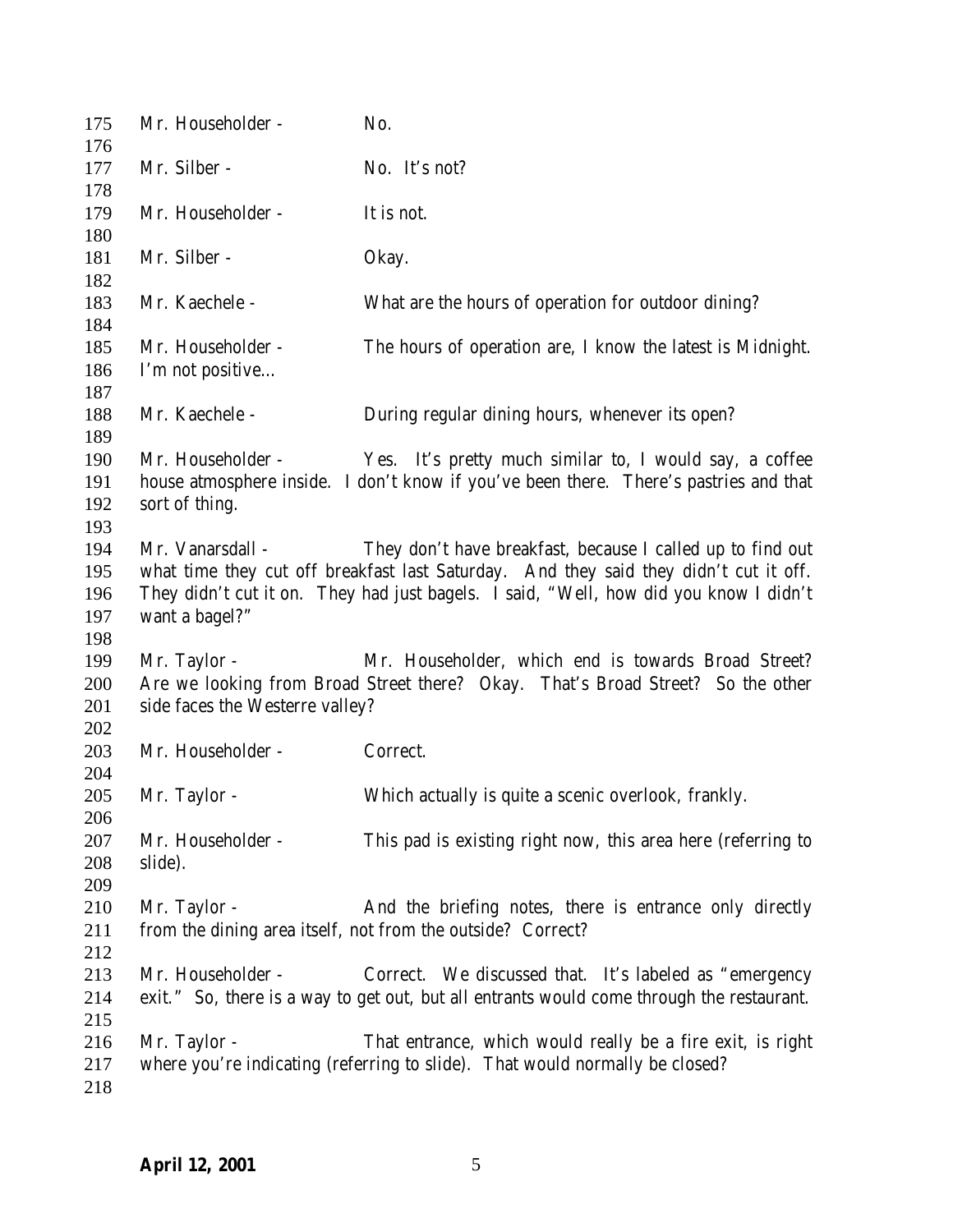| 219<br>220                                    | Mr. Householder -                                                                                                                                                                                                                                                                                                                                                                                                                                           | Yes.                                                                                                                                          |
|-----------------------------------------------|-------------------------------------------------------------------------------------------------------------------------------------------------------------------------------------------------------------------------------------------------------------------------------------------------------------------------------------------------------------------------------------------------------------------------------------------------------------|-----------------------------------------------------------------------------------------------------------------------------------------------|
| 221<br>222                                    | Mrs. Dwyer -                                                                                                                                                                                                                                                                                                                                                                                                                                                | Is metal fencing proposed?                                                                                                                    |
| 223<br>224                                    | Mr. Householder -                                                                                                                                                                                                                                                                                                                                                                                                                                           | They're proposing this would is an aluminum                                                                                                   |
| 225<br>226<br>227                             | Mr. Taylor -<br>painted fence?                                                                                                                                                                                                                                                                                                                                                                                                                              | I believe that's a 3-foot high aluminum sectioned black                                                                                       |
| 228<br>229                                    | Mr. Householder -                                                                                                                                                                                                                                                                                                                                                                                                                                           | Correct.                                                                                                                                      |
| 230<br>231<br>232                             | Mr. Taylor -<br>Red, White and Blue, as I remember, fairly close.                                                                                                                                                                                                                                                                                                                                                                                           | That type of fence was the same type of fence put in at                                                                                       |
| 233<br>234                                    | Mr. Householder -                                                                                                                                                                                                                                                                                                                                                                                                                                           | I'm not positive it's the exactly same type, but it's similar.                                                                                |
| 235<br>236<br>237                             | Mr. Archer -<br>Taylor, do you need to hear from the applicant?                                                                                                                                                                                                                                                                                                                                                                                             | Any further questions of Mr. Householder? Okay, Mr.                                                                                           |
| 238<br>239<br>240                             | Mr. Taylor -<br>applicant here?                                                                                                                                                                                                                                                                                                                                                                                                                             | Would the applicant like to present his case, or is the                                                                                       |
| 241<br>242<br>243                             | Mr. Householder -<br>evening.                                                                                                                                                                                                                                                                                                                                                                                                                               | I was told the district manager was going to be here this                                                                                     |
| 244<br>245<br>246                             | Mr. Taylor -<br>to make some remarks, sir?                                                                                                                                                                                                                                                                                                                                                                                                                  | There's the district manager right there. Would you like                                                                                      |
| 247<br>248<br>249                             | Mr. Archer -<br>over the rules concerning time.                                                                                                                                                                                                                                                                                                                                                                                                             | While he's coming, I guess we should, Mr. Secretary, go                                                                                       |
| 250<br>251<br>252<br>253<br>254<br>255<br>256 | Mr. Silber -<br>Yes sir. Before you begin, let me remind those present<br>tonight that the Planning Commission's Rules and Regulations stipulate that with public<br>hearings for each case, the applicant is given 10 minutes to present his or her case.<br>Some of that 10-minute period can be reserved for rebuttal. All the opposition is<br>provided 10 minutes cumulatively to voice their opposition, and then the Commission<br>will take action. |                                                                                                                                               |
| 257<br>258<br>259                             | Mr. Adam Miller -                                                                                                                                                                                                                                                                                                                                                                                                                                           | I just wanted to make a comment on the time. He said<br>Midnight. It closes at 7:00 o'clock on Sunday nights, and 9:00 p.m. the other nights. |
| 260<br>261                                    | Mr. Archer -                                                                                                                                                                                                                                                                                                                                                                                                                                                | Sir, would you identify yourself for the record?                                                                                              |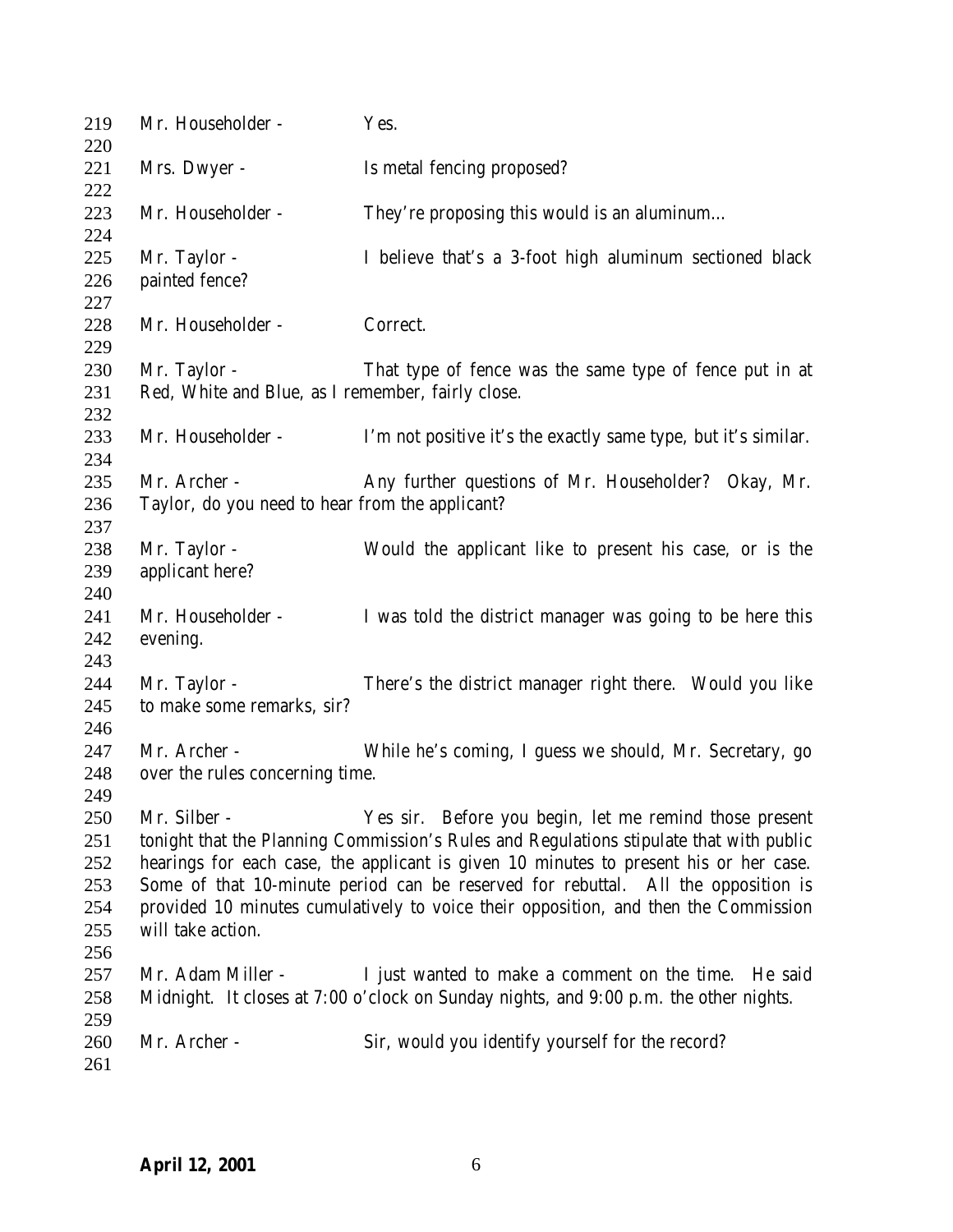| 262<br>263                                    | Mr. Miller -<br>Bread.                                                                                                                                                                                                                                                                                                                                                 | My name is Adam Miller. I work for Panera<br>Sure.                                                                                                                                                                                                                                                                                                                                                                                                                                                                                |
|-----------------------------------------------|------------------------------------------------------------------------------------------------------------------------------------------------------------------------------------------------------------------------------------------------------------------------------------------------------------------------------------------------------------------------|-----------------------------------------------------------------------------------------------------------------------------------------------------------------------------------------------------------------------------------------------------------------------------------------------------------------------------------------------------------------------------------------------------------------------------------------------------------------------------------------------------------------------------------|
| 264<br>265<br>266                             | Mr. Vanarsdall -                                                                                                                                                                                                                                                                                                                                                       | What are your hours again?                                                                                                                                                                                                                                                                                                                                                                                                                                                                                                        |
| 267<br>268<br>269                             | Mr. Miller -<br>rest of the week.                                                                                                                                                                                                                                                                                                                                      | 7:30 to 7:00 on Sundays, and $6:30$ a.m. to $9:00$ p.m. the                                                                                                                                                                                                                                                                                                                                                                                                                                                                       |
| 270<br>271                                    | Mr. Vanarsdall -                                                                                                                                                                                                                                                                                                                                                       | The latest you stay open                                                                                                                                                                                                                                                                                                                                                                                                                                                                                                          |
| 272<br>273<br>274                             | Mr. Miller -<br>that. That was the only comment that I had.                                                                                                                                                                                                                                                                                                            | is 9:00 o'clock. It will probably never go higher than                                                                                                                                                                                                                                                                                                                                                                                                                                                                            |
| 275<br>276                                    | Mr. Taylor -                                                                                                                                                                                                                                                                                                                                                           | Thank you, Mr. Miller.                                                                                                                                                                                                                                                                                                                                                                                                                                                                                                            |
| 277<br>278<br>279                             | Mr. Archer -                                                                                                                                                                                                                                                                                                                                                           | Any other questions for Mr. Miller before he takes his<br>seat? Thank you, sir. Okay, I guess its time to hear from the opposition.                                                                                                                                                                                                                                                                                                                                                                                               |
| 280<br>281<br>282<br>283<br>284<br>285        | Mrs. Emily Nuckols - Hi. I'm Emily Nuckols. I live at 4181 Innesbrook Road.<br>Innesbrook Road enters Broad Street across from one of the entrances into this<br>shopping center. It's the entrance that has to be used by anyone who is going west and<br>wants to go into the shopping center or anyone in the shopping center who wants to<br>come out and go west. |                                                                                                                                                                                                                                                                                                                                                                                                                                                                                                                                   |
| 286<br>287<br>288<br>289<br>290<br>291<br>292 | not me, but others do.                                                                                                                                                                                                                                                                                                                                                 | I can't say that I'm greatly opposed to this. I am very much concerned about traffic.<br>Panera is immensely popular. And its not unusual when I'm going east on Broad Street<br>and want to make a left turn into Innesbrook Road to have four or five cars waiting to<br>make a left turn into that shopping center. And people get impatient because I wait.<br>It's a playing game. Whose going to stick their neck out first and make a left turn? It's                                                                      |
| 293<br>294<br>295<br>296<br>297               | When this property was first rezoned, we were told that the County would work on the<br>traffic situation at the time of the POD. There was considerable discussion on this<br>issue at the POD hearing on October 9, 1997. We are waiting for some positive<br>response to our concern.                                                                               |                                                                                                                                                                                                                                                                                                                                                                                                                                                                                                                                   |
| 298<br>299<br>300<br>301<br>302<br>303<br>304 |                                                                                                                                                                                                                                                                                                                                                                        | Residents in our neighborhood are very concerned about the lack of safe entrance to<br>and from Innesbrook Road and Broad Street for many hours of the day. I leave home<br>at 6:30 in the morning to go teach, I have no problem. But come around 7:30, 8:00,<br>9:00, 10:00, 11:00, 12:00, 1:00; the other day when I came home at 3:00, I waited. I<br>didn't have to wait but a minute to make my left turn. In that time I saw three cars take<br>action which I thought was dangerous. I wouldn't have thought of doing it. |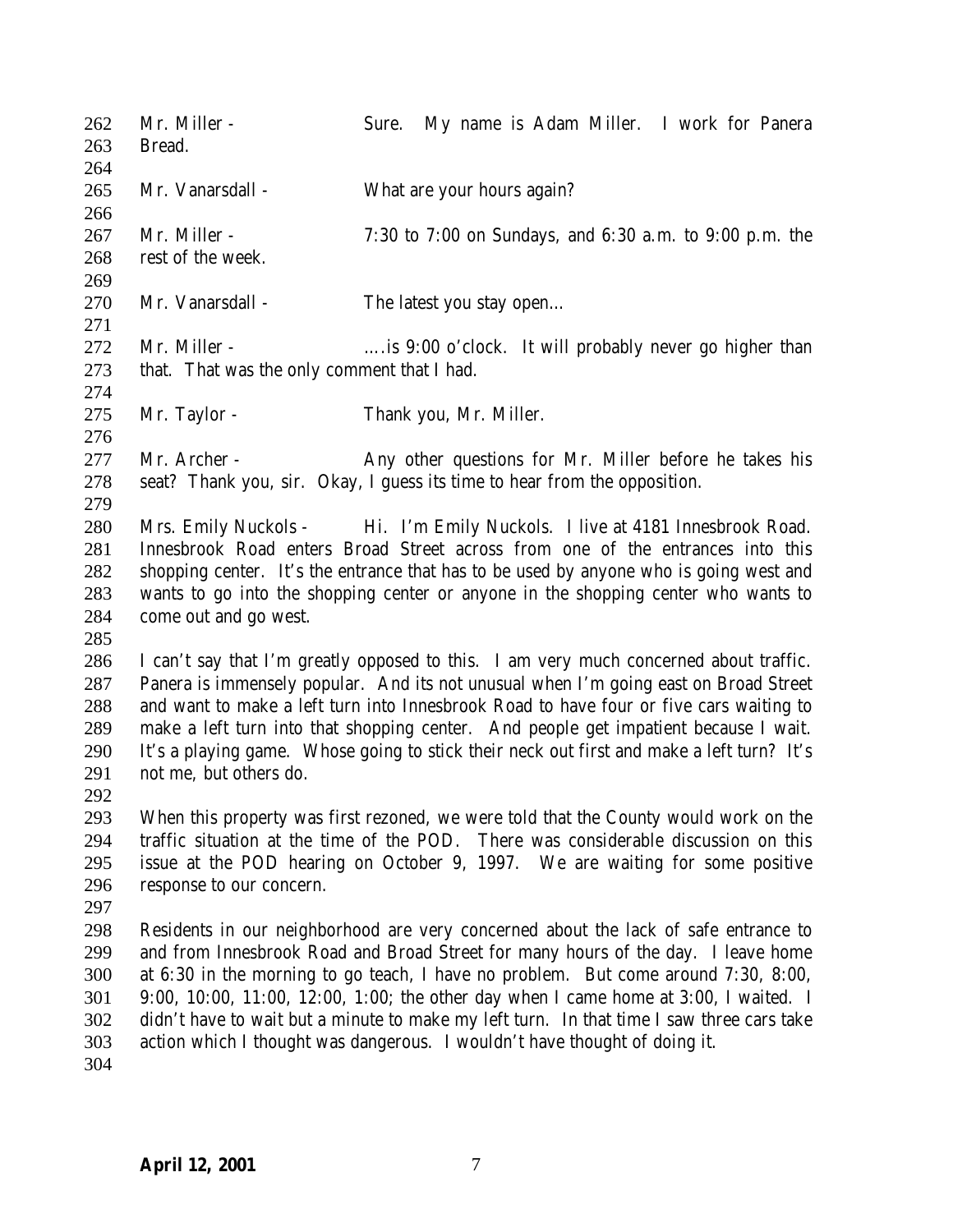Mr. James Plotkin, who is with Seven Properties, who owns it, I guess, said he is willing to help pay for a light signal at this intersection. VDOT was counting the traffic at this intersection last week. I do not know the results of that.

 My husband talked to Mr. Tim Foster, and he told him that he would ask Robert Prezioso, whose VDOT's resident engineer at the Sandston office to call us. We have not heard anything from him. I called him this morning, but we didn't make a connection.

 I know that VDOT makes the decisions about signals on Broad Street, as it's a State highway. We also know that Henrico County Government makes decisions about development; both business and residential; thus, setting up a lot of traffic. Somebody told us many times that we wouldn't have to worry on Innesbrook Road about the traffic, they were all going out Cox Road. Well, that's a bunch of baloney. They didn't know we were going to be there, I guess.

 Our County government should feel responsible for helping either by persuasion or with money to provide a safe intersection at Innesbrook and Broad Street. I know the Henrico County Traffic Engineers feel that this particular zoning would not add significantly to the already heavy traffic burden. A lot of small rocks makes a very heavy bucket. And, in addition to the through traffic on Broad Street, the shopping center traffic and new homes, school buses, and Innesbrook office workers, who use Innesbrook Road, we are hassled by U-turns, really hassled by U-turns from Universal Ford, Kinko's, and the Gable Apartments. None of them should have to make a U-turn there. Of course, they have other ways of getting out to Innesbrook to Broad Street with the light.

 We hope something can be done without waiting for a tragic accident. I have friends who don't want to visit me because of this intersection. There are times when I do not go to activities at my Church because of the trauma of getting out of the area. Should we have to live this way? Thank you.

- Mr. Archer Thank you, Mrs. Nuckols.
- Mr. Kaechele Do you perceive the problem more difficult coming out of Innesbrook Drive and going east on Broad, or is it coming…
- 
- Mrs. Nuckols Its both ways. Its very hard for us to cross over to get into the intersection. Occasionally, at 6:30, I can do it, but most of the time…To make a left turn into Broad Street from our street, we have to go into the middle and wait. You have to angle your car just so, so that you're not hanging over to be hit.
- 
- Mr. Kaechele Okay.
-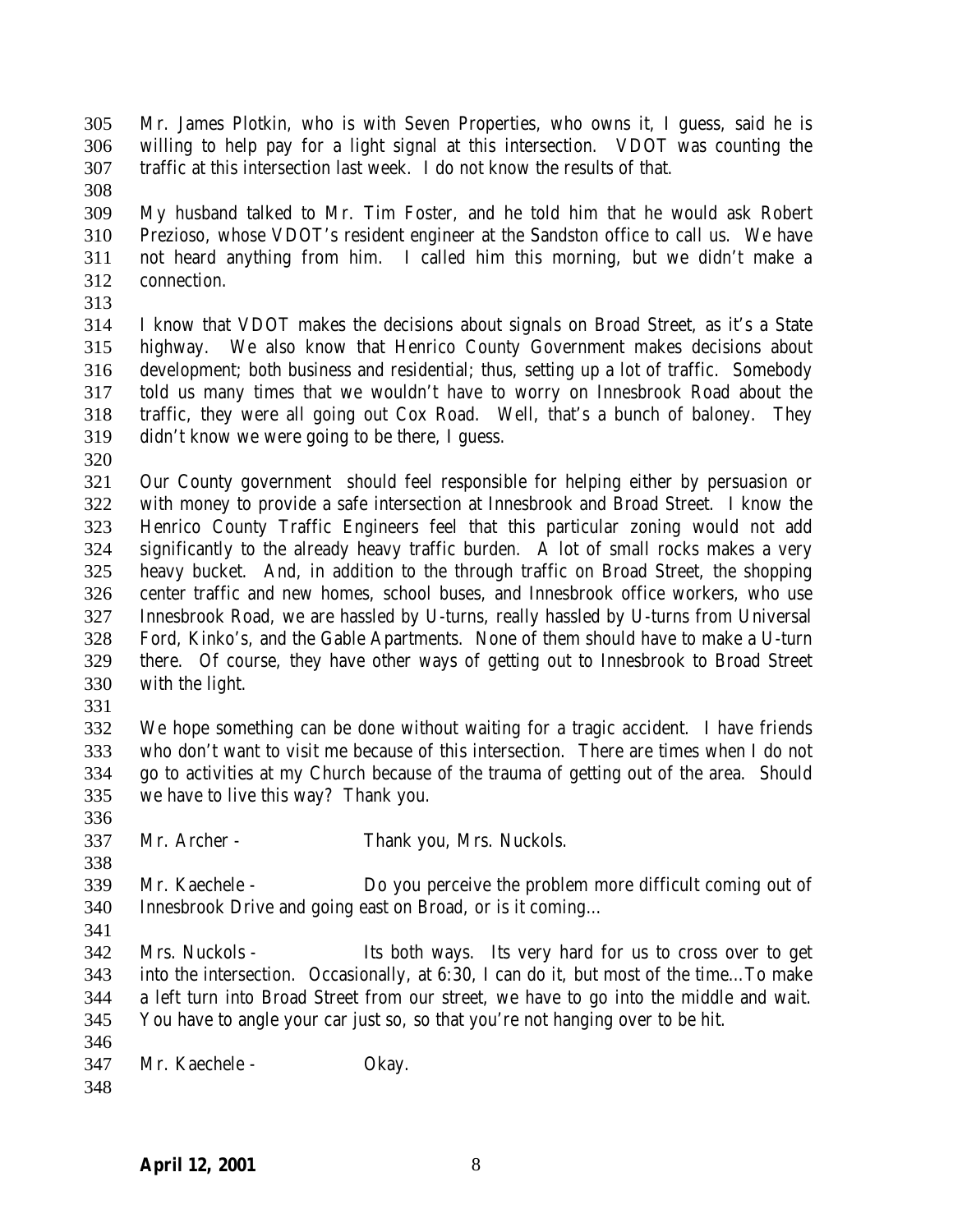Mrs. Nuckols - And with the traffic coming to make a left turn, a lot of times you just can't do it. You've either just got to wait, or you have to right turn. Its hard to make right turns a lot of the time because of the traffic. Sometimes I do go up to the light at Cox and U-turn and come back. But, there again, I have three lanes of traffic to cross and that's not always good. Mr. Kaechele - Right. Mrs. Nuckols - Norwood says, "Well, just go up and get on the interstate at Short Pump?" Well, I don't always want to get on the interstate. Mr. Kaechele - Well, Broad Street probably has 30,000 to 40,000 traffic per day in that area, I would think. Mr. Silber - Yes sir. At least that. Mr. Kaechele - 40,000 or 50,000 maybe. Mr. Taylor - I know that's under active study now by Todd Eure and VDOT. Thank you for the call last night. I'm sorry I didn't get back to you today. I was kind of rushed. But, I knew what the call was. I thought that Mr. Eure would be here tonight and we would get an idea of what the results are, because it is under active count at this moment. And I received another call today from Mr. Plotkin who wished you well and said that he would try to be here tonight. Mr. Kaechele - He's here. Mr. Taylor - Is he here? Oh, I'm sorry. I didn't see you come in, Mr. Plotkin. I won't speak for him. He will speak for himself. And besides it being under active study and VDOT counting, our hope is that something will be done. Right now, as you know, there are four traffic lights between Gaskins and Cox. And one more will just, perhaps, compound it unless they are adequately sequenced to move traffic as a group and then stop and allow the cross traffic to occur. But, I think that the County and VDOT, and certainly the staff, are aware of the problem. And our hope is that it will be resolved fairly quickly by either re-sequencing the lights or adding another light. But, it is under active study and we should see some results. I'll ask, Mr. Chairman, if I might, Mr. Archer - Sure. Mr. Taylor - I'd ask Mr. Plotkin if he'd like to come up here because he and I have had even separate discussions this afternoon on the traffic situation on that section of Broad. Mr. Plotkin.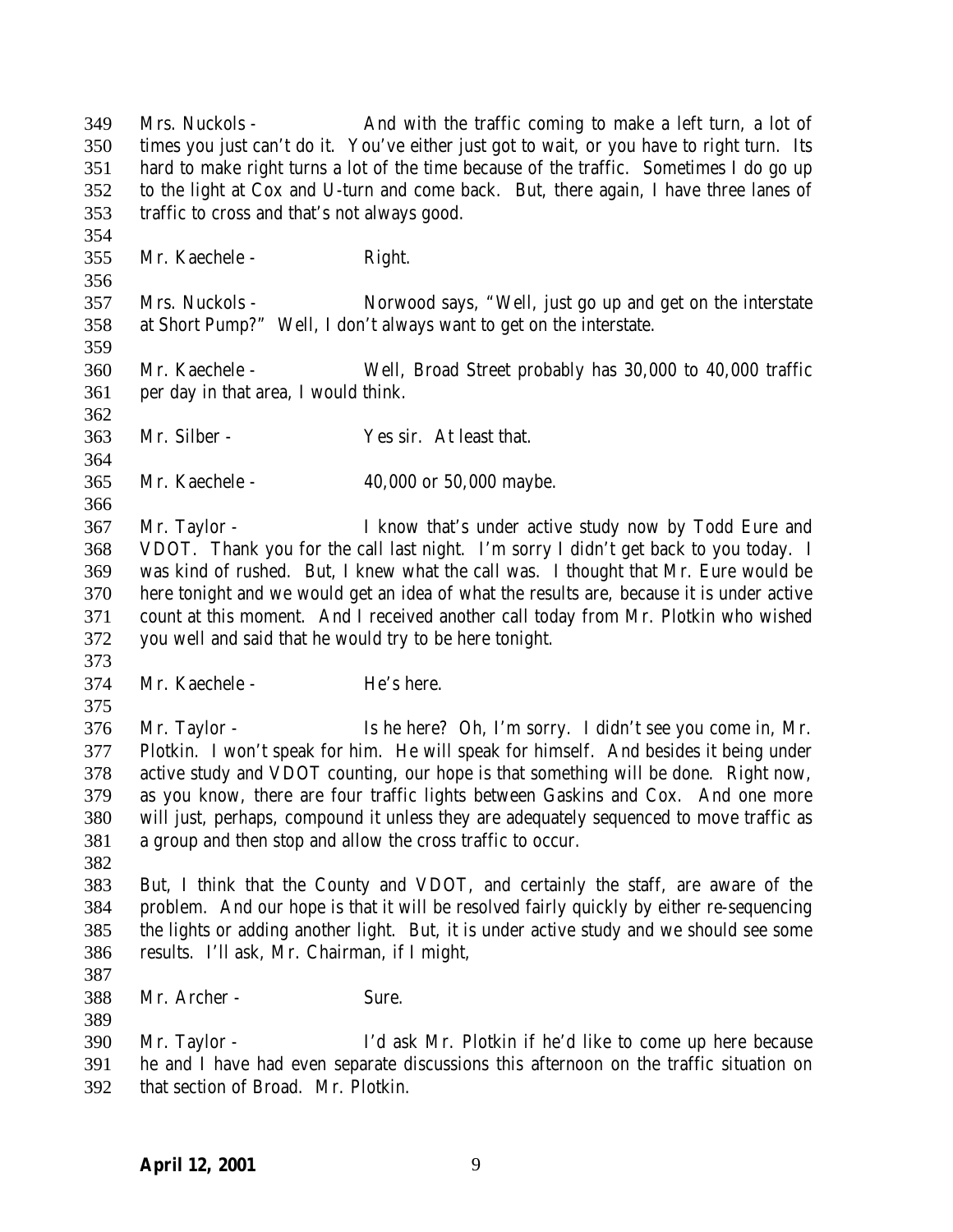Mr. Vanarsdall - Let me ask, have you any results of the count? Mr. Plotkin - The results are not very encouraging. Mr. Vanarsdall - Not enough for VDOT to put a light? Mr. Plotkin - About 20 percent at this point of the warrants that are required. So, it would take some time and, of course, the completion of the project with high traffic generators for the project to be able to qualify, making application to VDOT for a signal. So, as I explained earlier, I'm hopeful that we'll be able to have a continuing dialogue and explore ways in which we can accelerate the point in time when a signal can be established at this particular intersection. Mr. Archer - Well, Mr. Plotkin, and maybe you're not the one to answer this. But considering the capacity of the restaurant, and looking at the fact that the traffic is already heavy now, is it considered that this addition would generate additional traffic, or would the people who eat inside when the weather is not inclement simply move outside to eat? Has that been taken into consideration? Mr. Plotkin - I really can't make a projection except to, I would defer to the restaurant, to Panera Bread personnel. I'm not sure which way that would play. In nice weather I think some people would opt to eat outdoors. Whether more people would come, I don't know for sure. Mr. Silber - Mr. Archer, I can't speak to whether it would generate a substantial amount of traffic. But, from a parking calculation standpoint, we do require additional parking for this additional square footage. So, it would be considered to be additional square footage of restaurant space onsite, so that would presume that would be additional traffic coming from the site. 428 Mr. Plotkin - That would be the intention, we hope, that there would be additional customers coming in attracted by the outdoor dining. Mr. Kaechele - Mr. Plotkin, are you hearing any traffic and safety concern from the general customers coming into the shopping center when they're going west on Broad, and want to crossover? Are you getting complaints? 

 Mr. James Plotkin - I'm James Plotkin, developer of The Summit, and I'm just here to answer any questions that you might have. I will add to what's already been said the fact that my traffic engineer has also studied very recently, in fact, this week,

the traffic count coming in and going out of The Summit Shopping Center.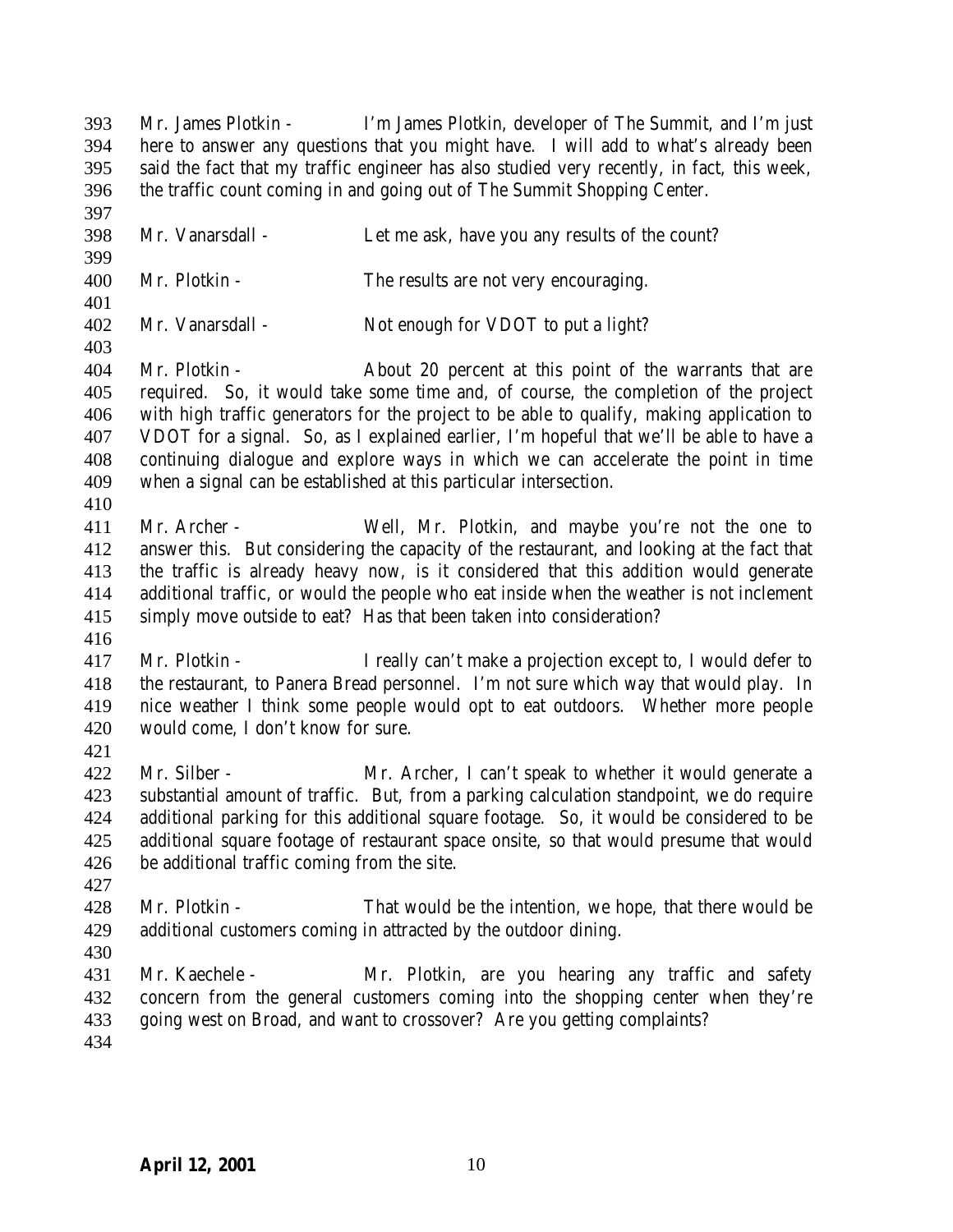Mr. Plotkin - I can't say that I've had anything reported to me, personally. You can see if you try to get out and make a left turn, it takes a longer time to get out. Mr. Kaechele - You just have to time it right. Mr. Vanarsdall - Did they take a traffic count by the counter on the street, or by sight? 444 Mr. Plotkin - By sight. Mr. Vanarsdall - Did they do it in the peak traffic in the mornings and in the evening? Mr. Plotkin - My understanding that it was done from, I believe, 6:30 in the morning until about 9:00 at night. Mr. Vanarsdall - Three days a week? Mr. Plotkin - Over a two-day period? Mr. Vanarsdall - Two-day period. Mr. Taylor - Do you know, Mr. Plotkin, what those lights are now sequenced to, in harmony with one another to move traffic through there as a group? Mr. Plotkin - As I understood, this was a verbal report from the traffic engineer. As I understood what he said, the sequencing is such that it would favor the introduction of a signal at this intersection without disrupting the normal flow that's presently experienced at the other signals. So, they would not have to be an interruption. Mr. Taylor - Which is to say now four are sequenced? Then we could put another one in there and sequence it so it would work with the present sequencing. Mr. Plotkin - That's correct. That's my understanding of what I was told to do. Mr. Taylor - Well, certainly, that's a part of this study that we really need to talk to Traffic and find out what they're doing. And I would think that we would follow up with traffic to find out what we can do. The question in the short term, is, "Is it, in your judgment, that this is reasonably safe that it would not affect the operation of Panera Bread even in its wildest most successful moments?"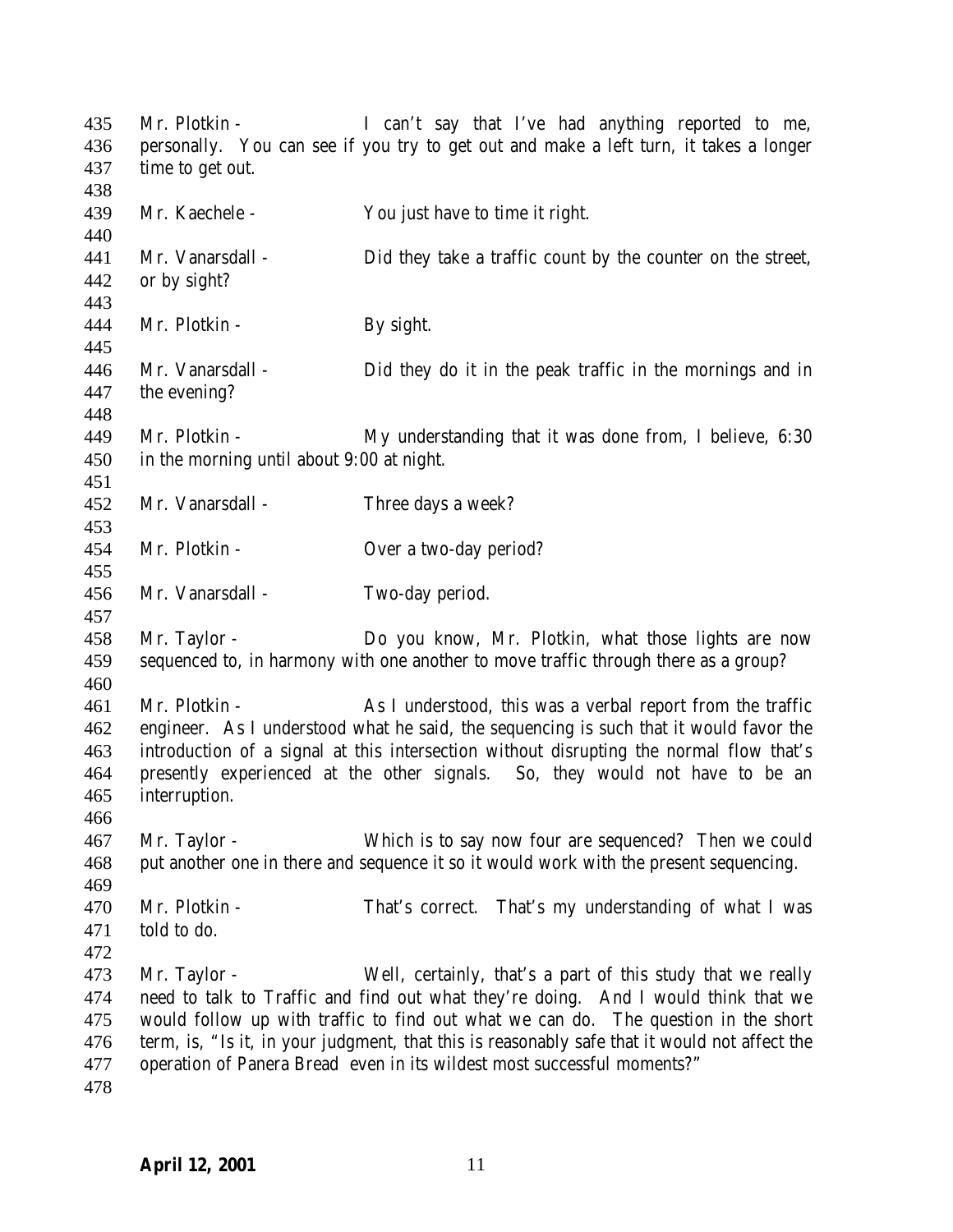Mr. Plotkin - I would address that by saying, I would hope that this would not be a case where casualties and, Heaven forbid, fatalities would have to be experienced before the light could be justified. I can only say if you're very, very careful and very lucky and not impatient, and wait until the traffic clears, you can probably proceed okay. It's just an inconvenience and somewhat of a deterrent over a period of time. I don't know how that would play out.

 Mr. Taylor - Well, I think it's certainly something that needs a great deal of study, and I'm convinced from what I hear that it is being studied. And I will work with the staff and with Traffic to try to encourage them to do additional studies. But, my thought at the moment with regard to this additional provisional use permit for Panera Bread, is that I think that we can go ahead and approve that without serious impact on the traffic along Broad.

 Mr. Plotkin - I leave that to your judgment. I think that would be okay. Only, we're counting on, hopefully, leasing the rest of the property. I would hate to think that it would be unsafe for anybody to open a store there. I don't think it's at that point, but I do feel we ought to continue… 

 Mr. Taylor - And we wish you every success in your development. And we also wish all of the travelers happy trails if they go from Cox to Gaskins.

501 Mr. Plotkin - Absolutely.

 Mr. Silber - Mr. Plotkin, could you tell me, on the ultimate development of your property, do you intend to have access back to Westerre Parkway? 

 Mr. Plotkin - We have studied that pretty carefully, and you know the elevation of Westerre Parkway, and the elevation of the interior of the undeveloped portion of our site can probably support a connection to Westerre Parkway. But, I think, at such point in time as we find end users for Phase 2, where the undeveloped portion of our site, we ought to address that, you know, directly. 

 Mr. Silber - Well, I think that has a large impact on the concern the Nuckols have expressed, because people coming out of your property trying to make a left onto Broad Street, many may opt to go out the back door onto Westerre and then left onto Cox Road. So, I think that will alleviate that intersection, if there's a backdoor connection to Westerre. In fact, when that connection is made, I think it would help quite a bit.

 Mr. Plotkin - Well, so far, we have not been able to develop the second phase of our project. And, I think, serving the public; the customers that are coming in the front door is a very high priority in making it easy and safe for them to come and go, and also to help the residential community across the street with their problems also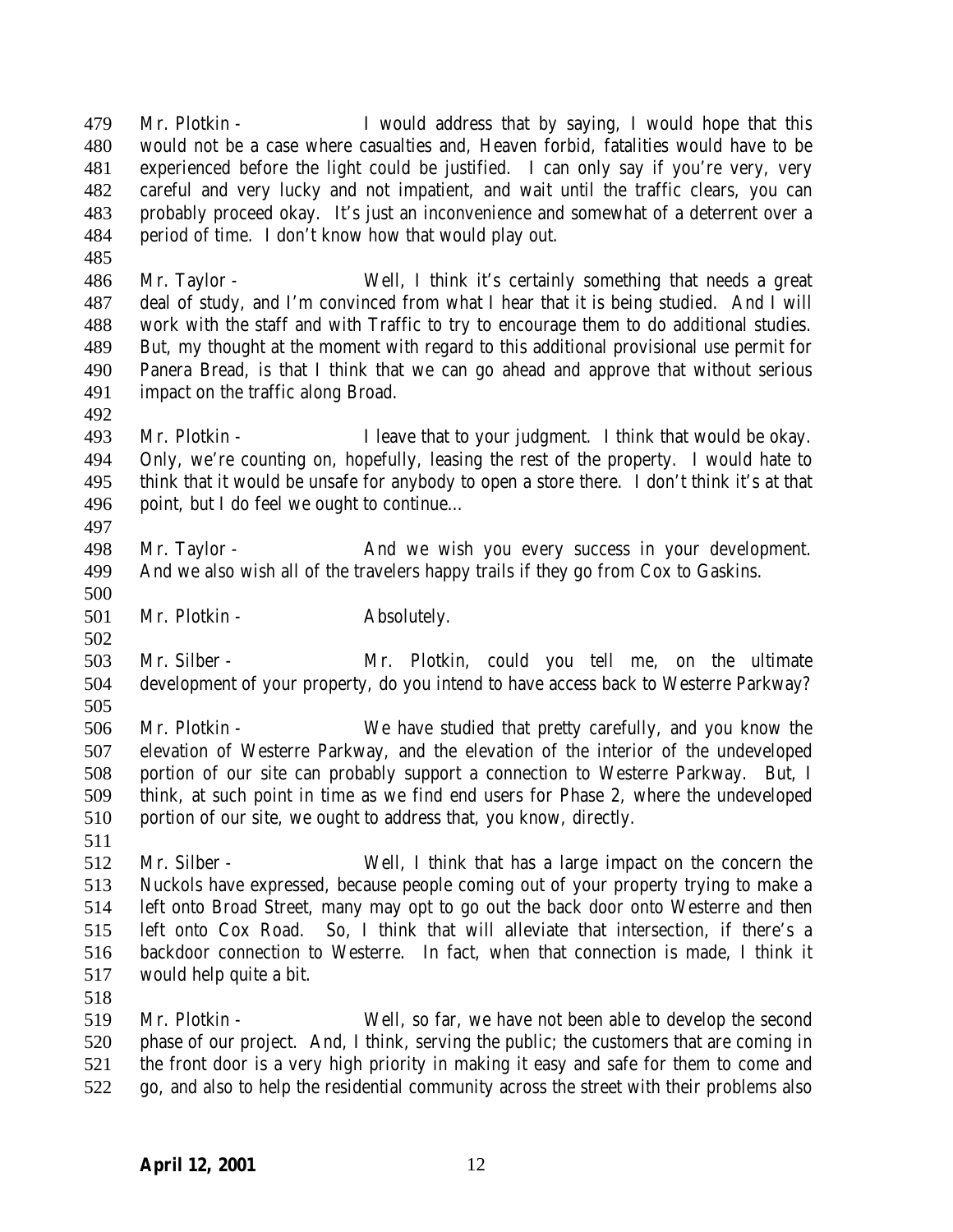is a high priority for us. So, I think what you're talking about is probably off in the future. We don't really know when that will develop and when that connection would be made.

 Mr. Archer - Well, Mr. Plotkin, considering the developable part that's not been developed yet, and what additional traffic, I guess we're assuming this outdoor dining is going to bring, then it would seem that, at some point, we would approach a time when the traffic studies would dictate that a signal is necessary. But, if we don't develop any further, then maybe we won't reach that point. So, it's kind of between the devil and deep blue sea. And, you know, Mrs. Nuckols did say she wasn't in opposition to what's happening here, but the traffic is what her concern is. So, we are kind of "Darn if we do and darn if we don't". I don't know the answer. I just thought I'd make that observation.

537 Mr. Plotkin - Right. You're exactly right. The more traffic that is generated by the project, the more likely it is that we would qualify for a traffic signal. But, at only 20 percent of the warrants at this moment, even if another restaurant were to be built at the project, that was just as active as Panera Bread, that would put the warrants at approximately 50 percent. Beyond that, it would just depend on the actual merchants or occupants of the rest of the property as to how large a volume of traffic was attracted.

 Mr. Taylor - Mr. Chairman, I think the concern is that, right now, everything is working okay. But, we need to be cognizant of what to do in the future to allow for further growth, and I think that's what highways is doing. And when Mrs. Nuckols called me, and I think her statement was to the effect that, she is not necessarily concerned about this project with Panera Bread, but she wanted to look at a little bit longer term in terms of the study and do something with those lights to improve traffic. Am I correct in that regard in trying to make that constra from the conversation? So, my thought would be, we would some how officially request that VDOT or Highways look at alternatives available in those four lights to take a look at present traffic, and forecast traffic and look at what we might achieve through a sequencing approach or some kind of other traffic expediting mode and just go ahead and move on this project, and let the two go parallel, but each on its separate track towards success.

 Mrs. Dwyer - Mr. Taylor, I'd like to amplify Mr. Silber's observation, which is, rather than relying on VDOT's studies, and the point in the future which seems unlikely for the long term of getting a signal at this intersection, it looks like Mr. Plotkin has the ability to provide access to Westerre which could funnel traffic away from Broad onto Westerre where they could go to Broad or out to Cox. So, that seems to me that might be an option that is worth looking at sooner, rather than later, given the concern of the residents about entry onto Broad Street Road.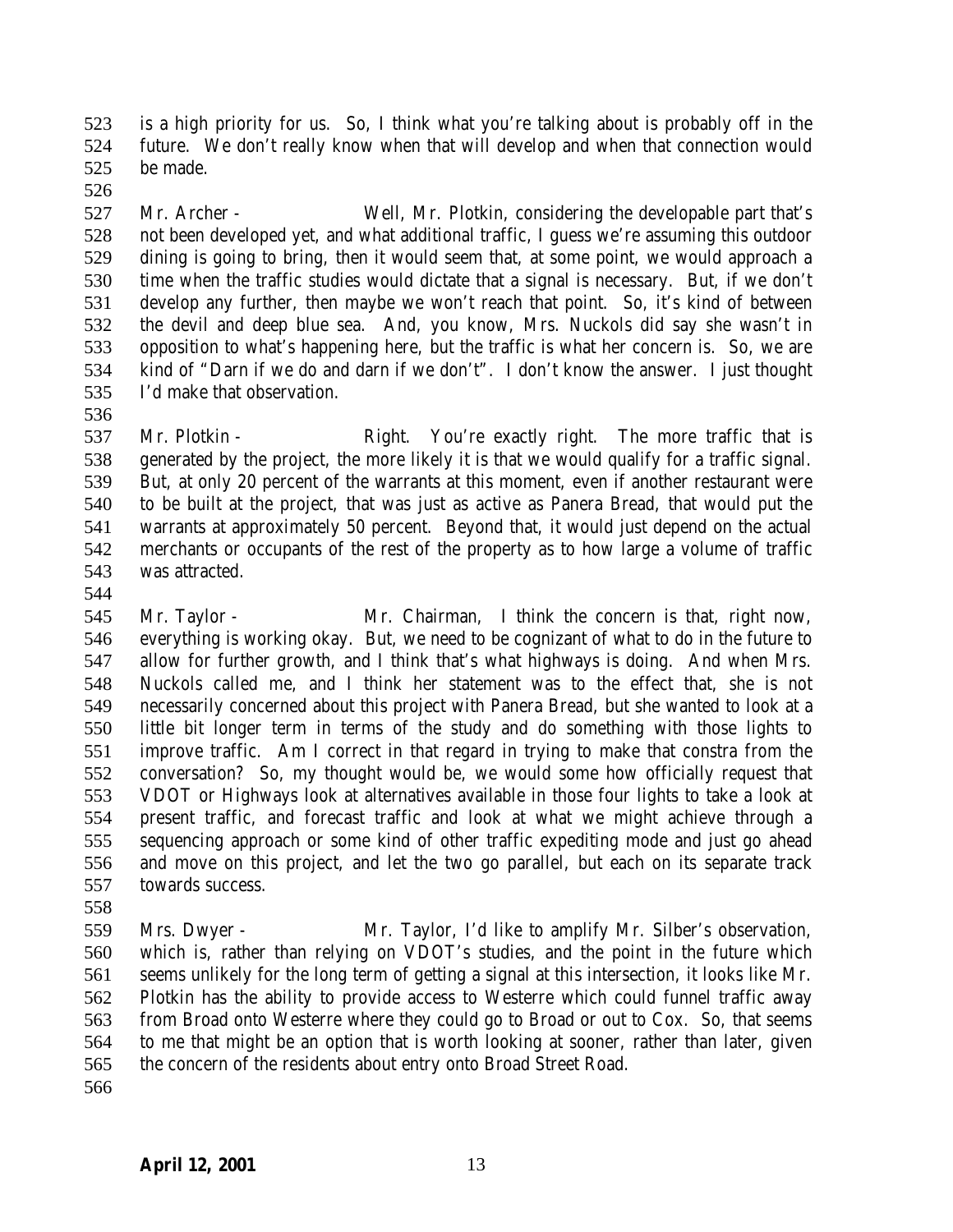Mr. Vanarsdall - I agree. This is not a new subject, tonight. Mr. Nuckols and Mrs. Nuckols can tell you that they have been here as many times as anyone we've ever had on this one intersection. It has always been abused by Universal Ford. When the salesmen take people to test a car, they come down. They make a U-turn there. They do have a way to get on Cox Road. They will have to come down there. Mr. Nuckols asked one time that we try to get a "No U-turn sign" there. And, it seems like that every time he's ever asked anything, he always gets the same answer. "We're going to study it. We're gong to look at it" or something. And it's still a problem. It's has always been a problem.

 Mr. Taylor I would suggest that between now and the Board time that you find out from traffic what the study is and how many more numbers we have to have to do something with it. Let me ask Mrs. Nuckols, "Do you think a stoplight would take care of the problem there?"

 Mrs. Nuckols - Yes sir. I do. I would say, like you mentioned, Universal can go out a back way. People at the Gables can go back to Ft. McHenry. It's now Lexus and Drop Farm Drive, and have access to Broad Street with a light which is so much safer. I've even seen the new car carriers come down and make a U- turn there. I just don't think the people who come into this restaurant, unless they come often and really know the area, will bother to go out the back. So, I think the light would be a whole lot better, even though I think that would be a good, you know, not a replacement, but it would be a good supplement to that.

- Mr. Vanarsdall - Well, I agree with Mrs. Dwyer and Mr. Silber. As I sit here thinking about it, I don't know why a back entrance wasn't suggested before that land was ever zoned and anything was ever put on it.
- 

 Mrs. Nuckols - I'd like to make one comment when you talk about synchronizing the lights. I have been from Lexington Farm Drive down to St. Mary's and only stop by a light when I got to Bremo and Monument. Done that several times. A lot of times I get stopped by one or two lights. But somebody has done a terrific job with synchronizing those lights. I don't know who it is. I wish I could be that smart. 

- Mr. Vanarsdall We have lights now everywhere but an alley. So, one more won't make any difference.
- 

- Mr. Plotkin May I make one other point?
- Mr. Silber Go ahead, Mr. Plotkin.

 Mr. Plotkin - In response to the suggestion that we make a connection to Westerre Parkway, I think we all need to understand that, in the language of the traffic engineers and in the State's terminology, if there's a connection to Westerre Parkway, I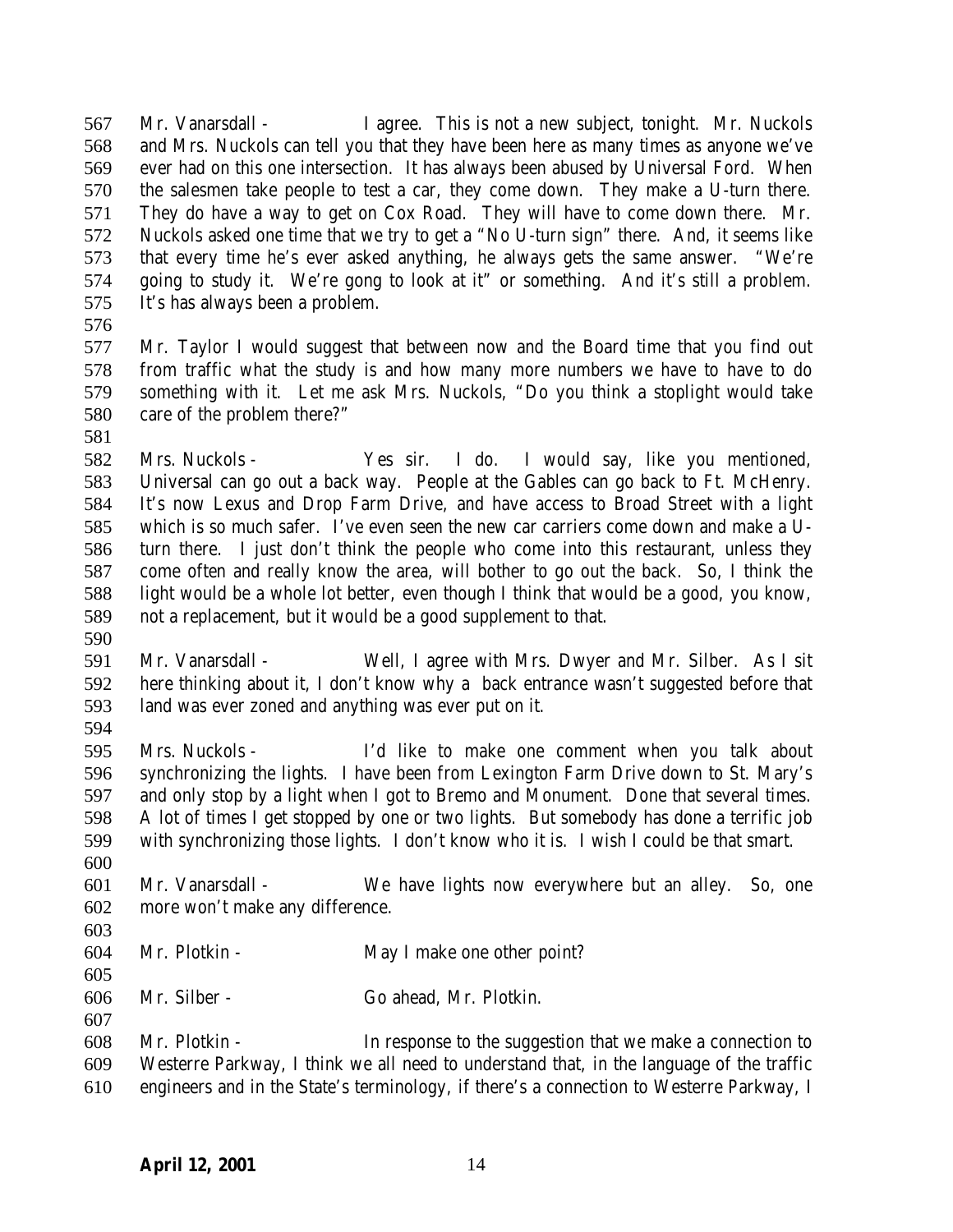think we can kiss good bye any chance of getting a signal at that intersection. The reason being, when they count for the warrants, those who slip away through the back and so forth, you know, will be removed from the count. And the Traffic Engineer has told me that, "If you don't want a light there, the best way to get it is a back door to Westerre Parkway." On the other hand if the safety factor and the other considerations for traffic trying to move west from the Summit Shopping Center, and if you want to eliminate the hazard of U-turns being made by, you know, customers of Universal Ford and so forth, with a signal, or control it better with a signal, you know the light is probably the best way to go. But, if we do connect, I don't think there will be a signal. Mr. Archer - Okay. Other questions of Mr. Plotkin? Thank you, sir. Mr. Plotkin - Thank you. Mr. Archer - All right, Mr. Taylor. Mr. Taylor - Well, Mr. Chairman, suffice to say someway somehow we need to encourage VDOT and our transportation people to make a very careful study of this. And I wonder if a motion by me to have the staff, is in order, a motion to have the staff study this and report back to us within 90 days? Is that an appropriate motion? Mr. Archer - I don't know that we need to make a motion to do that. Mr. Silber - Mr. Taylor, I think that's under the realm of the Department of Public Works traffic engineers. I don't know if we should be committing them to a certain time period. What I can tell you, we will get with them and we will have them study this and we can formally get back with you as to what they have found. I'd rather you not, maybe without them being here, set a timeframe for which they need to study it. Mr. Taylor - That's fine, sir. That will work. With regard to Panera Bread, I recognize all of the issues. But, this is a 1,000 square foot pad to allow outdoor dining, and I don't know that this will materially add to the traffic load. And I think this will probably, in fact, be several months in the development and the construction, and the use. So, I will move approval of Provisional Use Permit 3-01 Panera Bread as to allow an outdoor dining area. Mr. Archer - Is there a second? Mr. Jernigan seconded the motion. Mrs. Dwyer - Excuse me. Do we need to mention the conditions, Mr. Silber?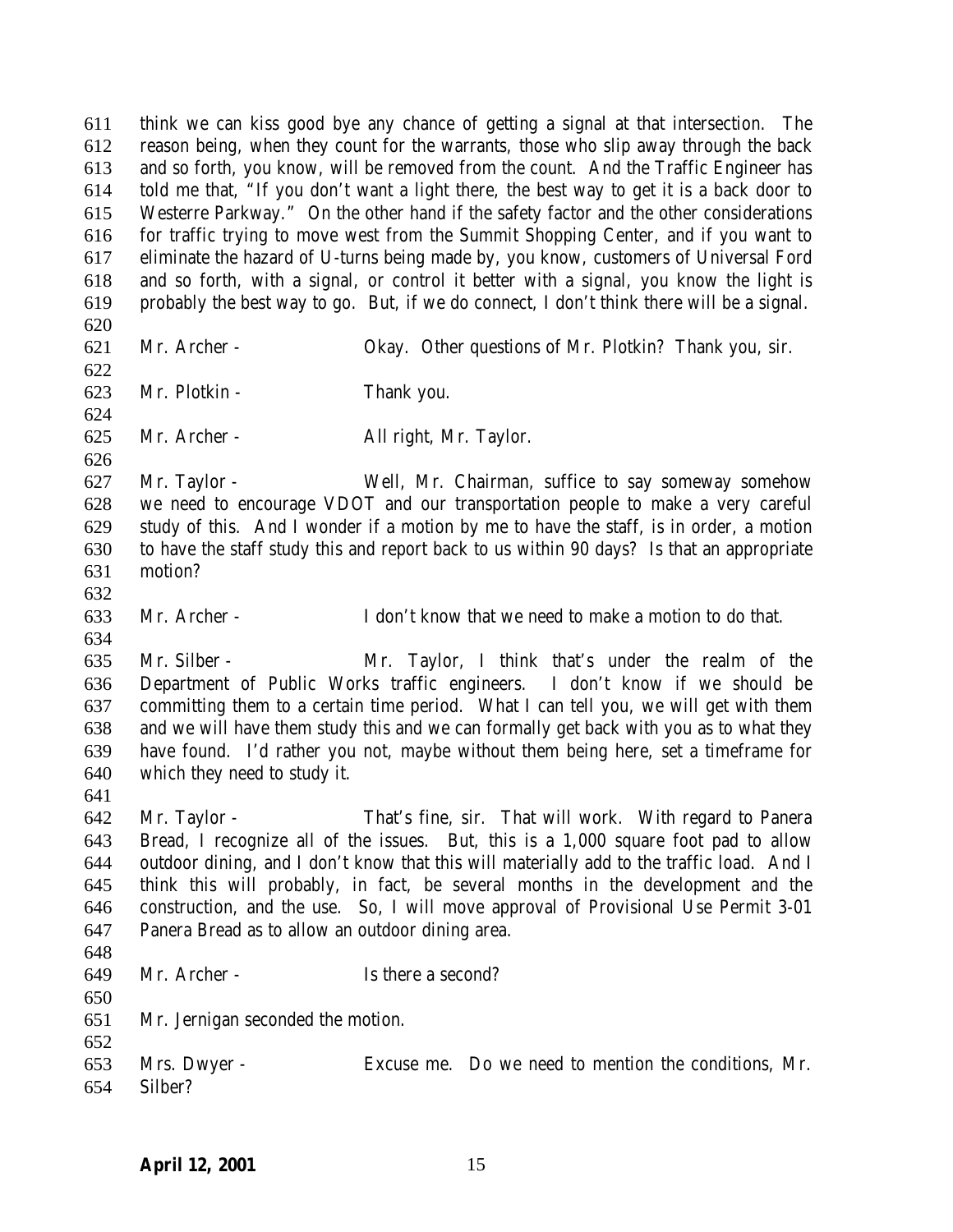Mr. Silber - I just assumed that included all of the conditions. Yes ma'am. Mr. Archer - Motion by Mr. Taylor, seconded by Mr. Jernigan. All those in favor say aye—all those opposed by saying nay. The vote is 5-0, Mr. Kaechele abstained. The motion carries. REASON: Acting on a motion by Mr. Taylor, seconded by Mr. Jernigan, the Planning Commission voted 5-0, (one abstention) to recommend that the Board of Supervisors **grant the requested revocable provisional use permit**, subject to the following conditions: 1. No outside, amplified live music performances shall be permitted. 2. Any outside speakers or sound system shall comply with following standards: a. Sound systems must be equipped with controls permitting full volume adjustment. b. Sound from the system shall not be audible beyond 100 feet from the source. c. Sound systems may be used only when outside dining is permitted. 3. The outdoor dining area shall be limited to 1000 square feet and constructed as shown on the "Proposed Outdoor Seating, Panera Bread" dated March 12, 2001. 4. Trash receptacles shall be provided and properly serviced to control litter generated by this use. 5. Access to the outdoor dining area shall be available only through the restaurant; patrons may not gain access directly from the adjacent parking area except that an emergency exit may be provided. 6. Revision and administrative approval of POD 17-96 for this site shall be obtained to reflect the proposed outdoor dining area and related ordinance requirements, including revised parking calculations. 7. The hours of operation for the outdoor dining area shall be limited to 10:00pm. The Planning Commission's recommendation was based on the fact that the conditions should minimize the potential impacts on surrounding land uses, and it would not be expected to adversely affect public safety, health or general welfare. Mr. Silber - That was our expedited case, right? Mr. Archer - Yes, it was. **Deferred from the March 8, 2001 Meeting: C-7C-01 Curtis D. Gordon for West End Developers, L.L.C.:** Request to conditionally rezone from A-1 Agricultural District to R-3C One Family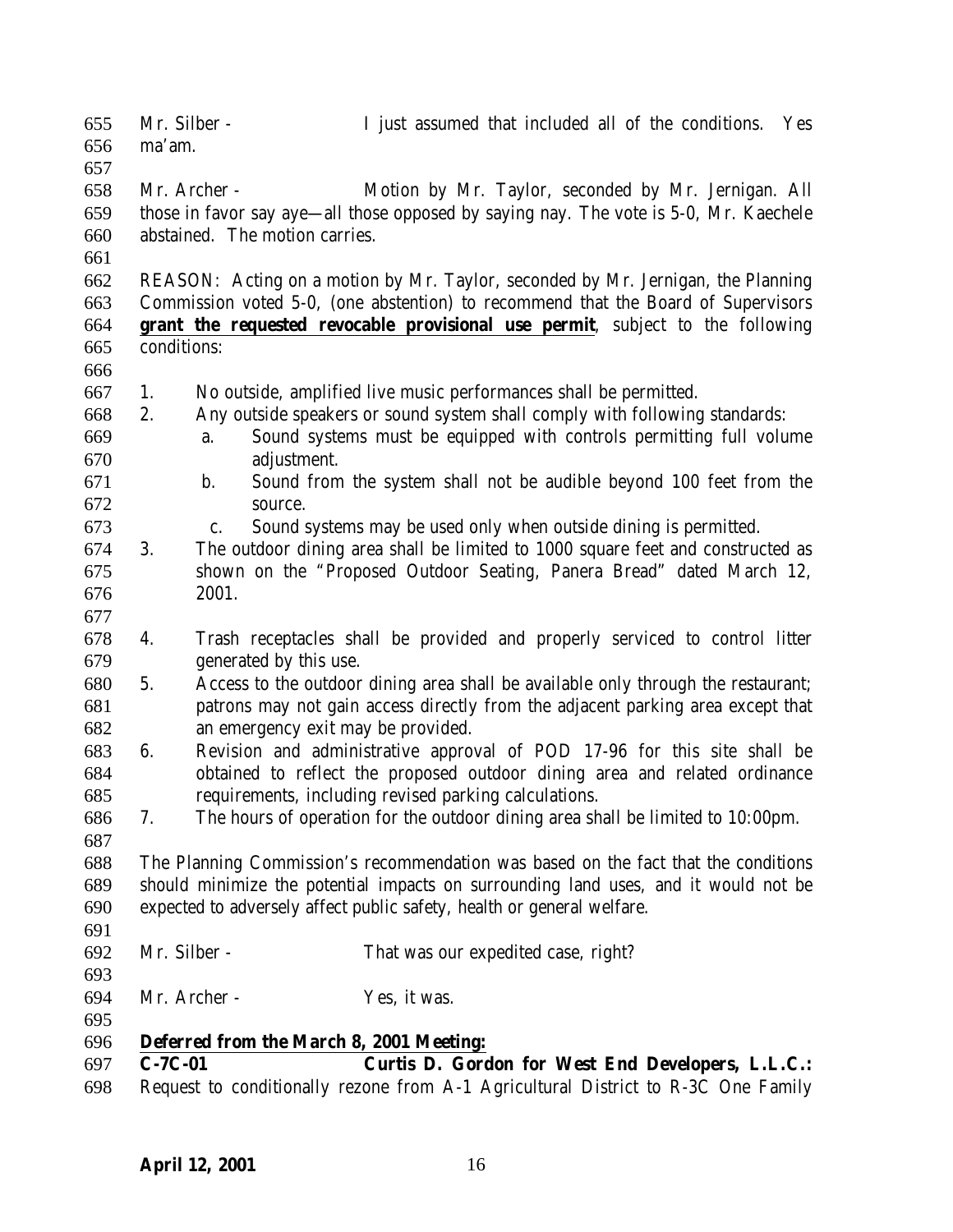Residence District (Conditional), Parcels 56-1-A-1 (Winngate Subdivision) and 56-A-4, described as follows:

 Beginning at a point on the N. line of Church Road, said point being 200' west of the W. line extended of Abbey Lane; thence continuing along the N. line of Church Road N. 64° 49' 06" W., 368.46' to a point; thence leaving the N. line of Church Road N. 51° 35' 53" E., 998.47' to a point; thence N. 50° 14' 32" E., 167.43' to a point; thence S. 39° 07' 56" E., 202.98' to a point; thence S. 51° 35' 05" W., 855.36' to a point; thence S. 54° 48' 38" E., 50.80' to a point; thence S. 25° 11' 22" W., 191.76' to the point and place of beginning, containing 5.550 acres.

 Mr. Archer - Is there opposition to C-7C-01? We do have opposition. All right, Mr. Householder.

 Mr. Householder - Thank you. At the Planning Commission on March 8, 2001, concerns were raised with regard to proffered buffered areas along lots adjacent to the Glen Gary Subdivision, which would be here where I'm kind of waiving this hand around (referring to slide).

 The Planning Commission deferred this case to April  $12<sup>th</sup>$  to allow additional time to review and amend these proffers to address this area and other parts of the proffers. The applicant has revised Proffers 4 and 12 to try and address the Planning Commission's concerns. These proffers would require a 20-foot buffer area where trees with a 5-inch caliper or greater would be preserved. As written, the proffers would apply to a developer or initial homebuilder at the time of the development of the proposed subdivision. And they would not apply to lots sold after the subdivision or to an individual property owner.

727 Other changes made from the March  $8<sup>th</sup>$  meeting was they deleted a proffer that required an attractive low maintenance fencing and signage at an entranceway and they deleted a proffer allowing maximum of 7 lots to have gravel driveways.

 Staff did recommend additional changes to the proffers which were handed out to you tonight; Proffers 9 and 10, the black line version. These were reworded in order to clarify their intent.

 Overall, staff feels this proposal is consistent with the recommendation of the 2010 Land Use Plan. Staff feels the proposed single-family use is reasonable on this site. The revised proffers adequately address the remaining concerns with this case. However, we do feel the language, in some places, could be improved or clarified still. But we're prepared to recommend approval of this request. And I'll take any questions 740 that you may have.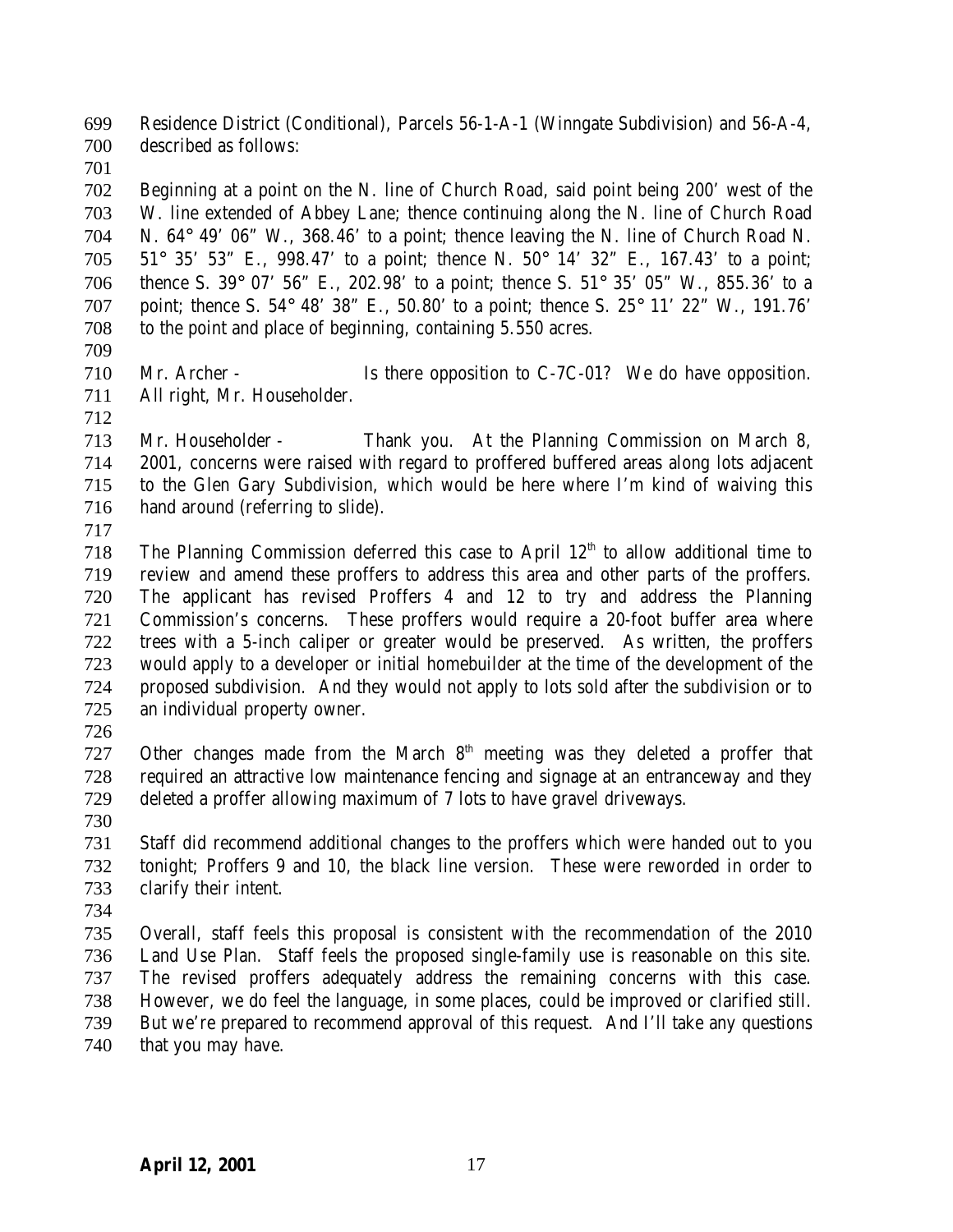Mr. Archer - Thank you, Mr. Householder. Are there questions from the Commission? Mr. Householder, what language, in particular, do you think we could tighten up a little bit? Mr. Householder - There's about five or six. An example would be Proffer 2 where it says, "Lots shall be offset." Our County Attorney feels its vague. Mr. Archer - Okay. Mr. Householder - What does that really mean? The reason for the proffer was a direct result to address community concerns that the lines would be offset from – and this master plan is proffered already. In these areas the lines don't line up. The community thought that was important. But that language is vague. Proffer 3, "attractively landscaped dry pond…," instead of "attractively landscaped." We typically like to have some particular… Mr. Archer - Some specifics. Okay. Mr. Householder - And I think that is kind of a consistency in some of the proffers where you have some of those vager statements. And I have mentioned those to the applicant. Mr. Archer - All right. Mrs. Dwyer - Mr. Householder, I had mentioned to you a couple of concerns I had too. Have those been mentioned to the applicant? Mr. Householder - They have not been communicated to the applicant, yet. No. Mrs. Dwyer - I'll just mention those, briefly, then. In Proffer 7, it requires a common area between the subdivision and Waterford. And, actually, the common area is not between the subdivisions. It's a part of the new subdivision. So, its kind of a technical point. But the language is awkward and makes it appear as though we have some stretch of land in between the two developments. Mr. Householder - Okay. Mrs. Dwyer - The other is in the same paragraph, mention of "landscape plan review," which we typically do with POD's but not subdivisions. So, my thought would be to repeat the language that we have in Proffer 12. Mr. Householder - In the last sentence of Proffer 12.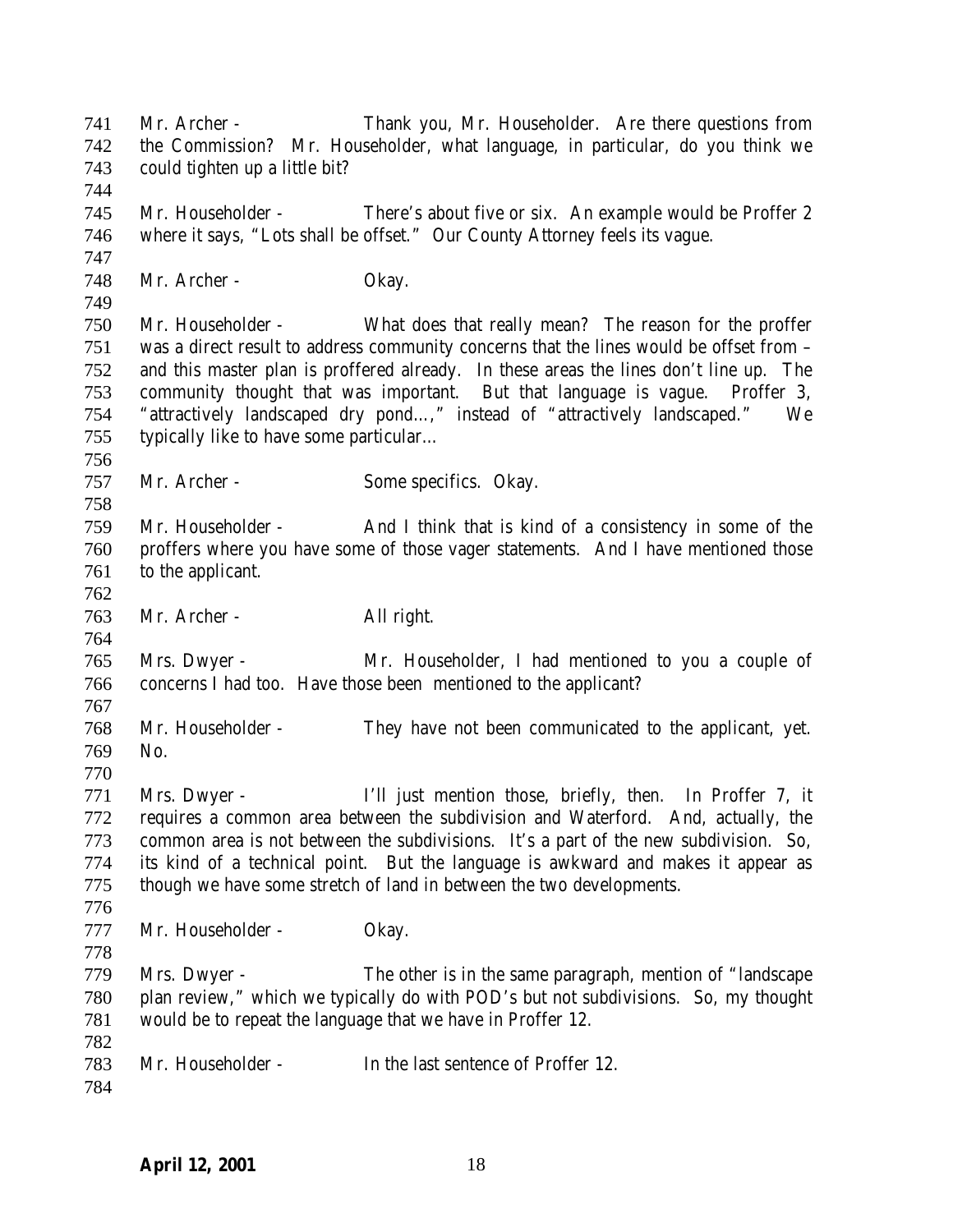| 785<br>786 | Mrs. Dwyer -                                                                               | which refers to final subdivision review.                                                |  |
|------------|--------------------------------------------------------------------------------------------|------------------------------------------------------------------------------------------|--|
| 787        | Mr. Householder -                                                                          | Okay.                                                                                    |  |
| 788        |                                                                                            |                                                                                          |  |
| 789        | Mr. Archer -                                                                               | Any further questions or comments from the<br>Okay.                                      |  |
| 790        |                                                                                            | Commission? All right, thank you, Mr. Householder. Mr. Taylor, we'll hear from the       |  |
| 791        | applicant, I suppose?                                                                      |                                                                                          |  |
| 792        |                                                                                            |                                                                                          |  |
| 793        | Mr. Taylor -                                                                               | Yes, Mr. Chairman.                                                                       |  |
| 794        |                                                                                            |                                                                                          |  |
| 795        | Mr. Curtis Gordon -                                                                        | Members of the Commission, my name is Curtis Gordon.                                     |  |
| 796        |                                                                                            | I'm here on behalf of the applicant. The comments just made are well taken. And I        |  |
| 797        | will certainly be happy to work with staff between now and the Board of Supervisors        |                                                                                          |  |
| 798        | meeting to make those changes to Paragraph 12, as pointed out by Mrs. Dwyer.               |                                                                                          |  |
| 799        |                                                                                            |                                                                                          |  |
| 800        |                                                                                            | Further, in speaking to Mr. Shumate, who is here today representing the vast majority    |  |
| 801        |                                                                                            | of the homeowners of the Glen Gary Subdivision, prior to this meeting, I had also        |  |
| 802        | agreed, prior to the Board of Supervisors meeting, to add into the proffered conditions    |                                                                                          |  |
| 803        |                                                                                            | that the mandatory homeowners association that will be formed for this subdivision       |  |
| 804        | must give approval for any cutting of trees 20 feet along the back line, if you will, of   |                                                                                          |  |
| 805        | these lots as they border Glen Gary.                                                       |                                                                                          |  |
| 806        |                                                                                            |                                                                                          |  |
| 807        |                                                                                            | As the Commission may remember, there was some prolonged discussion last time of         |  |
| 808        | the advisability or practicality of making a prohibition against cutting trees. My         |                                                                                          |  |
| 809        |                                                                                            | understanding of the Commission's position was that, that was not acceptable.            |  |
| 810        |                                                                                            |                                                                                          |  |
| 811        | A compromise, I believe, has been reached with the adjacent landowners is that, as         |                                                                                          |  |
| 812        | written, neither the developer or the builder will cut any trees in that 20-foot area, nor |                                                                                          |  |
| 813        | will homeowners be allowed to cut trees without their subdivision's approval to remove     |                                                                                          |  |
| 814        | trees in that area. And I believe that's an acceptable compromise to the Glen Gary         |                                                                                          |  |
| 815        |                                                                                            | Subdivision Homeowners, but I'll let Mr. Shumake address that point.                     |  |
| 816        |                                                                                            |                                                                                          |  |
| 817        |                                                                                            | Also, I had agreed to proffer that we would have no rear loaded garages on the lots that |  |
| 818        | border Glen Gary. And, with the staff's approval, reinsert the proffer concerning the      |                                                                                          |  |
| 819        | driveways. I'll be happy to answer any questions.                                          |                                                                                          |  |
| 820        |                                                                                            |                                                                                          |  |
| 821        | Mr. Archer -                                                                               | Thank you, Mr. Gordon. Are there questions from the                                      |  |
| 822        | Commission?                                                                                |                                                                                          |  |
| 823        |                                                                                            |                                                                                          |  |
| 824        | Mr. Gordon -                                                                               | Thank you.                                                                               |  |
| 825        |                                                                                            |                                                                                          |  |
| 826        | Mr. Archer -                                                                               | All right, I guess we'll hear from the opposition.                                       |  |
| 827        |                                                                                            |                                                                                          |  |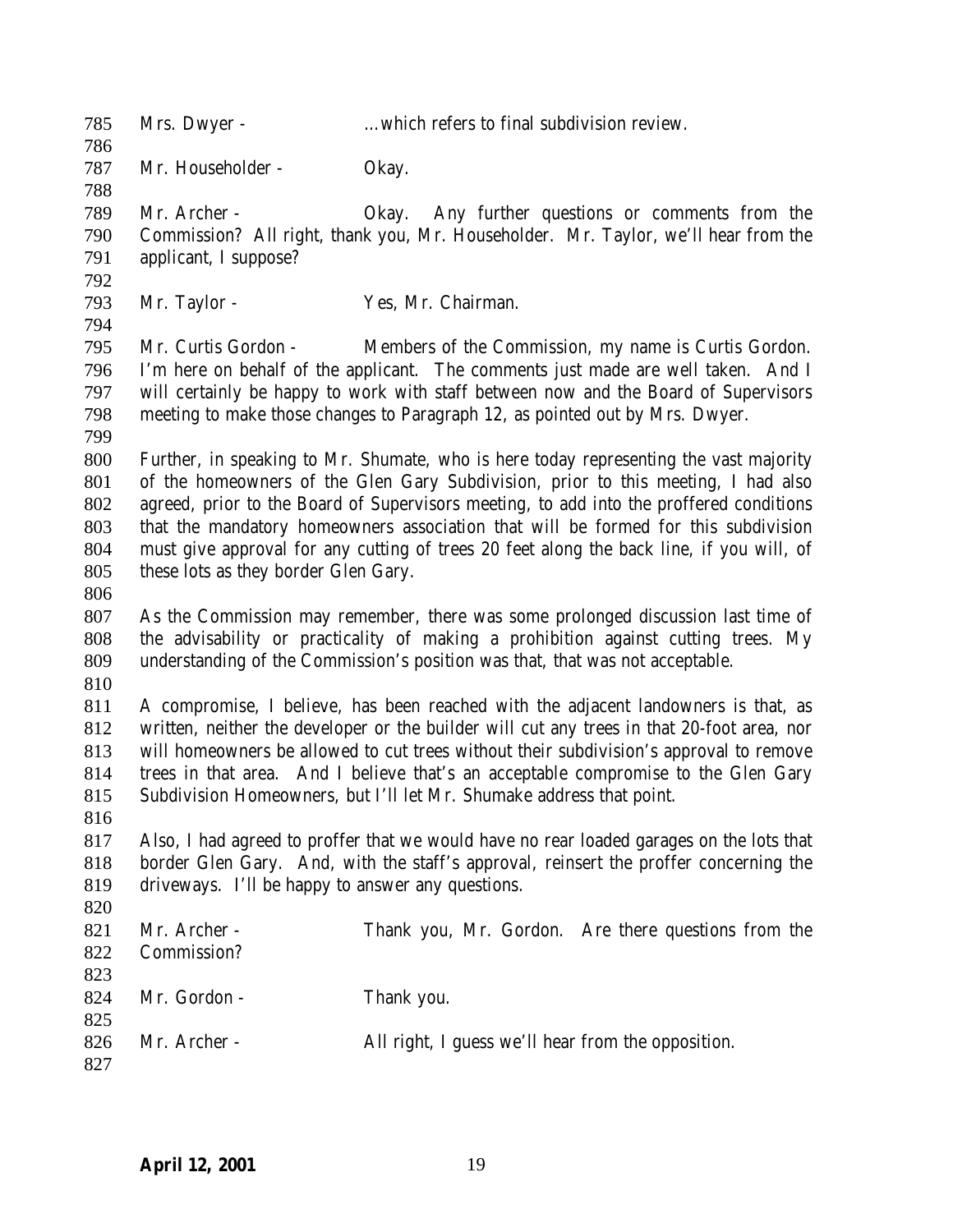Mr. William Shumake - May it please the Commission, my name is William Shumake. I represent a vast majority of the Glen Gary residents that adjoin this development. And I would just like to take a moment to discuss this case; the negotiations, and why we think that the previously agreed upon proffer, especially as it relates to the buffer, should be accepted.

 This was a very, very difficult case, as you can imagine. It was infill. This is an extreme skinny piece of property. So, when my folks were buying there, it looked to them that you couldn't build another subdivision in there. And, as you can imagine, a lot of real estate agents who probably honestly believed that, too, assured them that, "Yes, " that was probably the case.

 Now, that was not any representation made by the owner of this property, but, people bought based on this. Most of these houses along this piece of property are some of the better homes in Glen Gary, and have the largest setbacks. A number of them have a 50 to 70 foot setback, and have larger lots than what's being proposed. So, obviously, this was a very difficult case when it first came forward.

 But, I will say with Mr. Gordon and his partners, we sat down, the neighborhood, and the applicant and worked very hard together to come up with a compromise that would allow them to maximize the number of lots they could have. Make them premium lots that would attract a premium price, and have quality homes, and protect the neighborhood. And that was the atmosphere that we negotiated with. And that was the basis of the agreed upon proffers that were submitted last month.

 And the single biggest thing that my clients wanted was the furtherest setback they could, and the 20-foot buffer. And the way these negotiations, basically, went, and Mr. Taylor was involved in many of them, and helped to guide us, was that our clients steadfastly said that 20-foot buffer is so important that they gave on a lot of issues. So, for example, there are no ranchers in Glen Gary. And, as Mr. Taylor had indicated, they wanted to be comparable. So, initially, there were going to be no ranch homes. And the applicant said, "Well, I'd like the flexibility to have three or four." And my clients said, "Well, if we have a tree buffer that allows you to put fences or birdhouses, and underbrush, take that out, but we have a 20-foot tree buffer, that'd be okay.

 They wanted at least 2,400 square feet on the houses, which would be consistent with the houses that are next to this subdivision. Indeed, some of them are in excess of 3,000, 3,500 square feet. And we came down off that, provided we can get the buffer. I know, on the very end where the cul-de-sac is, technically, those are side yards. So, those houses could be within 15 feet without a proffered condition. And, as proffered, we agreed to 30 feet, which is much less than a rear yard, so you have a whole house right next to the line. But, Mr. Gordon, if he did a 40-foot setback on those side yards, he'd lose a lot. And the neighborhood worked with him and said, "Well, that's not our intent. We can go with 30, if we have a 20-foot buffer." And that was the consistent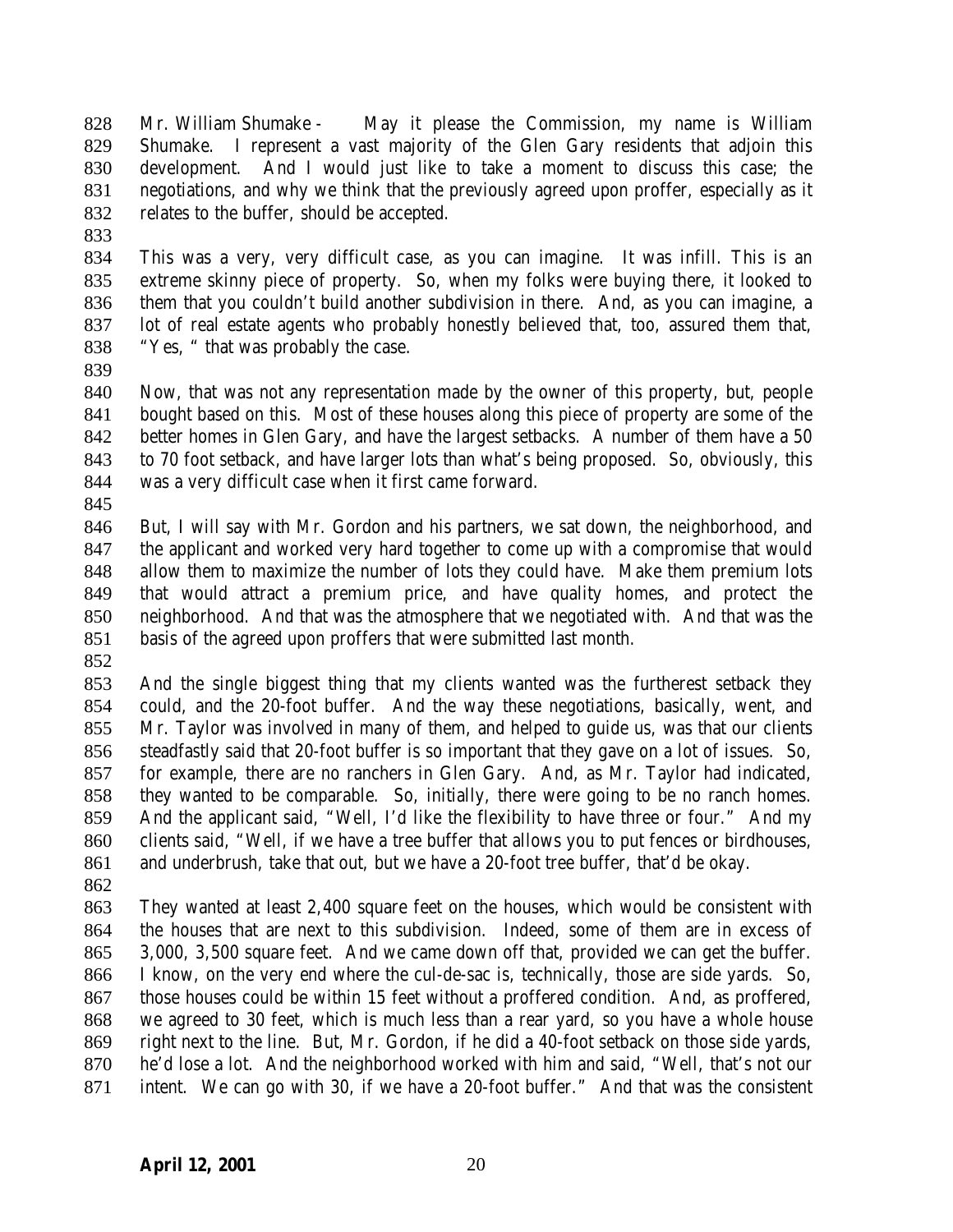theme of the negotiations, and that's how we've gotten it there. Because, initially, we had wanted the 20 feet in the back and we also went less than 60 feet on the setbacks. And we wanted the 20 feet to be common area to make sure they wouldn't be cut, just like it is on the other side of the road. Mr. Gordon said, "No. I want the appearance of as large a lot as I can. That'll be a premium for the lot." And, we said, "That's fine. That makes a lot of sense, because we want quality homes, provided we have a tree save area."

 And this is a proffer that I know has been accepted in numerous jurisdictions. So, that was probably the most important proffer of my clients and I coming together with Mr. Gordon. And, to Mr. Gordon's credit, as he indicated before, he was willing to stand by that deal, because we both made compromises as part of that.

 And I would simply say that, prospectively, if the Planning Commission doesn't like tree save buffers in residential neighborhoods, I know that's an acceptable protocol in commercial cases when you're buffering other properties. But, for some reason, that's a problem. I would ask that be applied prospectively. Because I think it can be a concerning precedent if the people come together as a neighborhood. And the owner of the property who could put an outdoor easement on it, if he wanted. And they'd voluntarily place restrictions on the property working together to resolve an issue so that the neighborhoods are happy, the applicant's happy, and its on the consent agenda. If, after everyone's in agreement, we come to the Planning Commission and certain proffers are taken out, which were very important and represented a lot of concessions. And, so the deal is materially altered, that will affect the ability to negotiate subsequent cases, I would respectfully submit. Because it would be very hard for developers, and I represent a number of them, and the neighborhood to feel confidant that they can give these concessions, if they don't know the concessions will be upheld, even though everybody is in agreement.

 So, I would respectfully submit that the old proffer, as it relates to the tree buffer, should be reinstated. But I will say that, Mr. Gordon and his partners, to their credit, when we came to this issue, I've tried to work with this to come as close to our deal as we could, with acceptance from the Planning Commission. And that's why he identified the language of the developer and the builders not cutting down the trees, and to have a restrictive covenant requiring that homeowners associations must give approval.

 I'll tell you one particular lot I'm concerned of; that 30-foot lot which is a side yard. If those trees are cut down, you've got a house right on the property line. It's a material condition. But I will say that Mr. Gordon has worked hard with us to try to meet the spirit of our joint agreement and I commend them.

 So, I would ask that the old deal be upheld. But, if not, that the proffers submitted by Mr. Gordon today be accepted. He's also indicated, between the Planning Commission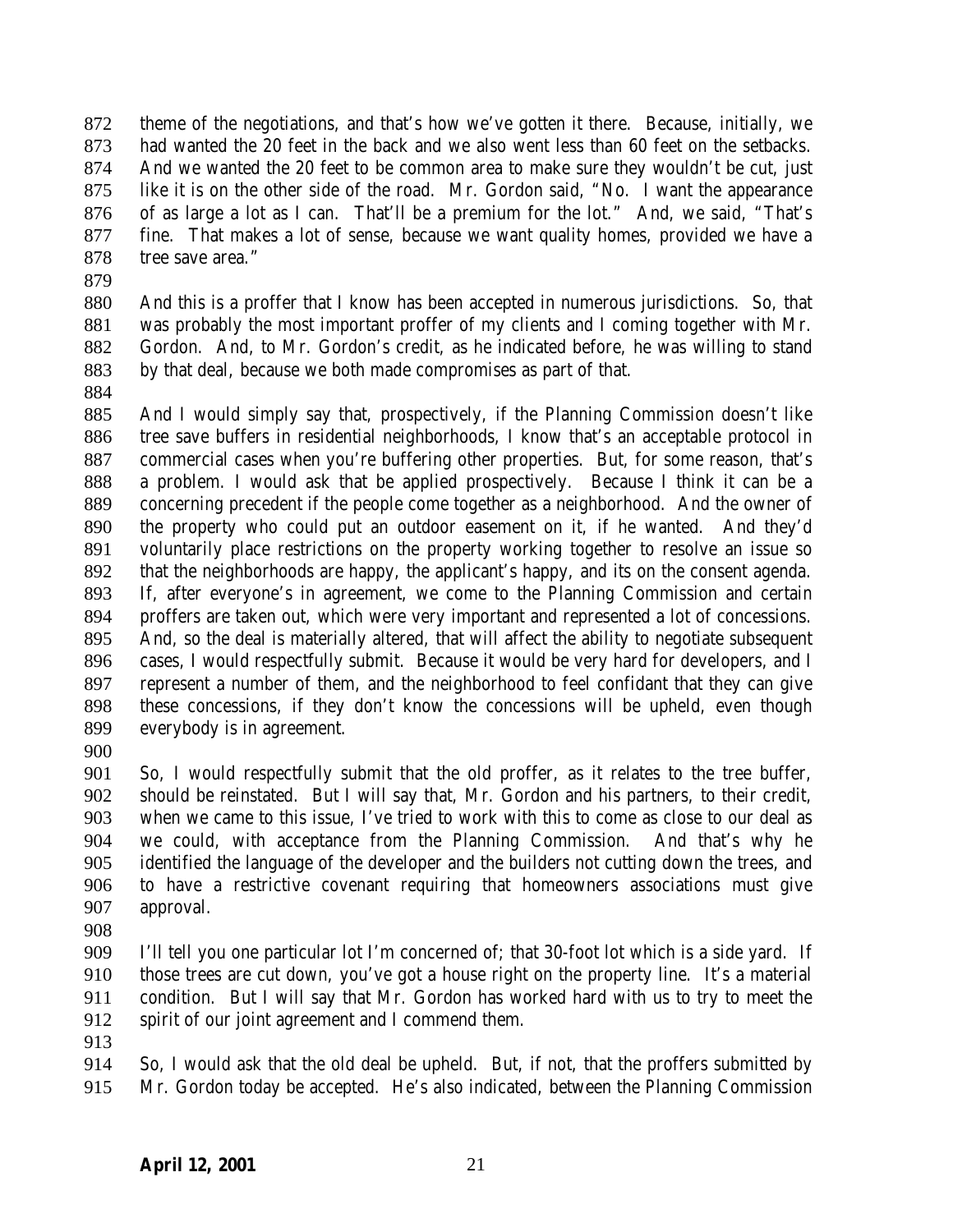and the Board, he'll do restrictive covenants that are consistent with the Glen Gary Subdivision. And we thank him for that. So, those are my concerns on this case. And this was a very, very difficult case. Emotions were very, very high. But we were able to work them out. And I think that

the County and its representatives got a great deal of credit for that. And this was a

- One question that I would have, and, as it relates to Proffer 9 with the changed language, when it says, "a 55-foot setback on any principal structure…" One of my clients has a concern of, "Well, does that mean, how close could you build a pool or something like that; major structure to the property line?" That isn't specifically addressed in this proffer currently worded. I would kindly ask for an opinion on that.
- 

- But I thank the Commission for the time. I'd be glad to answer any questions that you might have.
- Mr. Archer I was just going to ask can anybody answer that question concerning the proffer?
- Mr. Vanarsdall What was the one thing that derailed this last time we met on this last month?
- 939 Mr. Shumate As I understand it…

very material provision. And it wasn't done lightly.

- 941 Mr. Vanarsdall What proffer was it that derailed us?
- Mr. Shumate - The proffer was the 20-foot tree save area; Proffer No. 4. There was concern that subsequent homeowners who would take these properties, even though they'd be notified that this was a restriction.
- 947 Mr. Vanarsdall Is it worded any different tonight than it was last month?
- Mr. Shumate Yes. It is. It allows someone else like the one on Lot No. 12. If he decides to cut down all his trees in the side yard, he can clear them.
- Mrs. Dwyer The proffer last month prohibited any homeowner in perpetuity from being able to cut any trees down within that 20-feet of their backyard. But this month, the proffer has been changed to say that, the developer and the builder may not cut down trees within that 20-foot area? But it is not binding on subsequent purchasers?
- Mr. Shumate That's right. They can cut down anything less than 5 inch caliper. They can remove any dead or dying or damaged trees. They can put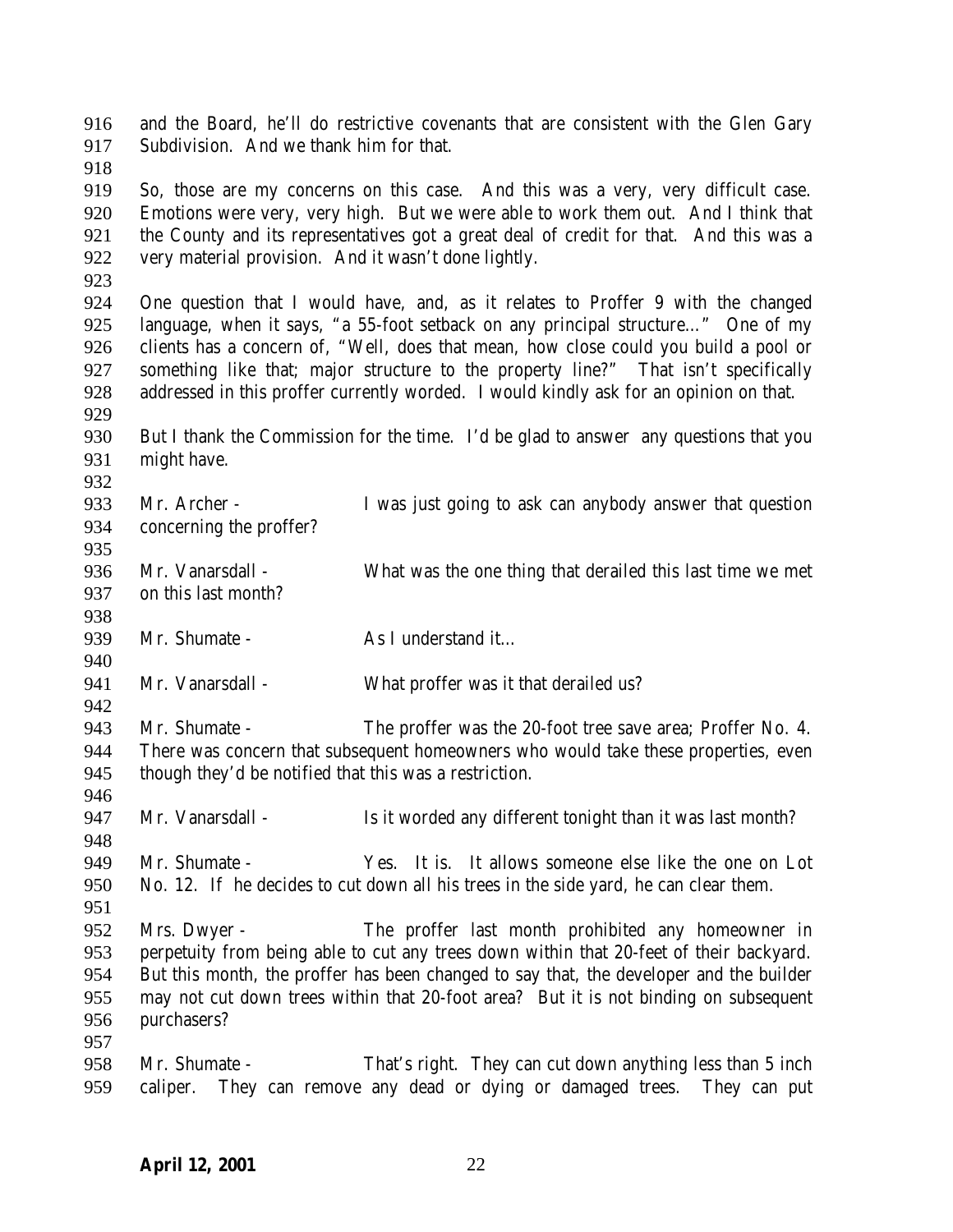structures in; bird houses, or fences. We are simply trying to have a tree save area to try to maintain the character of this neighborhood, while not affecting the number of lots that they could have.

 And, quite frankly, I think Mr. Gordon was able to agree to this because those trees, in effect, if they are maintained by all the owners, will add value to the subdivision itself. So, we were able to come together with him on that issue. But, if you have one owner decides, "I'm going to build a pool, and I'm going to put it right in the back, okay." And this seems to be a reasonable condition. A zoning restriction in and of itself, any zoning has restrictions. So, that, for example, if you have a 40-foot setback, you cannot, as a property owner, build an addition that invades the 40-foot setback from the house. I mean that's a restriction. I think the issue is, if the current landowner is willing to restrict their property this way, I don't think the County should stand in the way of the landowner doing what they want with the property, which is to give this proffer. And he's gotten many other things in exchange for that, and to their credit. They recognize that. And that's why they said they're willing to stand by what we had negotiated, because they realize that was so important to my clients. And they realize that they were able to get considerable concessions in exchange for that. And, to Mr. Gordon's credit, he asked for the deferral, when I couldn't be here. And he's willing to maintain to that connection. And that speaks very well of him and I praise him and his partners for that.

 But we do tree saves on other contexts in other cases. And, since this was a negotiated condition, and materially changed our position in this case, I would ask that you reinstate that condition.

986 Mr. Kaechele - Mr. Shumate, do you or the homeowners feel that a restrictive covenant is strong enough?

 Mr. Shumate - It's better than nothing at all, Mr. Kaechele. But, the problem is, with a restrictive covenant, it's twofold: One is, my clients will not have standing to enforce it. It will only be the other owners.

 And the other thing is, I think you'll find the other landowners in this subdivision will want a zoning condition. Because if it's a restrictive covenant, they have no force other than to personally sue. They can't say it's a zoning violation. So, I think you would actually find that the other residents of this subdivision, once they come in, would be grateful for a zoning condition, the vast majority. The one person who wants to ripe all his trees down, obviously, will have disagreements with his neighbors, but he'd have disagreements anyway, if that's the kind of neighbor he was going to be.

1001 Mrs. Dwyer - Mr. Shumate, you and I talked about this on the phone. So, we have agreed to disagree on this point. But, I just, for the record, wanted to respond. One is, I think trees are valued by homeowners and I doubt very seriously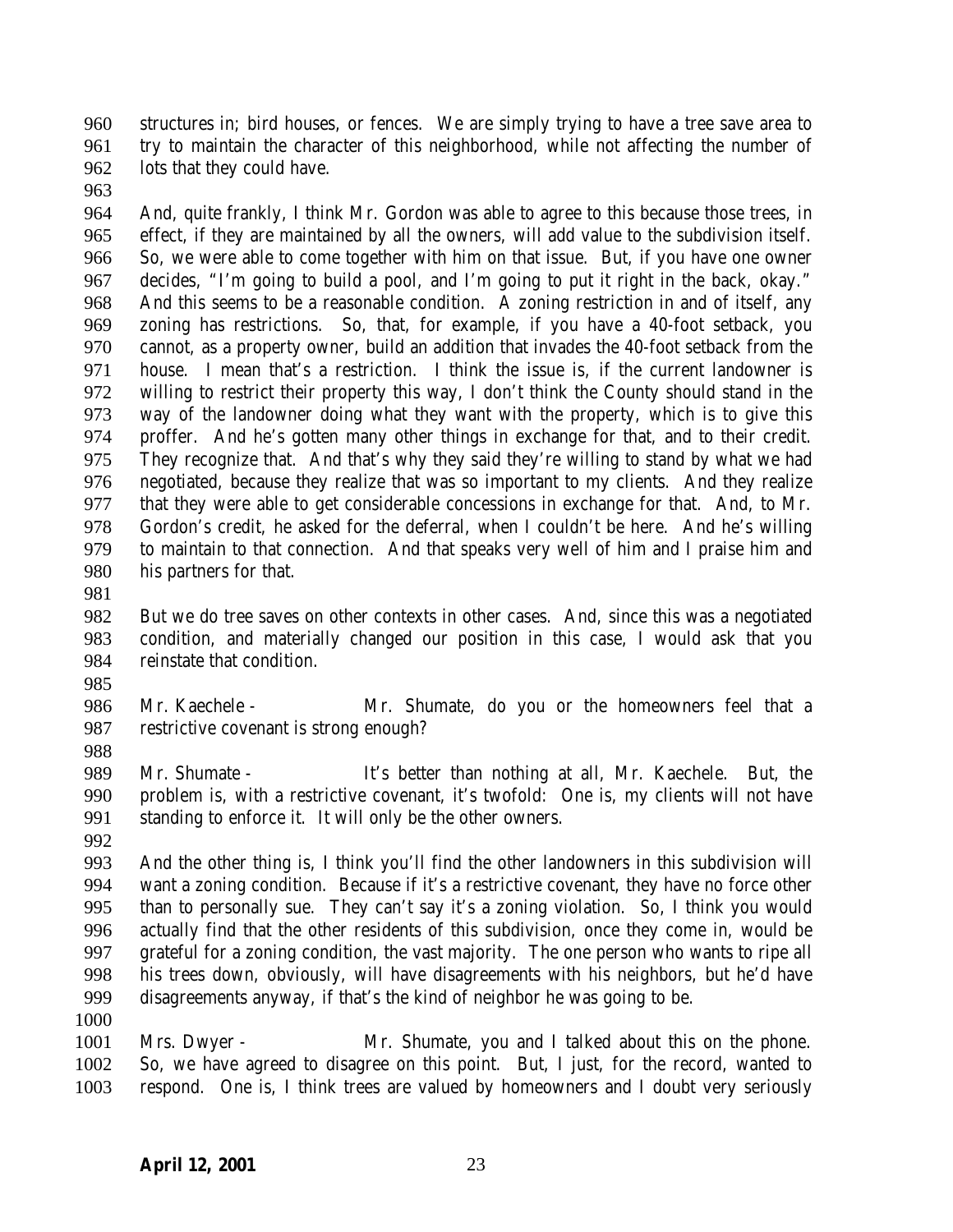that the new people who move in would want to wholesale cut down all their trees. I'm sure they enjoy the buffer that they provide as much as the Glen Gary folks would enjoy having trees on someone else's land to protect them. But, I guess I just have a philosophical difference. One is, you mentioned that we have buffers in other situations. And that's usually when we're buffering what we view as somewhat less compatible developments. For example, if you have commercial against residential or office against residential. Then, yes, the ordinance, you know, requires a buffer in that situation.

 The insistence on a hard and fast buffer that prevents homeowners from having control over their own yard assumes that we need to buffer one neighbor's backyard from another neighbor's backyard. And that's not an assumption that is present in our zoning ordinance.

 The philosophy behind that is, that you don't need to buffer a backyard from a backyard if they're two neighborhoods together. And I think the other one is, as far as whether this should be in a proffer, I think I mentioned last month, Mr. Kaechele I'm 1021 not sure you were...

- 
- 1023 Mr. Kaechele No. I was not.

 Mrs. Dwyer - …you heard discussion on that. But, I've had a case in my district in which a proffer attempted to control one neighbor's use and enjoyment of his own backyard by proffer. And it resulted in a very acrimonious experience, both for the County and for the two neighborhoods. And it grew beyond neighbor against neighbor and became neighborhood against neighborhood. And lawyers became involved and lawsuits. And the County was in the crossfire with no real ability to resolve the situation. And that's the kind of situation that I think this sort of proffer can create and that's another reason I think that argues against having this sort of provision in a proffer.

 Mr. Shumate - If I may respond. I guess there are two points. One is, I think legally its perfectly acceptable. I mean, for example, there are circumstances where the County clearly does a tree save area. I guess that comes to an issue of value judgment. And if the parties weren't in agreement, and hadn't exchanged material things, I think that could be a valid point. But, quite frankly, our clients gave us a lot of other things precisely to make sure they got something they might not necessarily get. And when the parties come together and agree, I would respectfully submit the Planning Commission should not be in a position of saying, "While its legal, while the owner wants to voluntarily proffer it, our value judgment is that you don't need it, even though you negotiated it." And I guess the other point is, if the Planning Commission comes to the conclusion that, as a matter of public policy, no matter what the unique circumstances are, we do not want to have a tree save area between adjacent neighborhoods, even though its infill, even though people thought this could never be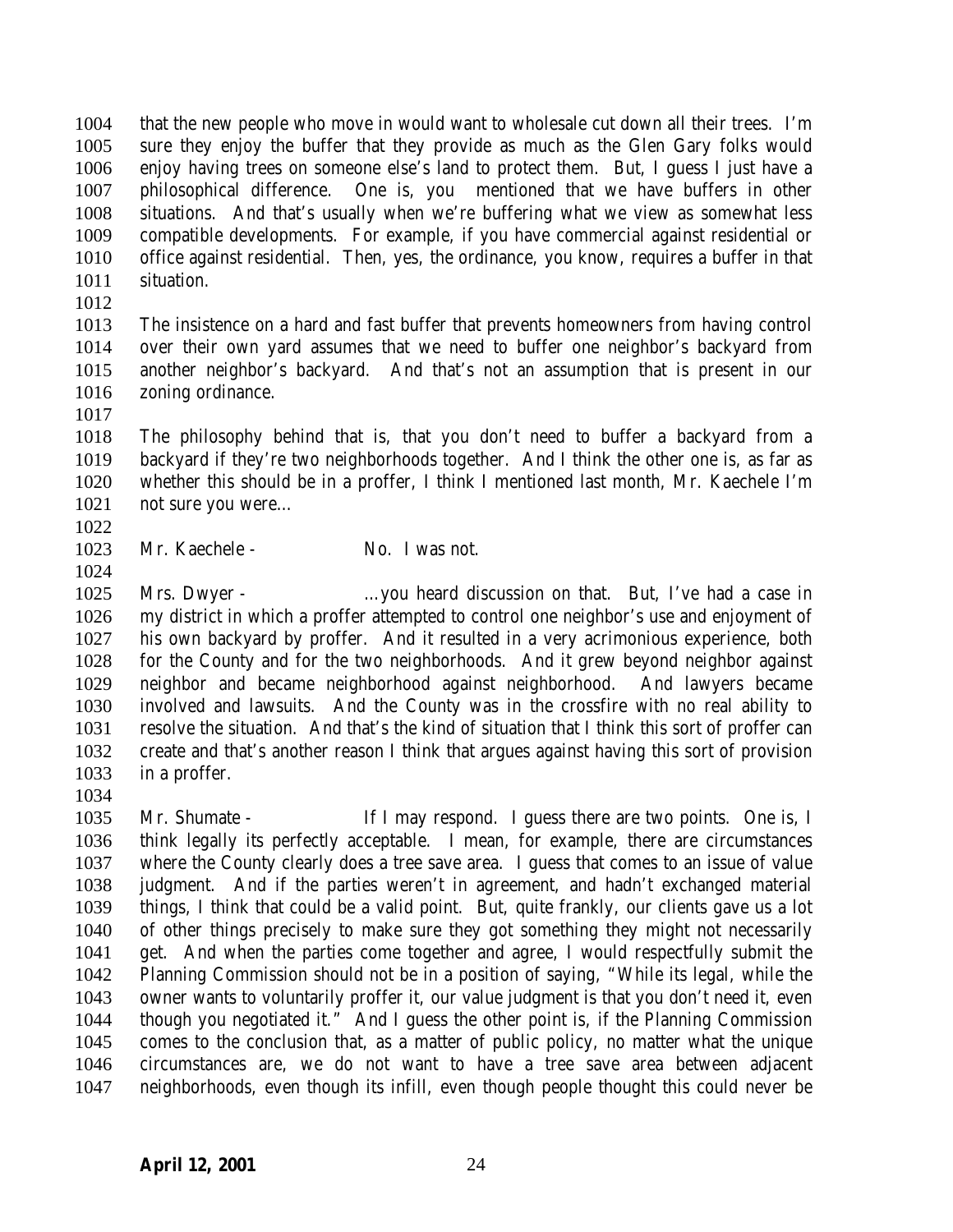developed, given the topography, I would respectful submit that, that could be a consensus.

 So, when we're in negotiations, and we're discussing this with the Planning Commissioner whose district it lies and staff, then we know that those are the parameters. And that will shape the settlement. I think this is a unique situation. You, very forcefully, and I understand your arguments. I think there are powerful arguments on both sides. And I recognize some of the merits of what you're saying. But, there's also a principle of being able, when the parties come together, and they agree, they're able to work it out, and they've made material concessions that that's something that should be approved. Because, if its not, and while they're negotiating they aren't advised this is going to be a problem. It will make subsequent cases and, perhaps, much larger cases, difficult to come to resolution, because everybody will be afraid. These are legal proffers. We've agreed, but if we go up, we may lose the proffer and we will have given up many things that we wouldn't have had to give up in exchange for that. I think that is a concern. And I think there will be a problem with goodwill, no matter what happens if all those trees come down. I mean…

 Mrs. Dwyer - Well, I think its wonderful that the developer and the neighbors have reached an accord. And we always encourage that. You know, 99 percent of the time, its acceptable to the Commission. Sometimes in a rare case, it isn't. And I guess one last point I'd like to make is that there was one group of people who were not at the table during these negotiations. And those are the homeowners who will live in these houses who will pay their mortgages and pay their taxes. I think part of what the Commission is looking at is, all the parties that are in play, not just the homeowners in Glen Gary and not the developer who will develop his homes and then leave, but the people who will be owning these homes for many, many years. And my comments address their interests.

 Mr. Shumate - Well, in response to that, I think we are protecting the interests. Because you have to admit, when this first came forward, what was going to happen was, there was going to be a 40-foot setback with no trees. And that's what they were going to have. And what we've effectively negotiated on their behalf is, basically, a bigger lot, with trees, which will command a premium. So, I think the choice is, one, given those are the two alternatives, I think most people would say, "We are better served," on balance. I think the second thing is, if you buy property, and I represent clients all the time who have bought property who the previous owner has put all kinds of restrictions on. And restrictive covenants themselves. Every subdivision has a bevy of restrictive covenants. And some homeowner associations are very adept at enforcing those restrictive covenants. They're every bit has the force of law as a proffered zoning case. The only issue is, who has standing to enforce them? And people buy it. There's notice, and they're buying a lot that they know or should know has restrictions. And, so, I think people should be able to voluntarily make that decision. Thank you.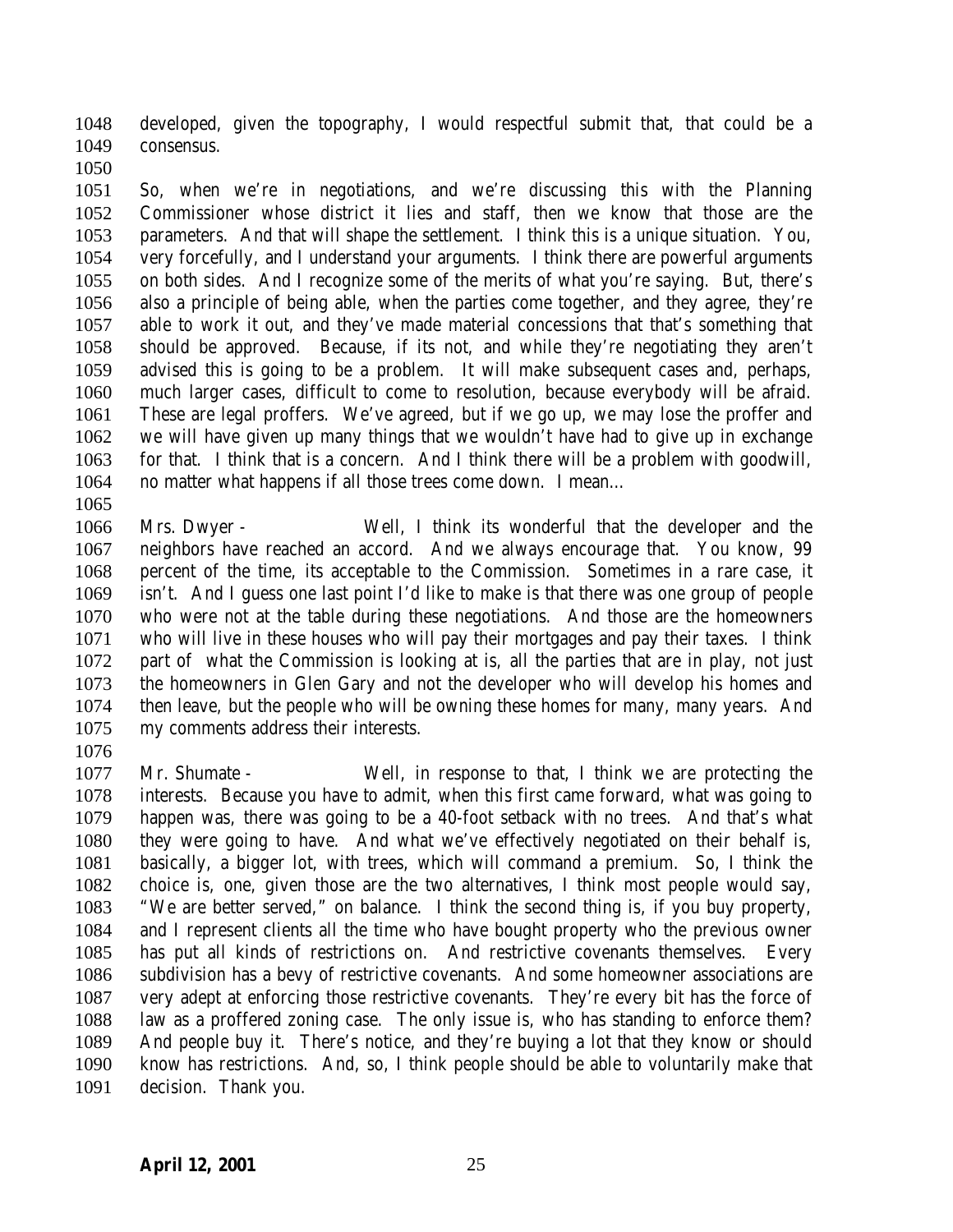Mr. Archer - Mr. Shumate, before you sit down, I think in, during the time that I've served on this Commission, probably all of us have had cases where there has been a request from an adjoining neighborhood to buffer itself from a new neighborhood. And, my understanding it is not a rule as such, but it is policy that we don't buffer one neighborhood from another. And I think one of the things that we fear most about this is that, that's a precedent that would be set. We relied on that quite heavily. I know I've had cases in my district where people have wanted us to put a fence or a tree save area or something in between one neighborhood and another. And, in order to be consistent with the way in which we've settled cases, we opt not to do that. And I think that is really what is concerning us in this particular case is that this would be precedent setting to some degree, if we allow that to happen. And, I fully understand exactly what it is that the people in Glen Gary have come to think is something that would not happen. And that has happened quite a few times. In fact, its even happened in my neighborhood. Things that we thought would never happen, did happen. And, even though, there were, to some degree, restrictive covenants, they didn't quite cover the issue that was at hand. So, I just wanted to make that clarification. That this is how I understand, and I'm sure you do now too, after your discussion with Mrs. Dwyer. But this is how I understand what our concern is about this.

 Mr. Shumate - I guess, Mr. Chairman, I would have two responses to that. One is, I think every case, while you can have a general public policy, every case is unique. And a lot of times you'll have a case where its obviously a lot of land any reasonable person is going to assume at some point, that's going to be developed. My folks feel so strongly about it, as Mr. Gordon can say. They've made offers to buy this entire piece of property at fair market value. That's how strongly they feel about it.

- 
- Mr. Archer I'm not disagreeing with you. I do understand exactly
- what you're saying.

1122 Mr. Shumate - And, so, this is such a unique case that, if you go out and look at it, it's hard to believe you can fit a subdivision. Technically, you can, but at first glance, it would not occur to you that you'd be able to get a subdivision down there.

 The other is, that's one reason why we gave up on a lot of things that we thought that we reasonably could achieve in the zoning case. Because I didn't necessarily think that we could get this buffer unless we negotiated out and gave things to the developer that he would want and he wouldn't be necessarily assured of getting. So, its kind of a trade when you're negotiating. There's a chance, and I told my folks. There's a chance you're not going to get this buffer. You might get the setback. You might not. If that's so important, give up this, this, this, and this. I think there's a difference when there's no agreement and you have to decide you rely on that public policy, as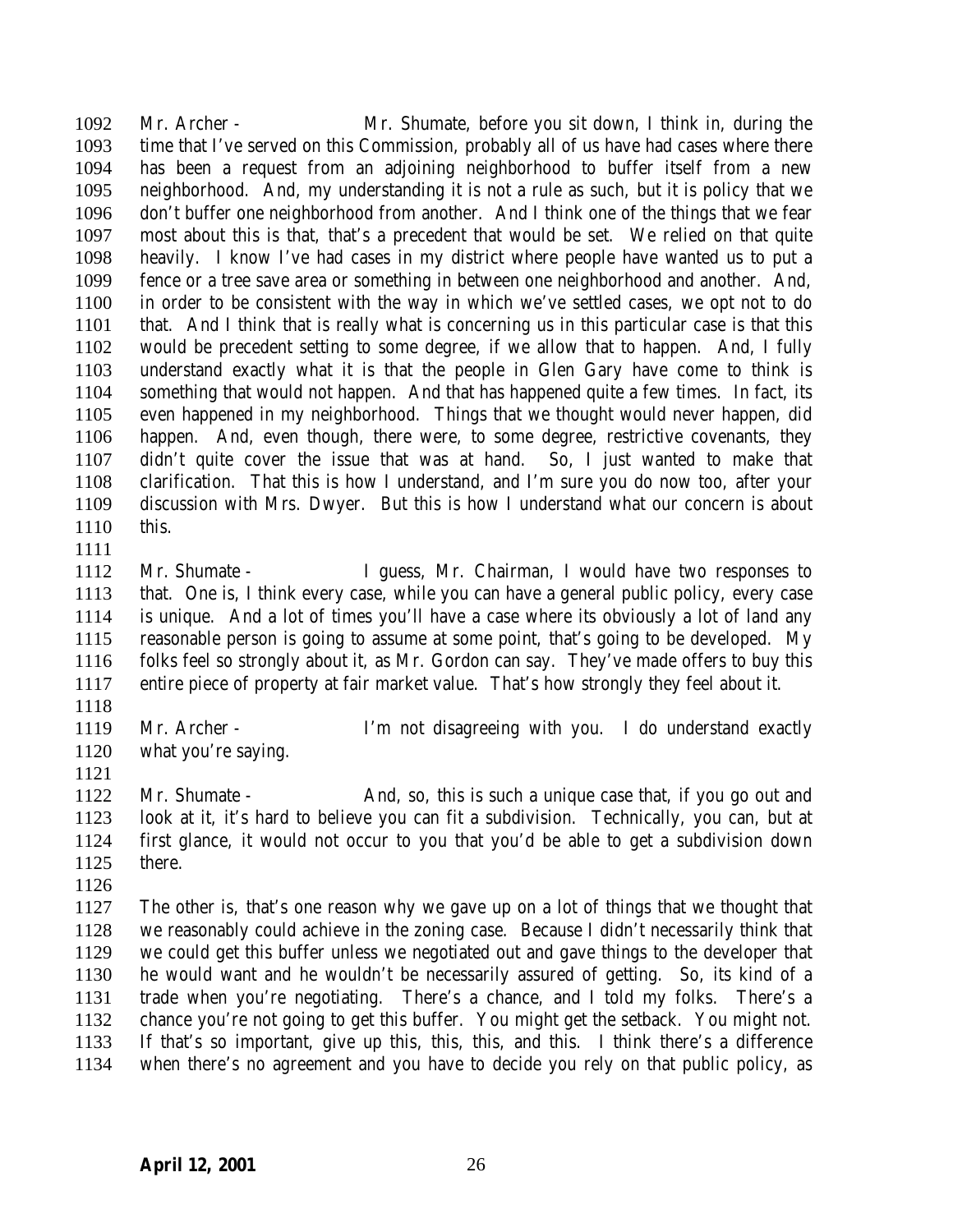opposed to, as in this case, when both sides work so hard together to come up with a common solution that I think that changes the equation just a little bit. Thank you, sir. Mr. Archer - Thank you, sir. I think your time is about up. We've kind of stretched this a little bit, but… Mr. Vanarsdall - Well, Mr. Shumate, would you be satisfied if the Commission did, recommend approval, and delete No. 4, and let the Board settle that? Mr. Shumate - At this point, what I would ask that the Planning Commission, if the Planning Commission is not inclined to have the previous proffer, at the vary least, I will say that what Mr. Gordon has submitted is better than no proffer at all. Mr. Silber - Mr. Chairman, if I can add, this debate has been healthy. But I think its time to move on. What's before us is a set of proffered conditions that's been offered by the applicant. I think the Commission needs to vote these proffered conditions up or down. We are debating a proffer that's not even before the Commission. I would suggest that we move on. Mr. Archer - I agree with the Secretary. I think we're getting a little repetitious here. So… 1158 Mr. Shumate - I appreciate the Commission... Mr. Taylor - We appreciate everything you've done. 1162 Mr. Shumate - Thank you. Mr. Archer - All right, Mr. Taylor. Did you want to have some rebuttal, sir? You did have some time left. 1167 Mr. Silber - He had about 7 minutes. Mr. Gordon - I have no rebuttal, other than I would like to echo Mr. Shumate's kudos to Mr. Taylor and the staff for all the hard work that they put into reaching, what I hope will be, and trust will be, a satisfactory resolution to this situation for all concerned. Thank you. 1174 Mr. Archer - Okay. Now, Mr. Taylor. Mr. Taylor - Thank you, Mr. Chairman. And I don't want to elongate the proceedings whatsoever accept to say, that this has been a very difficult case. We have come up with various and different approaches to the development. And I think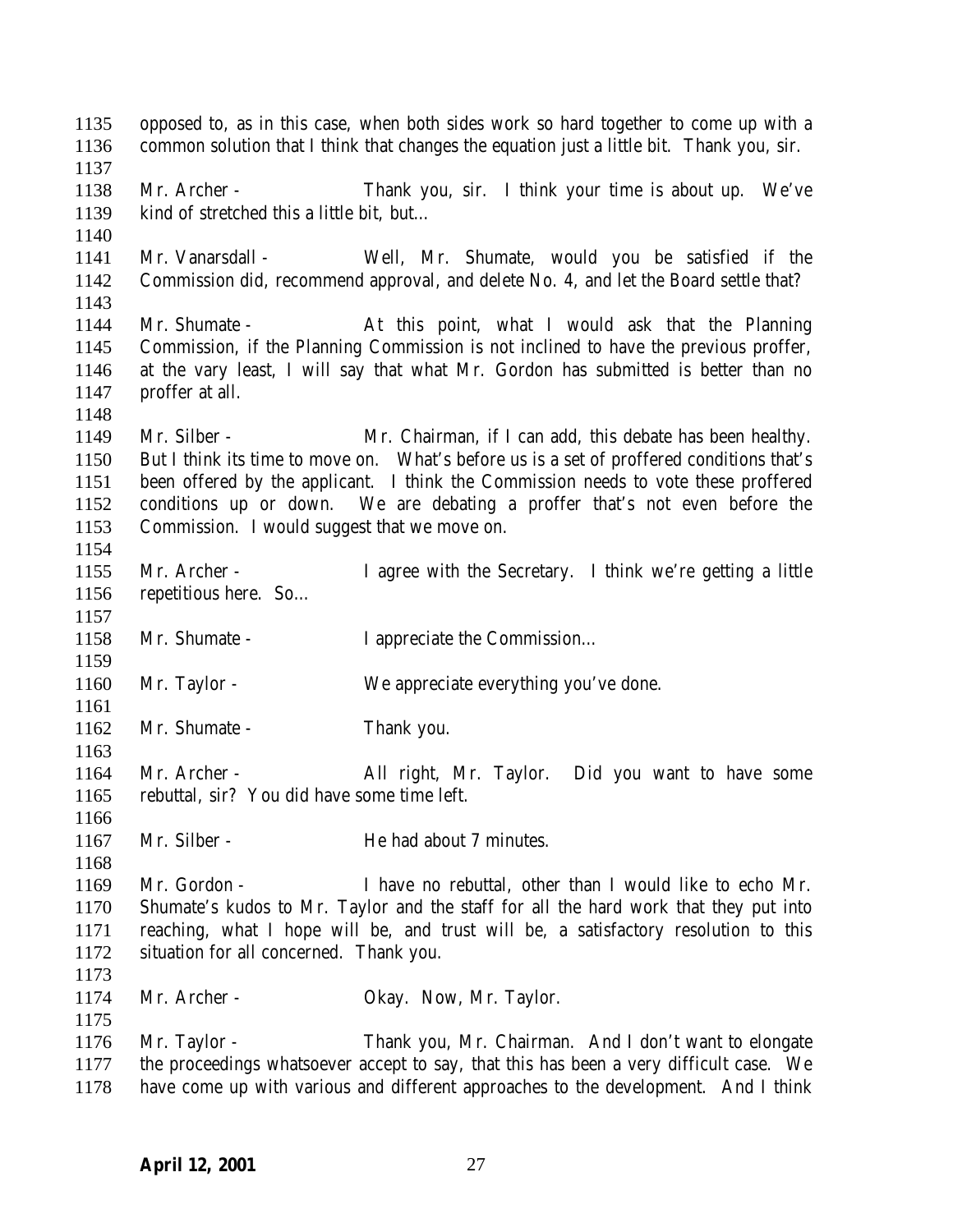both the Glen Gary people, the Waterford people and the people that will live in this subdivision are well served by the efforts or Mr. Shumake and Mr. Gordon.

 In going along, it is certainly a difficult project for infill. We know that. It is always difficult. The narrowness of this one doesn't make it any easier. But, basically, when you look at it, its nothing more to an extent as one row of houses adjacent another row of houses. And that exists in many of our communities today when they're all built at one time. And this is about an artful a job of fitting a linear project into a very narrow linear plot. And I want to commend the architects, the engineers, and the lawyers for all of the work. I actually hope that all of the changes that have been made to date on 1189 these proffers work to everybody's approval.

 With regard to the issue of the trees, it has been difficult and I think the way have in the proffers right now allows us the opportunity at the subdivision stage to include some additional wording that works for both the Waterford people and the Glen Gary people as well as the people in this subdivision with regard to the protection of the trees and the buffers. And I'm convinced that working together in harmony, as we have in the past, that the two neighborhoods will grow together and prosper. And, with that, I will move to waive the time limits on the proffers.

| 1198 |                                                       |                                                                                         |
|------|-------------------------------------------------------|-----------------------------------------------------------------------------------------|
| 1199 | Mrs. Dwyer -                                          | Which proffers are we                                                                   |
| 1200 |                                                       |                                                                                         |
| 1201 | Mr. Taylor -                                          | These are the proffers we just received tonight which are                               |
| 1202 | dated April 6 <sup>th</sup> .                         |                                                                                         |
| 1203 |                                                       |                                                                                         |
| 1204 | Mr. Vanarsdall -                                      | They're dated the $6th$ .                                                               |
| 1205 |                                                       |                                                                                         |
| 1206 | Mr. Householder -                                     | The proffers you have handed out were received in time.                                 |
| 1207 | It's not necessary.                                   |                                                                                         |
| 1208 |                                                       |                                                                                         |
| 1209 | Mr. Taylor -                                          | Okay. Then we do not waive the proffers. So, we refer                                   |
| 1210 | to these as the new proffers or the current proffers? |                                                                                         |
| 1211 |                                                       |                                                                                         |
| 1212 | Mr. Householder -                                     | Current proffers.                                                                       |
| 1213 |                                                       |                                                                                         |
| 1214 | Mr. Taylor -                                          | Just the current proffers.                                                              |
| 1215 |                                                       |                                                                                         |
| 1216 | Mrs. Dwyer -                                          | May I just make an inquiry? There was mention of a                                      |
| 1217 |                                                       | driveway proffer and some other factors that I believe the applicant stated they wanted |
| 1218 |                                                       | to put in the proffers. But, that's not in the set we're voting on right now?           |
| 1219 |                                                       |                                                                                         |
| 1220 | Mr. Householder -                                     | They would like to put those in between now and the                                     |
| 1221 | Board of Supervisors, what I have been told.          |                                                                                         |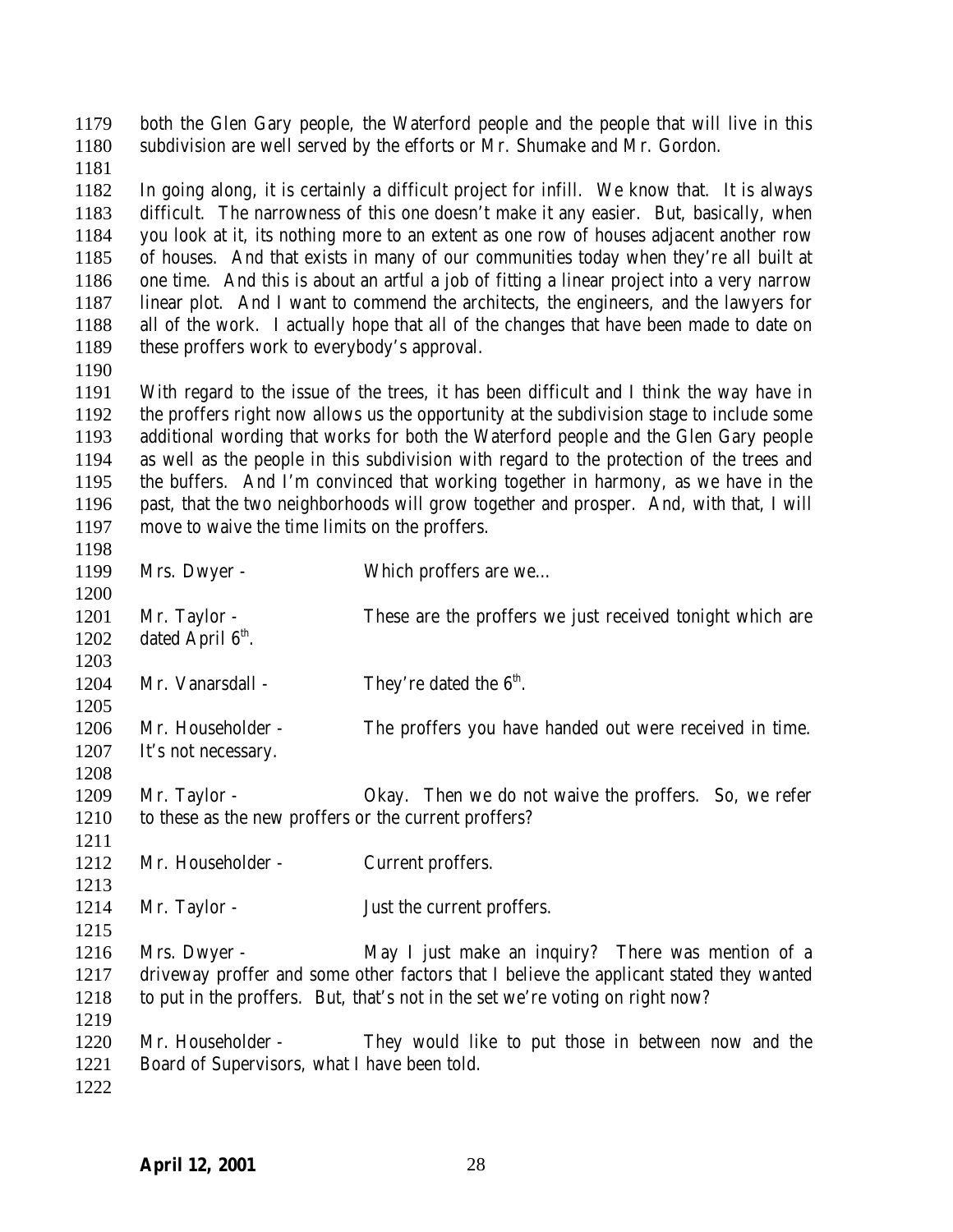| 1223         | Mr. Taylor -                                                                                                                                                        | But, not tonight?                                                                                 |
|--------------|---------------------------------------------------------------------------------------------------------------------------------------------------------------------|---------------------------------------------------------------------------------------------------|
| 1224         |                                                                                                                                                                     |                                                                                                   |
| 1225         | Mr. Householder -                                                                                                                                                   | Not tonight.                                                                                      |
| 1226         |                                                                                                                                                                     |                                                                                                   |
| 1227         | Mr. Taylor -                                                                                                                                                        | Okay. So, these proffers are correct and in time.                                                 |
| 1228         |                                                                                                                                                                     |                                                                                                   |
| 1229         | Mr. Householder -                                                                                                                                                   | They are the current proffers.                                                                    |
| 1230         |                                                                                                                                                                     |                                                                                                   |
| 1231         | Mr. Taylor -                                                                                                                                                        | Okay.                                                                                             |
| 1232         |                                                                                                                                                                     |                                                                                                   |
| 1233         | Mr. Silber -                                                                                                                                                        | So, we need a motion simply on the case, Mr. Taylor.                                              |
| 1234         |                                                                                                                                                                     |                                                                                                   |
| 1235         | Mr. Taylor -                                                                                                                                                        | Yes sir, I understand that. And my question is whether to                                         |
| 1236         |                                                                                                                                                                     | mention anything in my motion toward the subdivision stage, but I think that I will not.          |
| 1237         |                                                                                                                                                                     | So, with that, Mr. Chairman, I will move for approval of Case C-7C-01 West End                    |
| 1238         | Developers, LLC as proffered.                                                                                                                                       |                                                                                                   |
| 1239         |                                                                                                                                                                     |                                                                                                   |
| 1240         | Mrs. Dwyer seconded the motion.                                                                                                                                     |                                                                                                   |
| 1241         | Mr. Archer -                                                                                                                                                        |                                                                                                   |
| 1242         |                                                                                                                                                                     | Motion by Mr. Taylor, seconded by Mrs. Dwyer. All                                                 |
| 1243<br>1244 | abstained.                                                                                                                                                          | those in favor say aye—all those opposed by saying nay. The vote is 5-0, Mr. Kaechele             |
|              |                                                                                                                                                                     |                                                                                                   |
| 1245<br>1246 | Mr. Taylor -                                                                                                                                                        |                                                                                                   |
| 1247         | all the hard work over the months.                                                                                                                                  | I wanted again to thank Mr. Shumate and Mr. Gordon for                                            |
| 1248         |                                                                                                                                                                     |                                                                                                   |
| 1249         |                                                                                                                                                                     |                                                                                                   |
| 1250         | REASON: Acting on a motion by Mr. Taylor, seconded by Mrs. Dwyer, the Planning<br>Commission voted 5-0, (one abstention) to recommend that the Board of Supervisors |                                                                                                   |
| 1251         | <b>grant</b> the request because it conforms to the recommendations of the Land Use Plan; and                                                                       |                                                                                                   |
| 1252         | it reflects the type of residential growth in the area.                                                                                                             |                                                                                                   |
| 1253         |                                                                                                                                                                     |                                                                                                   |
| 1254         | Deferred from the March 8, 2001 Meeting:                                                                                                                            |                                                                                                   |
| 1255         | $C-18C-01$                                                                                                                                                          | Richard Vass for Kevin B. Spector: Request to                                                     |
| 1256         |                                                                                                                                                                     | conditionally rezone from A-1 Agricultural District to R-3C One Family Residence                  |
| 1257         |                                                                                                                                                                     | District (Conditional), Parcel 57-A-33, described as follows:                                     |
| 1258         |                                                                                                                                                                     |                                                                                                   |
| 1259         |                                                                                                                                                                     | Beginning at the intersection of the south line of Church Road and the east line of               |
| 1260         |                                                                                                                                                                     | Guyana Drive; thence along the south line of Church Road S 76°42'03" E a distance of              |
| 1261         |                                                                                                                                                                     | 217.74 feet to a point; thence along a curve to the right having a radius of 1171.30 feet         |
| 1262         |                                                                                                                                                                     | and an arc length of 101.70 feet to a point; thence departing the south line of Church            |
| 1263         |                                                                                                                                                                     | Road S 11°27'45" W a distance of 646.30 feet to a point; thence S 83°37'16" W a                   |
| 1264         |                                                                                                                                                                     | distance of 130.03 feet to a point; Thence N $76^{\circ}29'58''$ W a distance of 220.00 feet to a |
| 1265         |                                                                                                                                                                     | point on the east line of Guyana Drive; thence along the east line of Guyana Drive N              |
| 1266         |                                                                                                                                                                     | 13°30'02" E a distance of 684.57 feet to the place and point of Beginning containing              |
|              |                                                                                                                                                                     |                                                                                                   |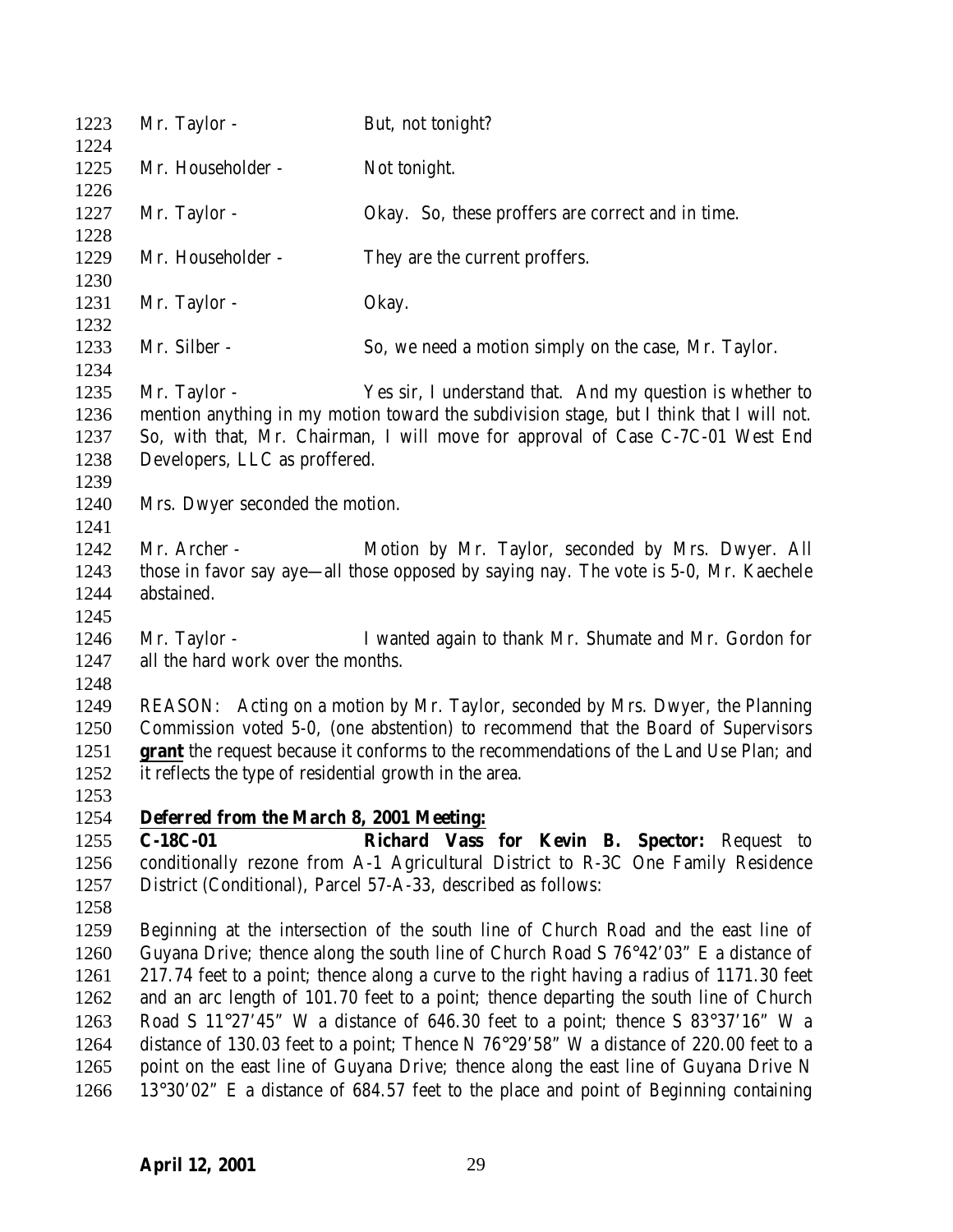- 5.16 acres, (224,644 sq. Ft.)
- 
- 
- Mr. Archer Thank you, Mr. Secretary. Is there any one here opposed to C-18C-01 Kevin B. Spector? We have opposition. All right.
- 
- Mr. Mark Bittner, County Planner Thank you, Mr. Chairman. There are several other R-3, as well as R-3A developments in the immediate area, including the Church Run, Morgan Run, Church Grove, and Cedar Station Subdivisions.
- 

 The proffers submitted with this proposal are comparable with proffers of other subdivisions in the vicinity. They include brick or stone foundations; a minimum house size of 1,500 square feet for ranchers, and 2,000 square feet for two-story homes. No driveway access to Church Road; 25-foot buffer along the Church Road frontage; and no rear yards facing Guyana Drive.

 Church Road is planned to be re-aligned in this area in conjunction with improvements to Cox Road to the west. That can be seen here on this Land Use Plan map. Church is going to be realigned to come into new Cox when it is extended through here (referring to slide) at a right angle. And it will require some right of way on this property. And the applicant is aware of that and he's incorporating it into his subdivision plan.

 Construction is planned to begin in the spring of 2002. It is estimated that all planned improvements will be completed in approximately one year, although traffic could be using the new roadways prior to that time. When completed, it is anticipated that current traffic levels on Guyana Drive would be significantly reduced.

 In summary, the proposed zoning is consistent with the Land Use Plan designation for this property, and is comparable to several subdivisions in the vicinity. The current proffers provide for several positive items. Staff recommends approval of this application. I'd be happy to answer any questions you may have.

- Mr. Archer Thank you, Mr. Bittner. Are there questions from the Commission?
- Mrs. Dwyer Mr. Bittner, there were two schematic designs for the subdivision. The proffers prohibit rear yards facing or adjacent to Guyana Drive. So, the first one's that's in our package would be prohibited by the proffer. Is that correct?
- Mr. Bittner Correct. Yes. This was submitted originally with the case, and then the proffer came in later.
- 1308 Mrs. Dwyer - Okay.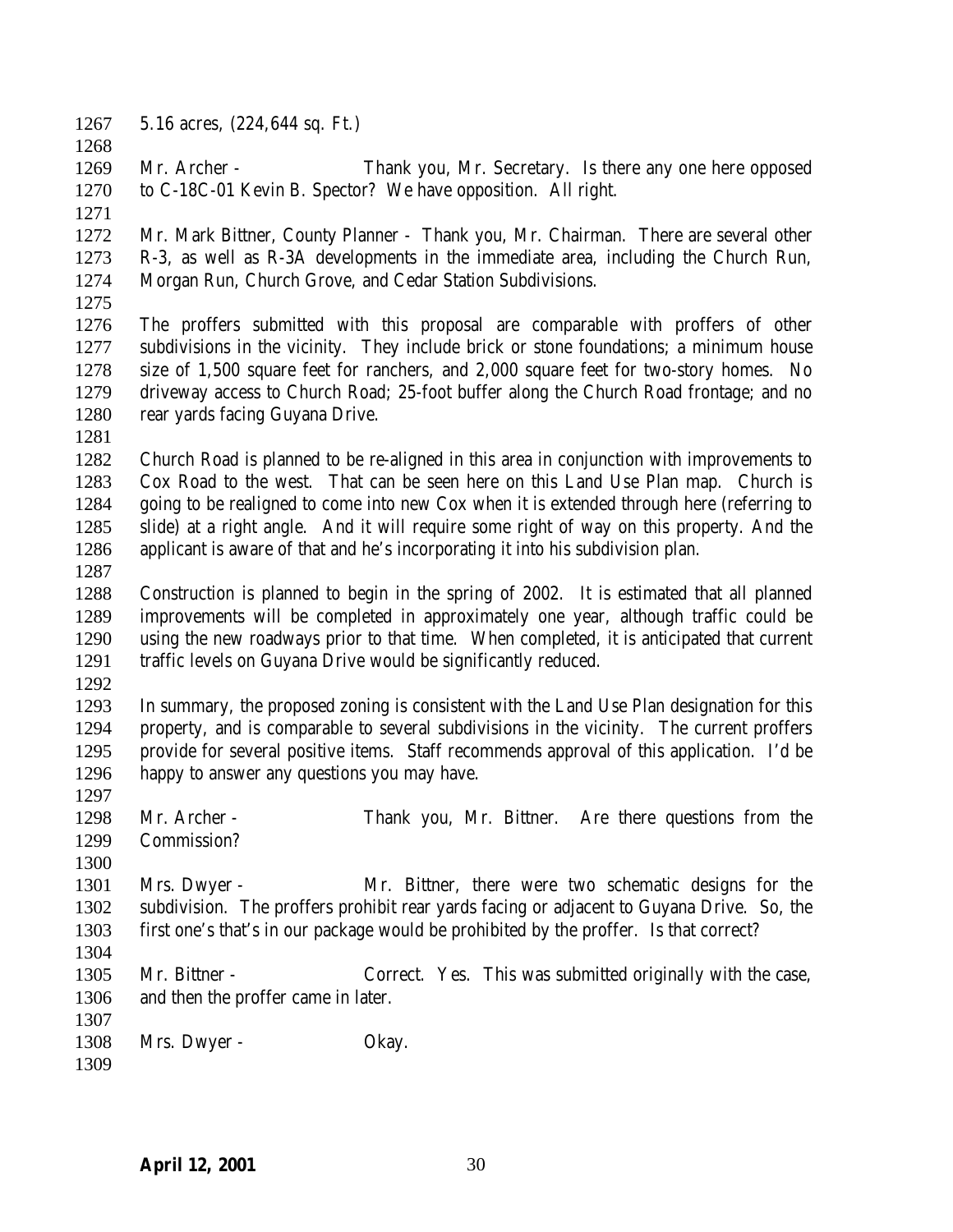Mr. Bittner - And, again, both of these are just conceptual. They're not proffered at all. This would show side yards for homes facing Guyana Drive. And, I believe this is the avenue the applicant is pursuing, but I'll let him speak to that. 1314 Mr. Archer - Any further questions? Comments? Okay, Mr. Taylor, I guess we need to hear from the applicant? Mr. Taylor - Yes, Mr. Chairman, I believe we might want to hear from the applicant. 1320 Mr. Vanarsdall - Is there any opposition? 1322 Mr. Taylor - Yes. There is opposition. Mr. Silber - Let me remind you, you have 10 minutes total. Would you like to reserve any of your time for rebuttal? Mr. Kevin Spector - I'm okay. I'm all right. I'm Kevin Spector. I'm the person, the applicant, trying to get the rezoning here. Basically, as you mentioned before, this is the site that we'd like to go with right now, with the two exits actually entering onto Guyana. There will be a stub road that actually enters the Tran property, so at some future date that could actually be developed. We have 15 lots. We plan on doing single- family homes of similar, if not better caliper of the neighboring neighborhoods. And, if you have any questions, I'd be glad to answer them. 1335 Mr. Archer - Thank you. Are there questions? Mr. Taylor - Mr. Spector, would you state for the record what you think the future Cox Road? Is that one year away? 1340 Mr. Spector - I believe it is. Mr. Taylor - Is that what we discerned from the Comp Plans? 1344 Mr. Spector - Yes sir. 1346 Mr. Silber - Mr. Taylor, are you talking about the re-aligned Cox Road? 1348 Mr. Taylor - Yes sir. Mr. Silber - Yes. That will be finished by spring of 2003. Mr. Taylor - That is the present alignment? That is pretty much locked now?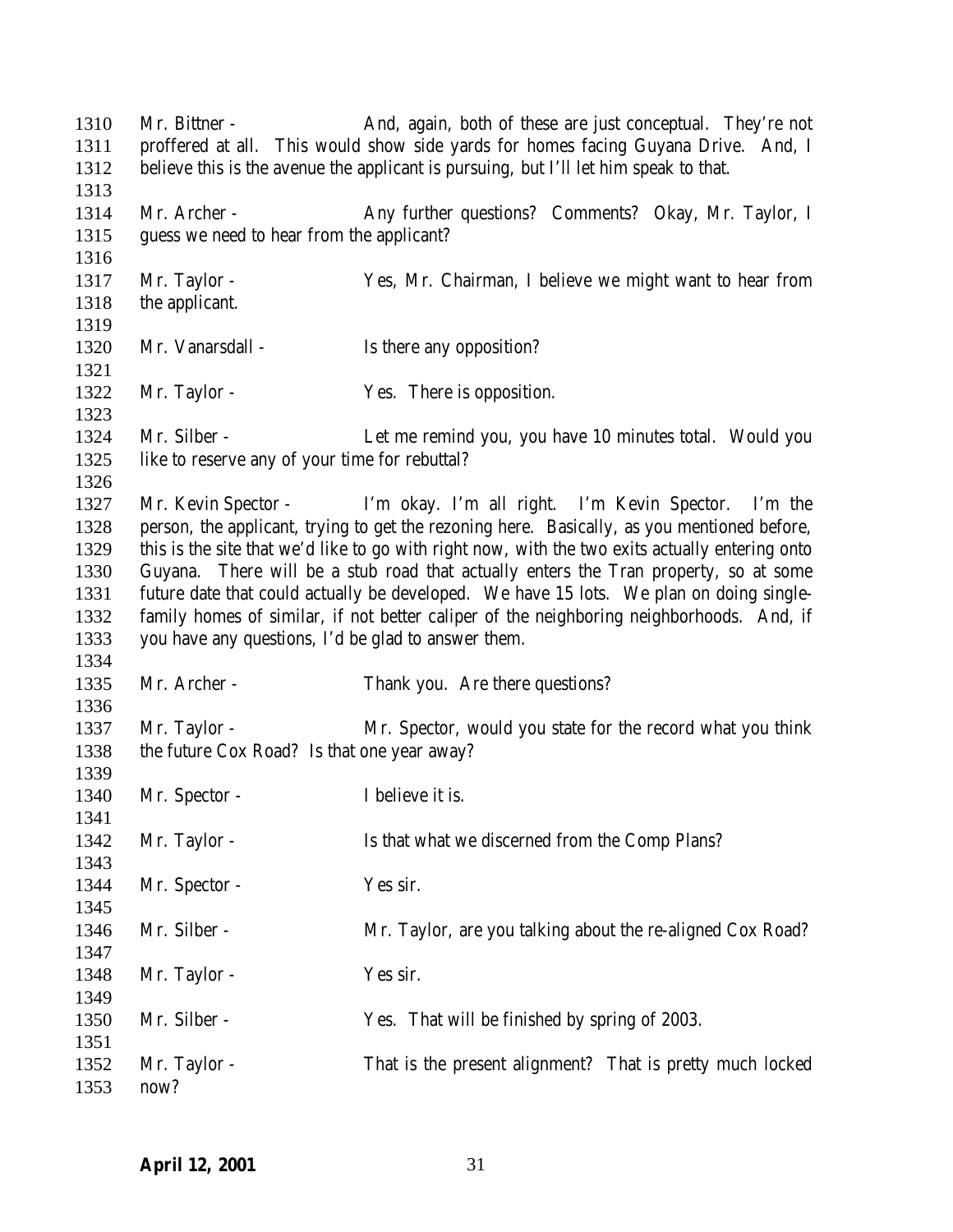1354 Mr. Silber - Yes sir, it is. Mr. Taylor - And the road that shows on here that is unnamed, Mrs. Dwyer said would go through, that would go all the way through this developed and through that dotted line over to Cox Road at some future date? Mr. Silber - Well, I think the applicant, in this case, is proposing a stub road to the edge of his property. There's no commitment at this time that road would go through the adjacent property and tie into Cox road, as there's already a house on that large piece of property. I think they're just showing a possible layout if that were to connect through. 1366 Mr. Taylor - That's all I have. 1368 Mrs. Dwyer - I have a question, sir. Mr. Archer - Mr. Spector, just a minute. Mrs. Dwyer - Just one. I noticed in Proffer No. 4, there's a mention of a 25-foot buffer adjacent to Church Road. Recently, we've been concerned about proliferation of tall, maybe six-foot board-on-board fences along major roadways. It creates sort of a tunnel effect. So, what we've been looking for are commitments to remove fences from the edge of the roadway. Sometimes its typically 15 feet. Sometimes its more. Had you given any thought to having that… Mr. Spector - Yes. We have. And we've actually spoke with Mr. Taylor here twice already. We plan on getting together before we do the Plan of Development 1381 and so forth...concerns that about what the County wants. 1383 Mrs. Dwyer - Okay. Mr. Archer - Any thing else before he takes his seat? Thank you, Mr. Spector. Okay, will the opposition come forward, please, and state your name clearly for the record? Mr. Michael Compton - My name is Michael Compton. I live at 2815 Guyana Drive. I've lived there just over three years just before the birth of my second child. And I have a daughter in first grade at Jackson Davis Elementary. I'm one of many in the area that's opposed to this development. I was noticing in the previous development it was bigger, but had fewer lots. One of my issues, of course, is just the number of lots there. But, related to this is the design issue. None of these lots are fronted onto Guyana Drive. Every other house on either side of the street now is facing Guyana Drive. But, under the two proffers I've seen, its either a rear yard or a side yard, no front yards. And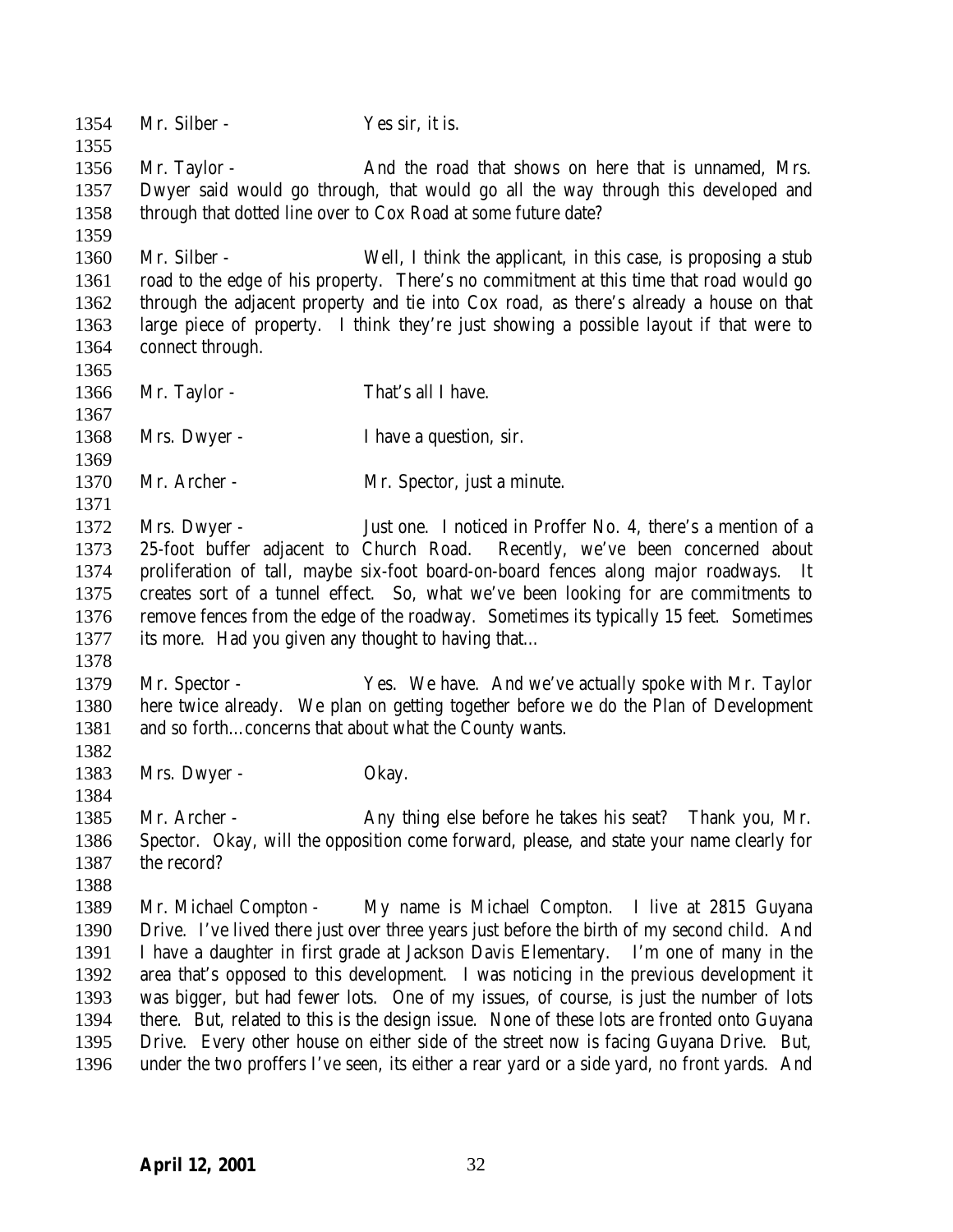I think this needs to be seriously considered so that this new development would match the current houses already on Guyana Drive. That was the first of my concerns.

 The second of my concerns was already mentioned by the staff; the schools that would service this development. The elementary and high schools are already overtaxed for the students. Staff projects that the elementary school would receive a further six students which doesn't sound like a lot, but when they already maxed out, six students can mean a lot, and that's just a projection. The high school would also receive three, by projection, three more students which would put them further overtaxed. The middle school, Byrd Middle, is all right about that, but, of course, the projection is to create more students there, as well.

 I've got a first-grader, and I've got a second child who will be in elementary school soon. And, it is a concern of mine that the schools are already beyond capacity. And, by all guesses, this would only add to that.

 My third concern is that the developments are accessing Guyana Drive, maybe, maybe not they would access new Cox some day. But right now, they would dump out onto Guyana Drive. And, quite frankly, we can't handle the traffic.

 I talked with Ancher Madison. I remember his figures. Guyana Drive is already carrying 10 times the rated capacity. This is one of the reasons why new Cox is needed, because everyone is coming from Cox Road, from Ridgefield Parkway onto Guyana Drive, onto Church Road and then onto Cox Road into Innesbrook.

 My front yard faces that, and I can tell you that, during from roughly 7:00 o'clock to 10:00 o'clock in the morning, and a similar three hours in the afternoon, it is grand national parkway up there. People are just zipping by. And its not just the number of cars, it's the speed of the cars. Guyana Drive is 25 mph. But, we have people going by there 40 and 45 mph with children nearby. I don't have Police data, but I'm sure the Police could tell you that they've been out there ticketing left and right. It's "shooting fish down a barrel."

 Quite frankly, Guyana Drive can't handle the estimated, I believe its 180 trips a day that would be added onto Guyana Drive. It's just not possible. This might sound crazy, but fourth, if you're going to develop this property, and it probably will be developed after all its good grass that doesn't have any houses on it. We can't stand that in Henrico County. We've got to build houses on it.

 If its developed, let the developer wait until Cox Road is finished. The new Cox Road is designed to alleviate traffic from Guyana Drive. If this new development is not going to access Church Road directly or access new Cox Road directly, then, have them wait. If it's going to dump out onto Guyana Drive, wait until we can handle it. When those people live on Guyana Drive and they have a right to come out on Guyana Drive. They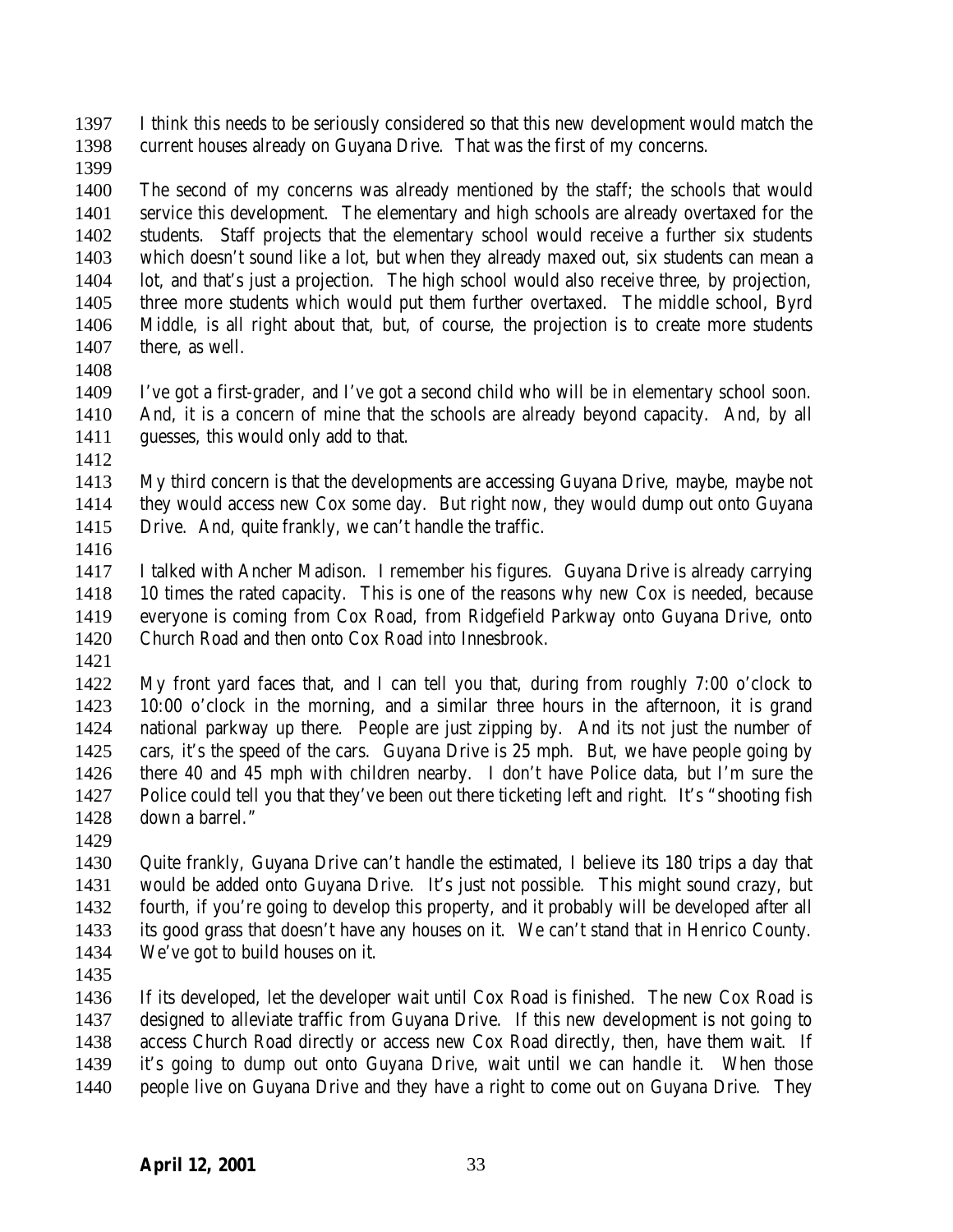won't have to put up with the people cutting through that we have to put up with right now.

 I was listening, tonight, the discussion about Panera Bread. Everything seems to be okay now. Let's wait and see what happens. Well, everything is not okay now on Guyana Drive. It's not. I think I speak for just about everyone on Guyana Drive currently, on the cul-de-sac across the street from me. We don't want another 15 houses. We don't even want another 7 houses. We don't want any more houses coming off Guyana Drive at this time. I propose the developer wait a year, or two years until Cox Road is completed. And, at the very least, I ask this Commission to consider deferring this 60 or 90 days until we have adequate reports, traffic counts, from the Police, that, you, the Commission, can see the results that would already add to an overly congested Guyana Drive. Thank you very much.

| 1454 |                                                                                  |                                                                                          |
|------|----------------------------------------------------------------------------------|------------------------------------------------------------------------------------------|
| 1455 | Mr. Archer -                                                                     | Thank you, Mr. Compton. Are there questions for Mr.                                      |
| 1456 | Compton?                                                                         |                                                                                          |
| 1457 |                                                                                  |                                                                                          |
| 1458 | Mr. Vanarsdall -                                                                 | Have to talked to Mr. Taylor about this?                                                 |
| 1459 |                                                                                  |                                                                                          |
| 1460 | Mr. Compton -                                                                    | I beg your pardon?                                                                       |
| 1461 |                                                                                  |                                                                                          |
| 1462 | Mr. Vanarsdall -                                                                 | Have to talked to Mr. Taylor about what you were talking                                 |
| 1463 | about?                                                                           |                                                                                          |
| 1464 |                                                                                  |                                                                                          |
| 1465 | Mr. Compton -                                                                    | No sir.                                                                                  |
| 1466 |                                                                                  |                                                                                          |
| 1467 | Mr. Vanarsdall -                                                                 | You haven't contacted the Planning Commissioner?                                         |
| 1468 |                                                                                  |                                                                                          |
| 1469 | Mr. Compton -                                                                    | I talked with Mr. Bittner.                                                               |
| 1470 |                                                                                  |                                                                                          |
| 1471 | Mr. Vanarsdall -                                                                 | Okay. Thank you.                                                                         |
| 1472 |                                                                                  |                                                                                          |
| 1473 | Mr. Neal Riddick -                                                               | Good evening. My name is Neal Riddick. I live at 2811                                    |
| 1474 |                                                                                  | Guyana Drive. I'm Mike's neighbor. I've been there about three years. And we have a      |
| 1475 | one-year old daughter.                                                           |                                                                                          |
| 1476 |                                                                                  |                                                                                          |
| 1477 | I'm not so opposed to the construction of the development, other than, as he had |                                                                                          |
| 1478 |                                                                                  | mentioned earlier, the facing of the houses. I'm form Norfolk, and my wife's from        |
| 1479 |                                                                                  | northern Virginia. And the majority of the houses there are row houses or townhouses. If |
| 1480 |                                                                                  | they can squeeze a house in somewhere, they'll do it. And that's what the backyards      |

 going onto Guyana Road are like. I wanted to avoid that. 

 My biggest issues would be traffic, noise, and the completion of Cox Road. When we moved in here, much as many of our neighbors have mentioned, they were promised, or it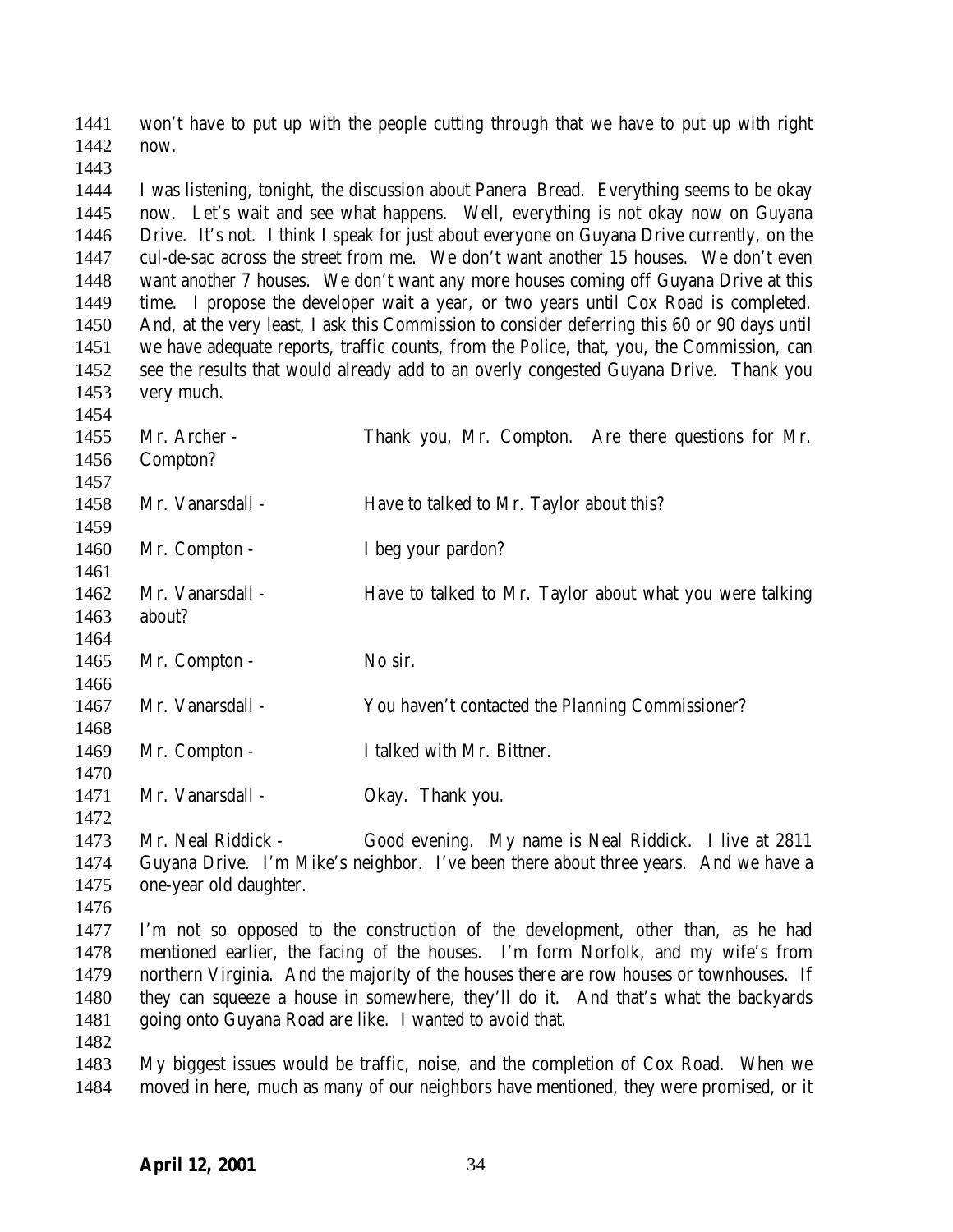was mentioned that, "Oh yeah, Cox will go through in the next few years." Some neighbors saying as long as 20 years ago, that Cox was going to go through, and now this is coming.

 I just wanted to give you a little bit of my day on Cox Road. Starting at 7:00, 7:30, it becomes I-95 outside. I usually leave for work around 8:00 o'clock in the morning. And I have to sit parked in my driveway for almost 10 minutes sometimes just to get out onto Guyana Drive. I can't back out onto Guyana Drive, because I've had four close calls of getting "T-boned" with people coming around a blind curve, or people coming the other way.

 There is daily road rage, towards me daily, getting the finger, turning into my driveway, because I'm slowing down. I'm not going the 50, 60 miles an hour like the people behind me. So, just trying to get in and out of my driveway is an issue.

 I talked to Officer Maurice from Uniform Operations. And last year they ran radar at the, I guess, it's Church Grove cul-de-sac. They ran it for 10 months. During that 10-month time, there were 352 speeding citations issued. All of them were speeding. Of 352, three of them were 15 miles an hour or faster. So that would put them 40, 45 mph fast.

 Aside from, like I said, trying to get out of my driveway in the morning or the evening, I would just ask and urge that Cox Road be allowed to be completed before any construction be done on Guyana Drive. The lot is being proposed, there are no trees. There's not a whole lot of trees on our side of Guyana Drive. It's a very wide open area. Noise travels. As it is, I can hear my neighbor 300 feet away building a deck. It's just like he's next door. So, the added noise of 15 houses being built is only going to add to the noise of the already heavy traffic flow outside, as well as the ambient noise.

 We ended up buying new windows for our house, because the traffic noise was so bad on Guyana, it was waking up my daughter trying to sleep; as her bedroom fronts Guyana Drive.

 So, I don't feel safe checking my mail. I have to go out onto Guyana Drive to open my mailbox. I don't feel safe having her play in the front yard. And watching Mike and some of the other neighbors fetch their kids from across the street at the bus stop, it's like he said, it's "fish in a barrel" trying to just take your life in your hands getting across the street. So, I would ask that the development be postponed until Cox Road is finished, because, as he said, we just can't handle the traffic. I don't enjoy coming home, because I know what issue it is just turning onto Guyana. People trying to turn left onto Church Road, backing traffic up for 10 or 15 cars. Thank you for your time. 

 Mr. Taylor - Before you go, may I ask a question? On this map which is on the last page, where exactly do you live? Do you live right on Guyana Drive, or do you live on Cox Road?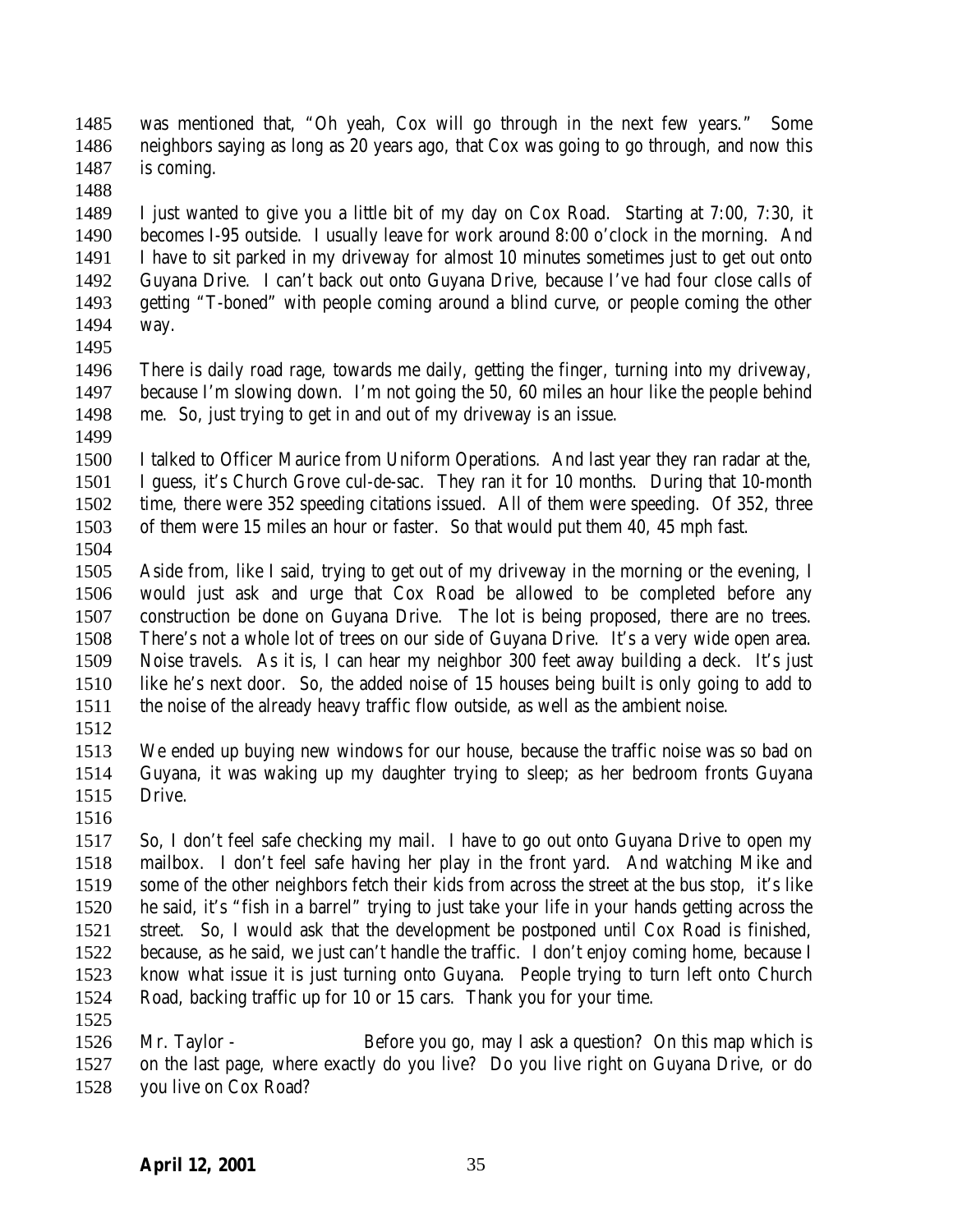Mr. Riddick - Let's see. That's neighbor one is Mike and I'm this house right here (referring to slide). This blind curve is right here where I'm talking about where I've almost gotten "T-boned (referring to slide)." Mr. Taylor - Have you noticed an appreciable increase in traffic on Guyana lately? Mr. Riddick - Yes. Mr. Taylor - Is that due to the traffic that's ongoing on Ridgefield? Mr. Riddick - Guyana is considered a cut through for people living back say Cross Keys, or some of the developments back there as far back as Deep Run Park, Ridgefield, Church Road, etc. The traffic; its spring, the weather is warm, and now the kids driving with their windows down, boom, boom with the radios going down Guyana Drive. That's increased as the weather has gotten warmer. Mr. Taylor - Because I understand what you're saying. I use Guyana two or three times a day. So, I do recognize the problem in the morning access from Guyana onto Cox. In the evening access from Cox to Guyana. 1550 Mr. Riddick - Right. Mr. Taylor - But, you must realize that when Cox Road is extended to presently Church, that will become the primary route and that will significantly reduce the advantages that people now use Guyana. Guyana is the only, only access to Church for that drainage system, if you will. 1557 Mr. Riddick - Right. 1559 Mr. Taylor - And that future Cox Road, according to the plan that I understand, Mr. Silber you may know this better than I. They are now in the early phases of construction. They are moving the utilities. They moved the public utilities. Then they'll next move the County utilities and construction will start. And I think construction on that is probably slated for the next year or so. 1565 Mr. Silber - Next spring. 1567 Mr. Taylor - For sure. That will greatly diminish the traffic that you see along Guyana. I understand the problem, because the times that I go through there, invariably, there is a patrol car issuing a ticket, somebody who has just failed to complete the transit.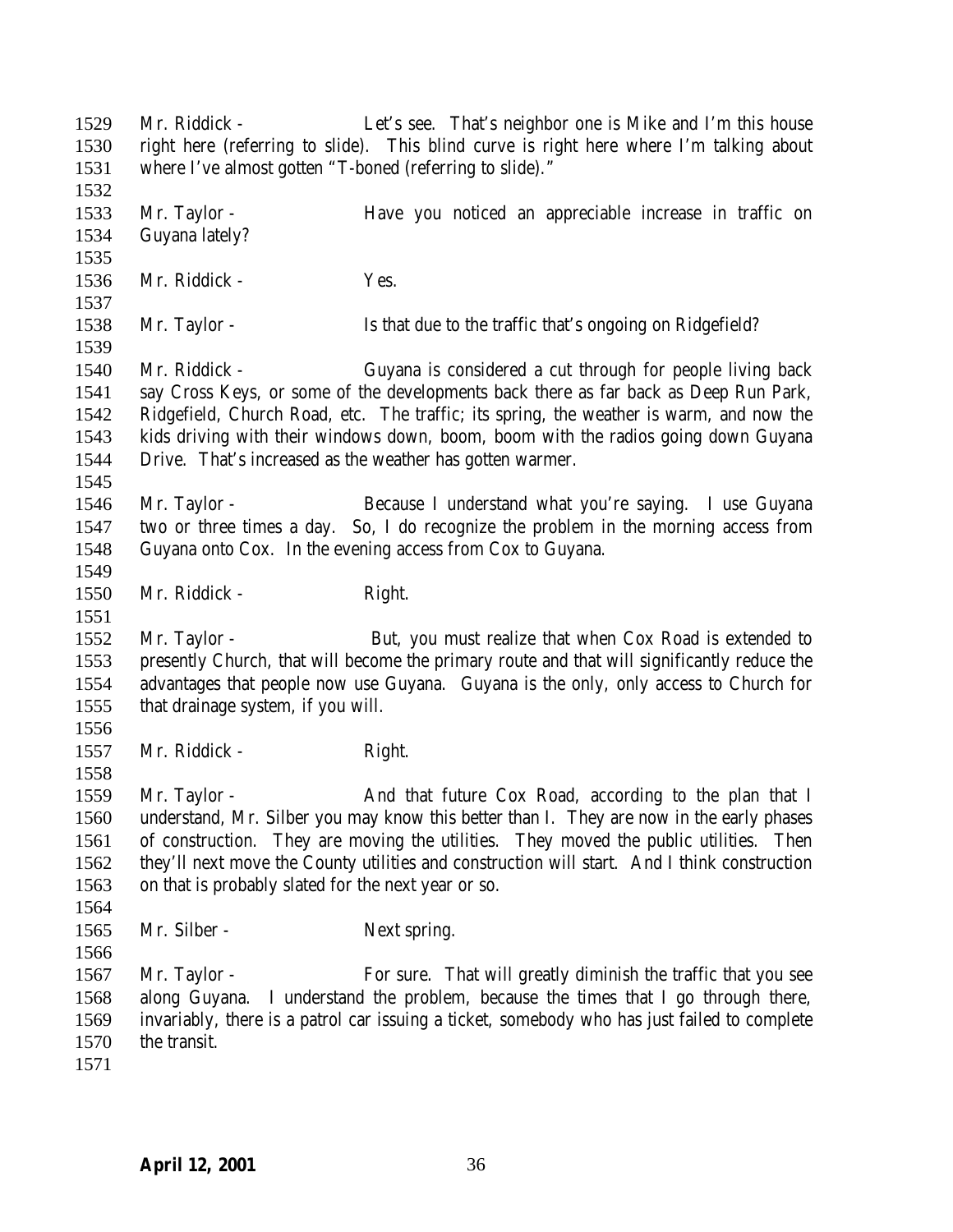Mr. Riddick - With the amount of people, as Innsbrook expands, and as more homes and more people move in, yes, Cox Road will alleviate a lot of that problem. But, I guarantee you, that the people who use Guyana are not going to be Guyana residents. They're going to be people who, much like, if you've traveled down Gaskins Road. In the past three years during rush hour, its just a parking lot. So, if the traffic flow increases where it starts getting heavy on Church or new Cox Road, they're going to say, "Hey, Guyana is still there. I can still cut through." So, yes, there may be a ebb and flow at first. But, I guarantee you, people are going to, just like I said, I don't travel down Gaskins Road anytime near a rush hour, especially with the construction they're doing now. It will alleviate, but it won't be just resident traffic on Guyana, even when Cox is finished.

- 
- Mr. Taylor Well, I think that's right. I think it will still be a cut through for people going from Church over to Ridgefield. And I am guilty of that because I go over that way frequently.
- Mr. Richard Vass Well, Mr. Taylor, do I understand you're making my case for me? But since, the new Cox Road is so short in the future, that the developers really wouldn't mind waiting until its completed?
- 

 Mr. Taylor - I'm trying to work a suitable compromise in determining in my own mind whether we need to have adequate traffic studies. And we have no traffic studies that I know of on Cox Road now or on Guyana and then what the future loading will be when Cox Road is completed. In lacking that, the vignette, the stories that you give, I have experienced. I do know there's a tremendous amount of traffic on Guyana, especially around rush hour. And my first review of this with Mr. Spector was to move the entrances from close to Church Road further down the property. Because my concern was that the residents would not be able to get out on Guyana to get to Church to get to Broad Street. And we went into this new arrangement that you have in the package. But, no one has called me and I'm just going on very limited data.

 Mr. Vass - The response I've gotten from traffic engineering when this first started about a year ago, I probably had 8 calls into the police officers who run radar. I called traffic engineering and said, "Hey, can we get a speed sign? Can we put up some speed bumps? Can I go out and make a pothole in the middle of the road?" And the gentleman said, "No sir. We've done studies on that. There's enough traffic signs. We don't do speed bumps in Henrico. If you have a problem with the speeders and the amount of traffic, call the Police and they'll run radar. "I don't know if that lends any credence, but traffic engineering says, "No. Everything's fine for the traffic flow."

 Mr. Taylor - Well, they have run radar and they do give out a large number of summons. And there is one individual who may be one of you two, who steadfastly parks his car right on the traffic lane going up the hill. And I marvel that car has survived for two years without getting hit at least once. But, I understand what you're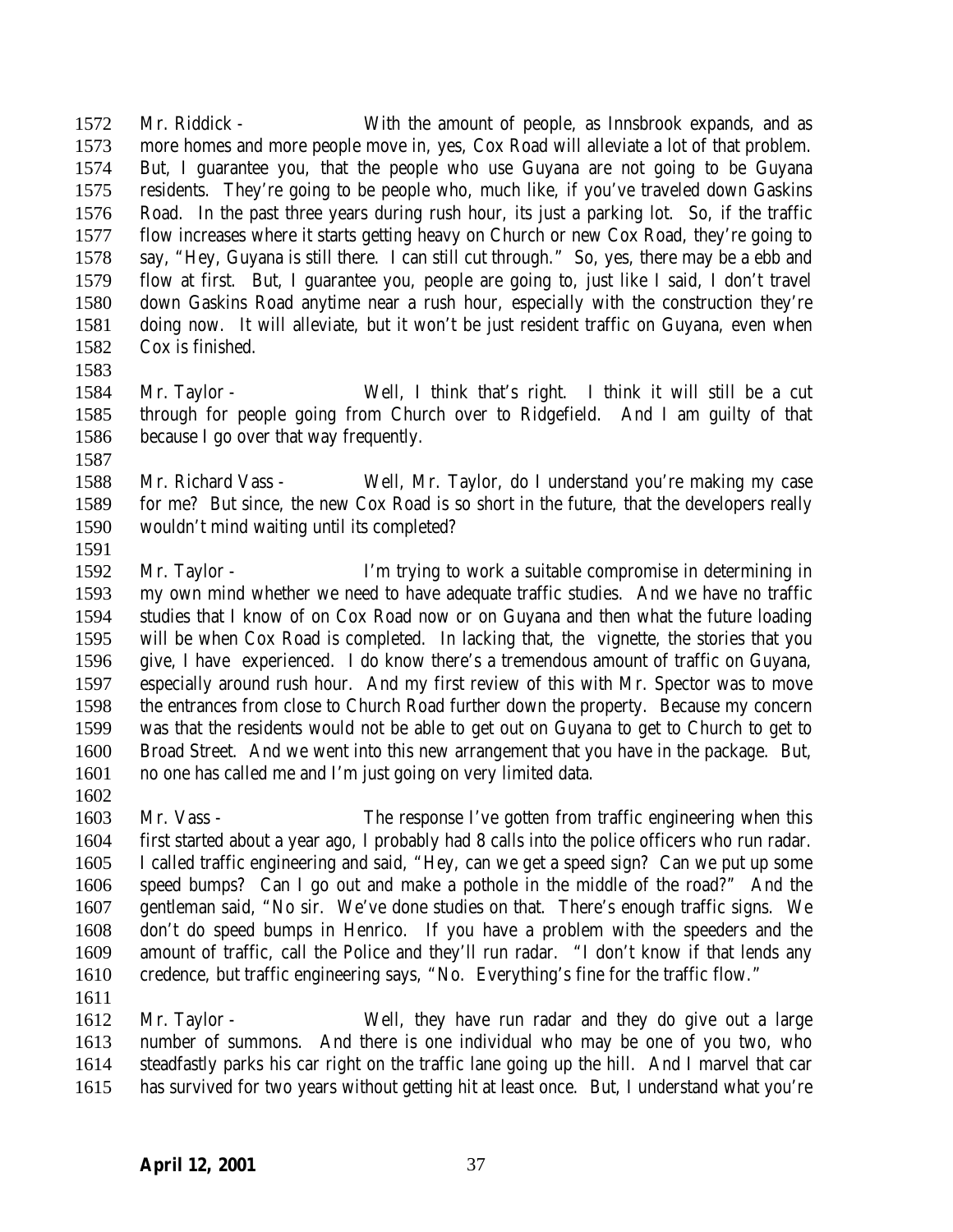| 1616<br>1617 | saying in terms of traffic. What I'm having difficulty with, is while I can see that traffic, I<br>am not sure to what degree Cox Road will relieve that entire problem. |                                                                                       |  |
|--------------|--------------------------------------------------------------------------------------------------------------------------------------------------------------------------|---------------------------------------------------------------------------------------|--|
| 1618         |                                                                                                                                                                          |                                                                                       |  |
| 1619         | And, in fact, the second development in here which goes from Guyana to the future Cox                                                                                    |                                                                                       |  |
| 1620         | Road, I pointed out to Mr. Spector, for a lot of people that's going to be a very handy                                                                                  |                                                                                       |  |
| 1621         |                                                                                                                                                                          | effort, to come up Guyana, and turn right through the new neighborhood.               |  |
| 1622         |                                                                                                                                                                          |                                                                                       |  |
| 1623         | Mr. Bittner -                                                                                                                                                            | Are you referring to this drawing (referring to slide), Mr.                           |  |
| 1624         | Taylor?                                                                                                                                                                  |                                                                                       |  |
| 1625         |                                                                                                                                                                          |                                                                                       |  |
| 1626         | Mr. Taylor -                                                                                                                                                             | Yes. I am. That's in the package                                                      |  |
| 1627         |                                                                                                                                                                          |                                                                                       |  |
| 1628         | Mr. Bittner -                                                                                                                                                            | Again, I'd like to point out this is all conceptual. And,                             |  |
| 1629         | while it does show a potential stub road connection from the rezoning site through the                                                                                   |                                                                                       |  |
| 1630         | neighboring property, I don't know that Public Works and probably Planning would not                                                                                     |                                                                                       |  |
| 1631         | support another entrance onto Cox in this area, because Cox and Church is going to be                                                                                    |                                                                                       |  |
| 1632         | a major intersection.                                                                                                                                                    |                                                                                       |  |
| 1633         |                                                                                                                                                                          |                                                                                       |  |
| 1634         | Mr. Taylor -                                                                                                                                                             | I quite agree with you.                                                               |  |
| 1635         |                                                                                                                                                                          |                                                                                       |  |
| 1636         | Mr. Bittner -                                                                                                                                                            | I just wanted you to be aware. I think I heard you saying,                            |  |
| 1637         |                                                                                                                                                                          | you thought there was going to be a connection all the way through to Cox. There's no |  |
| 1638         | proposal at this point.                                                                                                                                                  |                                                                                       |  |
| 1639         |                                                                                                                                                                          |                                                                                       |  |
| 1640         | Mr. Taylor -                                                                                                                                                             | At this point?                                                                        |  |
| 1641         |                                                                                                                                                                          |                                                                                       |  |
| 1642         | Mr. Bittner -                                                                                                                                                            | Right.                                                                                |  |
| 1643         |                                                                                                                                                                          |                                                                                       |  |
| 1644         | Mr. Taylor -                                                                                                                                                             | But, I mean, on here, it is and we would hope that                                    |  |
| 1645         |                                                                                                                                                                          |                                                                                       |  |
| 1646         | Mr. Bittner -                                                                                                                                                            | Again, this is just a sketch.                                                         |  |
| 1647         |                                                                                                                                                                          |                                                                                       |  |
| 1648         | Mr. Taylor -                                                                                                                                                             | I understand.                                                                         |  |
| 1649         |                                                                                                                                                                          |                                                                                       |  |
| 1650         | Mr. Kaechele -                                                                                                                                                           | Mr. Bittner, does traffic have any counts at all on                                   |  |
| 1651         | Guyana?                                                                                                                                                                  |                                                                                       |  |
| 1652         |                                                                                                                                                                          |                                                                                       |  |
| 1653         | Mr. Bittner -                                                                                                                                                            | If they do, I don't have them with me. And I would like                               |  |
| 1654         | to point out also, in terms of Cox, I don't know that there's any actual construction                                                                                    |                                                                                       |  |
| 1655         |                                                                                                                                                                          | taking place on that at this moment. There are public hearings scheduled for this     |  |
| 1656         | summer.                                                                                                                                                                  |                                                                                       |  |
| 1657         |                                                                                                                                                                          |                                                                                       |  |
| 1658         | Mr. Taylor -                                                                                                                                                             | There are some utilities I think that the utilitiesI don't                            |  |
| 1659         | think there is any County contracts.                                                                                                                                     |                                                                                       |  |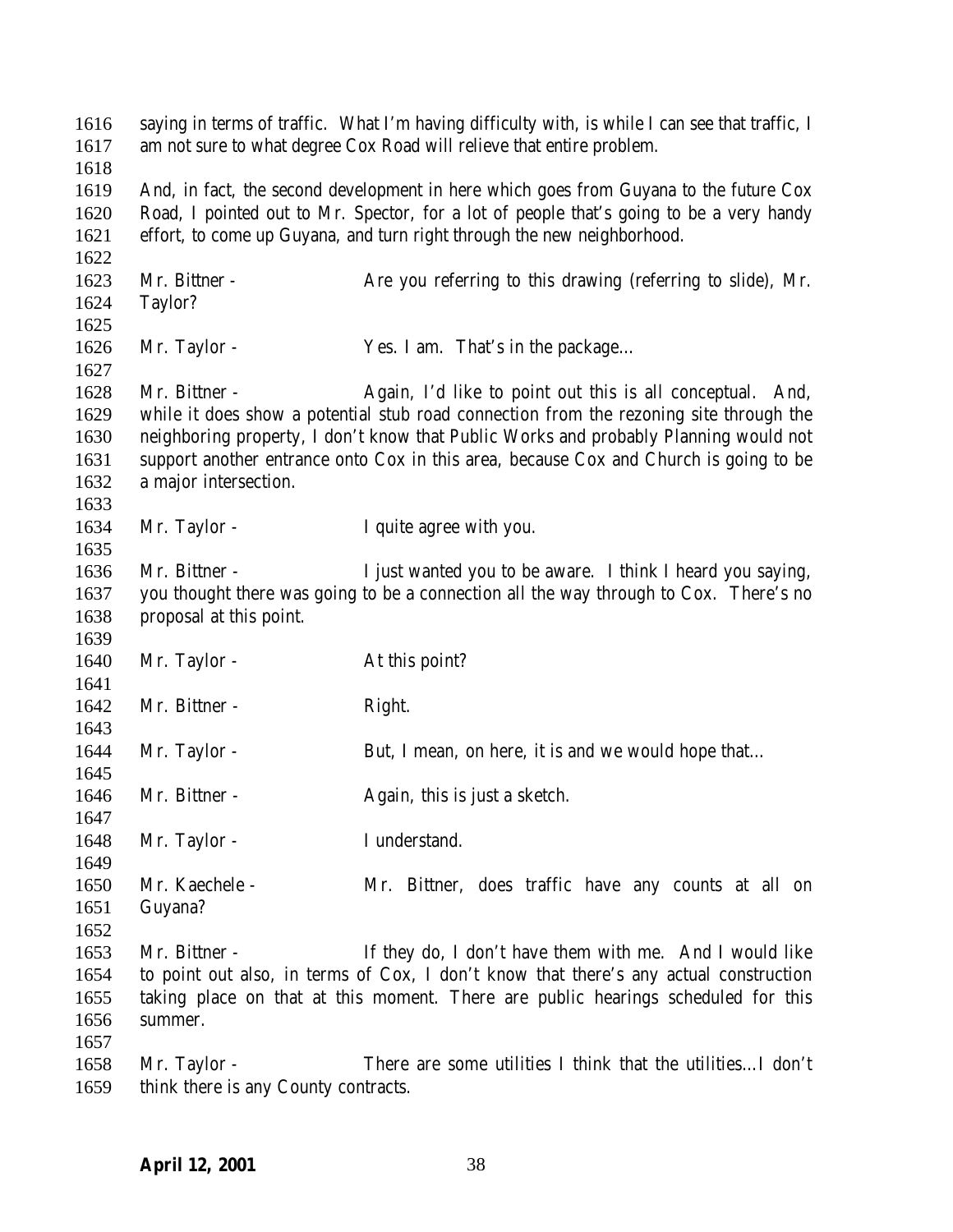1660 Mr. Bittner - Right... Mr. Taylor - The utilities are being moved either because of this or looking forward to it, and now deciding now is an opportune time to move them… Mr. Kaechele - I believe we have an approved plan for Cox Road, do we not, although there may have to be public hearings under the new State guidelines? Mr. Bittner - There is an engineered plan for construction. I don't know that its actually approved, because, as I said, there has to be some public hearings before construction… Mr. Kaechele - We've had public meetings, but under the new State guidelines, we may have to have others. Mr. Bittner - Right. But, yes, there is an engineered plan. Mr. Taylor - I really think we need a significant amount of additional study here. Okay, thank you, John. Mr. Chairman, in view of the fact of what we've heard and I've experienced, I think the best thing to do here is for me to at my request, the request of the Commissioner, a deferral of this project for two months to give traffic an opportunity to look at the Police reports, look at the traffic patterns, and then bring this back for developmental approval, because I am most concerned about the traffic and what maybe a compounding of problems, even as we see this plan. Mr. Silber - Excuse me, Mr. Taylor. I think the applicant may want to say something. Mr. Spector - Let me just say something real quick. I spoke with Mr. Bittner about the traffic might be a problem and so forth. I called the Traffic Department of the County. I tried to get a letter, or have one of those people meet with us today. Unfortunately, they said that they cannot give that and can't meet here with you until you actually request that. They did say that, when they looked at the site and so forth like that, and the impact of the extra cars and so forth, it meets all the guidelines of the County. It does not go in excess. And, also, I own a property which is, basically, directly across the street on Guyana – 2832 Guyana. And my property actually faces this property. So, according to Traffic, everything does meet the guidelines of what we have proposed. Mr. Silber - Mr. Spector, do you have any timing of when you'd propose to develop this, and who would be building houses and may they be completed?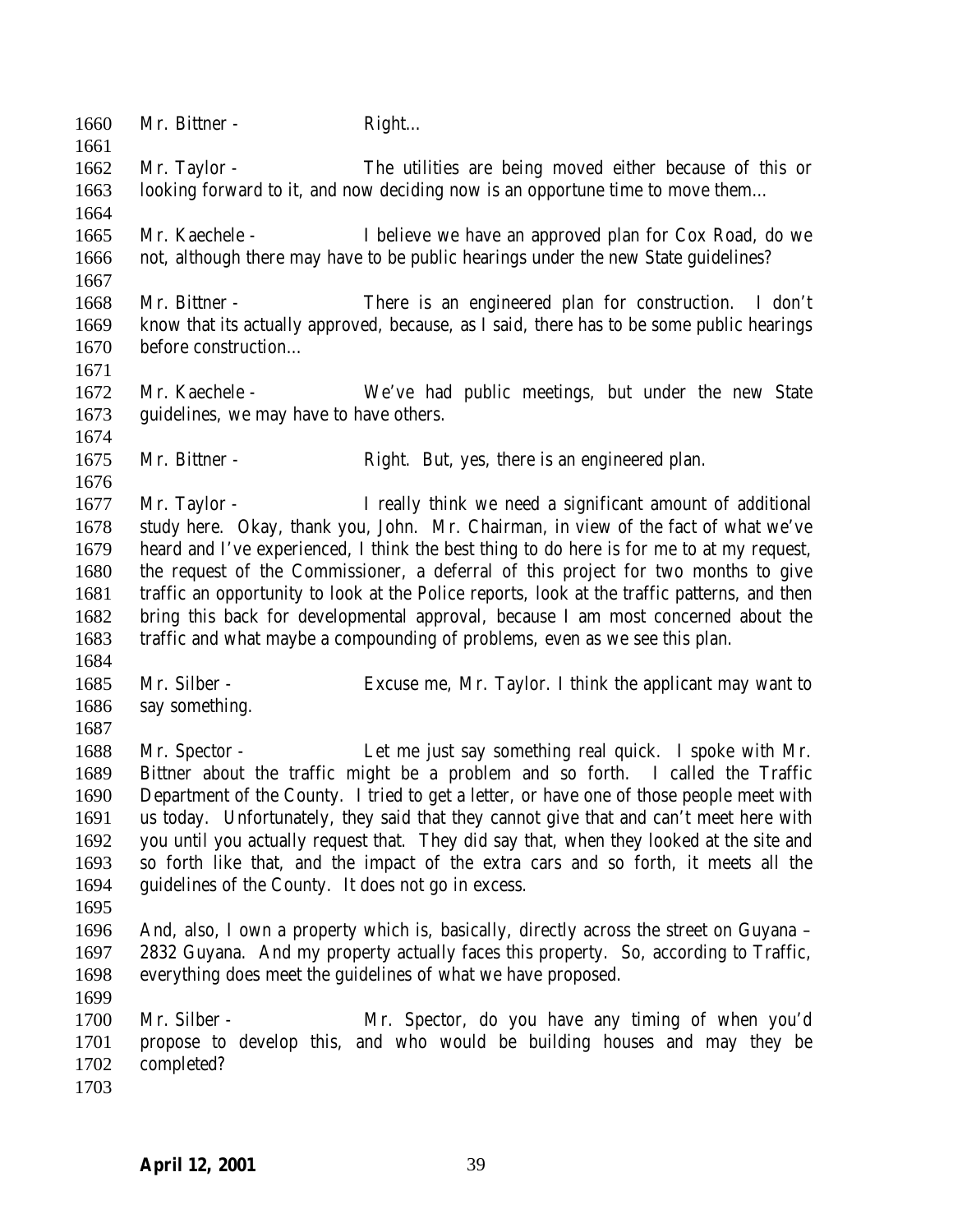Mr. Spector - Completion would probably be sometime, gosh, very far and, basically, toward the end of this year, I would assume. You know, between fall and the end of the year, before the first house could have occupancy. Mr. Silber - When would the development be fully developed out? Mr. Spector - Well, basically, on studies, it looks in the neighborhood of about 18 months is what the studies show that we have done. Mr. Silber - Mr. Taylor, I understand where you're coming from, and I think we can get some additional input from the traffic engineers. My guess would be they probably do not have any traffic counts on Guyana, because of it being, basically, a residential road. We, perhaps, can ask them to study this during the next month, and have them provide us with counts and an assessment of the situation as they view it. I guess my view of this is, we're only talking about approximately 15 lots. The traffic volumes on this road are heavy, as has been indicated. And there is considerable backup here in the mornings trying to make the right hand turn, even on Church Road in the evenings trying to make a left onto Guyana from Church. It's often delayed and

 backing up. So, I'm not trying to minimize the traffic concerns, but we're not talking about a large volume of lots here. The applicant may even want to consider proffering a phasing to that, if that's a concern to the Commission. He may want to build up to a certain number of homes prior to the completion of the Cox Road realignment. If it's the Commission's desire to defer this, you know, I certainly can get with the Traffic Engineers and see if they can give us a further assessment of their view of the impact. Obviously, single-family homes generate about 10 trips a day. So, there are 15 lots here, you're talking about 150 trips a day. I think they will probably say this road can handle that, especially, in light of the improvements that are expected in the near

future.

 Mr. Taylor - Well, it may be true, but the difficulty, though, is from my observations, I think of myself and others, its something I'd rather study and review than compound. And I understand what you're saying about the time. My thought would be aswayed somewhat if I knew that the traffic wouldn't compound the problem and result in, perhaps, an injury or some additional disaster here. So, I would feel comfortable with just deferring it 30 days to have those studies in hand before we went ahead with it.

- 
- 1741 Mr. Archer Okay.
- 

 Mr. Taylor - If you think that's apace with the development, we could do it. But, my thought is, hearing what we've heard, Transportation should be requested to look at this and us have that information in hand in the next 30 days to 1746 render a reasonable decision.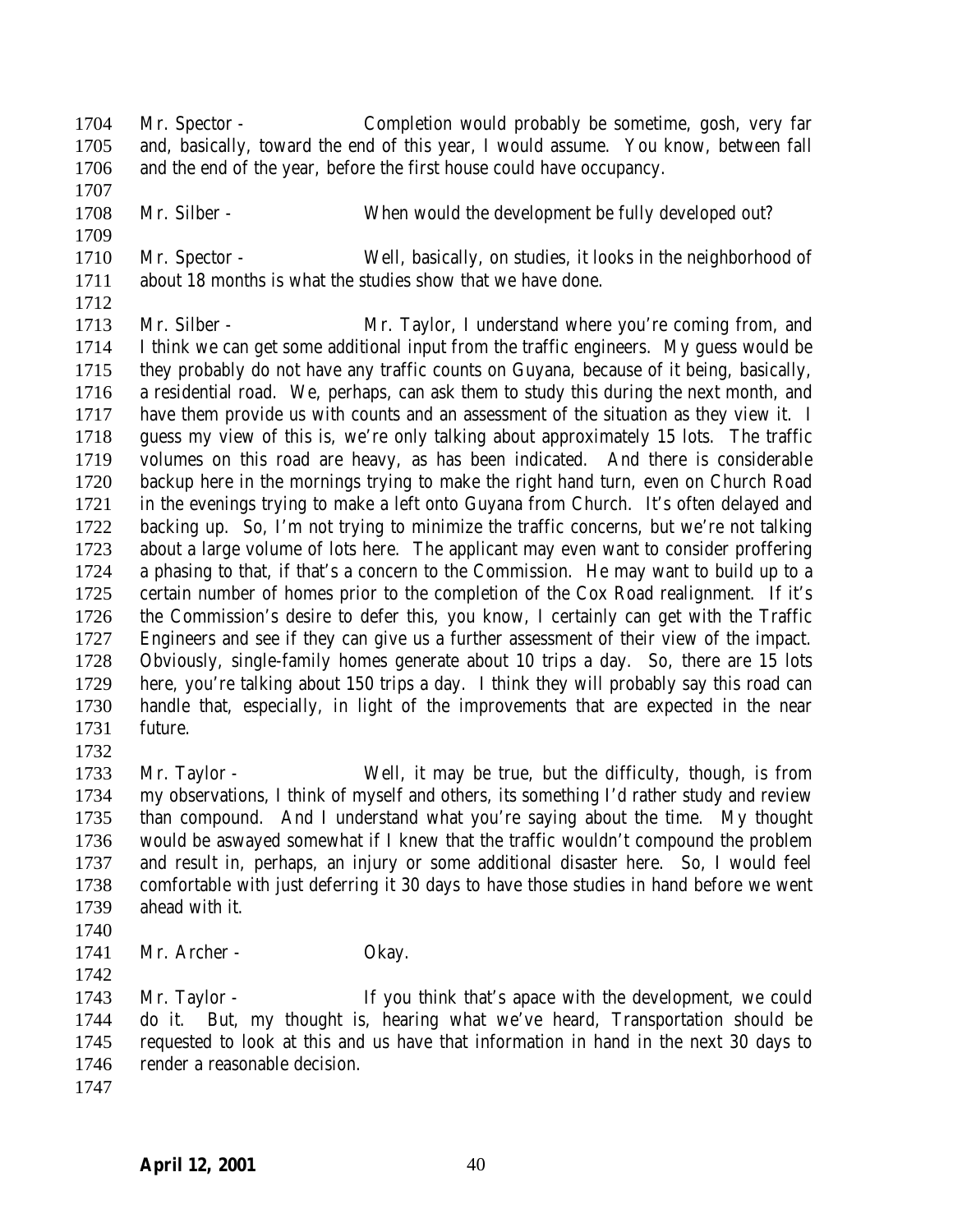1748 Mr. Kaechele - Right. Mr. Chairman, I think, in addition, that if we don't have pinpointed the construction time and public hearings required for that new intersection that we try to pinpoint that as well. 1752 Mr. Silber - Okay. Mr. Archer - All right, Mr. Taylor, we'll entertain a motion. Mr. Taylor - Well, I am in support of the project, but insofar as its safe and its wholesome, and its good for the County. So, with that, I will move a 30-day deferral, at the request of the Commissioner on project C-18C-01. Mr. Vanarsdall seconded the motion. Mr. Archer - Motion by Mr. Taylor, seconded by Mr. Vanarsdall. All those in favor say aye—all those opposed by saying nay. The vote is 5-0, Mr. Kaechele abstained. 1766 Mr. Vanarsdall - So, May  $10^{th}$ ? Mr. Silber - Yes. May 10. **C-19C-01 James W. Theobald for H. H. Hunt Corporation:** Request to conditionally rezone from A-1 Agricultural District, O/S-2C Office Service District (Conditional), R-6C General Residence District (Conditional), and R-5C General Residence District (Conditional) to R-5AC General Residence District (Conditional) and R-3C and R-2AC One Family Residence Districts (Conditional), Parcels 27-A-10, 37-A-1, 37-A-2, part of Parcels 27-A-7, 27-A-8, 27-A-9A, and part of Parcels 37-A-10, 11, 12, and 13, described as follows: Parcel 1 Beginning at a point in the centerline of proposed Twin Hickory Lake Drive, Phase 2, said point being 2,367.37' along the centerline of proposed Twin Hickory Lake Drive, Phase 2 from the centerline terminus of Twin Hickory Lake Drive Phase 1, thence from said point of beginning S 8°40'5" E, 218.78' to a point; thence S 30°00'00" E, 110.67' to a point; thence S 41°00'00" E, 243.95' to a point; thence S 14°36'39" E, 250.80' to a point; thence S 5°15*'*00" W, 392.74' to a point; thence N 65°59'25" E, 474.68' to a point; thence S 24°00'35" E, 110.00' to a point; thence S 65°59'25" W, 15.00' to a point; thence S 24°00'35" E, 560.76' to a point on the northwest line of I-295 off-1787 ramp, thence along I-295 off-ramp on a curve to the right having a delta of  $2^{\circ}41'28"$ , a radius of 1,065.86' and a length of 50.06' to a point on the I-295 off-ramp north line, 1789 thence continuing along the north line of the I-295 off-ramp S 71° 45'23" W, 549.76' 1790 to a point; thence N 83°36'20" W, 634.48' to a point; Thence N  $2^{\circ}7'5''$  W, 699.94' to 1791 a point; thence N 1°50'45" W, 867.39' to a point; thence N 1° 44'20" W, 60.87' to a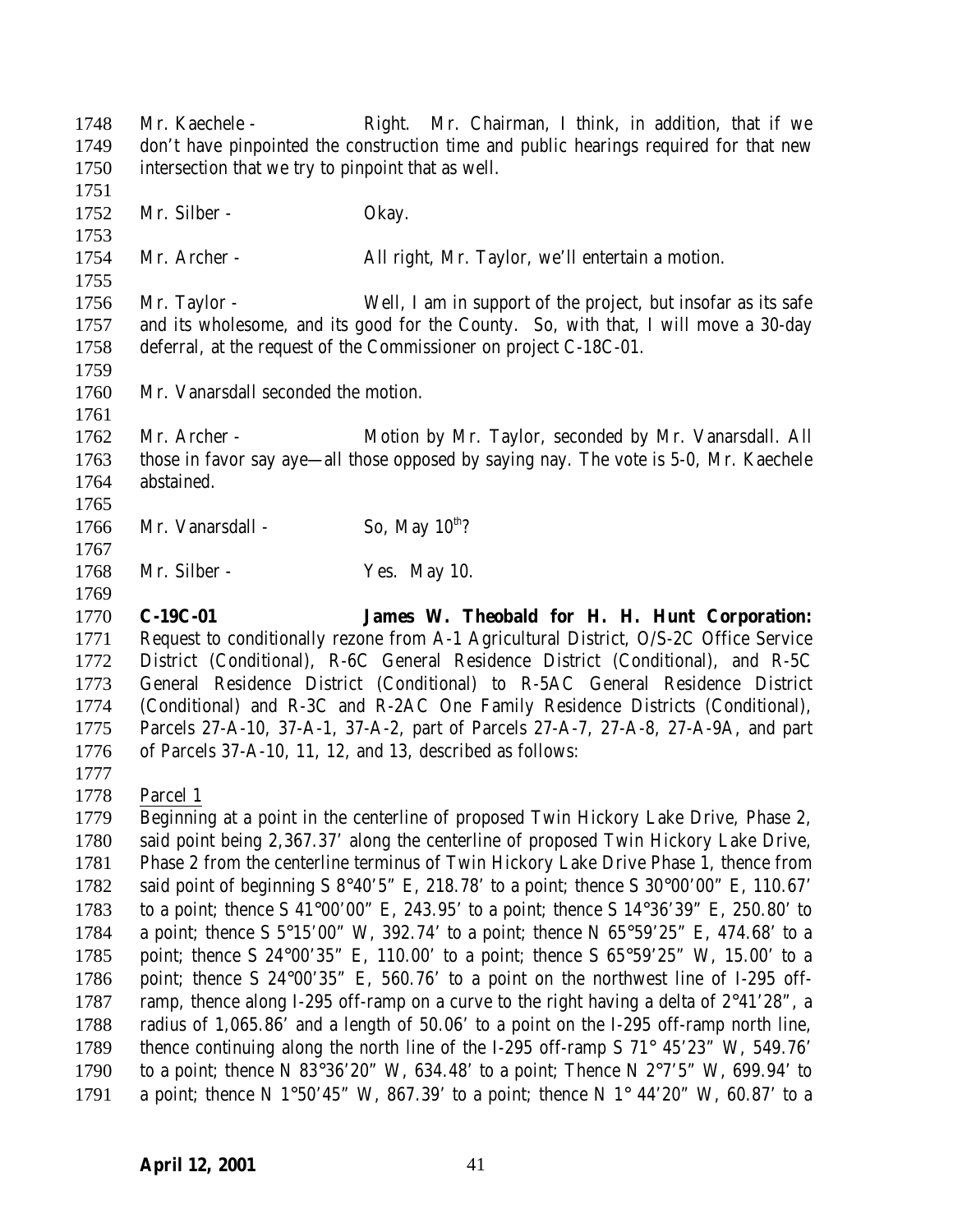point on the centerline of proposed Twin Hickory Lake Drive Phase 2, thence along the centerline of proposed Twin Hickory Lake Drive Phase 2, N 80°45 40" E, 290.73' to the true point and place of beginning, containing 27.488 acres.

Parcel 2

 Beginning at a point in the centerline of future Twin Hickory Lake Drive, Phase 2, said 1798 point being  $1.069.88' \pm$  southwest of the southwest terminus of Twin Hickory Lake Drive, Phase 1, thence from said point of beginning S 32°00'00" E, 427.32' to a point; thence N 51°45'00" E, 88.45' to a point; thence S 29° 40'00" E, 385.44' to a point; 1801 thence N 65° 59' 25" E, 125.93' to a point; thence N 37°40'00" E, 431.90' to a point; thence S 52°20'00" E, 392.30' to a point on the northwest line of Interstate I-295, thence along the northwest line of Interstate I-295 on a curve to the left with a delta of 3°4'21" on a radius of 11,608.59' for a length of 622.54' to a point; thence continuing along the northwest line of I-295 S 38°44'00" W, 908.93' to a point; thence continuing along I-295 northwest line S 39°12'54" W, 275.88' to a point of the I-295 off-ramp, thence along the northwest line of the off-ramp on a curve to the right with a delta of 1808 15°19'55" and a radius of 1,065.86' for a length of 285.22' to a point; thence N  $24^{\circ}$  00'35" W, 560.76' to a point; thence N 65°59'25" E, 15.00' to a point; thence N 24° 1810 00'35" W, 110.00' to a point; thence S 65°59'25" W, 474.68' to a point; thence N 5° 15'00" E, 392.74', thence N 14°36'39" W, 250.80' to a point; thence N 41°00'00" W, 243.95' to a point; thence N 30° 00'00" W, 110.67' to a point; thence N 8°40'05" W, 218.78' to a point on the future centerline of Twin Hickory Lake Drive, Phase 2, thence along the future centerline of Twin Hickory Lake Drive, Phase 2 N 80°45'40" E, 293.37' to a point; thence continuing along the future centerline of Twin Hickory Lake Drive, Phase 2 on a curve to the left in a northeasterly direction having a delta of 31°40' 39", a radius of 1,816.17' for a length of 1004.12' to the true point and place of beginning containing 53.764 acres.

Parcel 3

 Beginning at a point in the center line of Twin Hickory Lake Drive, Phase 1, said point being at the southwestern terminus of Twin Hickory Lake Drive, Phase 1; thence from 1823 said point of beginning S  $40^{\circ}00'35''$  E, 50' to a point; thence S  $9^{\circ}03'50''$  E, 8.88' to a point, said point being the existing 100 year flood plain (C-1); thence southwesterly and southeasterly along the 100 year flood plain 1873'+- to a point on the northwest line of Interstate I-295; thence along the northwest line of Interstate I-295 along a curve to the left with a delta of 3°35'32", radius of 11,608.59' for a length of 727.83' to a point; thence North 52°20'00" W, 392.30' to a point; thence S 37°40'00" W, 431.90' to a point; thence S 65°59'25" W, 125.93' to a point; thence N 29°40'00" W, 385.44' to a point; thence S 51°45'00' W, 88.45' to a point; thence N 32°00'00" W, 427.32' to a point on the future centerline of Twin Hickory Lake Drive, Phase 2; thence along the future centerline of Twin Hickory Lake Drive, Phase 2 along a curve to the left with a delta of 10°28'36", a radius of 1,816.17' for a length of 332.09' to a point; thence continuing along the proposed centerline of Twin Hickory Lake Drive, Phase 2 N 38°36'25" E, 156.28' to a point; thence continuing along the future centerline of Twin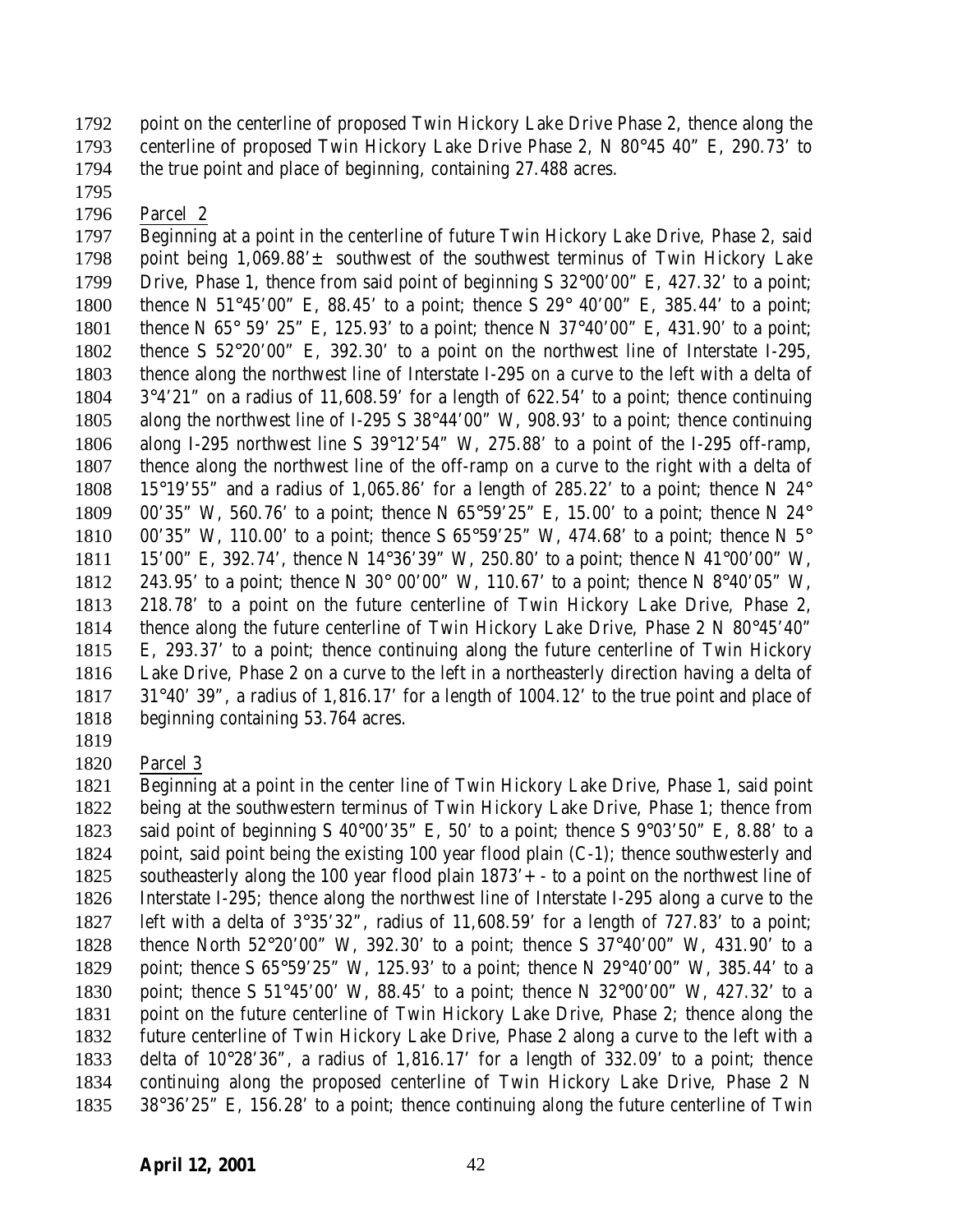Hickory Lake Drive, Phase 2 along a curve to the right having a delta of 11°23'00' radius of 2,508.25' for a length of 498.33' to a point; thence continuing along the future centerline of Twin Hickory Lake Drive Phase 2, N. 49°59'25" E., 83.18' to the 1839 true point and place of beginning, containing  $20.208 + -$  acres.

- 1841 Mr. Archer Is that any opposition to C-19C-01? No opposition. Mr. Bittner.
- 

 Mr. Bittner - Thank you, Mr. Chairman. This picture you're looking at (referring to slide), is a picture of the overall TwinHickory development. The rezoning site, in question, tonight, is in the lower left corner. I'd just like to quickly orient everybody; to the bottom is Interstate 295. On the left side is Pouncey Tract Road (referring to slide).

 This proposal would amend the Twin Hickory Planned Community by converting approximately 72 acres of Office/Service property to single-family residential. This could have a significant impact on the economic development opportunities in the area. However, there are, perhaps, opportunities for this type of development on adjacent property near the Nuckols Road/Interstate 295 interchange.

 The proffers submitted with this request provide some quality items, and are comparable to the proffers in the rest of TwinHickory. And I'd like to point out, we just got some new proffers in tonight, which we handed out to you. You would need to waive the time limit to accept them.

 These proffers have been revised so that most of the issues in the staff report have been addressed, including the following: a 35-foot buffer, in addition to required setbacks, has been proffered along Interstate 295. A fence along the western edge of the site, adjacent to the VDOT maintenance facility has been provided. That would be in this area right here (referring to slide).

 Staff had recommended a 25-foot buffer in this area. However, the applicant is considering acquiring the VDOT facility for future expansion of TwinHickory. If this were to occur, a buffer may not be necessary.

 As long as this area were to develop residentially, staff feels that the fence would be an acceptable compromise. If it were to develop non-residentially, however, staff would recommend a buffer instead of a fence.

 The applicant has also proffered that no Certificates of Occupancy shall be obtained until TwinHickory Lake Drive is extended to Pouncey Tract Road. That would be from approximately here (referring to slide) to here onto Pouncey Tract Road. And, we actually have a subdivision plan in for that extension right now.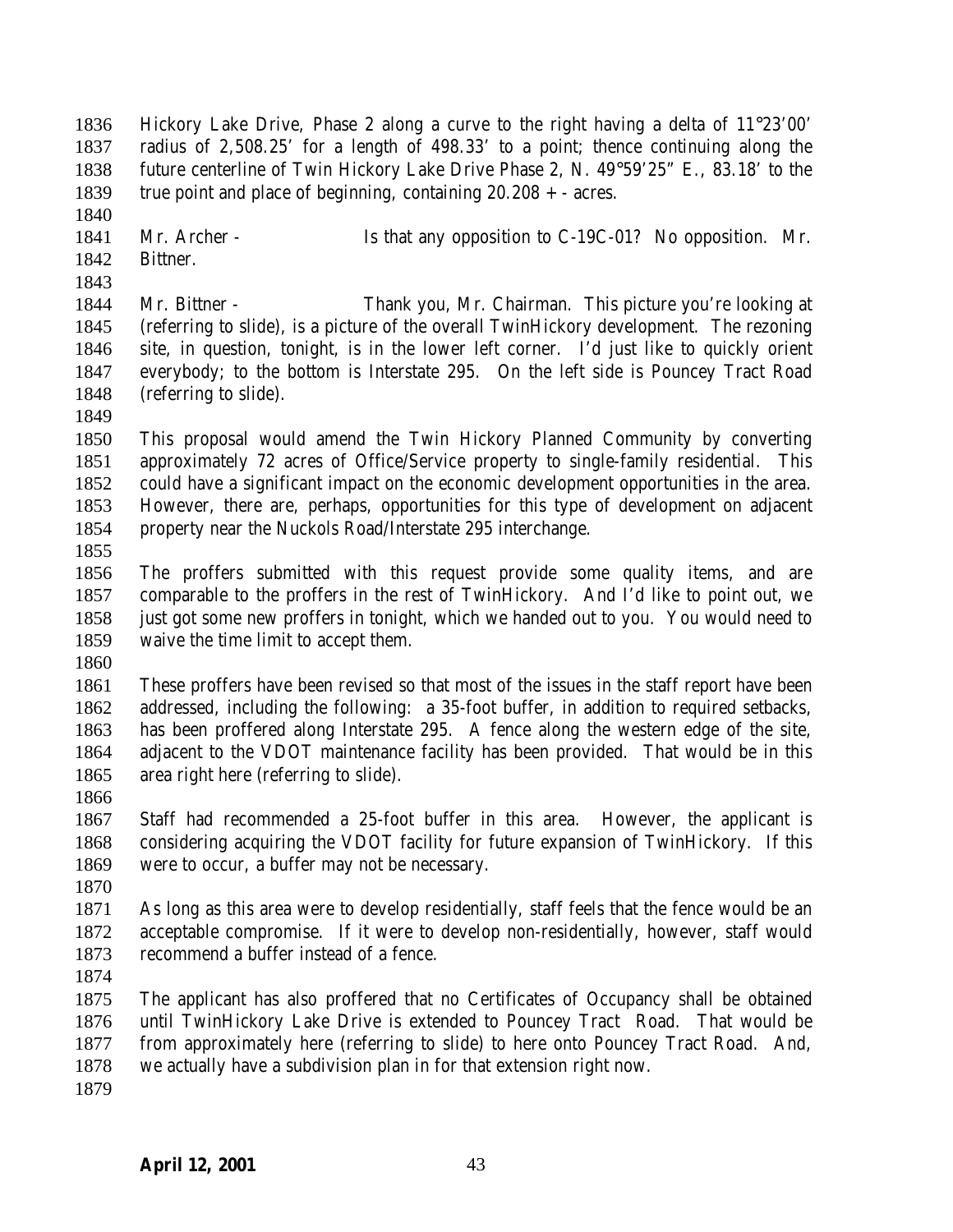Median landscaping on TwinHickory Lake Drive has been proffered. And standard curb and gutter or 3-foot roll face curbing has been proffered instead of the 2.5-foot roll face curbing.

 Staff had also recommended wider lot widths in the proposed R-3 and R-5A districts. The applicant has proffered a minimum lot width of 80-feet for R-3, which is also the minimum required by the Zoning Ordinance. The rest of TwinHickory has a proffered 85-foot minimum for R-3. The applicant should consider increasing the minimum R-3 1888 lot width to 85 feet to match the rest of the planned community.

 Staff also strongly recommended increasing the minimum R-5A lot width to at least 65 feet. The applicant has revised the proffers. You probably saw in a version a couple days ago. He's revised them further tonight to say that, "All R-5A lots will be at least 60-feet in width." This is an improvement, but staff still recommends 65-foot wide lots in the R-5A District.

 Wider lots provide an improved house to lot relationship; greater separation between houses; more opportunities for side and rear entry garages, and more opportunities for variations and housing design.

 In summary, the proposed zoning is compatible with previous development in TwinHickory. Although Office/Service type development would be removed, there are other opportunities for this type of development on properties close to the I-295/Nuckols Road interchange.

 Proffers are comparable to proffers for the rest of TwinHickory and do provide several positive items. However, staff cannot recommend approval at this time because the R-3 and R-5A lot widths have not been increased as recommended. If the applicant were to address this issue, staff could recommend approval. I'd be happy to answer any questions you may have.

 Mr. Archer - Thank you, Mr. Bittner. Are there questions from the Commission? 

 Mr. Taylor - With regard to the lot widths, how does those compare to the ones that currently exist for the same category on the average?

- 1917 Mr. Bittner On the average of what?
- Mr. Taylor - On the ones that have already been built?
- 1921 Mr. Bittner In TwinHickory?
- 1923 Mr. Taylor Yes.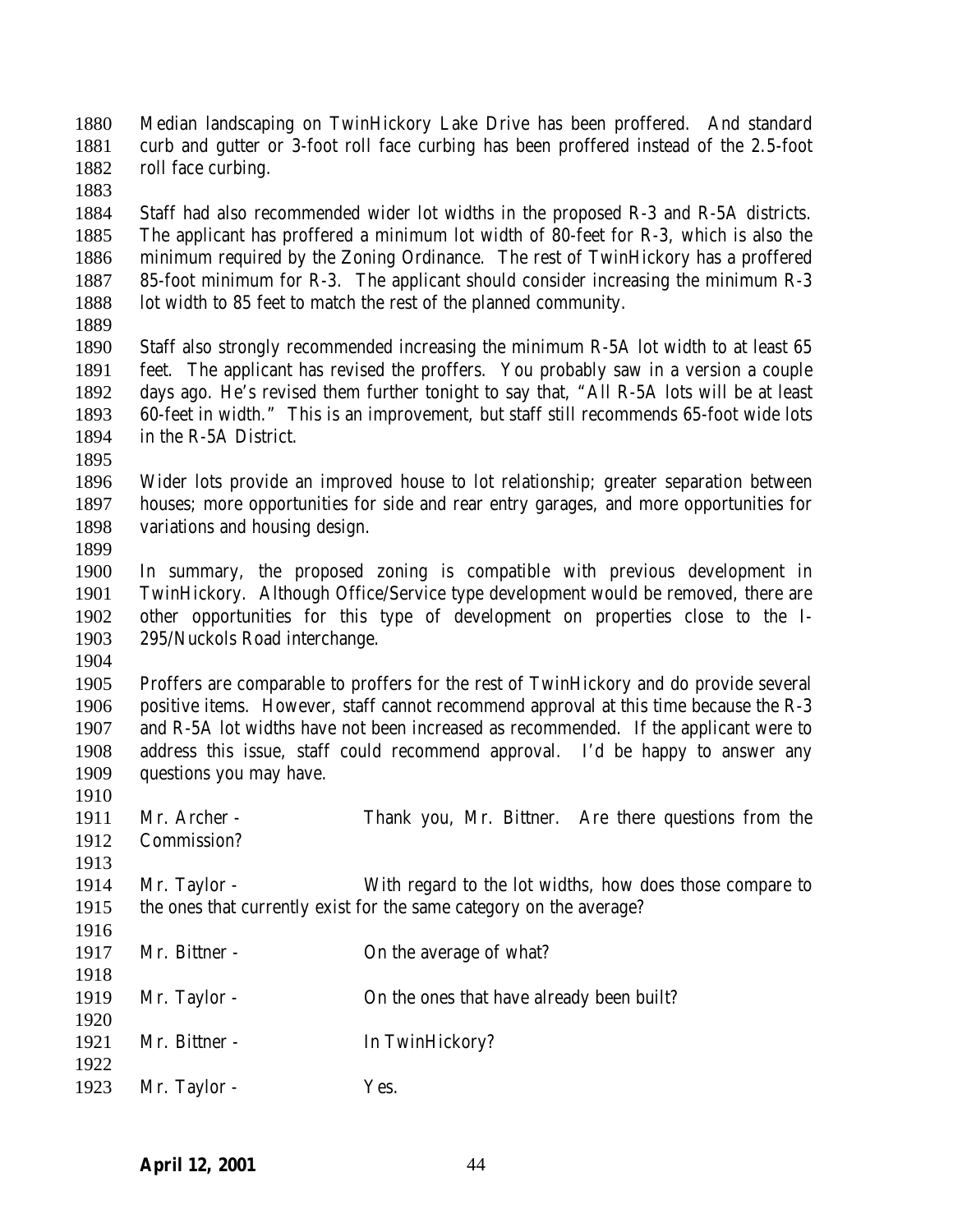Mr. Bittner - I don't know what the average lot width would be in TwinHickory. There's various zoning districts throughout the development. I do know the R-3A currently in TwinHickory has a proffered minimum lot width of 85 feet. Staff is recommending that continue with this portion, although the applicant has proffered to meet the zoning ordinance minimum which is 80 feet. Then, in the R-5A zoning classification, the minimum required by the Ordinance is 50-feet. The applicant has proffered 60 feet. Staff is recommending 65.

- 
- 1932 Mr. Taylor And the R-2A is 90?
- Mr. Bittner - He's proffered 90. We feel that is acceptable.
- 
- Mr. Archer Any further questions? Good evening, Mr. Theobald.
- 

 Mr. James Theobald - Good evening, Mr. Chairman, ladies and gentlemen. My name is Jim Theobald. I'm here this evening on behalf of H. H. Hunt. With me this evening is Dan Schmidt, whose Vice-President for H. H. Hunt, and Webb Tyler, our Engineer, with Youngblood, Tyler and Penny Koch, my legal assistant.

 This is a request to rezone about 107 acres of land in TwinHickory from A-1, O/S 2, R-6 and R-5 to R-6 and R-5, two three residential categories; that being, R-5A, R-3 and R-2A.

 Why are we changing from our original plan? Well, we thought, given the location along Interstate 295, and its proximity to Pouncey Tract Road, that this might be an ideal place for some office/service quasi-light industrial uses. But, after putting it out to the market and getting feedback from existing TwinHickory residents, who weren't there when we started, it appears that really transportation issues for that type of traffic are somewhat of a concern, and that you really can't conveniently get back up to the Interstate, particularly going out to Pouncey Tract Road. We do have some other opportunities that Mr. Bittner alluded to for moving some of this office component, perhaps, not Office/Service and our retirement communities to another area that's under acquisition. We've shared these plans, in some detail, with Mr. Kaechele and Mr. Taylor, members of staff, but believe that this change is very appropriate.

 This will be, perhaps, the only case presented to you this evening where the traffic actually is reduced from the existing proposal. Your staff report indicates that some 3,000 fewer trips will be generated by this proposal than under the current Office/Service 2 zoning.

 And you might recall from the original TwinHickory zoning that we had a density cap of some 1,400 residential units proffered under TwinHickory. But, even when we convert this 107 acres to additional residential, based on already platted lots in TwinHickory, and the already approved POD for the multi-family in TwinHickory, we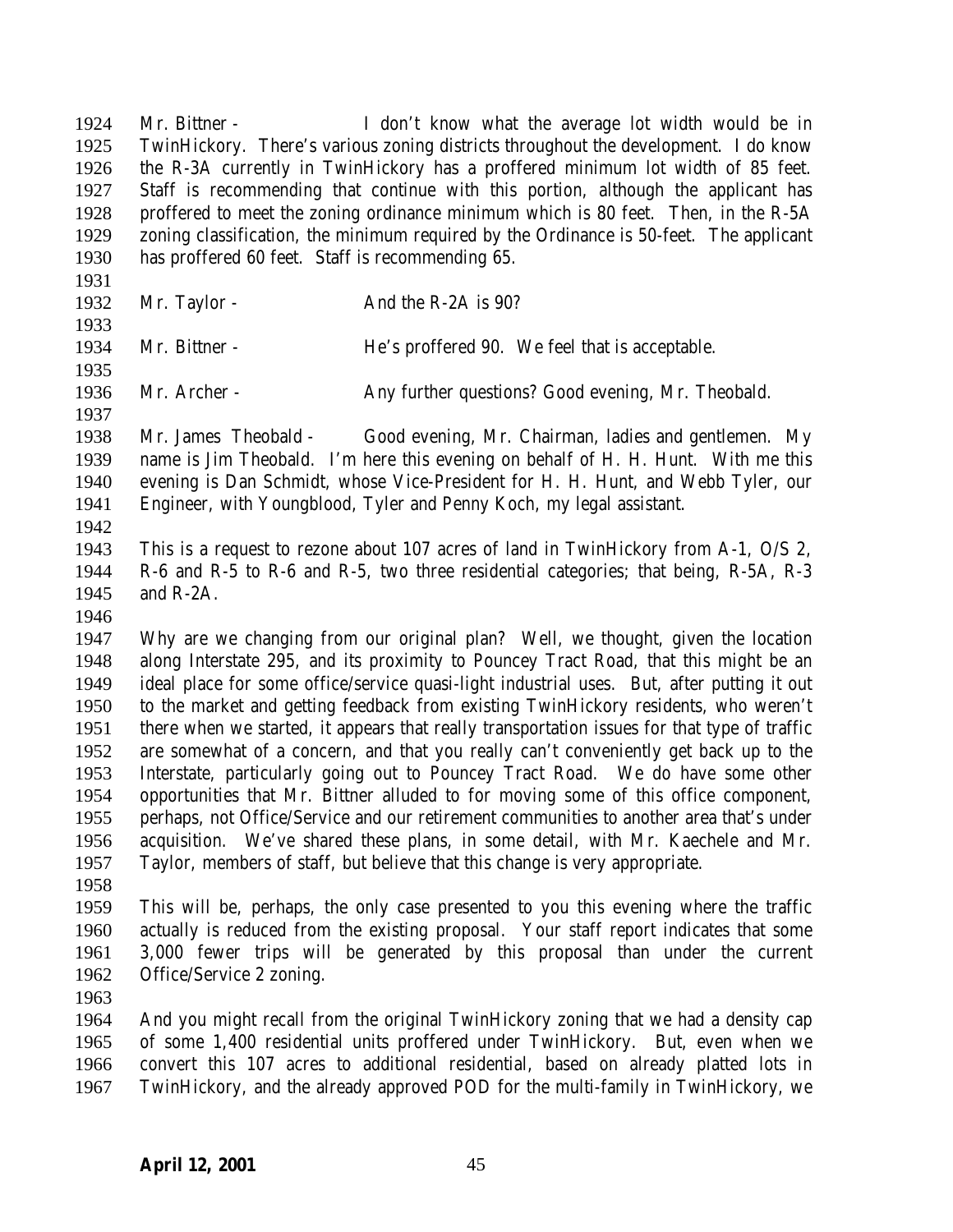will still be some 138 units under the original cap. So, we are well within all the assumptions made by the County as to traffic, school capacity, utility availability, etc.

 You recall that TwinHickory is H. H. Hunt's newest planned community. It's been enormously successful because of the quality of design and amenities. It has pedestrian access ways throughout, recreational amenities set to open next month, in addition to being within a half mile, or three-quarters of a mile to the YMCA, the new elementary school, the proposed high school, which will be open in 2002, a County park; Striker Park; and the middle school.

 There's three basic products to this case: the R-2A product is one that will have homes for sale in the \$400,000 to \$500,000 range. Those lot widths have been proffered at 90 feet. The Code minimum is 80 feet. Original TwinHickory proffered the R-2A lots at 85 feet. So, we are 5 feet in excess of the original case in this regard. Proffered a minimum 2,200 square feet of finished floor space. Maximum density of 2.2 units per acre. And these homes will sit on a lake that will exist between the recreational area and this R-2A. These are going to be some of the highest end homes in TwinHickory.

 Our R-3 product is a \$300,000 to \$400,000 product. It is on 80-foot lot widths. Two thousand (2,000) square foot minimums; 2.75 units per acre maximum density. This provides an alternate price point, and alternate residential product to the R-2A in order to differentiate these two communities.

 The R-5A product, which is your zero lot line, but detached product, those will sell in the \$200,000 to \$250,000 range. They've been proffered to all have a minimum of one-car garage. We have increased our square footage of livable area from 1,400 to 1,600 in our proffers you received a few days ago. And, as Mr. Bittner indicated today, we took all of our lot widths to 60 feet minimum width. We'd also previously provided the 25 percent of the fronts of units would be brick. The difference between the case, as filed, 50-foot minimum widths for the R-5A, and the current 60-foot, resulted in a net reduction of 22 lots in the R-5A product from our original filing.

 The other proffers are consistent with the TwinHickory proffer, that being a greenbelt along TwinHickory Lake Drive. Some three acres of this request before you is in that greenbelt. Again, proffering pedestrian and bike access ways, recreational amenities. This will be part of TwinHickory, and these people will access to the recreational amenities at TwinHickory. Median landscaping has been provided. We did, at staff's request, provide a 35-foot buffer along Interstate 295, which is in addition to yard requirements. We have to complete TwinHickory Lake Drive before we can get any CO's for homes in this development. And we have agreed to the curb and gutter sections recommended to you by staff.

 Again, the Transportation Department has suggested that this will, basically, result in a 3,000 trip per day decrease in traffic over the current Office/Service 2 zoning, R-5, and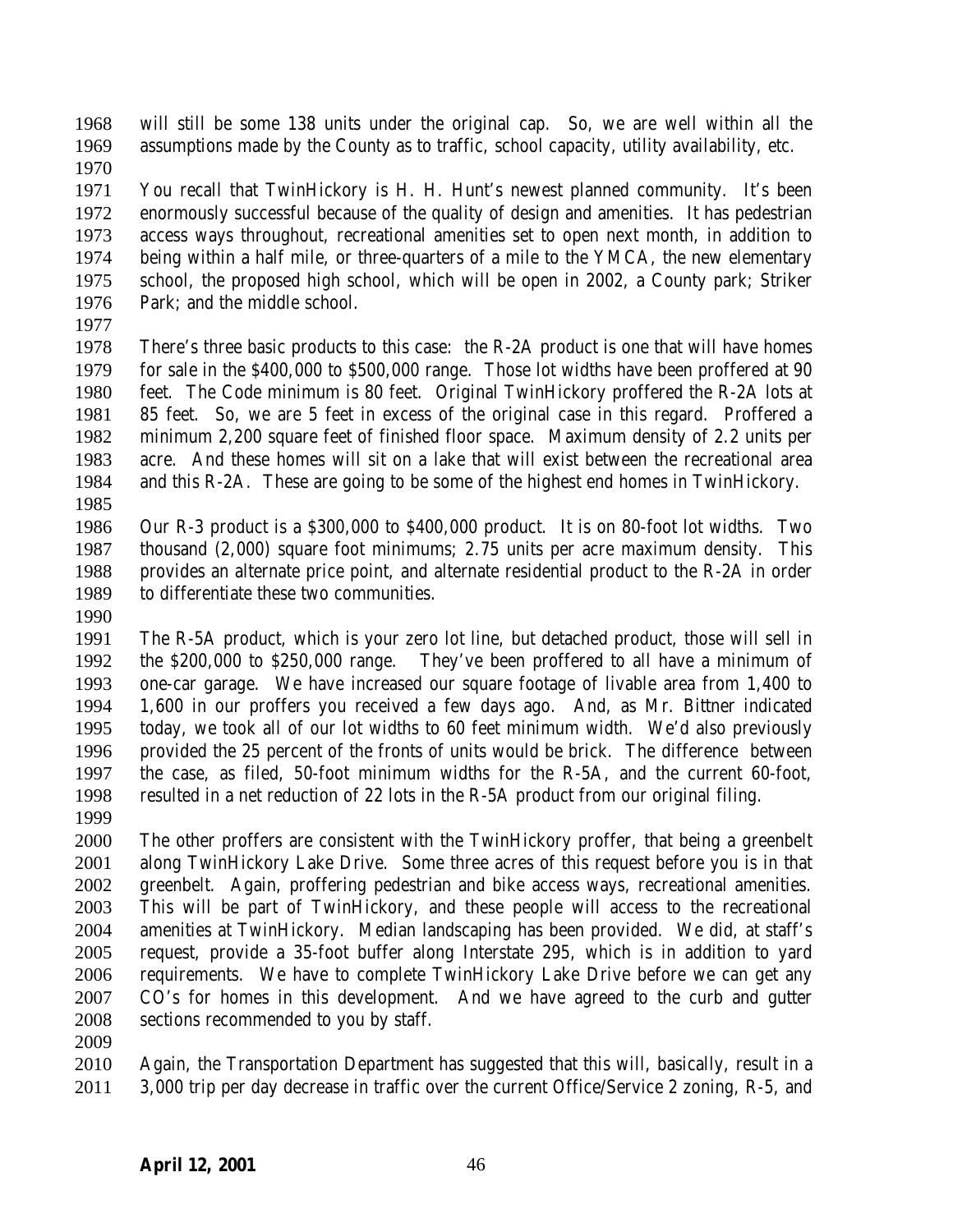R-6. And, as such, believe that it represents a lessening of intensity of use. And with that, I would respectfully request your recommendation for approval to the Board of Supervisors. And, I'd more than happy to answer any questions. Mr. Archer - Thank you, Mr. Theobald. Are there questions from the Commission? Mr. Vanarsdall - I believe this is the first case this evening that decreased the traffic. Mr. Theobald - Maybe I just should have said that and asked for a motion. Mrs. Dwyer - Maybe that's because you didn't have a 5-acre parcel. 2026 Mr. Taylor - Or 5-inch trees. Mr. Kaechele - Mr. Theobald, the products going up now in the other R-3 Districts of TwinHickory, what size are those homes running in terms of square footage? Do you have an idea? It's more than 2,000, isn't it? Person from Audience - (Comments Unintelligible). Mr. Kaechele - They're in that same \$300,000 to \$400,000 price range? Mrs. Dwyer - Mr. Theobald, I guess I'm pondering why the R-3 lot width for this parcel cannot equal the existing 85-foot lot width that has been proffered in the earlier case, particularly when I look at the fact that when the whole TwinHickory was proposed several years ago we had 107 acres that were not producing single-family homes and lots of school children that would then put a burden on public services and school systems? In taking that into consideration, it seems that we should, at least, meet the existing standards set by your own development. Mr. Theobald - Well, two points, Mrs. Dwyer, the first, I guess, being, the impact on schools, etc. What the Board of Supervisors approved with the original TwinHickory rezoning was a development that could accommodate up to 1,400 residential units. It is not developed out to that density. And, even with this request will only be at 1,232 or 1,240 units. So, in fact, the impact on County infrastructure is less than originally approved by the Commission and by the Board of Supervisors. So, we're actually providing a less of an intense impact than the County predicted, or that we had a right to develop, frankly. With regard to your point about the R-3 lot width, what the developer does is try to provide alternate product so that there are different priced products for sale at any given

time rather than a lot of the same product in terms of the demand for different price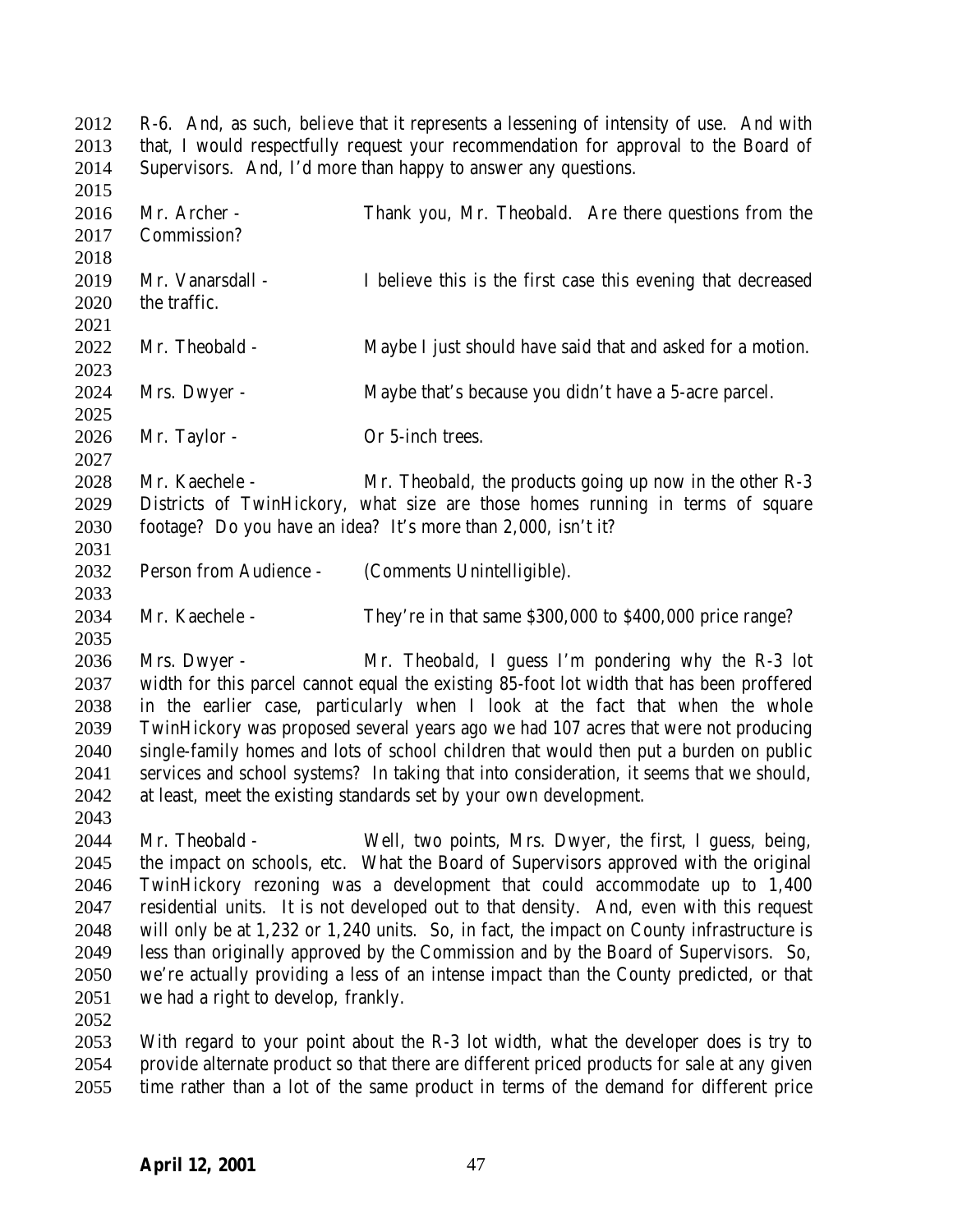points to the public.

 With our R-2A product being a 90-foot lot width, you end up with, basically, when you apply your side yard setbacks, a 60-foot building envelop, if you will. With an R-3 proffered at an 80-foot width, you have a 50-foot building envelope, 10 feet less of house width. And, therefore, a distinction in price points that suggests to the public that "I can buy here, or I can move up, and buy over here." When we add another 5- feet to the R-3 and go to an 85-foot lot width, you blow that distinction, and you blow that product line, thereby, impacting absorption and having that different product out to the public.

 So, while we've increased the size of the lots above the original TwinHickory for R- 2A, we've stayed with the Code requirements for R-3, and we've increased the R-5A by some 10 feet. So, we have three distinct products; the 60-foot lot width, the 80- foot lot width, and the 90-foot lot width coming on line at the same time.

2072 Mr. Vanarsdall - Is that it?

 Mr. Taylor - With those three, please give me again the price range of the R-5A, the R-3, and the R-2A? 

 Mr. Theobald - R-5A, looking at \$200,000 to \$250,000 house and lot; the R-3 product, \$300,000 to \$400,000, and the R-2A, \$400,000 to \$500,000.

 Mr. Taylor - How do those figures compare with the current mix of housing in TwinHickory? Do you have any statistics as to…

Mr. Theobald - I don't honestly know the answer to that.

 Mr. Taylor - Well, the R-2A would be 90 feet. Is that consistent with what you have there?

Mr. Theobald - No. Earlier TwinHickory was only 85 feet.

Mr. Taylor - Was only 85? And the R-3 is consistent?

 Mr. Theobald - The R-3 is five feet lower. The original TwinHickory was 85. And the R-5A, I don't think we had any R-5A product in TwinHickory. We had some R-5A product, originally, at Avery Green up near the YMCA which is now part of TwinHickory, and those are 50-foot lots. Avery Green being up just off of Nuckols Road, across from the YMCA. 

 Mr. Taylor - Tell me again the amenities that are going to be included here?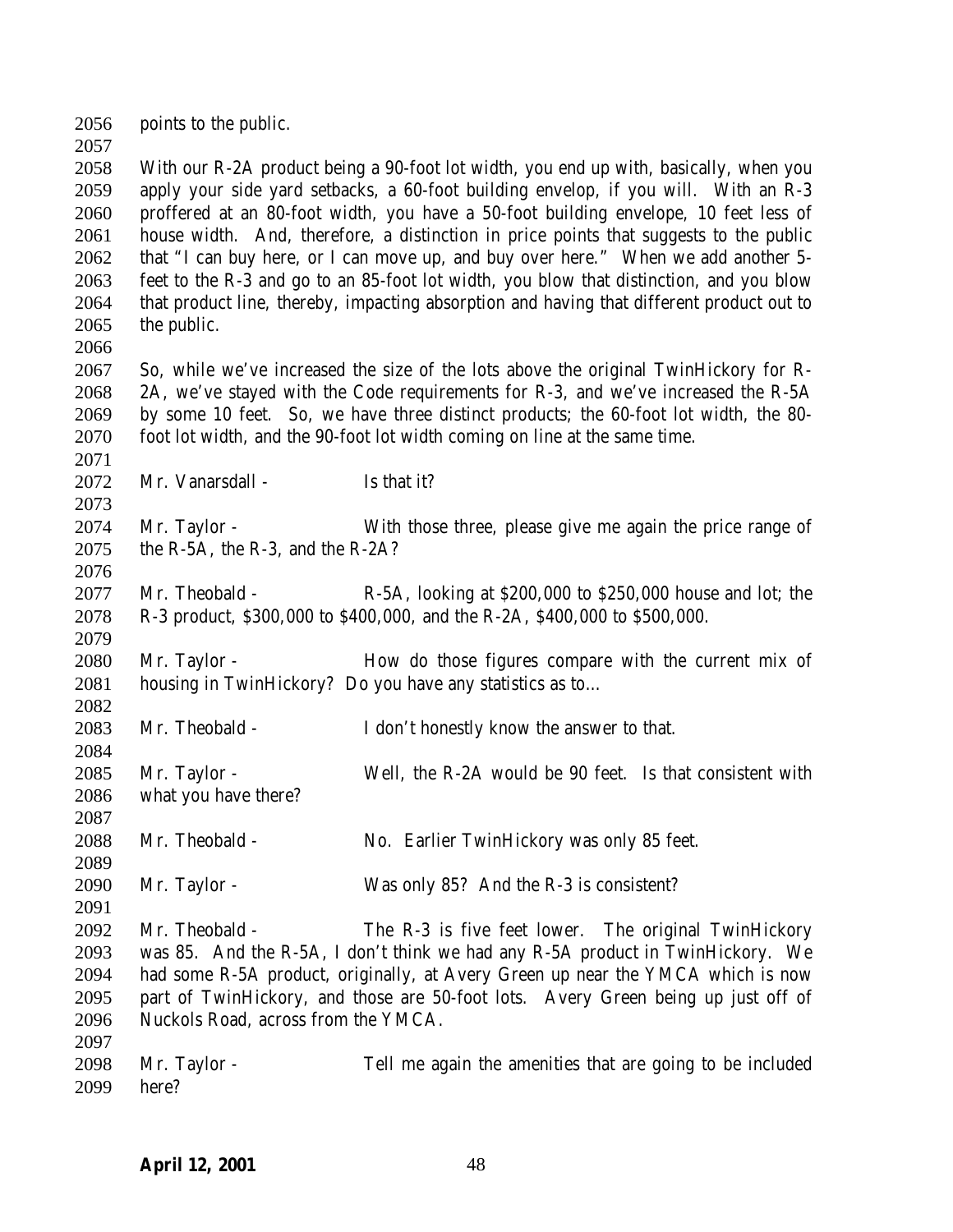Mr. Theobald - Well, as you know, TwinHickory, overall, is a master planned community with inter-connected pedestrian access ways. The idea being to create a sense of community, a place where people can work, live, play, within a relatively close area. You have a level of schools soon to be available within probably a half mile. You have a YMCA, a planned County library, a planned County park, central recreational amenities, active recreational amenities, with a pool and tennis courts opening in May, open space, green space, greenbelts along the roads, median landscaping, very, very strict architectural review covenants. What a developer or builder has to go through to build a house in TwinHickory is very significant. And its literally down to the number of plants and shrubs that are planted as a part of landscaping. But, here we've proffered hard surfaced driveways in the R-5A product, garages. We've proffered similar mailbox design. We've proffered brick stoops. If you drive out to Wyndham or TwinHickory, you'll see the level of quality demanded by the developer is really among the highest anywhere in the metropolitan area. 

 Mr. Kaechele - Your pedestrian and bicycle access, and all that, would be kind of consistent through whatever zoning you have. Is that right?

- Mr. Theobald Yes sir. We connect neighborhoods. We've got sidewalks on TwinHickory Lake Drive. As part of original TwinHickory, we have to file a pedestrian access way master plan. I believe that will be amended with inclusion of this.
- 

Mr. Kaechele - It would be in the R-5A as well as the…

 Mr. Theobald - You'll be able to connect from neighborhood to neighborhood through cul-de-saced streets or when you hit a main road along a sidewalk.

 Mr. Taylor - I think, at one stage, we had talked, too, about nature trails within the different neighborhoods. This plan is rather small scale to see those. But are those included within the amenities?

 Mr. Theobald - We have trails and bike paths all through TwinHickory that have been part of each subdivision plan. What you see before you has not been finally engineered, but, clearly, that was the Number 1 amenity that the Wyndham residents voted when asked what amenities were most important to them. And, so that is one that Hunt is a big believer in, and they will thread throughout.

Mr. Archer - Okay, any further questions or comments?

 Mr. Taylor - Let me just ask one question. You may not have the figure, but it would be interesting to see if you had any feel for this figure. And, with the lot sizes and the widths, what percentage of lots would you attribute to amenities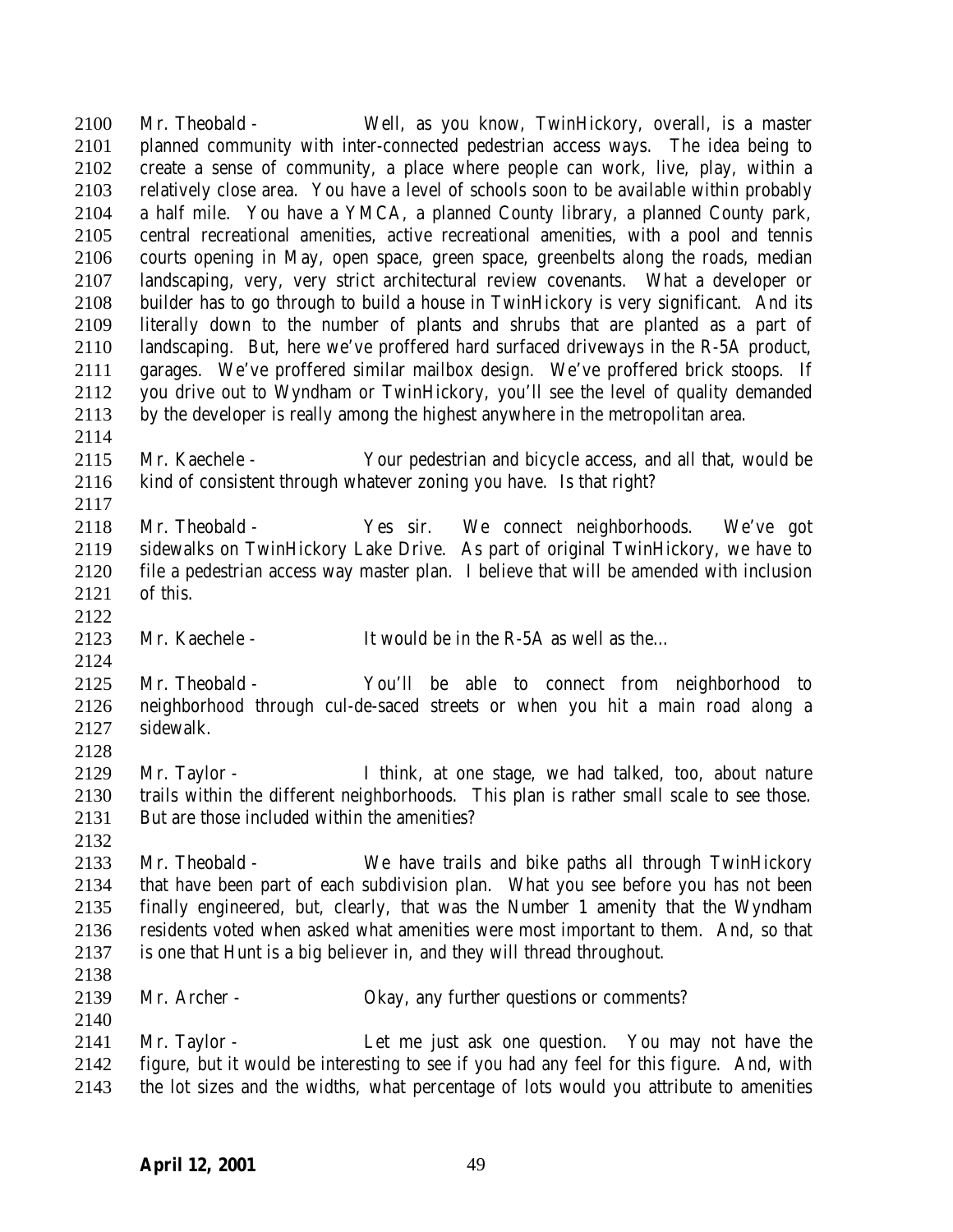that are not adjacent to, but associated with, the lots? Do you have any feel for that figure?

 Mr. Theobald - You know, I do, for TwinHickory proper prior to this. And, so the numbers should, you only be…

 Mr. Taylor - Would be kind of a pro-rata share of additional recreational space, over and above these lot sizes that you're paying taxes on.

 Mr. Theobald - We had in TwinHickory proper, under the original zoning, we had some 125 acres of open space amenities, lakes, ponds. This does include right of way, I should add, buffers, transitional buffers, school sites, slivers we sold to the County, wetlands, cemeteries set aside, etc. I think the original TwinHickory was some 400 acres? Does that sound right? So, we had, you know, almost a fourth or more attributable to these non-lot related things. So, there's a significant amount of land in TwinHickory, which will only get bigger devoted to something other than just sticks and bricks.

Mr. Taylor - That's sort of common used space.

 Mr. Theobald - Well, a lot of it certainly is. In a very lengthy set of protective covenants and homeowner's association documents that control all of that and provide, you know, absolute legal access to the residents to all of that. That's what sells TwinHickory. TwinHickory is one of the most successful developments anywhere. That's because of the amenities and the attention to detail and the quality. Obviously, the ranges I gave you earlier, those are not inexpensive homes. Any other questions? Thank you. 

 Mr. Kaechele - The high school question of when these students or when these homes would be built out versus the opening of the new high school. Is there likely to be a conflict there?

 Mr. Theobald - 2002 is my understanding of the opening of the new high school. I think these first homes will be on line about then? A little sooner? Okay, the middle of 2002.

 Mr. Kaechele - There's not likely to be a conflict. 

 Mr. Theobald - No sir. And remember, too, there is another elementary school coming online on TwinHickory road on the Chappell property in 2003, as well.

2185 Mr. Kaechele - Right.

Mr. Archer - Mr. Theobald, I have one slight observation. In Proffer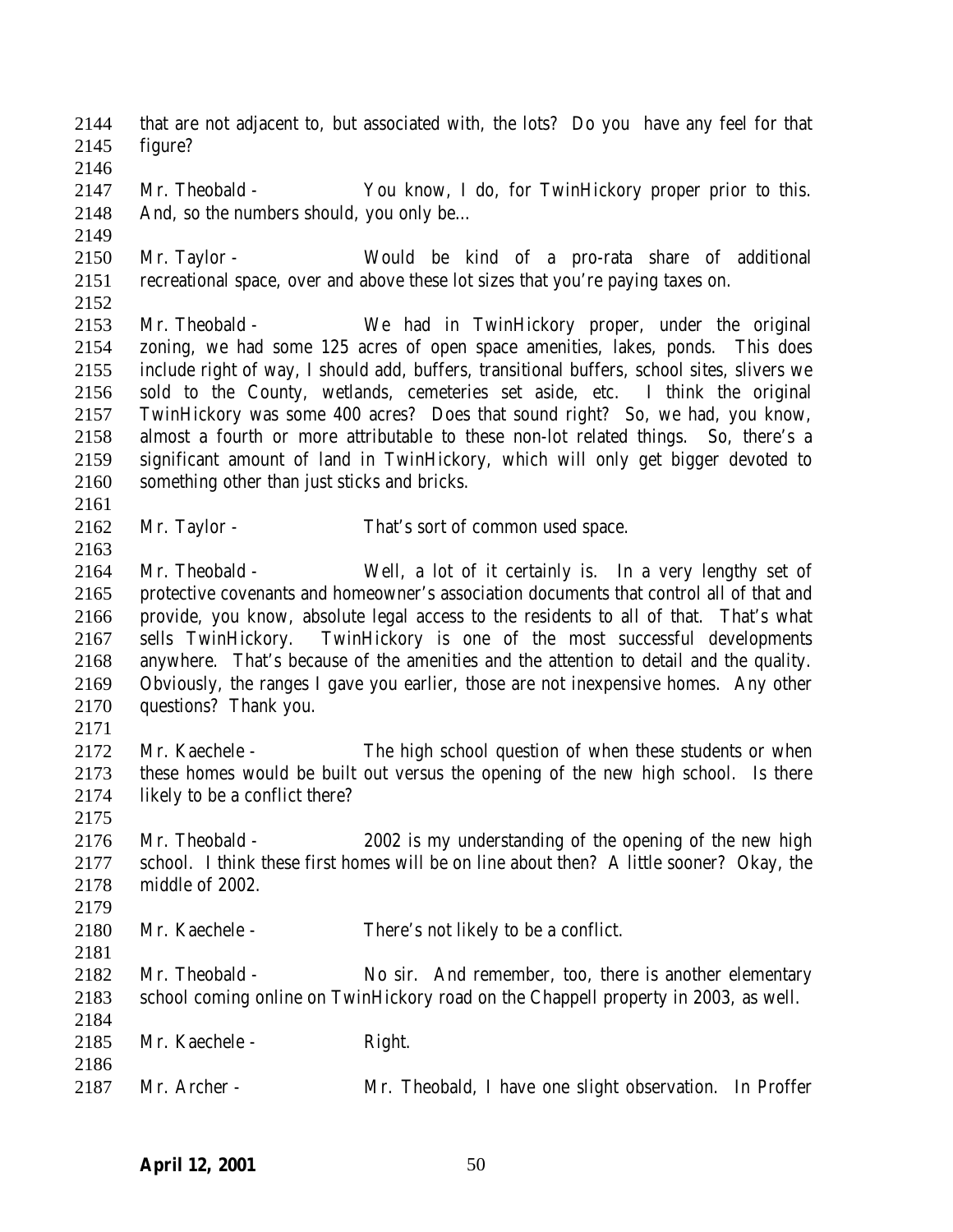17 it reads, "No certificates of occupancy shall be obtained…" Would you object to changing that to, "issued or granted" instead of "obtained?" Mr. Theobald - Sure. That's not a problem. 2193 Mr. Archer - Okay. Mr. Theobald - "No certificates of occupancy shall be issued…rather than the word 'obtained,' for homes?" Mr. Archer - Okay. Anything further? We didn't have any opposition I don't believe? 2201 Mr. Taylor - No. Mr. Theobald - Thank you. 2205 Mr. Archer - Mr. Taylor. 2207 Mr. Taylor - Mr. Chairman, looking over the case, I continue to be impressed by the quality of the development going on in TwinHickory, in particular with regard to the open space, or the space dedicated to community use. This is space outside of a person's yard, but its within the opportunity to use so that the entire public benefits. But these come at some expense to the developer, significant expense, yet, it adds to everybody's enjoyment and effectively, in my mind, it adds area, as well as character as the nature of the development. I know, over the years, the Hunt development has endeavored to increase continually the quality of the work. And I've been impressed with what I see. And I've been impressed with what I understand is planned. And I think that Henrico County is very fortunate to have a development of this character and nature within it. So, I am going to move for approval of Case C- 19C-01 as proffered. I need to waive the proffers. Let me do it again. I'm sorry, Mr. Chairman. With that I will move to waive the time limit on the proffers. Mr. Vanarsdall seconded the motion. Mr. Archer - Motion by Mr. Taylor, seconded by Mr. Vanarsdall. All in favor to waive the time limit, say aye—all those opposed by saying nay. The vote is 5-0, Mr. Kaechele abstained. The time limit is waived. All right. 2227 Mr. Taylor - And, now, Mr. Chairman, I'll move approval of C-19C- 01 H. H. Hunt- TwinHickory as proposed. 2230 Mr. Archer - Is there a second?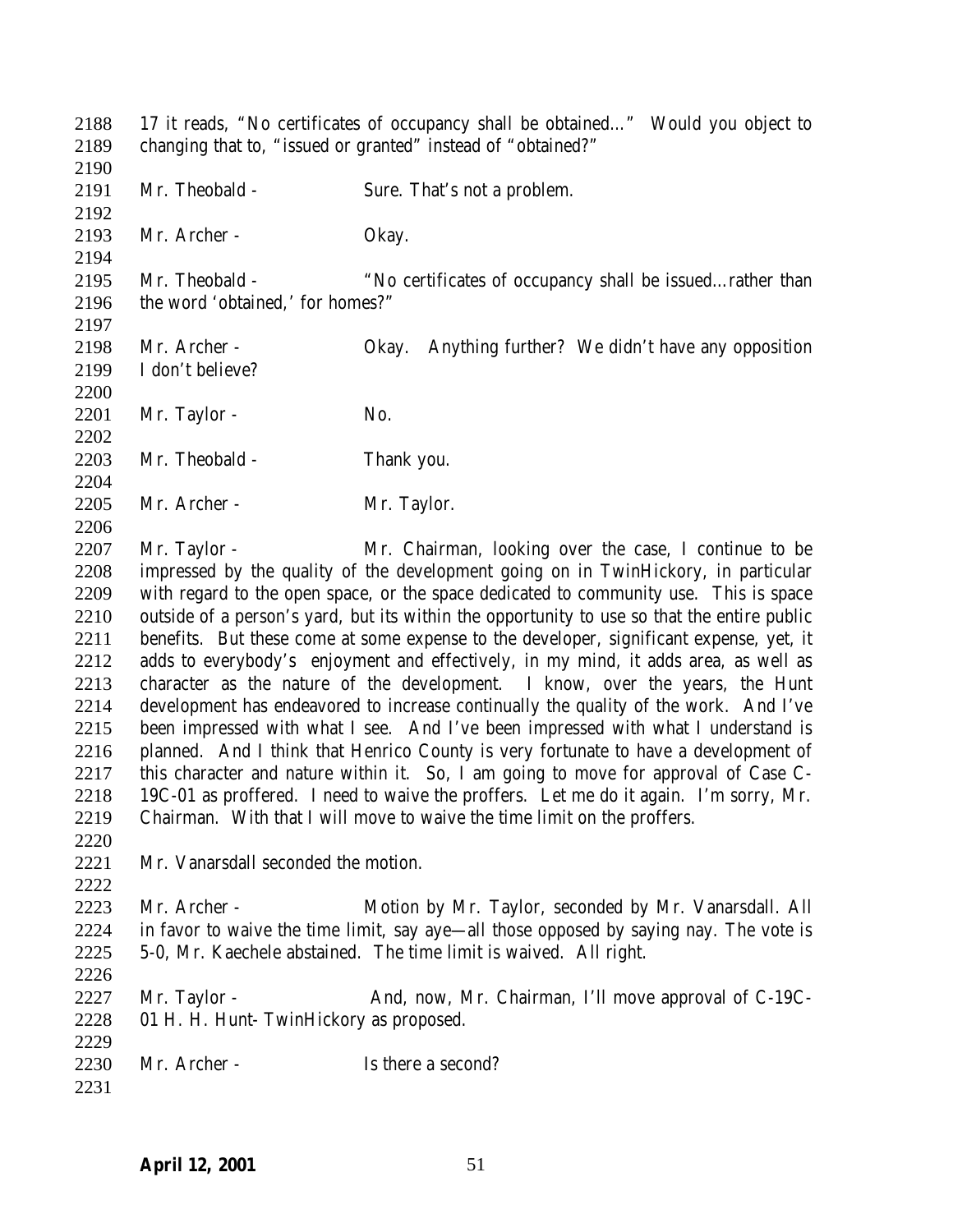Mr. Jernigan seconded the motion.

 Mr. Archer - Motion by Mr. Taylor, seconded by Mr. Jernigan. All in favor of the motion, say aye—all those opposed by saying nay. The vote is 5-0, Mr. Kaechele abstained.

 REASON: Acting on a motion by Mr. Taylor, seconded by Mr. Jernigan, the Planning Commission voted 5-0, (one abstention) to recommend that the Board of Supervisors **grant** the request, because it is appropriate residential zoning at this location; and it continues a similar level of single family residential zoning as currently exists in the area.

- **P-5-01 Steven Muscarella for Richmond 20MHz,LLC, t/a nTELOS:** Request for a provisional use permit under Sections 24-95 (a), 24-120, and 24-122.1 of Chapter 24 of the County Code in order to construct a 199' wireless telecommunications tower and support facilities, on part of Parcel 153-A-22ND, containing approximately 2500 sq. ft. of leased area, located on the west side of Masonic Lane at its intersection with I-64. The existing zoning is M-2 General Industrial District. The site is also in the Airport Safety Overlay District.
- Mr. Archer Thank you, Mr. Secretary. Is there anyone in opposition to P-5-01? No opposition.
- Mr. Silber I don't know if everyone remembers Mr. Coleman. I think he was introduced at the last meeting. Tom Coleman is new to the Comprehensive Planning Staff section. I think this is probably his first presentation before the Planning Commission, or one of the first. So, welcome, Mr. Coleman.
- Mr. Archer - Thank you. Mr. Coleman. We'll be gentle.

 Mr. Thomas M. W. Coleman, County Planner - Thank you. Mr. Chairman, members of the Commission, this Provisional Use Permit request is to construct and operate a wireless telecommunications tower up to 199 feet in height along Masonic Lane. The proposed tower will replace an existing 100-foot tower located nearby at 1003 Masonic Lane. 

 This property is zoned M-2 General Industrial District. The Zoning Ordinance permits communication towers up to 100 feet in height in the M-2 District. Towers can exceed this limit with a Provisional Use Permit granted by the Board of Supervisors.

 The Ordinance requires a minimum 50-foot setback from the base of the tower to all property lines, and a setback equal to 110 percent of the tower's height to residentially-zoned property and dwellings.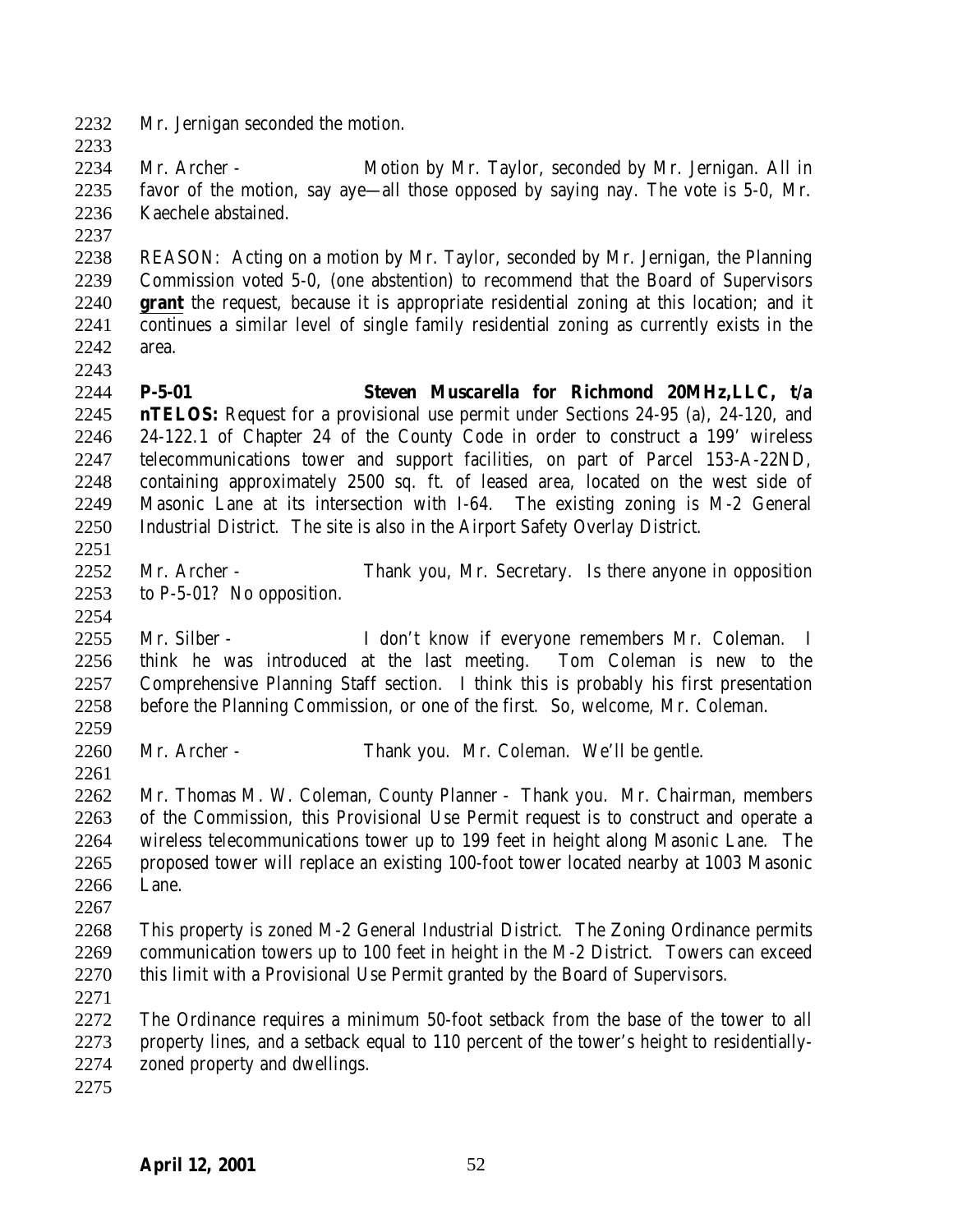The proposed tower is a monopole style tower. Support equipment would be placed on the ground within a 2,500 square foot leased area at the tower's base. The leased area is located on a vacant 2.96 acre parcel immediately south of BMG Metals. There is no existing access to this site, and the tower would be located approximately 412 feet west of Masonic Lane, 50 feet north of Interstate 64, and 50 feet south of the BMG Metals property.

 The tower site property is adjacent to industrially-zoned property on all sides. The nearest residentially zoned property is over 700 feet away to the northeast. The proposed tower would be highly visible from Interstate 64, and visible to each of the adjoining properties.

 This exhibit (referring to slide) shows the network coverage of the existing tower. The applicant has indicated that the proposed tower is necessary to replace the tower at 1003 Masonic Lane. Due to its height, ground elevation, and the surrounding terrain, the existing tower is not able to provide contiguous coverage in the Intelos network. 

 Staff reviewed alternatives with the applicant to determine if the tower could be constructed at a lower height. The applicant provided the following information: 

 The coverage gap, at 150 feet, closes a gap along Interstate 64, but leaves other coverage gaps. The coverage area, at 187 feet, provides additional coverage, thereby possibly reducing the number of future towers required to complete the Intelos network coverage.

 Intelos currently has communication facilities at the intersection of Crump Street and Magnolia Street, and at Old Oakley's Lane and Interstate 64. 

 The applicant has indicated that the proposed tower is necessary to complete the coverage network and provide contiguous coverage between these two existing facilities.

 The applicant evaluated two nearby communication facilities along Interstate 64 for collocation potential. VDOT has a structure in the right of way at Interstate 64 and Nine Mile Road. Sprint PCS has a structure at 4101 S. Laburnum Avenue. The applicant indicated that collocating at either of these locations would not close all the coverage gaps.

 As with all requests for this type of facility, the FCC will regulate the system, and the site will broadcast at a very low power. All operations are passive and pose no known environmental or health risks to the public.

 The unmanned site does not require water, or sewer and would generate almost no traffic.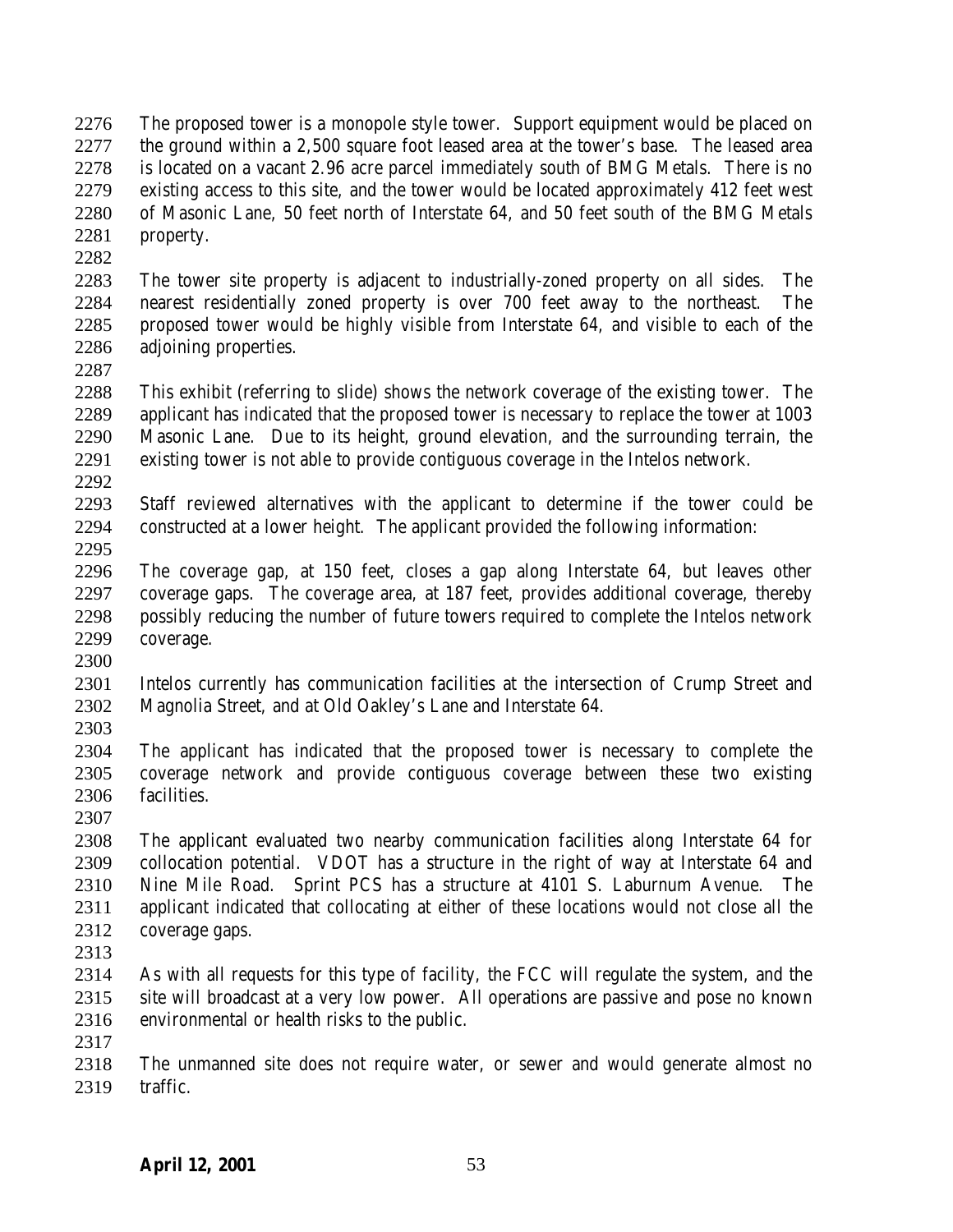- As part of the Federal licensing procedure, proposed communication applicants are required to submit locational information to the FAA for air traffic safety analysis. This analysis, among other things, determines whether the tower will need obstruction marking and lighting. If marking and lighting is required, recommended Condition No. 3 requires Planning Commission approval for either lighting or painting.
- 
- Staff recommends that a determination by the FAA on these matters be available before consideration for final approval by the Board of Supervisors.
- Overall, the site is not objectionable for a tower, and the applicant has demonstrated a need for a tower up to 199 feet.
- 
- The proposal is consistent with the County's policy to look for tower sites zoned or planned for industrial or commercial uses. The site plan submitted by the applicant meets zoning setback requirements.
- 
- The applicant has submitted a letter of agreement to the County committing the applicant to remove existing offsite tower at 1003 Masonic Lane within 180 days of issuance of a building permit for the proposed tower.
- Should the Board of Supervisors decide to issue a Provisional Use Permit for this proposed tower, it is recommended the request be granted, subject to the conditions for wireless communication towers included in the staff report. However, the applicant has indicated a desire for the Planning Commission to review and approval lighting for the tower this evening. That may necessitate a change in those conditions. I would be happy to answer any questions.
- 
- 2347 Mr. Archer Thank you, Mr. Coleman. Are there questions from the Commission?
- Mr. Jernigan Mr. Coleman, the reason for the lighting is for the helicopter traffic coming down I-64, and staff is okay with that if we put that in?
- Mr. Coleman - If the lighting is required by the FAA, then we're okay with it.
- Mr. Jernigan What we want to do is put it in the approval. There will not be a light put on it unless it is required by the FAA. In that way they won't have to bring it back through again.
- Mr. Coleman Correct. If the Planning Commission were to review the lighting and were to approve that, then we would have to change Condition No. 3. We'll go ahead and do that.
-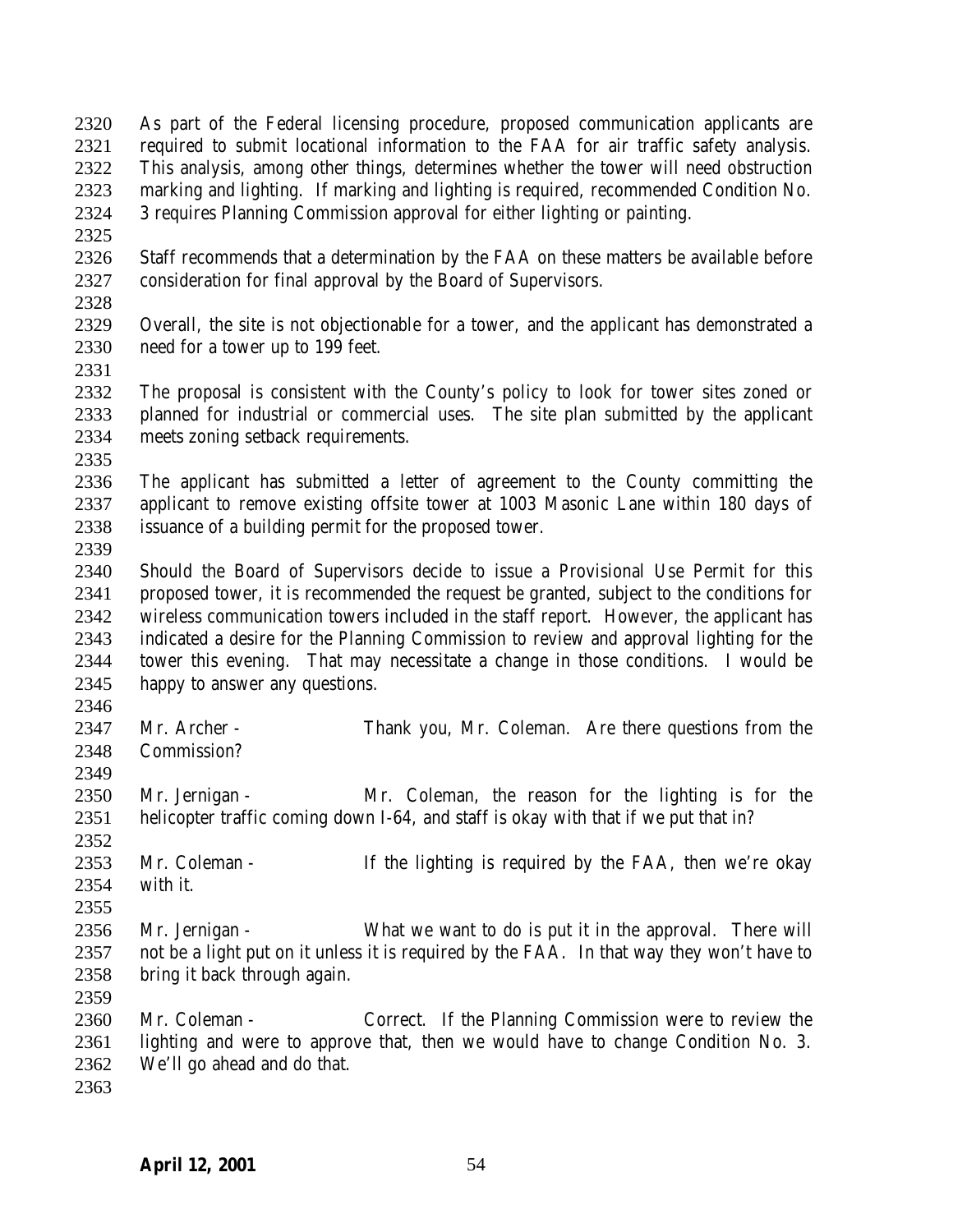Mr. Silber - So, the applicant is requesting that the tower be lit at this time and, if that's the case, if the Commission wishes to grant that as a part of this request, we'd need to modify Condition 3. Is that what we're saying? Mr. Jernigan - They want permission to light it. They're not going to light on construction, only if FAA requires it. 2371 Mr. Silber - Right. And the condition would have to be modified to say that. 2374 Mr. Jernigan - Yes. Mr. Silber - Okay. 2378 Mrs. Dwyer - So, how would that be modified, Mr. Silber? Mr. Silber - I think what we'd need is a condition that would say, "Lighting will be required on the tower if FAA requires such lighting,…" or something along those lines. In other words, if its not required, its not going to go on. But the Commission is considering, up front, the fact that this tower could be lit. Typically, the way it happens is, at this point, we don't know about FAA requirements. And, typically, we prefer they not be lit. And the applicant would have to come back later to the Planning Commission and seek that approval. So, Condition 3, the way its worded is sort of a standard wording for that. So, we need to modify that so it is addressed up front. Mrs. Dwyer - I guess if we know in advance that it would be okay to have it lit if the FAA requires it and there's no problem with going ahead and approving it now? 2395 Mr. Silber - That's correct. Mrs. Dwyer - Would they be required to submit something official from the FAA to the County? Mr. Silber - I would think that would be preferable? Now, will we know something, Mrs. Freye, before this goes to the Board of Supervisors? Mrs. Gloria Freye - No sir. Probably not. They are running about three to six months from those filings to getting official answers back. 2406 Mr. Vanarsdall - They always are.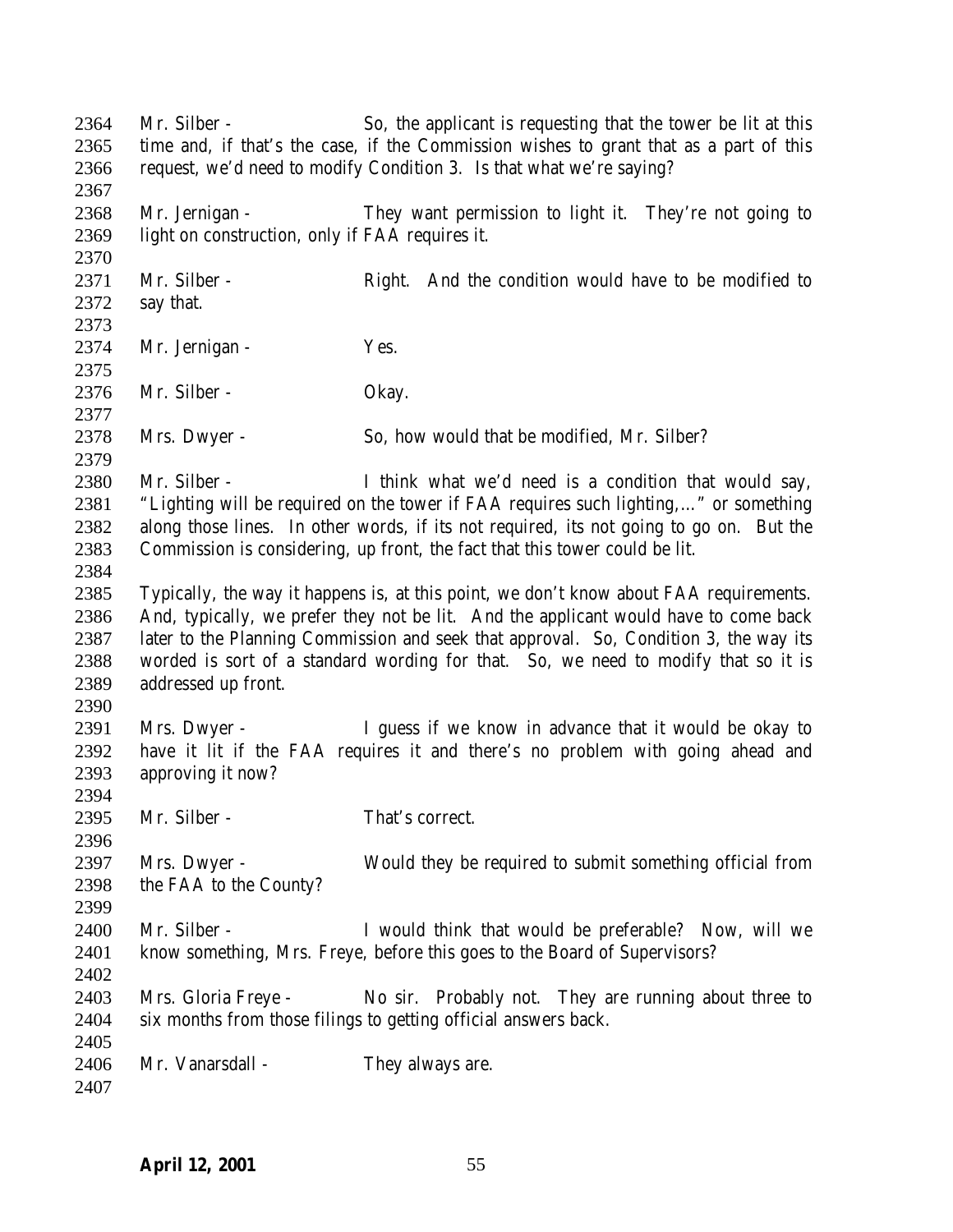Mrs. Freye - And that's why we will, typically, will hire a consultant to give advice about whether its indicated for it to be lighted or not. And, typically, anything 200 or less is not going to be required to be lighted. But, the agent for the FAA in the northeast region, fairly often in situations where a tower is situated close to an interstate or even a four-lane divided highway, where there's helicopter traffic has been asking for people to put a light on. And we will not be a bit surprised if the FAA says, "We'd like to have a light on this one." So, rather than come back, we just as soon go ahead and have you consider that now as being an appropriate location for lighting a tower, because it is an industrial area. It's not going to have an impact on a residential neighborhood, and its right next to the interstate. If they require us to do it, we will certainly abide by that. We just didn't want to have to come back to the Planning Commission for that, and ask that you consider it an appropriate location for a lighted tower now. So, you know, one of the ideas we had was just to strike just the first sentence of Condition No. 3. We certainly have no problem with the condition being reworded to say that the tower would not be lighted unless required by FAA. And then we would abide by notifying the County of that. Mr. Silber - Mr. Coleman, have we worked on a condition that might address this? Mr. Coleman - "The applicant will not place standard obstruction marking and lighting, i.e. red lighting and the orange and white striping on the tower unless required by the FAA. The applicant shall notify the Director of Planning prior to making any changes to the original galvanized finish of the tower." Mrs. Dwyer - Could we add something? Prior to putting the lighting on there, as well? 2439 Mr. Silber - Right. I guess we need; I mean, did that speak to the aspect that they would notify us, in writing, to provide us with documentation that the FAA required it? I don't know if that was in that condition. 2443 Mr. Jernigan - We can put it in there. 2445 Mr. Silber - Okay. Mrs. Freye - What we could do, Mr. Silber, is at the end of that condition is to say, "…The applicant shall notify the Director of Planning prior to making any changes in the original galvanized finish of the tower, and if the FAA requires the tower to be lighted."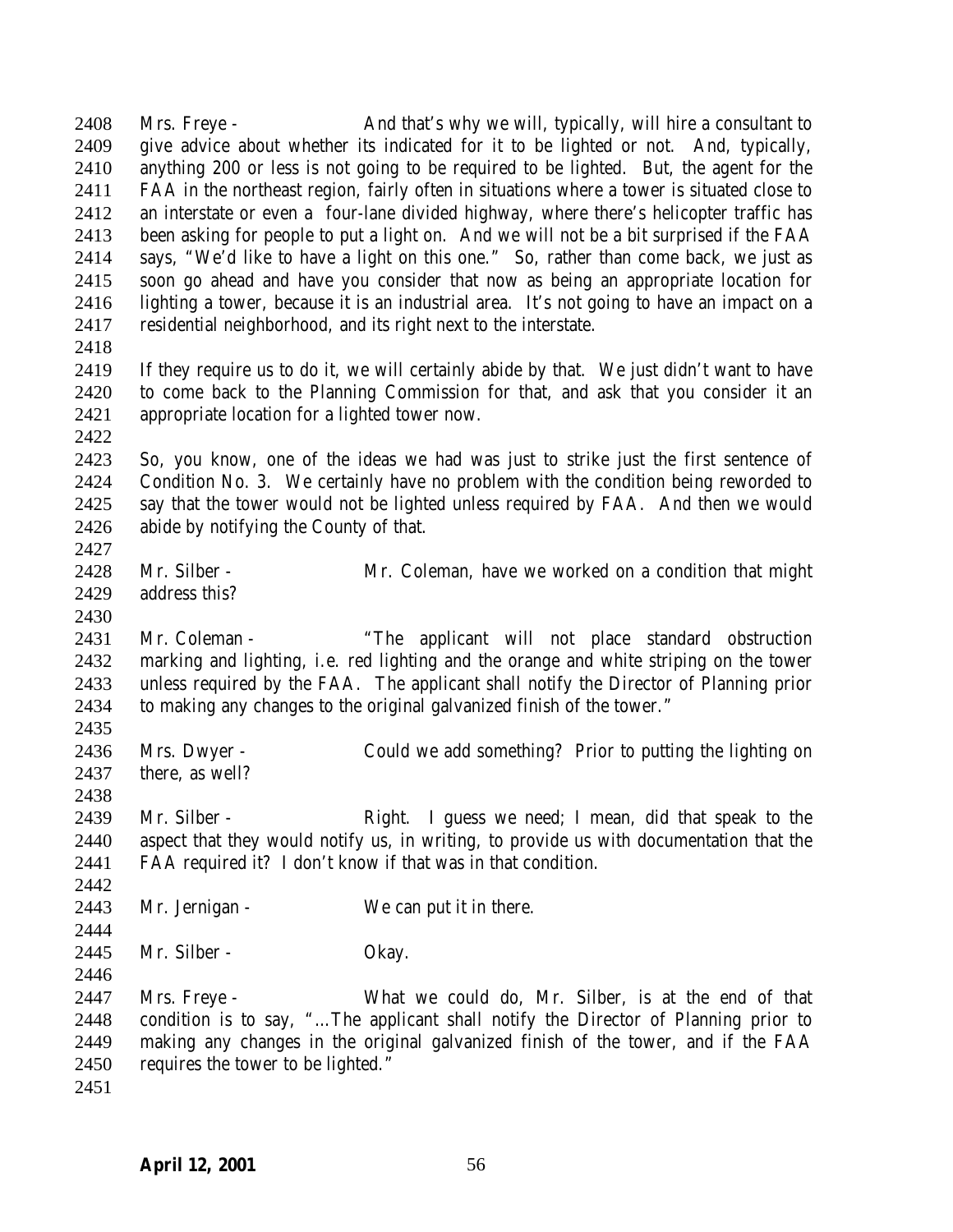Mr. Silber - Okay. Mr. Archer - Mrs. Freye, may I ask a question? Mrs. Freye - Yes sir. Mr. Archer - The staff report indicates that this would complete the network that nTELOS would require. So, does that mean that you would not need to construct any more towers to operate in that particular area? Mrs. Freye - In that particular area, we can say that. Yes sir. Mr. Archer - So, what is that particular area, is the question. Mrs. Freye - You don't have a map that shows the whole area that those towers serve. It doesn't give them coverage down to Route 5. That's still a problem area. It gets them closer to that area, but it doesn't cover that. Mr. Archer - Okay. So, you would say, then, that from the vicinity of Route 5 back toward Richmond, that coverage would be complete, and we wouldn't need any more towers, except in an easterly direction? Mrs. Freye - I think that would be accurate. 2476 Mr. Archer - Okay. 2478 Mrs. Freye - Yes. 2480 Mr. Archer - Any further questions? Mrs. Freye - I'd be glad to answer any other questions. Mr. Archer - I don't think we had any opposition. Mr. Jernigan. Mr. Jernigan - All right, Mr. Chairman, at this time, I'd like to make a motion to approve Provisional Use Permit P-5-01 for nTELOS with additional approval on Condition 3 for a red beacon light, if required by FAA, and notification from nTELOS to the County must be made in writing before installation. 2491 Mr. Archer - Okay. Mr. Vanarsdall seconded the motion.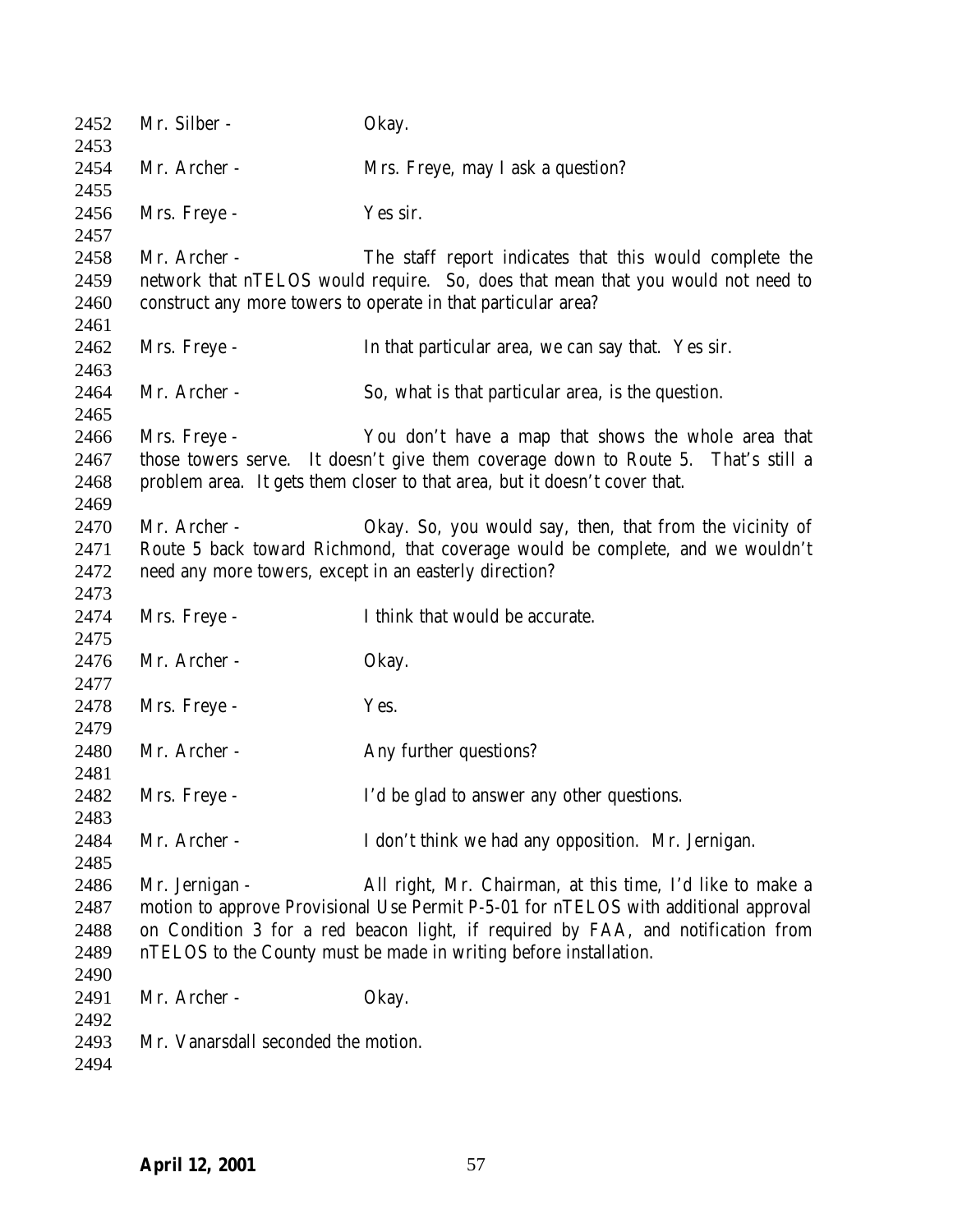Mr. Archer - Motion by Mr. Jernigan, seconded by Mr. Vanarsdall. All those in favor say aye—all those opposed by saying nay. The vote is 5-0, Mr. Kaechele abstained. 

 REASON: Acting on a motion by Mr. Jernigan, seconded by Mr. Vanarsdall, the Planning Commission voted 5-0, (one abstention) to recommend that the Board of Supervisors **grant the requested revocable provisional use permit**, subject to the following conditions:

- 1. If the use of the tower for communication purposes is discontinued for 180 days, the tower and all related structures shall be removed from the site within ninety (90) days. Within ten (10) business days after written request by the County, the owner of the tower shall provide the County with written confirmation of the status of the tower, the number of and identity of users on the tower, available collocation space on the tower and such additional information as may be reasonably requested.
- 2. Application for a building permit to install the tower must be made within one year after the Provisional Use Permit is granted by the Board of Supervisors, unless an extension of time is granted by the Director of Planning upon a written request by the applicant.
- 3. The applicant will not place standard obstruction marking or lighting on this tower unless required by the FAA. If the FAA requires lighting, the applicant will request dual lighting consisting of red lights at night and flashing white lights during the day. The applicant shall notify the Director of Planning if the FAA requires the tower to be lighted and prior to making any changes to the galvanized finish of the tower.
- 4. When site construction is initiated as a result of this Provisional Use Permit, the applicant shall complete requirements prescribed by Chapter 10 of the Henrico County Code. In particular, land disturbance of more than 2,500 square feet will require that construction plans include a detailed drainage and erosion control plan prepared by a professional engineer certified in the State of Virginia. Ten (10) sets of the construction plans shall be submitted to the Department of Public Works for approval.
- 5. The applicant shall allow the collocation of at least 3, and as many additional users as technically possible at this site in accordance with the provisions of the Letter of Intent to Permit Co-Location on Communications Tower, filed by the applicant with this request.
- 6. A landscaping plan for the purpose of screening the base of the tower from view shall be submitted to the Planning Office for approval prior to the issuance of a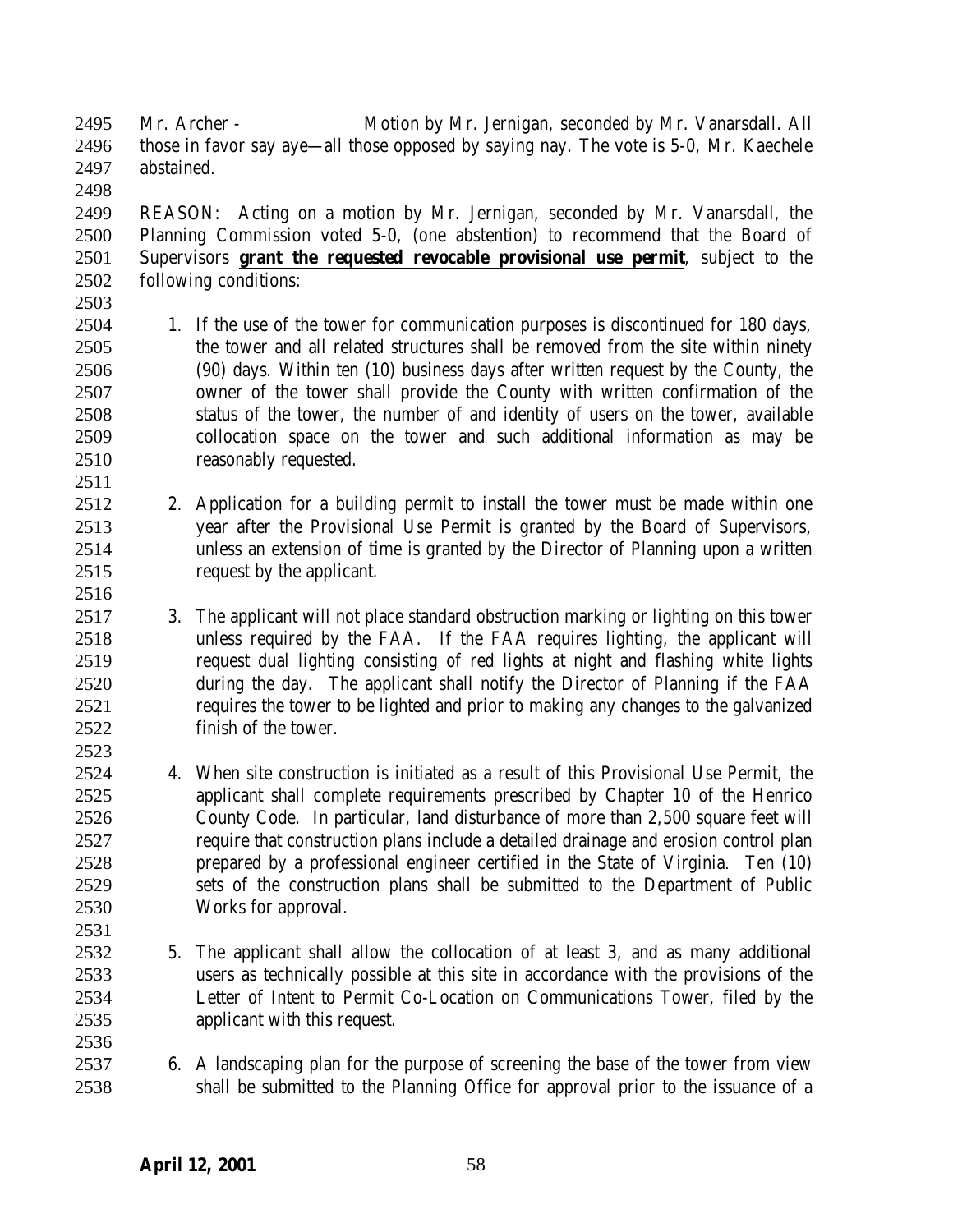- building permit for the tower. The Director of Planning may waive the enforcement of this condition if it is deemed unnecessary.
- 
- 

 7. If ownership of the lease is transferred to another provider, the applicant will need to submit a Transfer of Provisional Use Permit.

 The Planning Commission's recommendation was based on the fact that the proposed tower is consistent with the policy to locate towers in industrial areas.

 **C-20C-01 Robert L. Stout for FDS Management:** Request to conditionally rezone from A-1 Agricultural District to R-3C One Family Residence District (Conditional), Part of Parcel 192-A-5, described as follows:

- Beginning at a point marked by a rod in the southern line of Old Oakland Road, said 2552 point also being the northwest corner of the  $16.5 +$  acre property acquired by the Clara M. Ingram Trust, then south 3°49'42" west for a distance of 92.23' to a rod, then south 2554  $3^{\circ}$  51'59" west for a distance of 176.36' to a rod, then south  $3^{\circ}16'31''$  west for a distance of 844.64' to a rod, then north 64°42'01" east for a distance of 621.42' to a rod, then south 20°53'54" east for a distance of 18.00' to a rod, then northeast for a 2557 distance of approximately 370'  $\pm$  along the centerline of a creek to a rod, then north 2558 83° 33'57" west for a distance of 166.41' to a rod, then north  $6^{\circ}17'54"$  east for a distance of 147.92' to a rod, then north 83° 7'53" west for a distance of 64.41' to a 2560 rod, then north  $1^{\circ}56'08''$  east for a distance of 80.41' to a rod, then north  $85^{\circ}17'52''$  west for a distance of 55.24' to a rod, then north 4°6'11" west for a distance of 318.33' to a rod, then along the south line of Old Oakland Road south 87°36'46 west for a distance of 432.82' to a point marked by a rod and the place of beginning, containing 2564 12.7 $\pm$  acres.
- Mr. Archer Is there any one here in opposition to C-20C-01? We have opposition. Is there someone else? Thank you, ma'am. We'll get to you. All right, Mrs. Hunter.
- 

 Mrs. Hunter - Thank you, Mr. Chairman. This subject request would rezone 12.7 acres from A-1 Agricultural District to R-3C One Family Residence for a 32-lot subdivision. The property is located on the south line of Old Oakland Road, approximately 600 feet west of Oakvale Street.

 On the western boundary of the property is Foxboro Subdivision, which is an existing subdivision, developed probably sometime in the seventies. To the south is Foxboro Downs, which is a subdivision that is currently being constructed. The roads are being cut in and some houses are under construction now.

 To the north is Old Oakland Road, which is characterized by predominately larger lots than the R-3 typically allows with homes fronting Old Oakland Road. And then to the east, you have some vacant R-5 zoning.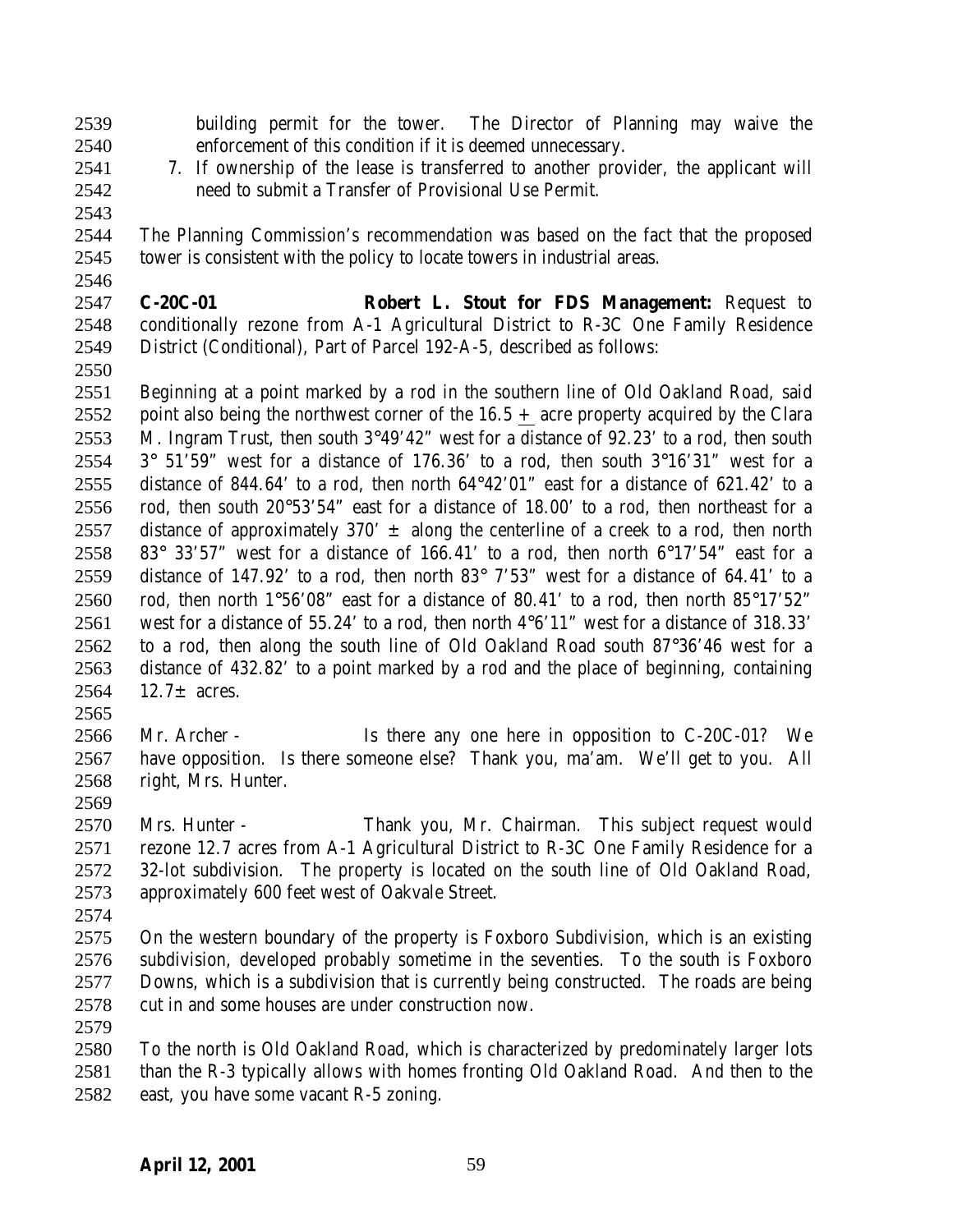- The requested zoning classification of R-3 would allow lot sizes of 11,000 square feet, and a minimum lot width of 80 feet.
- 

 The 2010 Land Use Plan designation is for Suburban Residential, which allows 1.0 to 2.4 units per acre. The applicant has not proffered this conceptual plan, but it does show 32 lots.

- The R-3 District could allow densities up to 3.96. The 32 lots would be a density of 2.52, which is slightly above the recommended density of the Land Use Plan.
- The School Planner has indicated that Baker Elementary School is over capacity at this time, and, therefore, staff recommends that the density should fall within the recommended range of 1.0 to 2.4 units per acre.
- Staff also believes that this would help blend the subdivisions between the R-3 on the north and the south, and the larger lots along Old Oakland Road.
- The applicant did submit revised proffers to which the standard language has been included regarding cantilevered chimneys, and slab construction.
- Most rezoning cases also include a proffer for brick foundations. A majority of the homes in the area have brick foundations and this would help to ensure consistency of quality with adjacent development.
- 

 Staff would also recommend deletion of Proffer No. 8, which states that there would be uniform mailboxes. Staff believes this is best addressed in restrictive covenants, and not as a proffer. 

 Overall, residential development of this site is appropriate. However, staff has concerns with the density, the lack of brick foundations, and would recommend deletion of Proffer 8. If the applicant can address these staff concerns, staff could recommend approval of this request. I'd be happy to answer any questions. 

| 201J |                  |                                                       |
|------|------------------|-------------------------------------------------------|
| 2616 | Mr. Archer -     | Thank you, Mrs. Hunter. Are there questions?          |
| 2617 |                  |                                                       |
| 2618 | Mr. Vanarsdall - | What's the date of these revised proffers?            |
| 2619 |                  |                                                       |
| 2620 | Mrs. Hunter -    | They came in on Monday, so we don't have to waive the |
| 2621 | time limit.      |                                                       |
| 2622 |                  |                                                       |
| 2623 | Mr. Vanarsdall - | Monday?                                               |
| 2624 |                  |                                                       |
| 2625 | Mrs. Hunter -    | April $8^{\text{th}}$ .                               |
| 2626 |                  |                                                       |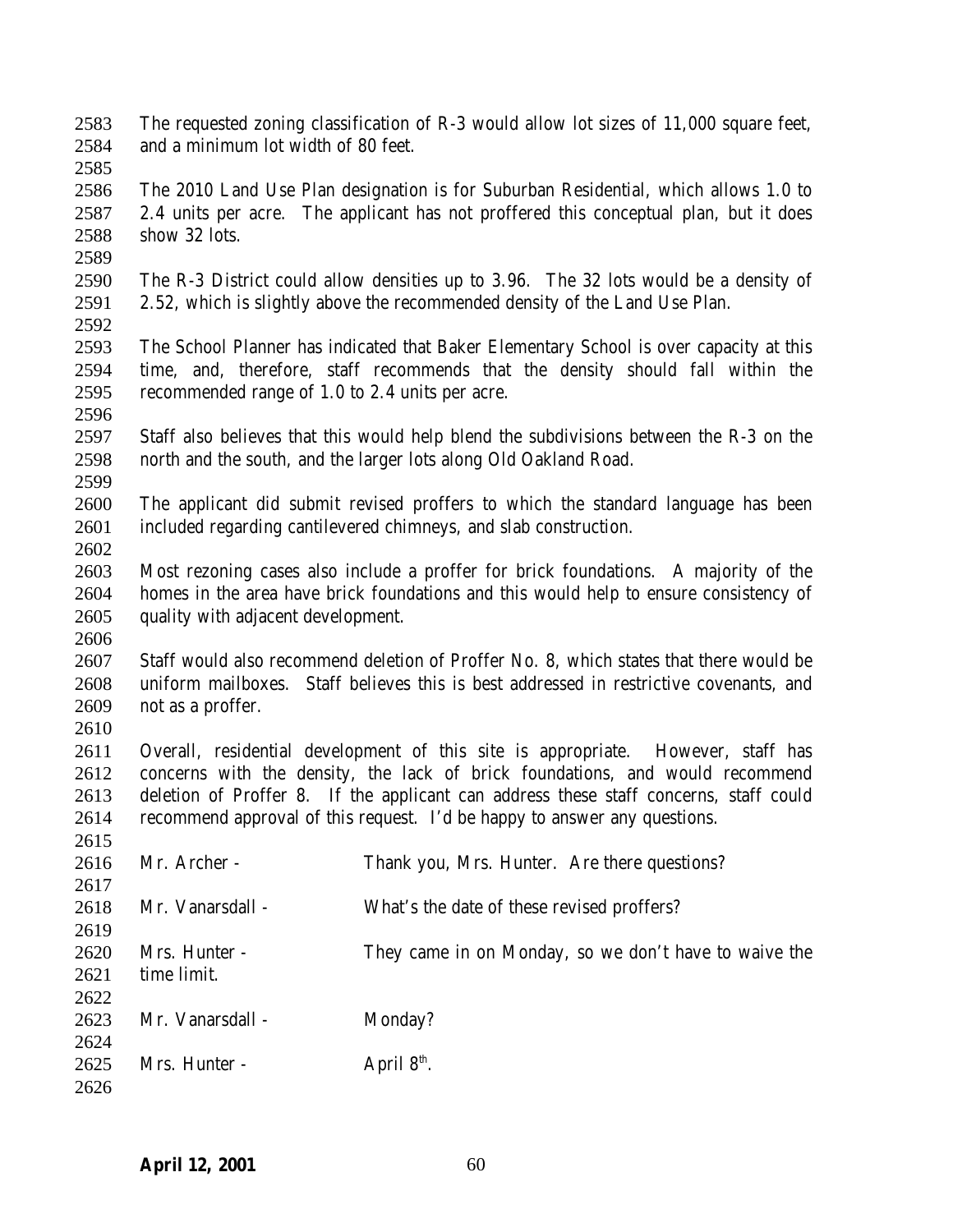| 2627<br>2628 | Mr. Vanarsdall -                                                                         | Okay. Thank you.                                                                         |  |
|--------------|------------------------------------------------------------------------------------------|------------------------------------------------------------------------------------------|--|
| 2629         | Mr. Jernigan -                                                                           | All right, Mrs. Hunter, they have said that they would put                               |  |
| 2630         | in brick foundations?                                                                    |                                                                                          |  |
| 2631         |                                                                                          |                                                                                          |  |
| 2632         | Mrs. Hunter -                                                                            | I have not seen that yet.                                                                |  |
| 2633         |                                                                                          |                                                                                          |  |
| 2634         | Mr. Jernigan -                                                                           | Well, we've got a verbal. Mr. Davis is here.                                             |  |
| 2635         |                                                                                          |                                                                                          |  |
| 2636         | Mrs. Dwyer -                                                                             | What specific density changes are you recommending in                                    |  |
| 2637         |                                                                                          | terms of the proffer language? Is there anything that you can specify the number of      |  |
| 2638         | lots?                                                                                    |                                                                                          |  |
| 2639         |                                                                                          |                                                                                          |  |
| 2640         | Mrs. Hunter -                                                                            | I would encourage they proffer a number of lots. Right                                   |  |
| 2641         |                                                                                          | now, they're showing 32. If they dropped it to 31 lots, that would get it to 2.44. My    |  |
| 2642         | recommendation would be for 30 lots, which would put it under the 2.4. And it also       |                                                                                          |  |
| 2643         | would help improve the layout. Some of the lots have smaller building envelopes.         |                                                                                          |  |
| 2644         |                                                                                          |                                                                                          |  |
| 2645         | Mr. Jernigan -                                                                           | They told me you had trouble with three lots on there.                                   |  |
| 2646         | One, two, and 24, I believe is the other one you said?                                   |                                                                                          |  |
| 2647         |                                                                                          |                                                                                          |  |
| 2648         | Mrs. Hunter -                                                                            | You can see (referring to slide) the applicant was kind                                  |  |
| 2649         |                                                                                          | enough to draw in building envelopes for us, since this issue has come up. You can see   |  |
| 2650         | this one, the way its on the corner. It has a very tight envelope. These lots, 1 and 2,  |                                                                                          |  |
| 2651         | this is a RPA line here (referring to slide), so their entire backyard would be within   |                                                                                          |  |
| 2652         |                                                                                          | that. There's also some concerns with this here (referring to slide) being a blind curve |  |
| 2653         |                                                                                          | and having a driveway here (referring to slide). So, the reduction of two lots could do  |  |
| 2654         | a lot to improve the layout of this subdivision.                                         |                                                                                          |  |
| 2655         |                                                                                          |                                                                                          |  |
| 2656         | Mr. Jernigan -                                                                           | You're saying Lot 32 is blind?<br>Being blind, those                                     |  |
| 2657         |                                                                                          | driveways would have to be where they pull out, not backing out on Oakland Road.         |  |
| 2658         |                                                                                          |                                                                                          |  |
| 2659         | Mrs. Hunter -                                                                            | I'm not sure if we could regulate how people back out. I                                 |  |
| 2660         |                                                                                          | mean, ideally, I guess it would be a circular entrance or something like that.           |  |
| 2661         |                                                                                          |                                                                                          |  |
| 2662         | Mr. Jernigan -                                                                           | Well, it doesn't have to be circular. You can just have an                               |  |
| 2663         |                                                                                          | area to where you can back up, you know, a little extra gravel or a hard surface         |  |
| 2664         |                                                                                          | whichever is over there. You're not supposed to back out onto a County road anyway.      |  |
| 2665         |                                                                                          |                                                                                          |  |
| 2666         | Mr. Silber -                                                                             | Really? I think it would be hard to regulate. I agree with                               |  |
| 2667         |                                                                                          | you, Mr. Jernigan. I think that would be the preferred way of doing it, especially with  |  |
| 2668         | that curve. I don't know, even at time of subdivision, if we should be trying to require |                                                                                          |  |
| 2669         |                                                                                          | that. We certainly can talk to the applicant and there may be some ways of addressing    |  |
| 2670         | that.                                                                                    |                                                                                          |  |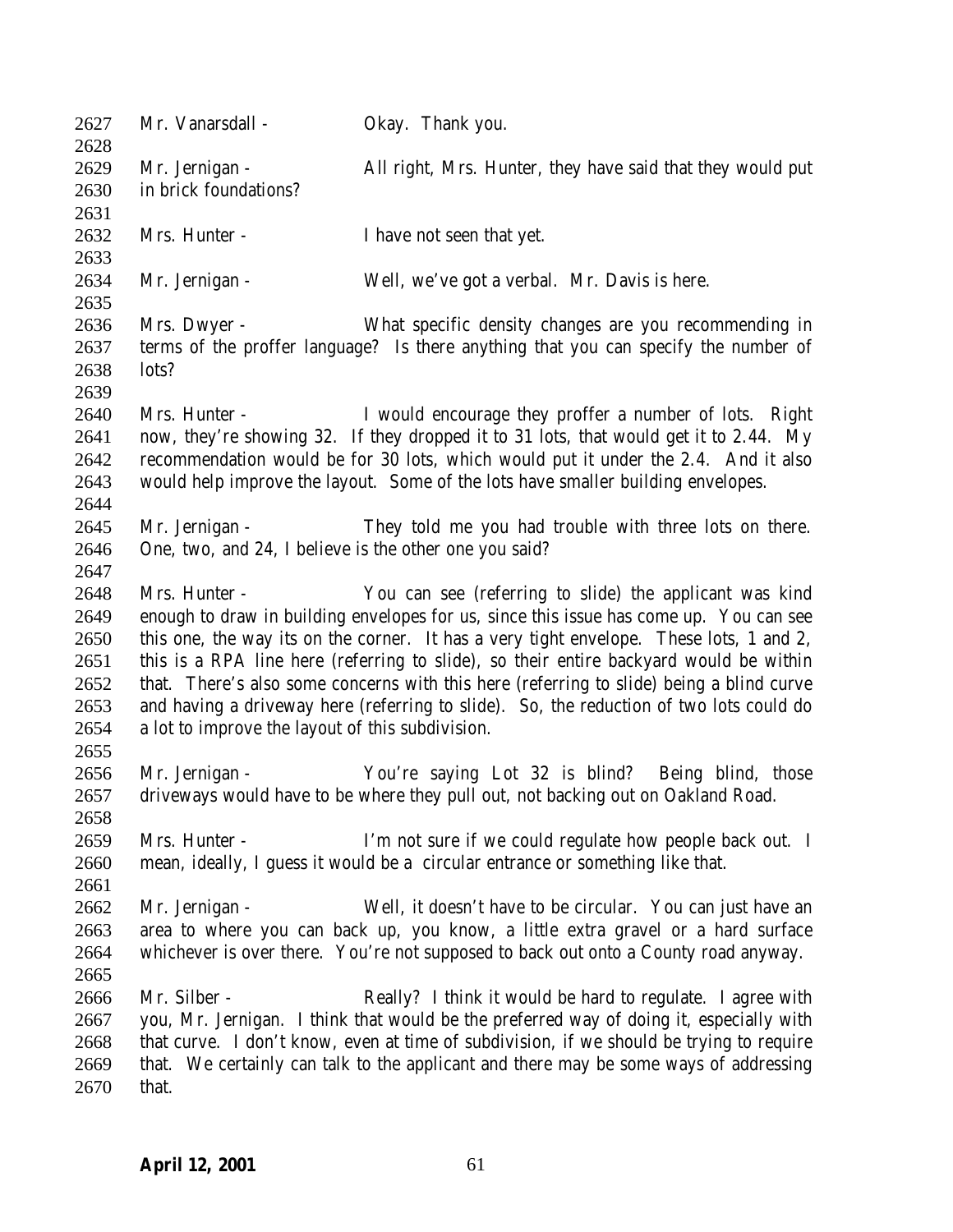Mr. Jernigan - Mrs. Hunter, what is the density in the other two subdivisions? Mrs. Hunter - Both of these are R-3 subdivisions. The ones along Old Oakland, as you can see, those are much larger lots and these are developed fronting on Oakland. I have not gone and figured out the density of all these. I think the applicant has figured out the density of Foxboro Downs, and Foxboro, and they're about 2.5 and 2.6. But, I think, if you looked at Old Oakland, that density would be much lower. Back in the 70s, this was zoned back at that time, also. So we had no control at that 2681 time over the density on those subdivisions. 2683 Ms. Dwyer - Are you suggesting that this be a transition between those 2684 two densities? Ms. Hunter - Yes. Mr. Silber - Mr. Jernigan, when the two existing subdivisions were zoned and subdivided, or certainly zoned, we had a different Land Use Plan at that time. The Land Use Plan for single family was just called low density residential and allowed you to go to a density of about 4-1/2 units per acre. So, we now have a different land use plan that recommends SR-1. There are two types of Suburban Residential densities, and this is the lower of the two, so this allows a density of up to 2.4. Ms. Hunter - There is some SR-2 designations in this area up here, but this area is all now SR-1. Mr. Silber - You might want to go to the Land Use Plan and show that. Mrs. Hunter - Yes, this is the SR-2 here (referring to slide). Mr. Archer - Okay. Any further questions? All right, we need to hear from the applicant. Mr. Silber, I guess we better remind everyone about the time rules again. Mr. Silber - Mr. Stout, maybe just to remind you, we are keeping a clock, and you will have 10 minutes. Do you want to save some of that time for rebuttal? 2713 Mr. Stout - Yes sir.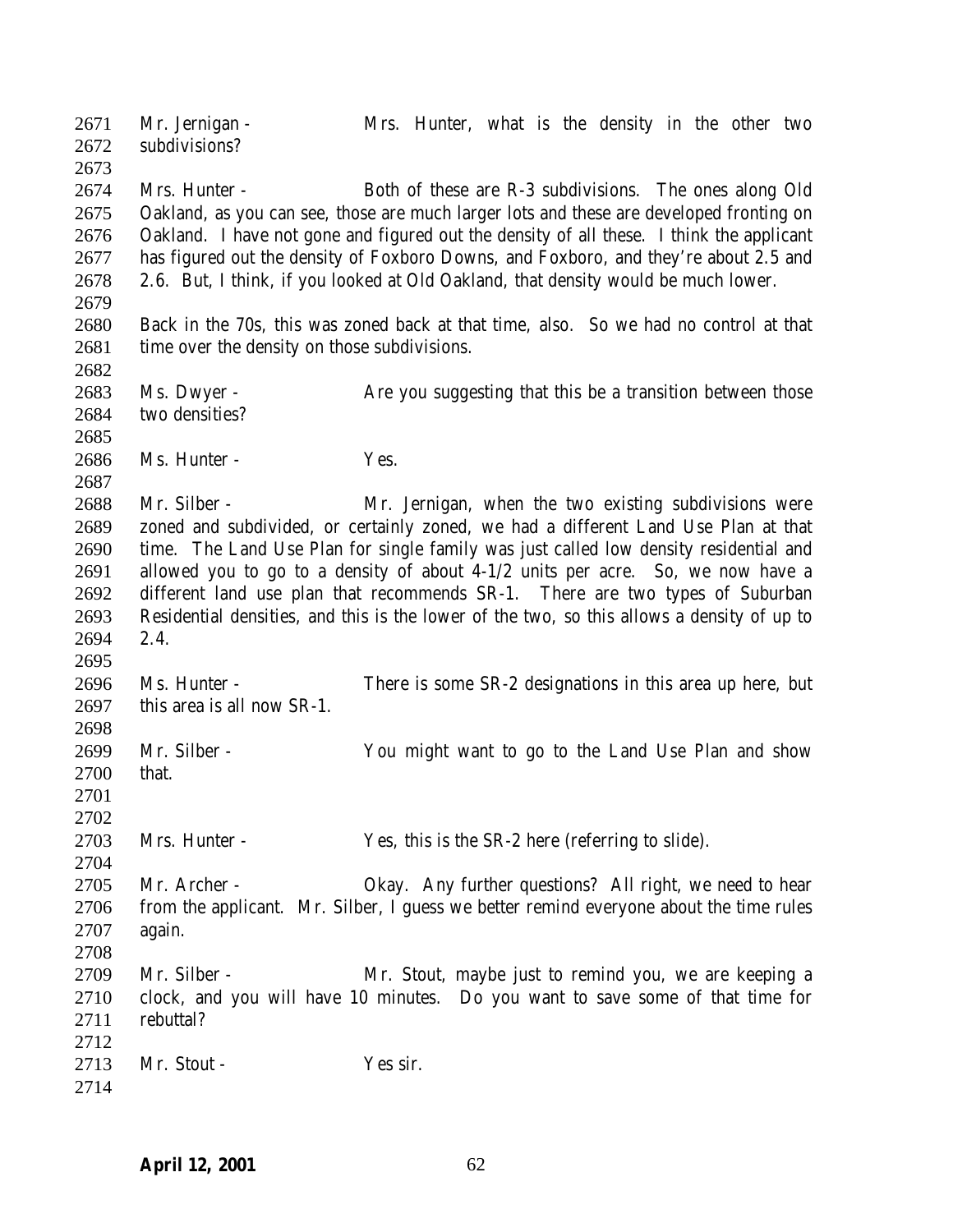2715 Mr. Silber - How much time would you like to save?

 Mr. Stout - Just go along with me here for a second, and I will try to be as quickly as possible. I just want to address the questions brought up, and move right along and give the protestants an opportunity to speak.

Mr. Silber - Okay.

 Mr. Stout - I am a little nervous because I haven't spoken before you all before. I would like to first address the density issue. I would begin by reiterating what JoAnn said that the property to the north is zoned R-3. The property to the west 2726 is zoned R-3. The property to the south is zoned R-3. The property to the southeast is zoned R-5, and then directly to the east, where the residue parcel is left is A-1. So the property is surrounded by higher density properties, except for the A-1 that's directly to the east of the property.

 What we did was we took the subdivisions around there, and I have a copy (gives copies to the Commission). The average density when all of the properties, the lowest density around us is 2.5, and we are proposing 2.52. It really is 2.51, so we are very compatible. The other densities are 2.66, 2.87, and 2.61. So the proposed density being proposed is very compatible with the existing residential subdivision around the proposed project. So, therefore, we have requested the 32 lots, which is compatible with the existing, and I am stating existing subdivisions around us. And, of course, the properties to the southeast, which is zoned R-5, would be even greater yet. So, it would even bring the density up higher.

 The offered lots and the reason that I put the concept up here, this is just up here as a concept to show you all how houses could fit on the property. I have given you some example houses. Up in through here (pointing to map), they are typically 40 x 30, 40 x 28, 40 x 26, just to show you. We had building envelopes shown on there. And, what I have done is, I have placed houses in the general nature, and these houses are compatible with the size of houses all around in the neighborhood. And I have placed houses in everyone of the envelopes that has been proposed.

 The minimum width permitted, and I thought that this lot here was tight (referring to slide), and the lot here tight (referring to slide). I will give you that number. I am sorry I can't see it from here. I thought I would be able to.

 Anyway, the minimum envelope is 30 foot in depth, so Lot 1 has a depth of 30 feet. Lot 24 that's a concern is 30 feet. And then the lot here, Lot 18, I believe it is, because I have a different concept plan, is also 30 feet. So that typical houses in the area can fit on the envelopes.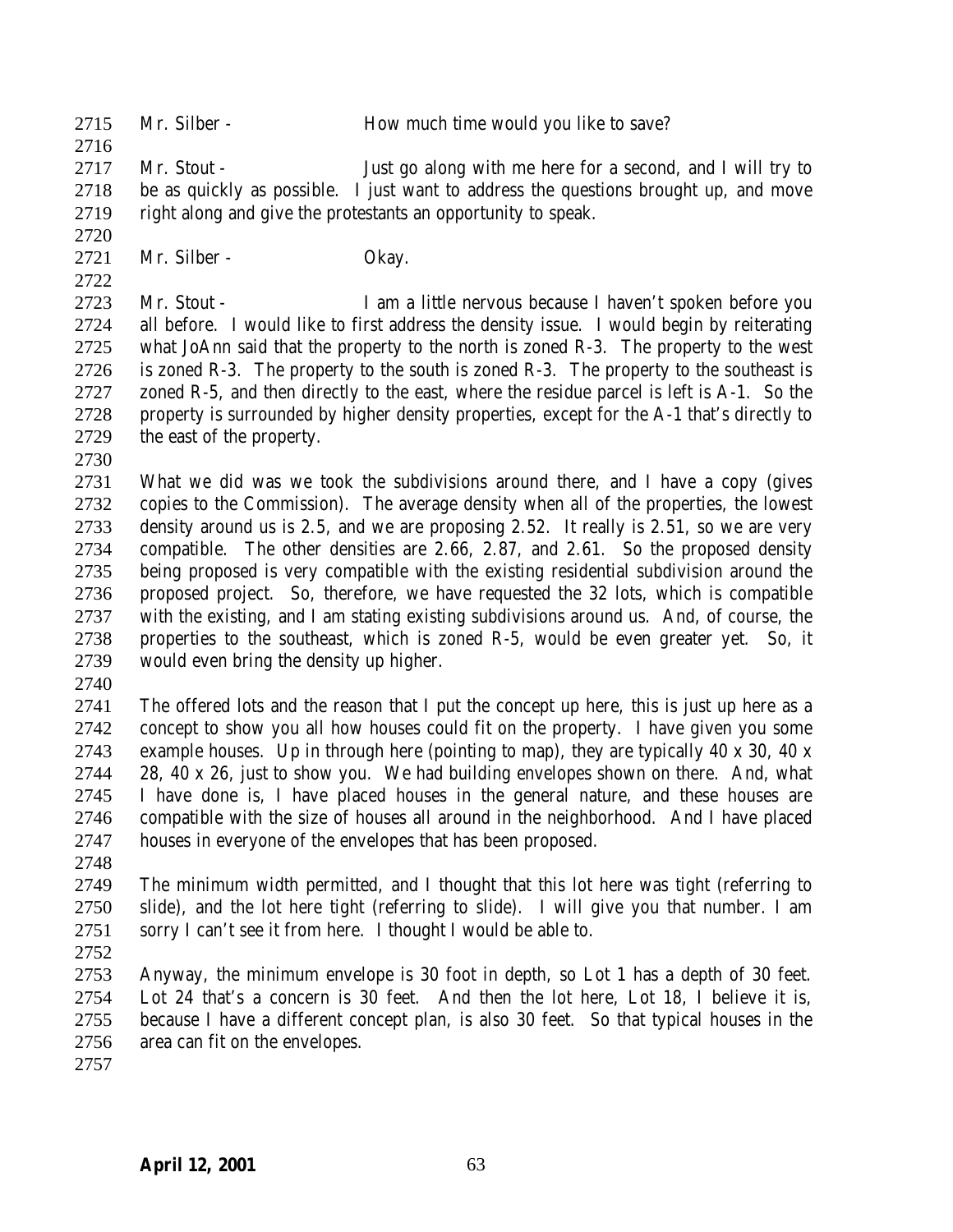And I would also point out that this is conceptual. This is before we've done actual engineering on it. So, with that, and actual location of the boundary and the RPA line and the curvatures of the road, we'll be able to possibly even increase the building envelope. So, I would point all of this out. That is why we are asking for the 32 lots, which would make it compatible with the existing neighborhood.

 With regard to the foundation, we have talked this evening. and we would proffer that the foundations be brick.

 With regard to the mailboxes, we can put that as part of the covenants. I have no problem with removing that from the proffers, as being proposed. And with that, I'd answer any questions.

 Mr. Archer - Thank you, sir. Are there questions from the Commission? 

 Mr. Jernigan - All right. On Lots 1 and 2, the RPA line comes up close to the back of the house.

- Mr. Stout Yes, sir. And this is an approximate location of the stream, so that I don't know the exact location. That is approximate based off of the County topo map, which could have been changed by now.
- Mr. Jernigan I don't have any more questions.
- Mr. Archer Does anybody else have any questions?
- Mr. Stout Just one last point. The density that I gave you, the average density, the comp plan calls for 2.4. R-3 permits the 3.9. But we are closer to both the general development plan and the existing density in the area. And that is all that I have.
- Mr. Archer Thank you, sir. You have about five and a half minutes left for rebuttal if you need it. All right, we will hear from the opposition, and please remember that the same rules apply, ten minutes for the opposition. If there is more than one speaker, kind of reserve your time.
- 
- Mr. Jeremy Rowan Good evening. My name is Jeremy Rowan, and my wife, Stephanie Rowan, is here. And also Mrs. Porter and her father graciously allowed me to speak in opposition of this proposal. I have a petition here, as well, which I would like to give you all copies of and the signatures.
- 
- Of course, some of the data that we are arguing over has changed since I first drew up this petition, and I would like to read it, if I can. "This petition hereby opposes the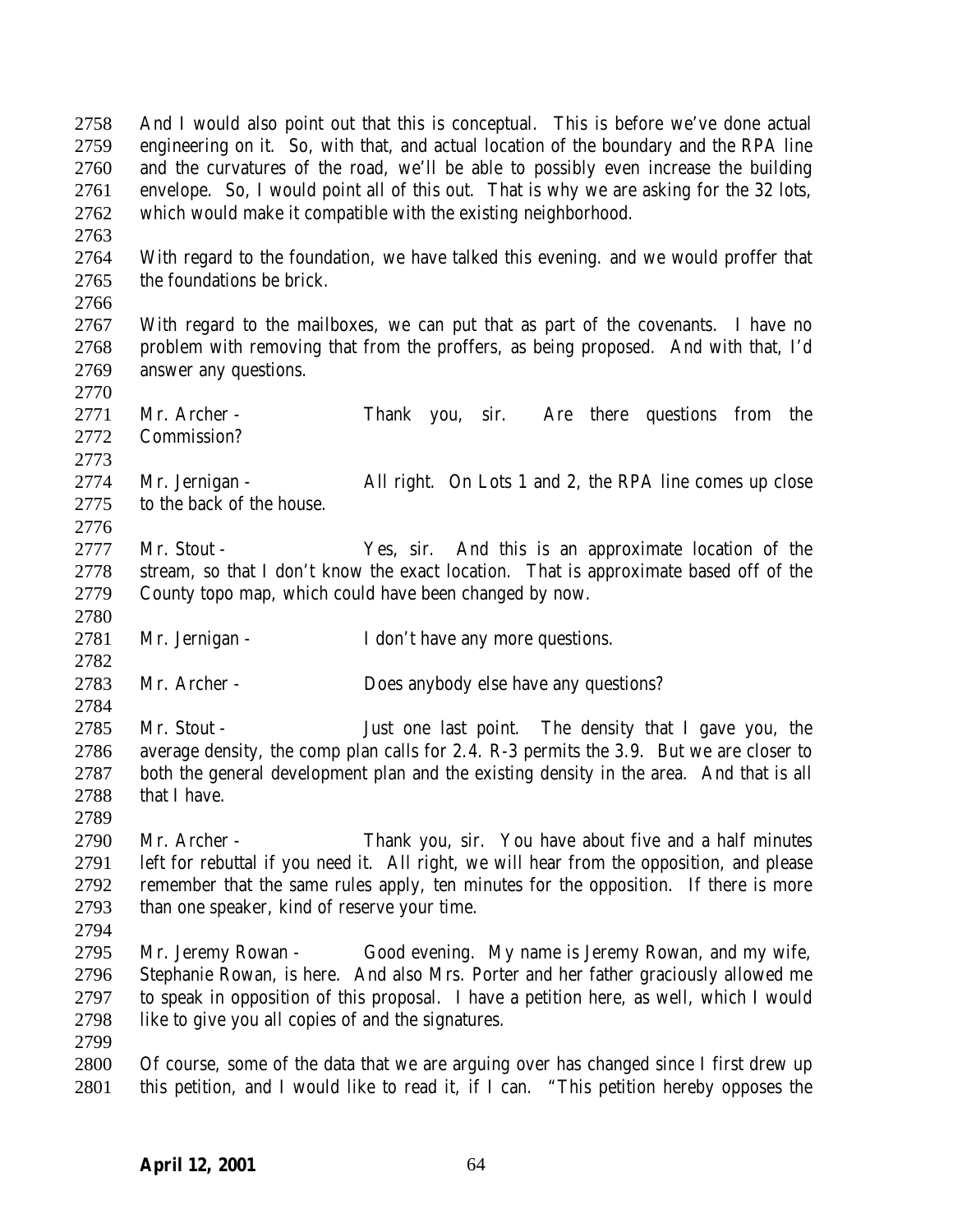proposed rezoning for development by Mr. Robert Stout for FDS Management for the following acreage, the parcel that we are all aware of. We, the immediately affected residents' homes, and landowners, who live on Old Oakland Road oppose the rezoning from Agricultural District, A-1, to R-3C One-Family Residence District (Conditional). And we hereby oppose this land use plan development by the County of Henrico, which recommends the use of the property as Suburban Residential, 1, 1.0 to 2.4 units net density per acre. We, the landowners and residents of Old Oakland Road, oppose the rezoning for the following reasons:

 The proposed rezoning for suburban development would adversely affect the quality of life for area residents who would have to endure increased noise pollution, water and soil quality degradation and habitat and wild life displacement. I think you are aware of the EPA zone, which is right near this property (referring to slide), which is on the land that I own as well, and the other was RPA zone which is also adjacent to that property. It is a wetland area where Almond Creek runs through. It hooks up with two ponds on the acreage behind me on the south side, which also runs as a tributary to the James River and to the Chesapeake Bay. So, all of this is affecting the quality of the Chesapeake Bay. And the area residents will also have to disproportionately endure a substantial increase in vehicular traffic from the rise in population and service demands for Oakland Road due to this proposed development, which is also an increased risk to public safety. And my primary concern is that 90-degree hairpin turn, where these three houses have proposed driveways going directly onto Oakland Road. I have witnessed near collisions myself there in the year that my wife and I have been in this area. And we have even had to pull wrecked cars out of the ditch adjacent to our property, because people consistently drive at the top speed if at all possible in this area.

- 
- 

Ms. Dwyer - Could you show us where you live?

 Mr. Rowan - Is there a pointer here? Okay. This is the 90 degree bend. My neighbor's house is here (referring to slide). I own the lots that are in this area of the EPA zone. And I must admit to you that I have had to do quite a bit of cleaning up of debris and trash, which has blown into the creek and area adjacent to it, because of illegal dumping going on, and also construction debris that I found from other areas, which, when the main part of Oakland Road, was built through, it cut this EPA area in half, which is littered with debris.

 There is enough debris there where you could probably build another house with it. You name it and it is there. I don't know if I need to read everything else to you. It is right in front. So, I hope you can read it for yourself. But I do believe that this is a very sensitive area. It also has been productive land in the past. This has been farm land for quite a long time. Mr. Stout doesn't believe that farm land necessarily is productive. But, I assure you, that the corn that grew there and the winter rye is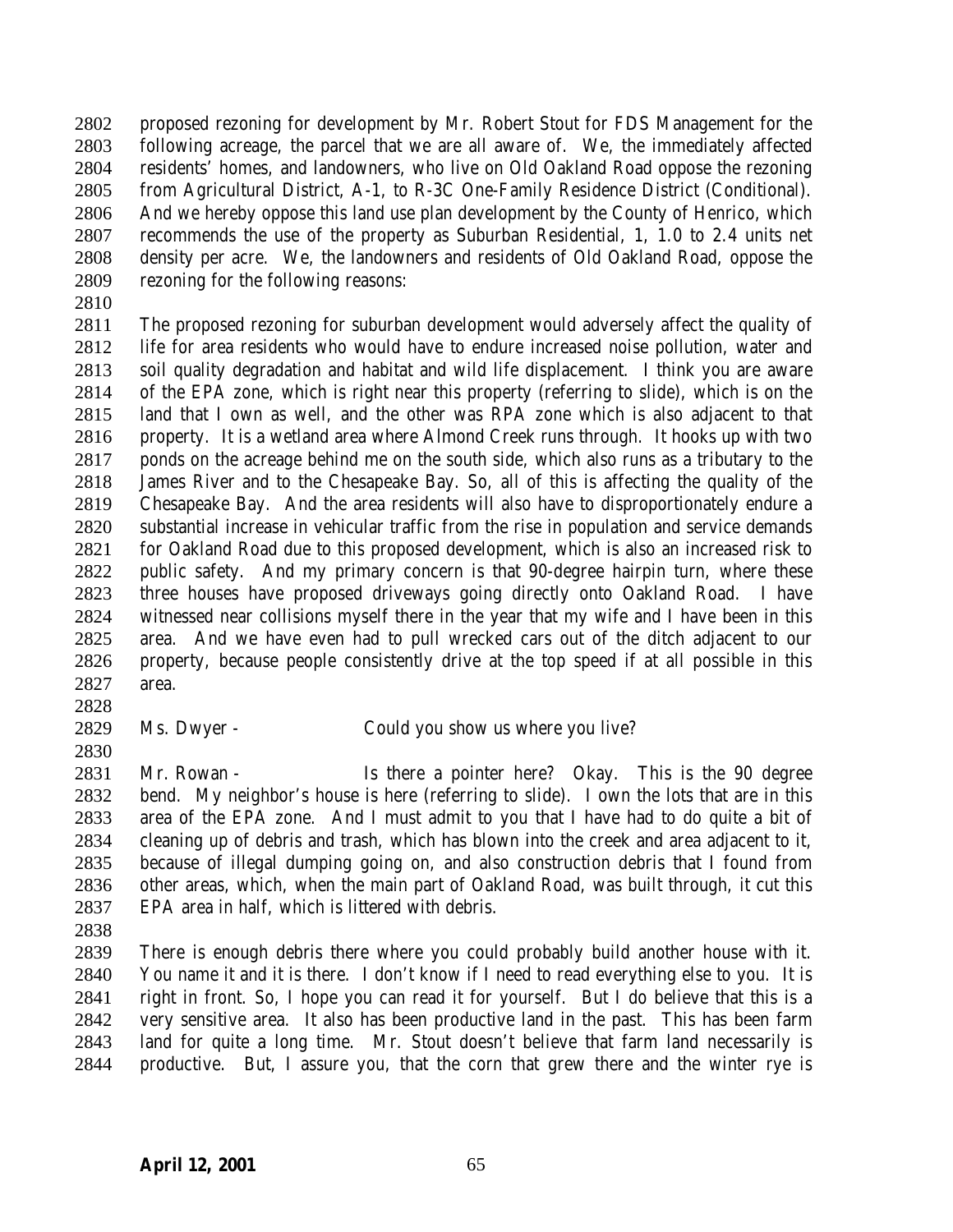definitely productive. Just because you have to have a house there doesn't necessarily mean that this is productive.

 So, I have spoken about the environmental impact. I am also very concerned about the schools that are already over capacity in this area. As the lady already stated, Baker Elementary School is over capacity and by their count it is 388, and right now it is 394. And the minimum we are talking about here is a yield of 14 that would increase. And I think that number is on the low end.

 I also think that the quality of the subdivision here that we are talking about, we have used words here, tonight, like "areas of open space" and "character." And this area has a lot of character, but no one is really speaking to that. And, what we are talking about here are houses that are going to be built on the maximum side of the density that is proposed, over 2.4 acres rather than any of the minimums.

 This proposal doesn't even consider any of the acreage on Oakland Road where my wife's house is and where the lady's house is, as well. We bought these homes, maintained them, pay our taxes, pay our mortgage. And none of that is taken into consideration; the fact that we bought properties intact with large acreage, and that is not considered here. It is as if our homes don't even exist in the plan because it wasn't considered it whatsoever.

 The road, which is going to enter from Oakland Road, is directly in front of my home. The lights that would shine in the evening coming out of that subdivision would go directly into my bedroom window. So, it is as if that has not even been considered whatsoever. Neither have the safety concerns of the 90 degree bend or the EPA impact here. 

 Of course, there is going to be runoff coming from the subdivision. There is going to be soil degradation and loss there. And my land is going to be directly downstream from that, so I am affected by it. My way of life is affected by it. And I have the signatures here of 27 other landowners on this road that are also affected by it that could not be here tonight because some of them are 90 years old. My neighbor, for instance, his wife can't even leave the home. So, they are not able to be here tonight. I speak for them.

 So, I plead with the County, tonight, to consider us in this plan, because nobody contacted us to ask us what we thought of this proposed subdivision. We were not contacted whatsoever.

 I only got a letter from this two and a half weeks ago to try to form some opposition against it. That is really not enough time. I noticed the actual proposal here. The date on it is March 1st. So, within a month and a half time, we are here deciding the fate of this land for good.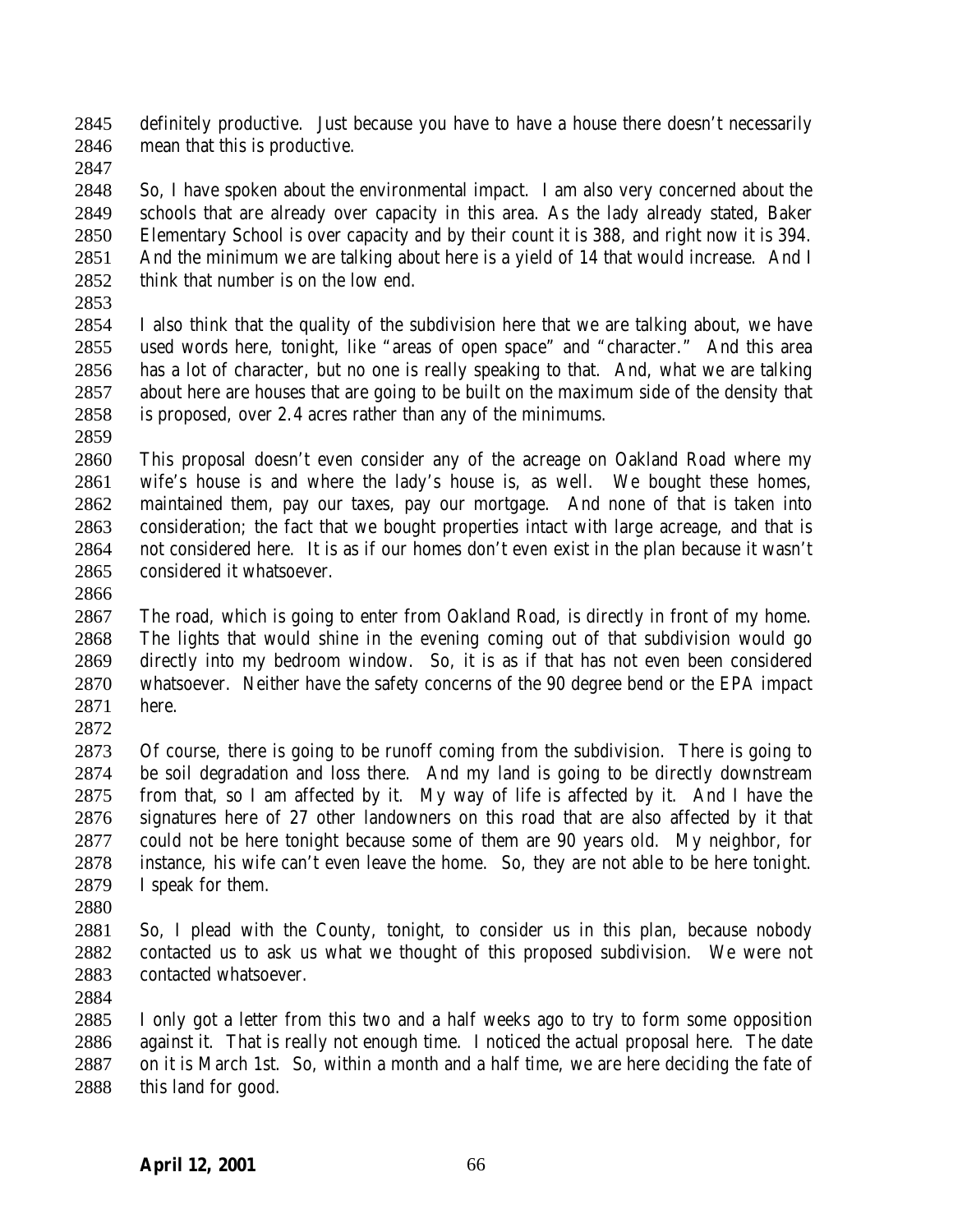And, I am worried that, what we are talking about here, this low income-type housing that are going to be built now, in 30 years, are going to be slums that we are all going to have to deal with, because they are houses of the lowest standard possible. Not like these houses that we are talking about with TwinHickory, where they are \$300,000 to \$400,000. Unfortunately, they don't build those kinds of houses in my neighborhood. They build the bare minimum, and we have to deal with that.

 So, I hope we can take all of these things into account, tonight, in the decision that's made. And, I hope that more time can be taken to consider it all. I don't think the proffers really address what is needed here, or the impact on the environment in this area. And I have no idea, really, what these houses truly are going to look like or the end result. And there are no proffers considering landscaping, or trees, or how these things are going to be laid out and how they relate to us. It is only considering Foxboro; that Subdivision, and their high density.

 And I will tell you, if you drive through that neighborhood, those houses were built in the 1970s. They are falling apart. They are a disgrace. There isn't one tree, one bush, one shrub, one flower, planted on any of that land. It is scorched earth. And that is what is going to become this land here that was once productive land. 

 Unfortunately, Mr. Stout and the development here don't consider this productive land. But I have to speak for it in terms of it and its character and the integrity that it has. What we decide tonight, decides the fate of it all.

 Unfortunately, we don't see the whole development plan here in Varina. You don't see I-895 that's being built through. You don't see the subdivisions surrounding us in every direction. I feel like, you know, it is sort of like a cannon is forced at us; the guns, you know. It is the retreat of Richmond all over again.

 Mr. Archer - Excuse me, Mr. Rowan, was there anyone else who wanted to speak, because you only have about a minute left.

 2921 Mr. Jernigan - A lady back here. Mr. Rowan - I'd like to ask questions of the developer when he comes up. Mr. Archer - We can handle that part of it. But is there somebody else who wanted to speak. Mr. Rowan - And I don't know if you have any questions for me. Mr. Archer - We very well may, but I didn't want you to use up all of your time without being aware of it.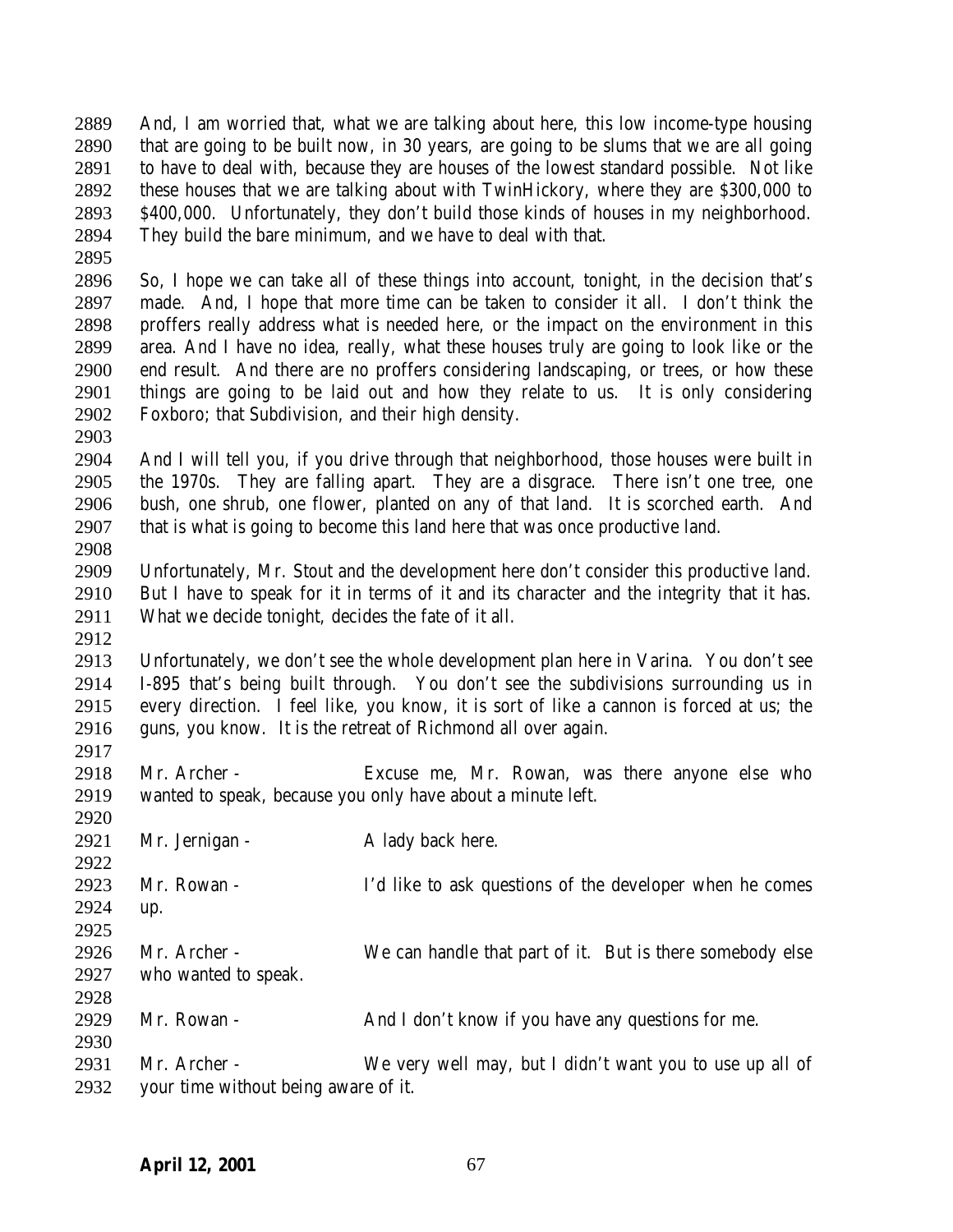| 2933<br>2934 | Mr. Rowan -                                                                                                                                                                   | Okay.                                                                                     |  |
|--------------|-------------------------------------------------------------------------------------------------------------------------------------------------------------------------------|-------------------------------------------------------------------------------------------|--|
| 2935         | Mr. Archer -                                                                                                                                                                  | You don't need to speak, ma'am? Okay. Thank you.                                          |  |
| 2936         |                                                                                                                                                                               |                                                                                           |  |
| 2937         | Mr. Jernigan -                                                                                                                                                                | Mr. Rowan, what you would like to see happen to the                                       |  |
| 2938         | land?                                                                                                                                                                         |                                                                                           |  |
| 2939         |                                                                                                                                                                               |                                                                                           |  |
| 2940         | Mr. Rowan -                                                                                                                                                                   | Well, I kind of feel like this has already been decided                                   |  |
| 2941         |                                                                                                                                                                               | tonight. This is just a formality of sorts. Obviously, the developer, they have money     |  |
| 2942         | and I don't. They have all the power and I don't. So, what we are talking about here                                                                                          |                                                                                           |  |
| 2943         | is the maximum development of this land that they can possibly squeeze into it. And                                                                                           |                                                                                           |  |
| 2944         | we are asking for consideration of our land on Oakland Road and larger acreage that we                                                                                        |                                                                                           |  |
| 2945         | So, I am asking that the homes that are fronting it be eliminated; that the<br>have.                                                                                          |                                                                                           |  |
| 2946         | driveways that would be fronting it and creating that hazard not be a consideration at                                                                                        |                                                                                           |  |
| 2947         | all. I think, you know, we are not talking about paved driveways here. We are talking<br>about rock and gravel that is going to spew out onto the road and create a hazard as |                                                                                           |  |
| 2948         |                                                                                                                                                                               |                                                                                           |  |
| 2949         | well.                                                                                                                                                                         |                                                                                           |  |
| 2950         |                                                                                                                                                                               |                                                                                           |  |
| 2951         |                                                                                                                                                                               | We talked about driveways a little bit, and I don't know anything in terms of the quality |  |
| 2952         |                                                                                                                                                                               | of these homes; how they are going to relate to the qualities of our homes. They are all  |  |
| 2953         | brick. They are all masonry. They are all on large lots. They are well landscaped.                                                                                            |                                                                                           |  |
| 2954         |                                                                                                                                                                               | They have mature trees. Is any of that going to be considered in this plan, I wonder?     |  |
| 2955         |                                                                                                                                                                               |                                                                                           |  |
| 2956         | Mr. Jernigan -                                                                                                                                                                | When I spoke to you earlier today, you had concerns that,                                 |  |
| 2957         |                                                                                                                                                                               | before we saw this last plan, you'd be looking at the backs of the houses.                |  |
| 2958         |                                                                                                                                                                               |                                                                                           |  |
| 2959         | Mr. Rowan -                                                                                                                                                                   | Right.                                                                                    |  |
| 2960         |                                                                                                                                                                               |                                                                                           |  |
| 2961         | Mr. Jernigan -                                                                                                                                                                | Now, with the new plan, you are looking at the front of                                   |  |
| 2962         | the houses.                                                                                                                                                                   |                                                                                           |  |
| 2963         |                                                                                                                                                                               |                                                                                           |  |
| 2964         | Mr. Rowan -                                                                                                                                                                   | To be honest with you, what I was concerned about, I                                      |  |
| 2965         | wanted them to be on a cul-de-sac that didn't enter into Old Oakland at all. There are                                                                                        |                                                                                           |  |
| 2966         | already two entrances from Foxboro and the other subdivision here. I don't really                                                                                             |                                                                                           |  |
| 2967         | understand why they need a third entrance. I don't know too many subdivisions that                                                                                            |                                                                                           |  |
| 2968         | have that many entrances and exits.                                                                                                                                           |                                                                                           |  |
| 2969         |                                                                                                                                                                               |                                                                                           |  |
| 2970         | Mr. Jernigan -                                                                                                                                                                | I don't think fire and rescue and the police are going to go                              |  |
| 2971         |                                                                                                                                                                               | with just that entrance coming in through the other subdivision.                          |  |
| 2972         |                                                                                                                                                                               |                                                                                           |  |
| 2973         | Mr. Rowan -                                                                                                                                                                   | Well, if it has to be there, then I hope it can be relocated                              |  |
| 2974         |                                                                                                                                                                               | in a center area, not directly fronting my property or my neighbor's property.            |  |
| 2975         |                                                                                                                                                                               |                                                                                           |  |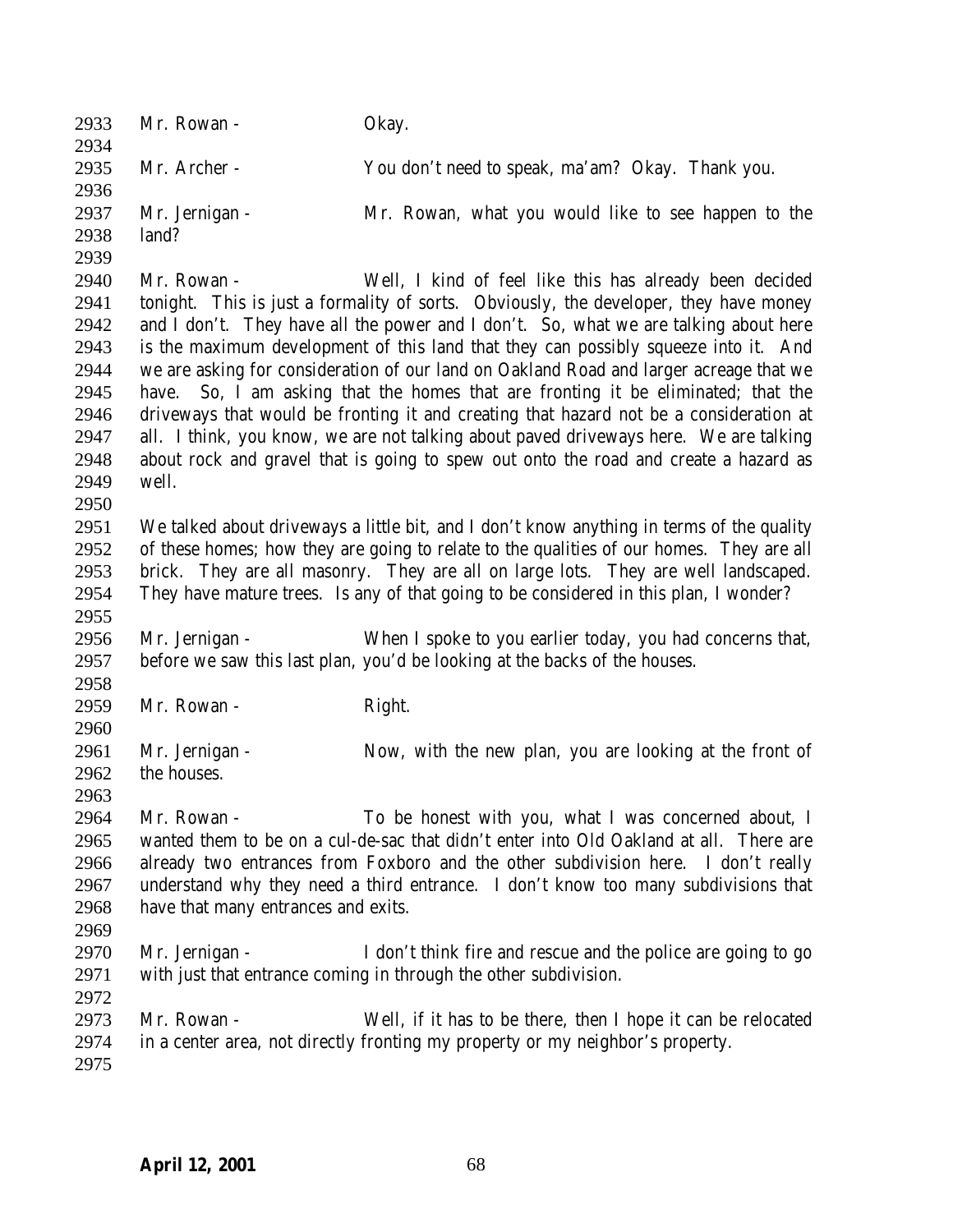Mr. Jernigan - I mean, do you have an objection for the subdivision altogether? 

 Mr. Rowan - Well, yes, I do. Essentially, I do, for that altogether. But we are already talking where the subdivision is going to happen. Well, I have to have concerns about how that subdivision is going to be placed; how it is going to be laid out, and how it relates to my property.

 When my wife and I built this, there was corn growing over there that we are talking about. It wasn't homes. If I had to consider it all over again, I am not sure whether I would have bought a house and having lived in it 10 years, and spent \$50,000 trying to restore an old Spanish Mission house, if I knew this was going to be here. I don't think my neighbor here who bought her house within the recent months would have bought it if she had known this subdivision was going to be here.

 So, what we are asking for is some relief. We are asking for more time, that we have some input on how this is going to be laid out and how it relates to us, not just Foxboro, because those people have been there since the 1970s. They are accustomed to the higher density living. We moved out there for a different quality of life, a different character, and that's disappearing. This is the last tract of land for miles that we are talking about here. Once its gone, its gone.

 Mr. Jernigan - As I explained to you earlier today, Varina has the raw land in this county and it is going to be improved. I can see where you're coming from.

 Mr. Rowan - But we are asking for a little bit of relief. And those houses being removed on Oakland Road, that would be a consideration to us. That would give us a little bit of breathing space that we might be able to live with.

- 
- Mr. Jernigan The houses being what now?
- Mr. Rowan We were talking about the houses being too high density for this area.
- 

Mr. Jernigan - Okay.

 Mr. Rowan - Proposed 2.4. I am asking that the houses that are fronting on this proposal for Old Oakland Road be removed from that plan; not be considered. And I ask that the road that is coming off of Old Oakland be moved over to a center point where it is not directly in front of either of our homes, because I don't think that is fair to us having to deal with the traffic barreling straight out in front of our house. Every time we come in and out, we are also going to fight that traffic.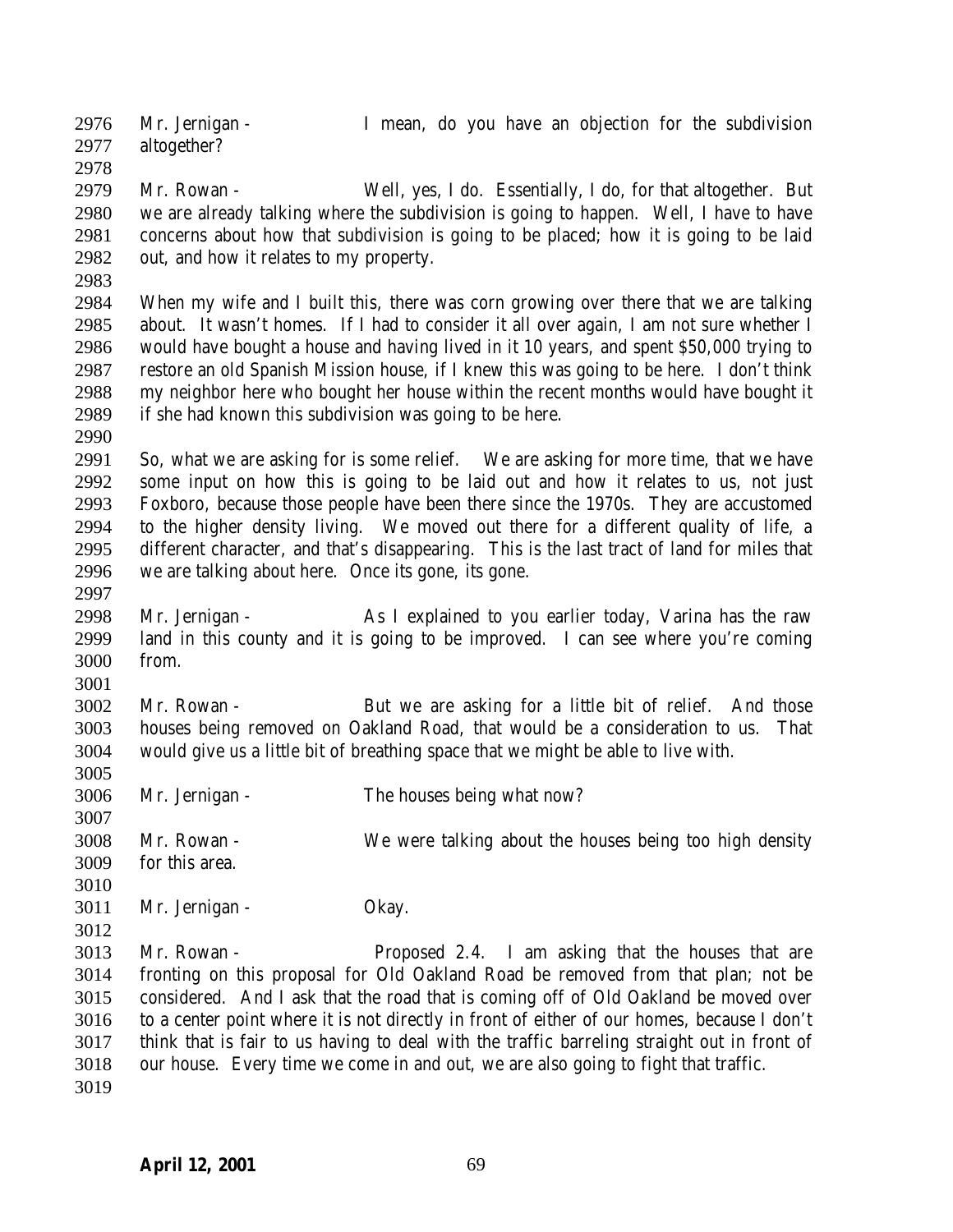Mr. Archer - Mr. Rowan, you did indicate you did not have an opportunity to talk with anyone at all about this? Mr. Rowan - No one talked to us whatsoever. 3025 Mr. Archer - Not the developer? Mr. Rowan - It was sprung on us at the last possible minute. I had hardly any time to even get this petition together to get signatures. Mr. Archer - Yes. I noticed that there are about 15 households represented on the petition and probably 27 names, I believe. Mr. Rowan - That's right. Mr. Archer - Do you all have any kind of an Association that you could get together to…? Mr. Rowan - There is an environmental association. If you notice, they are on the receiving list of this mail, and I have been trying to contact them. Mr. Archer - I am talking about people in your neighborhood, the ones that signed this petition. Mr. Rowan - No. Unfortunately it is a rural area. And, being so, they generally don't have these associations. People know each other as neighbors and friends. They don't feel like they have to have a formal relationship like that. They stick together when need be like in these circumstances. But, obviously, we need an association badly, because no one is really representing us. I think we are the people the County forgot for a long time until this land became valuable to build on. The west end is maxed out. There is nowhere left to build there. We joke everyday. It is east Charlottesville, you know. I wonder sometimes where Short Pump is. It is cleared to the point that I might be able to see Monticello one day. And, now, I am wondering, on our end of town, maybe we will be able to see the Chesapeake Bay, because it is all going to be leveled. I am asking; I am begging for relief here. Mr. Silber - Mr. Rowan, if I can maybe just comment on a couple of your points, tonight. I think there are a few basic things you need to know, and then I would make a recommendation that you meet with the developer. Whether this goes on to the Board or if it is deferred tonight, let me say that this is not the final action. The Planning Commission is a recommending body. They will be making a recommendation to the Board of Supervisors. There will be another public hearing and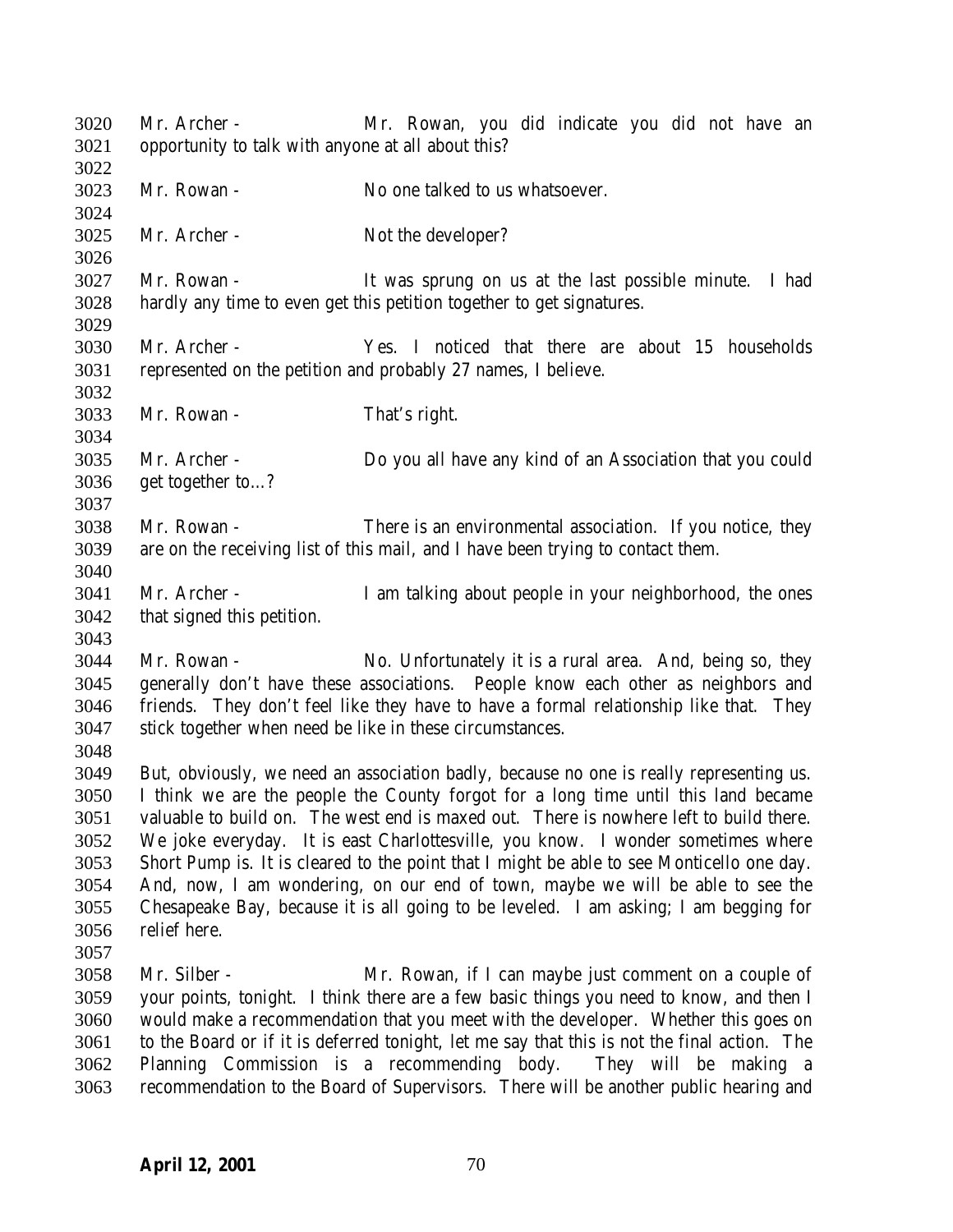another opportunity to express yourself. If it gets deferred tonight, there may be an opportunity for you to work with the developer and, perhaps, have him address some of your concerns.

 But, let me point out a couple of observations. One is that, there is R-3 zoning on three sides of this piece of property. That is a fact. In R-3 zoning they have a right to develop that piece of property up to approximately 2.4 units per acre. It's 11,000 square feet per lot. In fact, your property is zoned R-3, and your property may be much larger than 11,000 square feet, but you, in fact, could subdivide your property and have 11,000 square feet per lot. 

- Mr. Rowan But in all honesty, it wouldn't be realistic to do that whatsoever. My property is on a slope facing a creek and marshland. It has an open spring which percolates from the ground, which is also all the water that people drink in that area is directly related to the aquifer.
- Mr. Silber Okay. Let me finish, if I could, please. So, you do have zoning on your property. And, I think that is a fact you need to be aware of. Also, the County adopts a long-range land use plan that is supposed to help guide the County in making land use decisions.
- 

 We recognize that the County will be growing in the future. It is a popular place to live. You have moved into this area, also. The Land Use Plan recommends this area be developed in a fashion pretty similar to what has been filed here. It is not to say that there could not be some changes and modifications made to the layout, even density. The staff is recommending the density is still too high. We are recommending fewer lots.

 But, my point is, that this property in this area is slated to be developed in a fashion very similar to what's been filed. So, my advice to you would be to work with the developer within the constraints of the existing zoning, the long-range Land Use Plan the County has adopted, and attempt to work out some of the issues that more greatly impact you directly and your neighbors directly, because there could be some things done here to lessen the density slightly, to move or adjust roads, provide perhaps some larger setbacks for dwellings, so that maybe they are not right up on Old Oakland. I think there are some things that can still be worked on. But I think you need to understand, and start from the premise that this person has the right to develop their property, and it is being proposed to be zoned for a subdivision that is very similar to what exists in the area.

 Mr. Rowan - Well, I understand the zoning areas that are involved here. But, when I do see that there is a band width between one acre and 2.4, my question is, "Why does it have to always have to be on the opposite end? Why does it have to be on the maximum side?" Earlier, we discussed with these higher quality and higher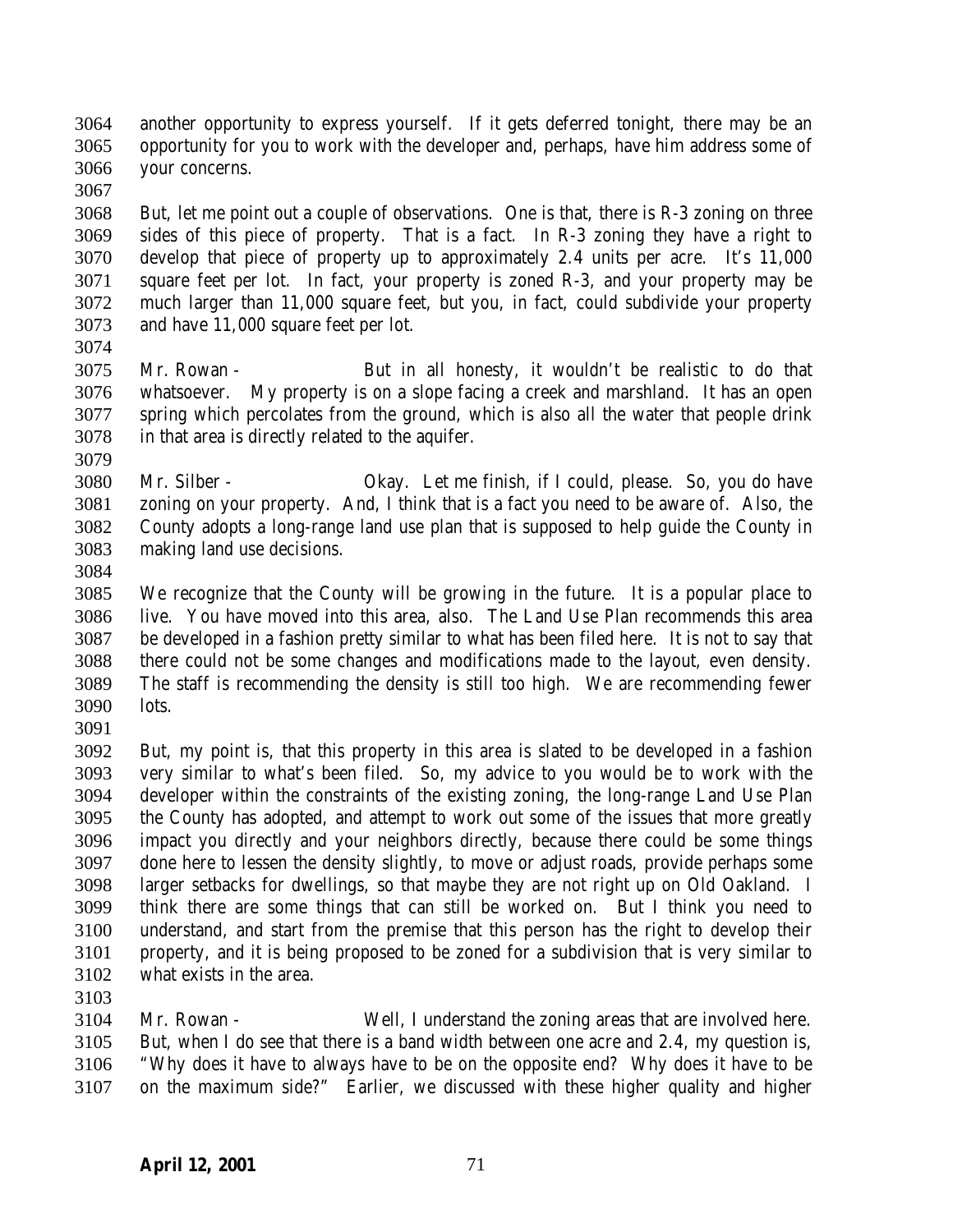priced developments, we are never talking about the maximum density. They offer to do lower density, because they want to get a higher price for their homes. They want to have a higher quality of life for their residents. And that is what I am appealing for, as well.

 We have a higher quality of life because of the lower density per acre on our land, and that is what I am appealing for, for this land as well. Obviously, yes. It is going to be considered. There are going to be houses built here. But, what I am appealing to is, why does it have to be 2.4 acres, or right on the border line of that? Why can't we do something where there is a reasonable space, and there is some open area left? And I ask if houses are going to be removed from the plan, that they be on our side, because Foxboro is already built to that standard and Old Oakland should be, if this road is going to open up on our side into our area. Our homes have to be considered into that, and factored in. Really, all of the homes in our area are entirely made of brick or masonry, at least within that half mile radius of where this is concerned. And, I do believe that ought to be taken into consideration. Not just a brick foundation, but, obviously, a brick home is better quality. It is going to last, and it has that appeal to people just as it appealed to us when we bought our homes.

 Mr. Jernigan - Mr. Rowan, when I was down there yesterday, and after I talked to you this morning, I was back down there again. The house that is right up on the corner where the 90 degree turn is, is a big brick house. The one directly across the street is brick. And the one on that lot next to the subdivision is brick. Going down that road, there your house is a textured masonry house. The other homes down there are all lapboard or either vinyl siding, and there's two cedar homes. So, the only brick homes are right; is the three right around you. Am I correct?

 Mr. Rowan - That is correct. That is why I do feel that those homes would I hope would be taken into consideration in the planning, at least the ones that front Oakland Road. I am not necessarily stating that every home in that subdivision has to be brick, but, perhaps, the ones that are fronting us, if they are going to be constructed there, should reflect the quality of the homes that we have, and that type of design.

 Like I said, I think I have legitimate concerns in terms of the safety of that hairpin turn there. How that is going to reflect on the homes that are built there. I have nothing against the people that are going to live there. But they are going to have deal with safety issues, trying to make a left turn onto Old Oakland Road, and immediately facing a 90-degree bend, where we have tractor trailers that take that road routinely, trying to cut from Route 5 down to Darbytown and back to Laburnum. And that is something I guess they're are going to have to deal with. I sincerely worried for their public safety. 

 Mr. Archer - Excuse me, sir. I think your time is up. We let you run a little over, because I know you wanted to express yourself. I think we are approaching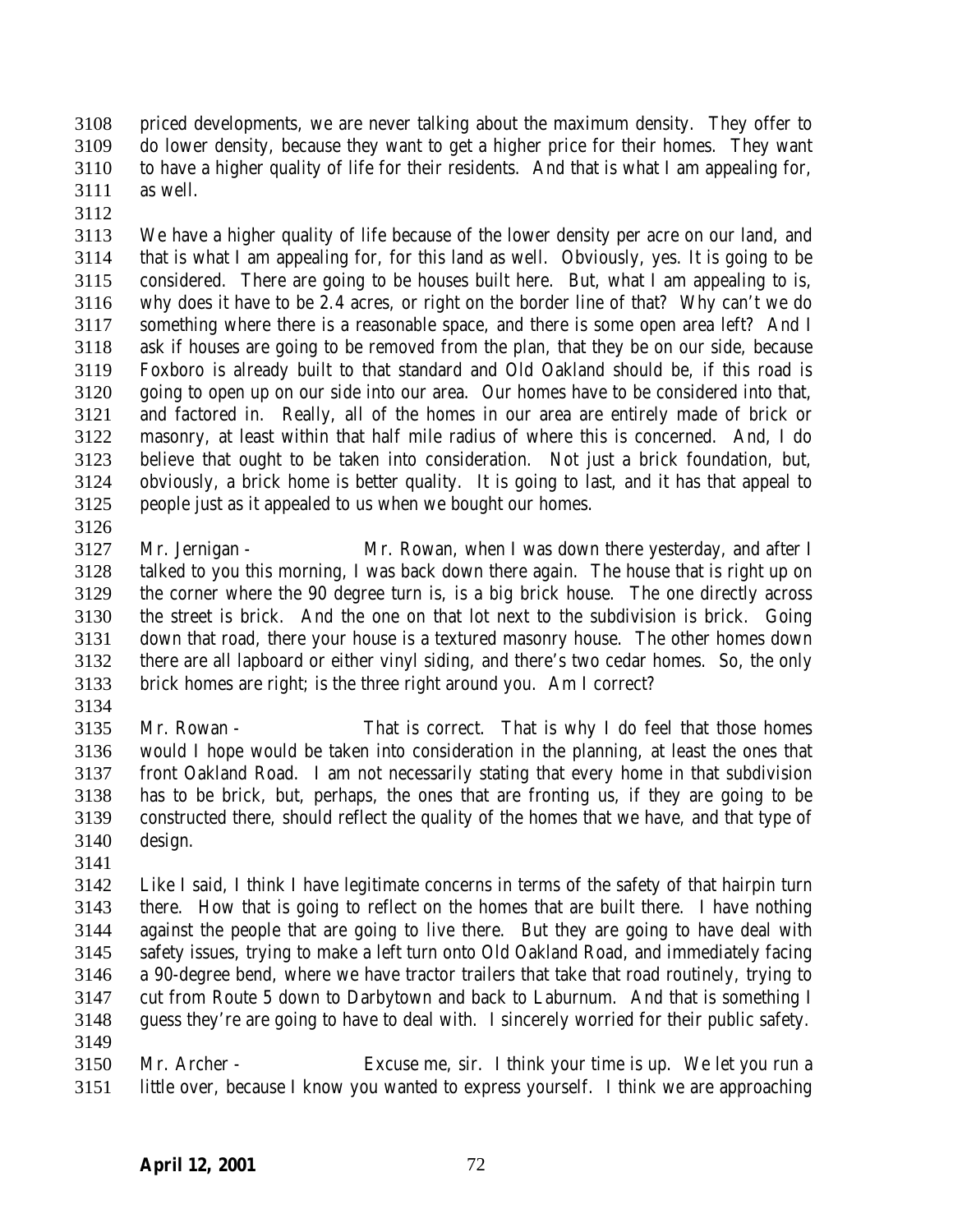the time where we do need to make a decision on this. I don't know if the applicant has any rebuttal that he would like to make.

 Mr. Jernigan - You know, Mr. Rowan, when I talked to you earlier, I am not sure I told you this, but I want to tell you now. In a situation like this, even if we get approval tonight, that means that there is going to be a subdivision there. But that's not the final end to it. It has to go through POD, where the conditions and everything come in on the homes. So, I just want you to know this is the big picture, and then the finer prints come in later on the plan of development.

 Mr. Stout - I am sorry. One of the things that I did not mention before was that the developer is willing to proffer the number of lots. I will tell you the reason we didn't originally was, because the residue parcel that's right here (referring to slide) is under contract with the people that own the R-5 property to the southeast of us. And we weren't sure what was going on with the whole thing. And that's why we were sitting there on the fence, not knowing what was going to occur. But Jo Ann and I have spoken about it. And we can add the number of lots and density to the proffers. I would note that for you.

 Second off is, I've met with both Planning and with Traffic Engineering with several different alternatives. One offered a buffer strip along Oakland Road, with lots backing onto it. Another one offered a through road onto Oakland Road, up here, to try to get closer to the hairpin road, and try to make some kind of transition there. And this modification right here that's shown, (referring to slide) is based on what was recommended by Traffic Engineering. And, that the lots fronting on Oakland Road and the cul-de-sac are both recommended by Traffic Engineering.

 Traffic Engineering is the one that asked us if we would put the road over to the side here, in case this property is developed, so they would have access out onto an interior road right on Oakland Road. It wasn't just at a whim. We have met with the various agencies to develop the property. We didn't just walk off on our own to come up with what we've done.

 He mentioned the school. The elementary school is slated for upgrade by 2004. I think everybody else has said everything else.

 Mr. Archer - In light of what you have heard here tonight, and their basic objections, would you be willing to meet, if you and Mr. Jernigan so desire, to meet with the people who signed the petition to see if you can compromise a little bit on what is being done here?

 Mr. Stout - What I have heard this evening is, "We don't want lots to back onto Oakland Road, and we don't want lots that front on Oakland Road. We don't want lots." I am willing to try to compromise in there somewhere, but the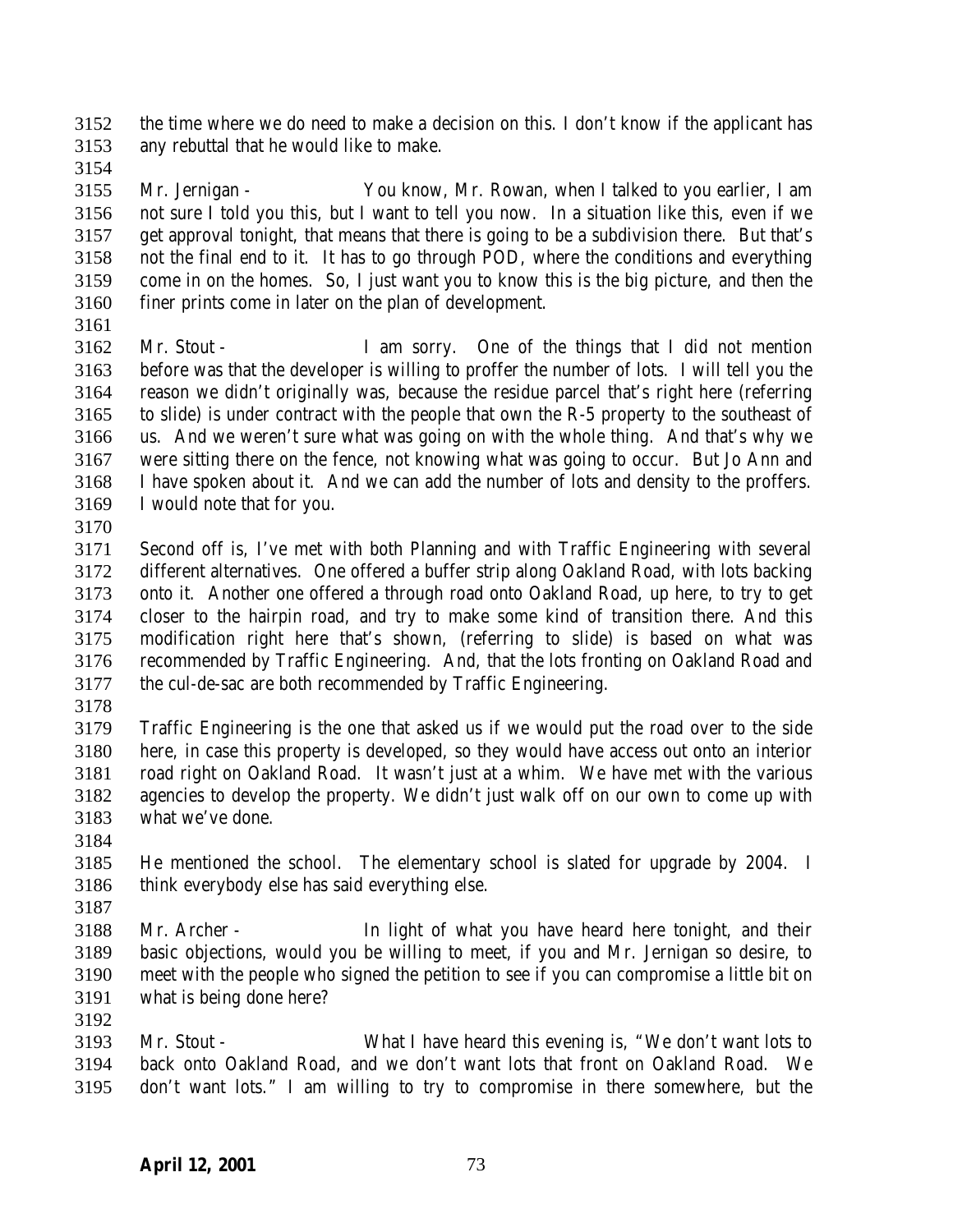immediate answer is "yes". But, from what I heard, "We don't want the property developed."

 With regard to the road coming out across from the house, I don't remember the situation. Although I have been out to the site, I just don't remember how it is. We could possibly offer, or talk to him about putting some screening there, maybe some pine trees or something else.

 And with regard to the lot on the corner there, we have already discussed, and you can see here that I showed pine trees for buffering to make a barrier there. So that, when people are coming down the road, right now, when you come down the road, it just continues. But, if you put some kind of obstacle there like we were talking about, the idea of putting a berm from some of the dirt that we removed from the road, to put a berm on the curb and put pine trees on the berm, in order to make people slow down for that hairpin curve. We have discussed it. And I know it was not a thing that you could proffer, but we have considered the need for doing something.

- Mr. Jernigan On Lot 32, you could very well have somebody sitting in your driveway.
- Mr. Stout Yes, sir. And that's why I decided that we could berm here and put pine trees, both, because the pine trees would offer a visual, and the berm would offer protection.
- Mr. Jernigan Could you live with 31 lots? Mr. Davis, did you want to make a comment on something?
- 

 Mr. Gene Davis - I am Gene Davis, FDS Management. First of all, I would like to assure you that we do quality developments within the parameters of the zoning. And I would like to tell this gentleman I would be happy to meet with him. He has not contacted me. And I would ask the Commission that we would proffer the number of lots. That we would proffer the brick foundations. And that I would be willing to meet with these gentleman and the other people on the petition between now and the Board of Supervisors, which we know it all has to go to, And I would be willing to cut back to 31 lots.

Mr. Jernigan - That would cut the density to 2.44.

 Mr. Davis - That would. Yes, sir. And like Mr. Stout said, I know he has talked to all of the agencies in the County and they are the ones that suggested this layout, as far as Old Oakland Road was concerned, because we had some conceptuals to start with that were different. And, obviously, we've got to work with all County staff as far as roads are concerned and the layout, and everything else, as we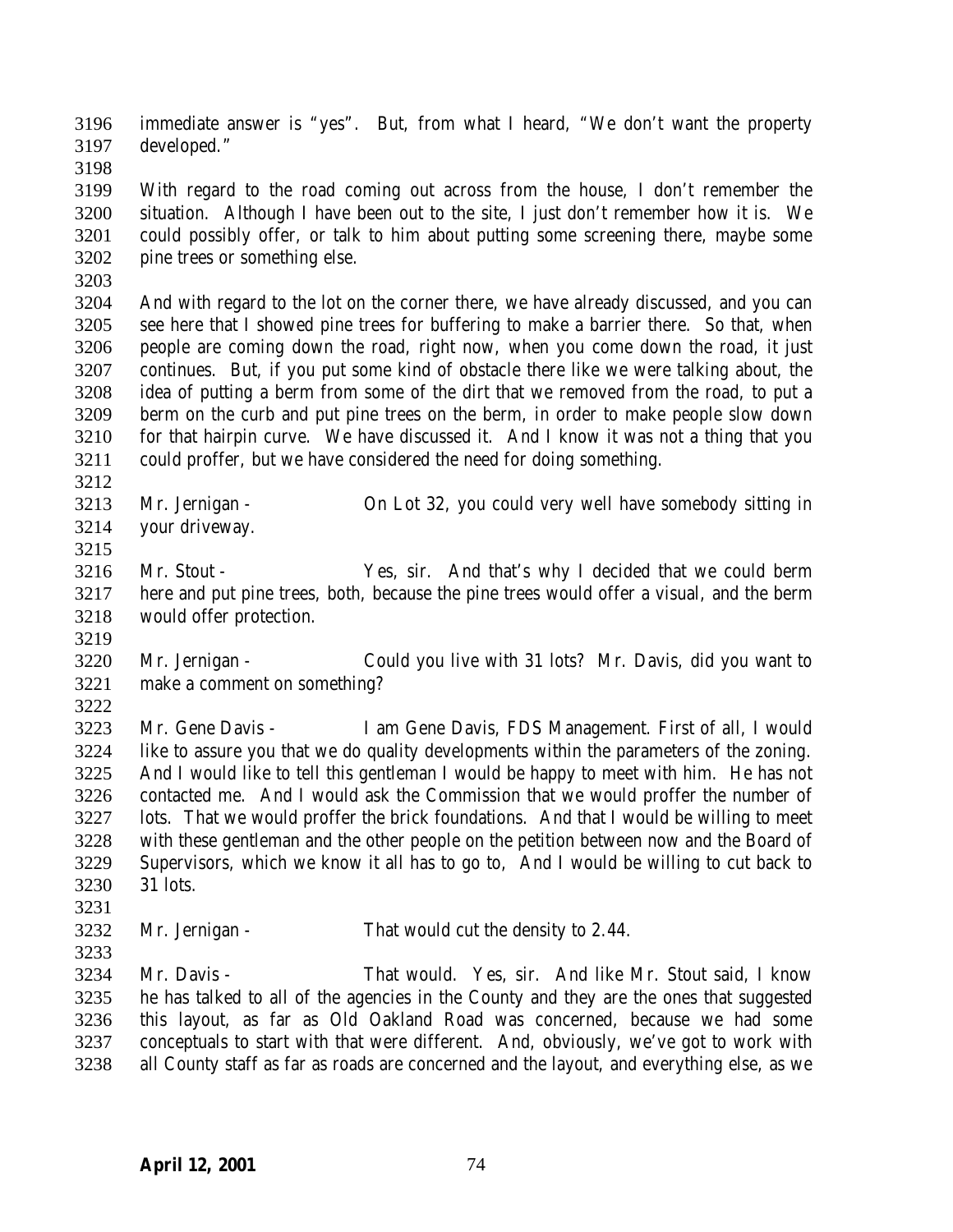all know, and he knows, too, that this is not cast in stone tonight. It has got to go to the Board of Supervisors, have a POD and all that. Mr. Rowan - Mr. Stout told me it was pretty much in stone… Mr. Jernigan - Well, this is a concept. Mr. Davis - Yeah. Absolutely. We want to work with everybody, but we want to use our property. And I am certainly willing to meet with these gentlemen, and the other people on Old Oakland Road. Mr. Jernigan - Mr. Rowan, the people that signed the petition, were they kind of in the mood, too, that they just didn't want to see anything there? Mr. Rowan - That is what I gathered. The people that live on Old Oakland Road have been there for 15 years or more. And there are some elderly people that are trying to retire now. And they are trying to get a little peace and quiet, really. I am sure they don't want to hear bulldozers at 6:00 in the morning for the next two years, or however long it takes for this development to be completely built. It is my own fault that I ran on and didn't really defend this land the way I should. That's what I needed. Maybe I should have hired a lawyer to cover for me tonight, because I didn't really talk about the EPA concerns at all that I have or the environmental impact on all the homes that are going to be built in this area. It is very sensitive. But, if the development has to be made, I do strenuously ask that the homes that are on Oakland Road here that are proposed not be considered. They are the ones that should be removed. And that the homes that are facing Almond Creek area on the back end have to be situated in such a way where the grass runoff and fertilizer aren't going to go directly into Almond Creek and feed downstream. I am extremely concerned about that. I think with the adjacent subdivision, they are treating it like it is a runoff ditch. There is a, I don't know what you call it, a cesspool, that has been built adjacent to it, and I am very concerned about the environmental impact here. Mr. Jernigan - You know, staff studies that. Mr. Rowan - I understand that. Mr. Jernigan - Okay. So, that the Henrico staff will take that into accord. As I explained to you earlier today, when somebody wants to put up a subdivision and they fall within the guidelines of the law, there is not much that I can do about it. There is not much any of us can do about it. The law is the law. That is the reason ordinances are set up.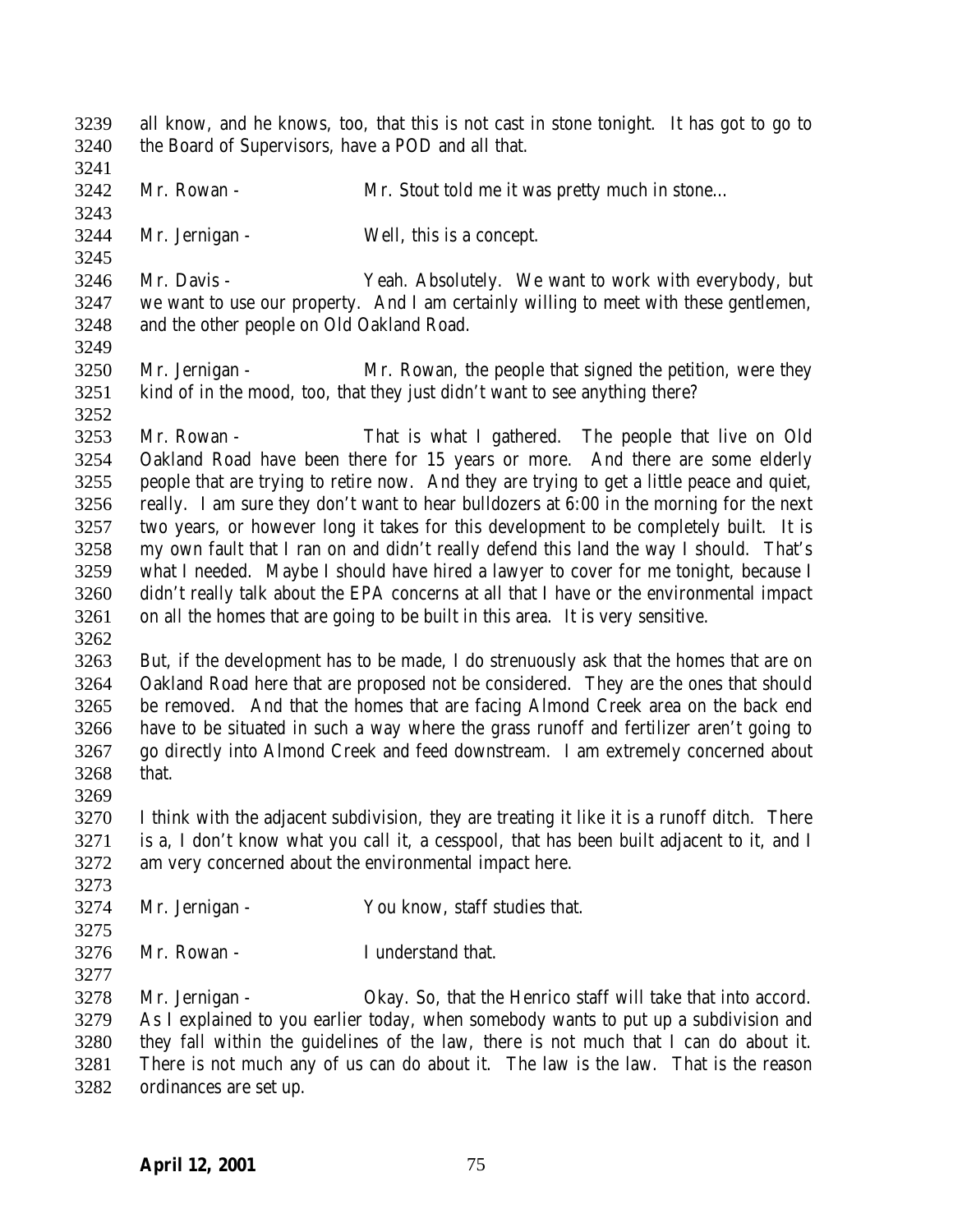Now, as I explained to you earlier, if we get approval on this tonight, it comes back to POD. Between that time, and it has to be approved by the Board of Supervisors after us. There is time for you to talk to the developers and see what you all can work out on this. But, like I said, at this point, they are legal.

 Mr. Rowan - I understand that. Something I didn't get a chance to introduce I hope you might be able to take a look at your leisure. I took photographs of all of the other subdivisions immediately adjacent to this, and all of the homes that are for sale that are also adjacent to these properties. Where Varina Point is, every single home that is on the frontage of Oakland Road, is up for sale. People are selling out in this area, because they can't stand to see it developed this way. They can't see it getting destroyed. And the things they moved out there for are just disappearing. You might be able to take a look at these.

- Mr. Archer Excuse, Mr. Rowan, if you would like to pass those up, so Mr. Jernigan can have them. We will take them, but we can't--We have two more cases to hear tonight. We can't prolong this discussion much more. Mr. Jernigan.
- Mr. Jernigan Well, as I explained to him earlier, this subdivision falls within the parameters of the law. It is not apartments going up there. It is single- family dwellings. They have considered to knock it down to 31 lots, which will give it a density of 2.44.
- 

 I am going to make a motion that we approve the case C-20C-01 for FDS Management on the conditions that were stated tonight, the 31 lots and brick foundations, and that you people get together and discuss things you can do. But, Mr. Rowan, I don't see any feasible way that they can knock four or five houses off this subdivision and make it profitable. And what you were saying earlier about having the bigger homes, as we were talking about Twin Oaks, nobody is going to come in and put a \$200,000 home in next to a \$120,000 home. They are not going to do it. People build generally the same as that is in the area, and I am sure you will agree with that. Right? 

- Mr. Rowan Yes, I do.
- Mr. Jernigan Okay. They're not going to put nine lots in there and put up a \$250,000 home, because, first of all, everybody in the subdivision around it is going to be mad because it is going to blow their taxes up. So that is another thing. But, anyway, I make that motion.
- 

 Mr. Taylor - I will second that motion with a few comments that occur to me here in terms of the development. I think it's incumbent on everybody in the neighborhood to work with the developer to come up with a reasonable alternative plan that includes some of the amenities that we have discussed in previous cases, because one of the concerns that I hear from Mr. Rowan is really with regard to staying with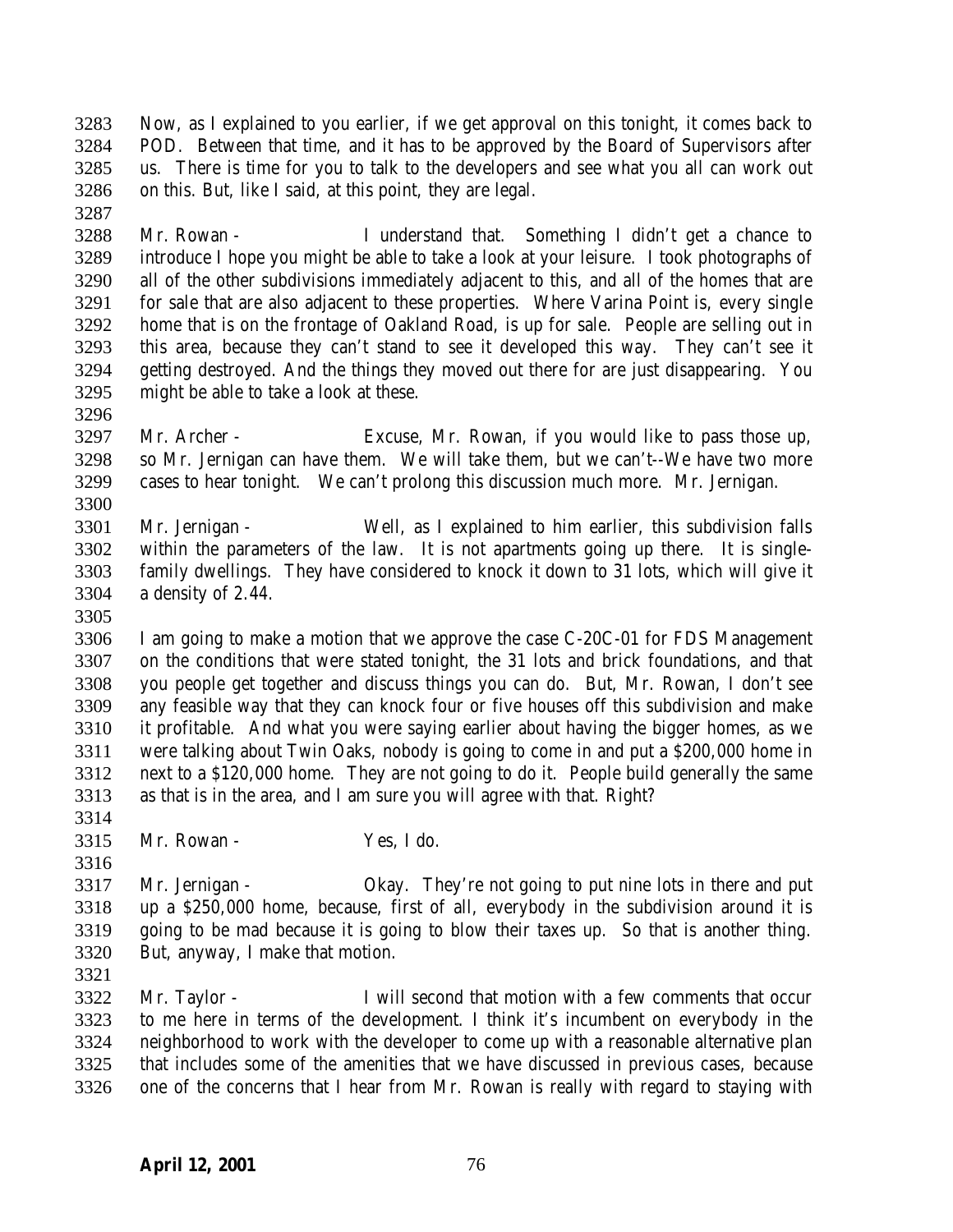the character of the neighborhood. I think attention has to be given to that, and even to the size, and even the intensity of the lots and the arrangement of the lots. So, additional work, I think, both on behalf of the developer and on behalf of the community, and some additional quality of life and quality development features can make this into a project that is characteristic of the neighborhood and in keeping with the nature, natural aspects, and the agrarian nature of the site. With that, I will second Mr. Jernigan's motion.

 Mr. Archer - Motion by Mr. Jernigan, seconded by Mr. Taylor. All those in favor say aye—all those opposed by saying nay. The vote is 5-0, Mr. Kaechele abstained. The motion carries. Mr. Rowan, just for your information, the Board will meet on this recommendation on what date, Mr. Silber?

3340 Mr. Silber - It will be May  $8<sup>th</sup>$ . 

3342 Mr. Archer - May  $8<sup>th</sup>$  in this place, 7:00 p.m. All right, next case.

 REASON: Acting on a motion by Mr. Jernigan, seconded by Mr. Taylor, the Planning Commission voted 5-0, (one abstention) to recommend that the Board of Supervisors **grant** the request because it represents a logical continuation of the one-family residential development which exists in the area; and it would permit infill development with the proper connection for roads and other public facilities.

## **Deferred from the March 8, 2001 Meeting:**

 **C-17C-01 L. Anderson Hughes, Jr. for Deborah Sperberg:** Request to conditionally rezone from R-5 General Residence District to O-2C Office District (Conditional), Parcel 103-16-A-17, containing 0.04 acre, located on the east side of Pinetree Drive approximately 129 feet south of its intersection with Park Lane (2115 Pinetree Drive, Mayfield Subdivision). Office parking is proposed. The use will be controlled by zoning ordinance regulations and proffered conditions. The Land Use Plan recommends Urban Residential, 3.4 to 6.8 units net density per acre**.**

Mr. Archer - Mr. Bittner.

 Mr. Bittner - Thank you, Mr. Archer. No new construction is proposed with this application. The property is residentially zoned and contains a portion of an existing office parking lot for the adjacent Staples Mill Professional Building, which is zoned 0-2. This proposal would correct a zoning violation in that the office parking lot would be appropriately zoned.

 The property to be rezoned extends approximately 3 feet south of a retaining wall on the site's southern border. You can see that clearly in this picture (referring to slide). The area to be rezoned is in this area here; (referring to slide), this existing parking lot. But it also extends where you see this pink flag (referring to slide) on top of the stake.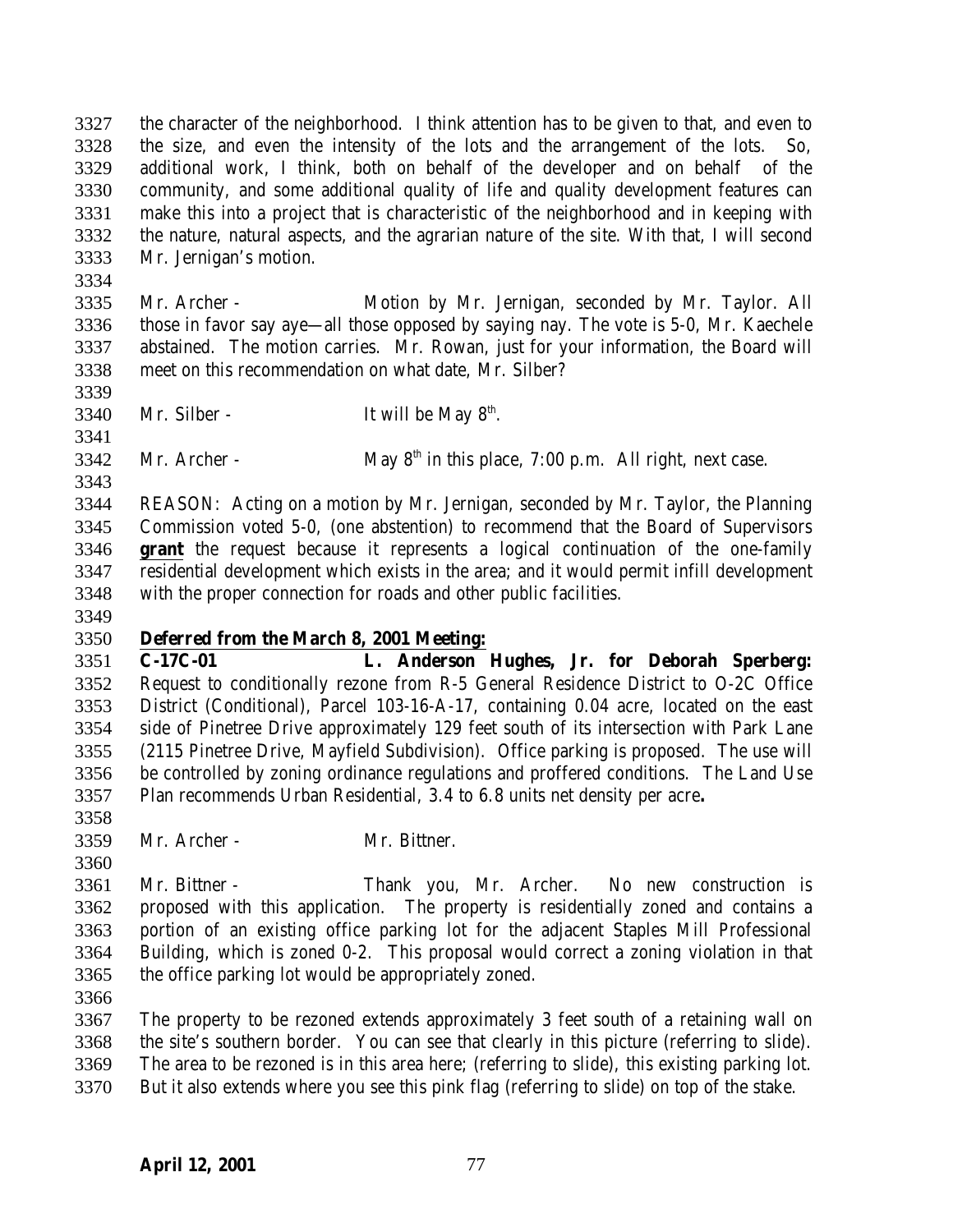- The distance between that stake and this retaining wall here is about three feet. Again, the bulk of what they want to rezone is in this area right over here (referring to slide). As you can see, that area sits about eight feet below the grade of the area to the right of the retaining wall.
- 

 Rezoning the three-foot strip of land south of the retaining wall would not introduce a significant amount of office zoning into the adjacent residential neighborhood. Therefore, staff recommends approval of this application.

 This case was deferred by the Planning Commission from their last meeting to allow more time to determine additional landscaping to be planted on the adjacent office site. The applicant has agreed to install landscaping even though this is off-site of the proposed rezoning. The letter we handed out to you outlines that agreement, and staff and Mr. Vanarsdall and the applicant have been in discussion on that.

 Attached to that letter is sort of a sketched landscape plan prepared by the Planning staff. It is not a final plan or anything that has to be done, but its more of a guide for what the applicant may ultimately do with landscaping on the site. The area we are talking about generally would probably be in front of the professional building along Staples Mill Road.

 Part of the agreement is that they would have this landscaping installed prior to 3393 November  $1<sup>st</sup>$  of this year. The reason for that date is that, generally, the fall is a better time to plant new landscaping rather than spring or summer. And staff would monitor that. But, again, that has been agreed to between Mr. Vanarsdall, staff and the applicant, and we recommend approval of the zoning case. I'd be happy to answer any questions you may have. 

| റാഴവ |                   |                                                              |
|------|-------------------|--------------------------------------------------------------|
|      | 3399 Mr. Archer - | Thank you, Mr. Bittner. Any questions from the               |
|      | 3400 Commission?  |                                                              |
| 3401 |                   |                                                              |
|      | 3402 Ms. Dwyer -  | Just for my information, what is the status of the well lot? |

Is that just…It doesn't exist anymore?

 Mr. Bittner - As far as I know, it is, basically, underneath the parking lot. There might be a hole there that was filled in, but there is no operating well. Ms. Dwyer - So, there was a well before there was public water. Is

 that correct? 

- Mr. Bittner It was probably a well before the office building was constructed. I don't know the exact sequence.
- Ms. Dwyer Maybe to serve that subdivision. Do you know?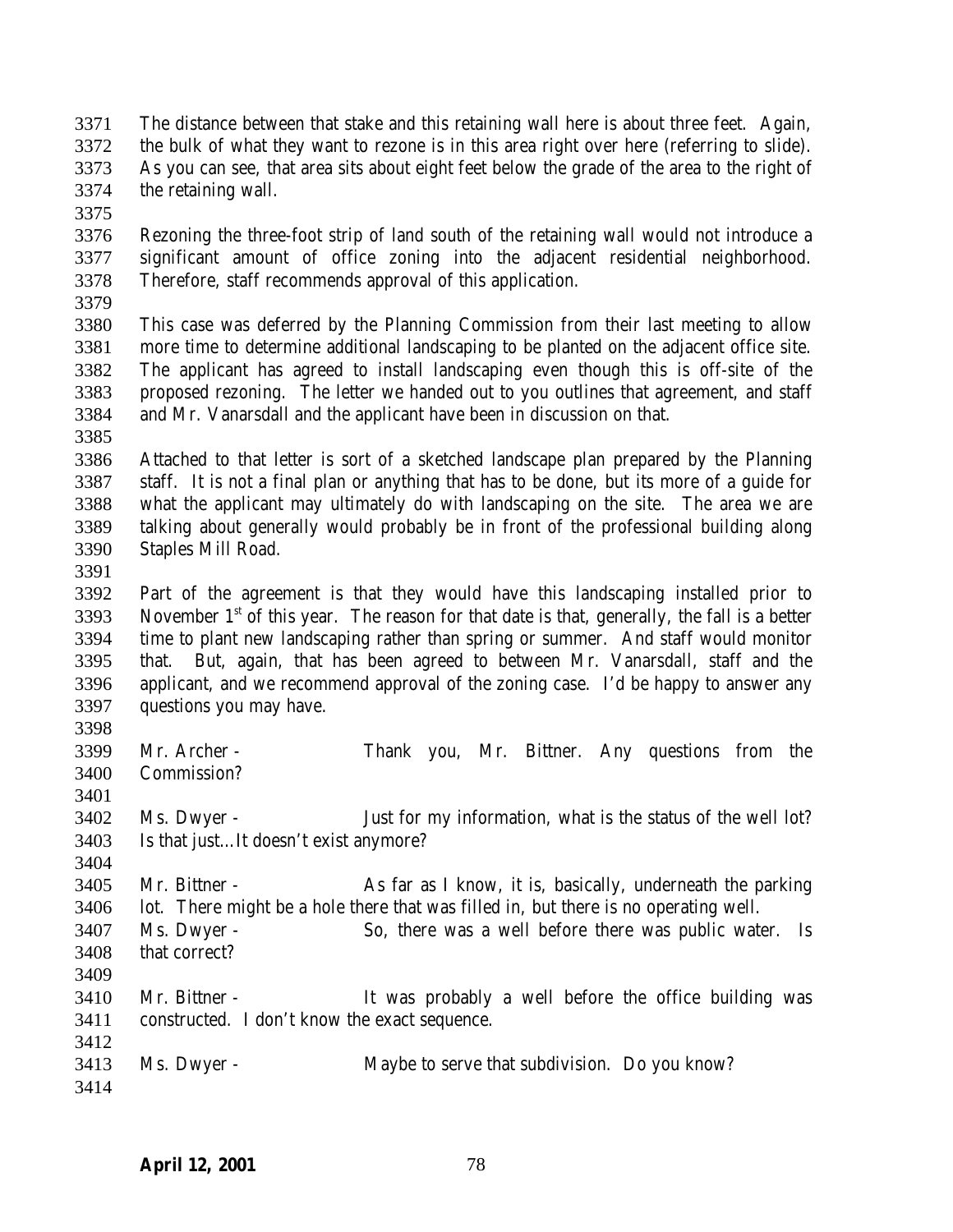| Mr. Bittner -                   | Yes.                                                                                                                                                                                                                                                                                                                                                                                                                   |
|---------------------------------|------------------------------------------------------------------------------------------------------------------------------------------------------------------------------------------------------------------------------------------------------------------------------------------------------------------------------------------------------------------------------------------------------------------------|
|                                 |                                                                                                                                                                                                                                                                                                                                                                                                                        |
|                                 |                                                                                                                                                                                                                                                                                                                                                                                                                        |
|                                 |                                                                                                                                                                                                                                                                                                                                                                                                                        |
|                                 | If it was not Sydnor, it could have been something else.                                                                                                                                                                                                                                                                                                                                                               |
|                                 | And they closed it. They get their water from the County now for the subdivision.                                                                                                                                                                                                                                                                                                                                      |
|                                 |                                                                                                                                                                                                                                                                                                                                                                                                                        |
|                                 | So this is not operable well? It's been filled in?                                                                                                                                                                                                                                                                                                                                                                     |
|                                 |                                                                                                                                                                                                                                                                                                                                                                                                                        |
|                                 | No. And I have been out to the site, and I did not see                                                                                                                                                                                                                                                                                                                                                                 |
|                                 | anything that looked like a well and that you could get any water out of. From the                                                                                                                                                                                                                                                                                                                                     |
|                                 | information we have, I think, where the well was is now underneath the parking lot                                                                                                                                                                                                                                                                                                                                     |
|                                 |                                                                                                                                                                                                                                                                                                                                                                                                                        |
|                                 |                                                                                                                                                                                                                                                                                                                                                                                                                        |
|                                 | A long time ago.                                                                                                                                                                                                                                                                                                                                                                                                       |
|                                 |                                                                                                                                                                                                                                                                                                                                                                                                                        |
|                                 | They just fill the casing with sand.                                                                                                                                                                                                                                                                                                                                                                                   |
|                                 |                                                                                                                                                                                                                                                                                                                                                                                                                        |
|                                 | Any further questions? All right.<br>Thank you, Mr.                                                                                                                                                                                                                                                                                                                                                                    |
|                                 |                                                                                                                                                                                                                                                                                                                                                                                                                        |
|                                 |                                                                                                                                                                                                                                                                                                                                                                                                                        |
|                                 | Mr. Eric Reynolds is here, and is substituting for Sonny                                                                                                                                                                                                                                                                                                                                                               |
|                                 | Hughes, the attorney on the job, tonight, and I appreciate you coming and waiting. I                                                                                                                                                                                                                                                                                                                                   |
|                                 | don't need for you to tell us anything unless somebody else wants to know about it.                                                                                                                                                                                                                                                                                                                                    |
|                                 |                                                                                                                                                                                                                                                                                                                                                                                                                        |
|                                 | We are sorry that you had to wait so long to say nothing.                                                                                                                                                                                                                                                                                                                                                              |
|                                 | That is okay.                                                                                                                                                                                                                                                                                                                                                                                                          |
|                                 |                                                                                                                                                                                                                                                                                                                                                                                                                        |
|                                 | Mr. Hughes had to go out of town on business, and he                                                                                                                                                                                                                                                                                                                                                                   |
|                                 |                                                                                                                                                                                                                                                                                                                                                                                                                        |
|                                 |                                                                                                                                                                                                                                                                                                                                                                                                                        |
|                                 | Well, he got an education.                                                                                                                                                                                                                                                                                                                                                                                             |
|                                 |                                                                                                                                                                                                                                                                                                                                                                                                                        |
|                                 | I am charging him by the hour. I find the whole process                                                                                                                                                                                                                                                                                                                                                                |
|                                 | very fascinating. No, and I do not want to get into the Land Use Planning area of law.                                                                                                                                                                                                                                                                                                                                 |
|                                 |                                                                                                                                                                                                                                                                                                                                                                                                                        |
|                                 | With that, I recommend Case C-17C-01 be recommended                                                                                                                                                                                                                                                                                                                                                                    |
|                                 | to the Board of Supervisors for approval. I do thank Mr. Hughes for having the                                                                                                                                                                                                                                                                                                                                         |
|                                 |                                                                                                                                                                                                                                                                                                                                                                                                                        |
|                                 |                                                                                                                                                                                                                                                                                                                                                                                                                        |
| Mr. Taylor seconded the motion. |                                                                                                                                                                                                                                                                                                                                                                                                                        |
|                                 |                                                                                                                                                                                                                                                                                                                                                                                                                        |
|                                 | Mr. Vanarsdall -<br>Ms. Dwyer -<br>Mr. Bittner -<br>pavement.<br>Mr. Vanarsdall -<br>Mr. Taylor -<br>Mr. Archer -<br>Bittner. Mr. Vanarsdall, would you like to hear from anyone?<br>Mr. Vanarsdall -<br>Ms. Dwyer -<br>Mr. Reynolds -<br>Mr. Vanarsdall -<br>told Mr. Reynolds he would not be here very long.<br>Mrs. Dwyer -<br>Mr. Reynolds -<br>Mr. Vanarsdall -<br>applicant consider the landscaping around it. |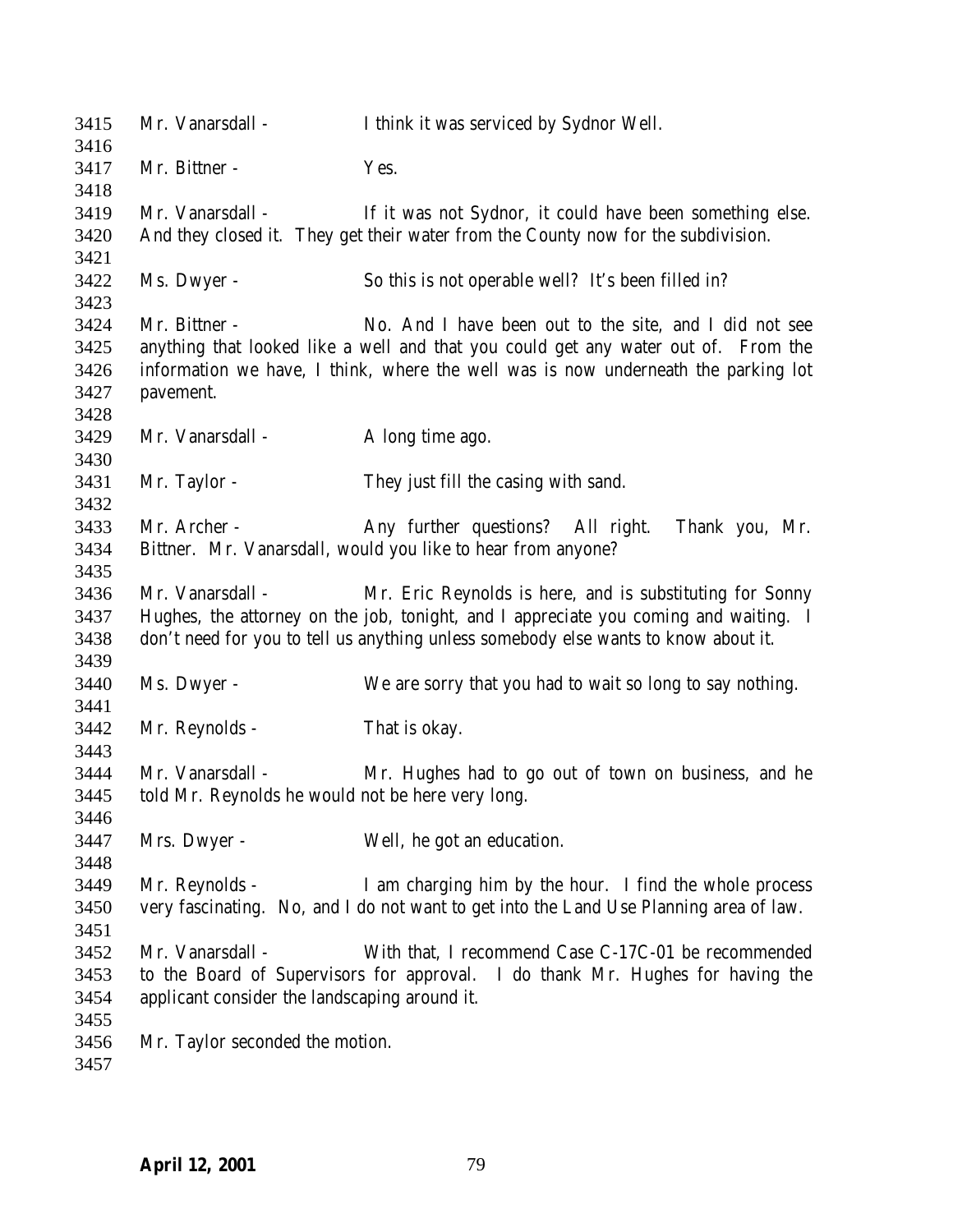Mr. Archer - Motion by Mr. Vanarsdall, seconded by Mr. Taylor. All those in favor say aye—all those opposed by saying nay. The vote is 5-0, Mr. Kaechele abstained.

 REASON: Acting on a motion by Mr. Vanarsdall, seconded by Mr. Taylor, the Planning Commission voted 5-0, (one abstention) to recommend that the Board of Supervisors **grant** the request because it is not expected to have a precedent setting affect on the zoning in the area.

 **C-22C-01 Robert L. Stout for Verizon Communications:** Request to conditionally rezone from R-2A One Family Residence District to O-3C Office District (Conditional), part of Parcel 70-A-50, described as follows:

 Beginning at a point marked by a rod in the southern line of Hungary Spring Road, said also being the northwest corner of property acquired by Verizon Communications (formerly The Chesapeake and Potomac Telephone Company of Virginia) from Louise W. Davis, minus a dedication of right-of-way of a width of 21 feet, then along the south line of Hungary Spring Road South 46° 27' 30" west for a distance of 150.59' to a rod, 3476 then south  $59^{\circ}$  38' 20" east for a distance of 277.41' to a rod, then north  $45^{\circ}$  38' 40" east for a distance of 150.00' to a rod, then north 59°, 38' 20" west for a distance of 275.20' to a rod marked by a rod and the place of beginning, and as shown on a plat entitled "Plat of ±0.92 acre property owned by Verizon Communications" located on Hungary Spring Road in the Brookland Magisterial District of Henrico County, Virginia. 

- Mr. Archer Is there any opposition to C-22C-01? No opposition? Mr. Bittner.
- 

 Mr. Bittner - Thank you, Mr. Archer. This site is presently vacant. An unproffered conceptual plan submitted with the proposal shows the parking area proposed for the site. This is Hungary Spring Road. This is the site in question, and they are proposing a parking area here (all referring to slide).

- Future building construction would also be permitted although the applicant is not proposing any at this time. Proffers include a setback of at least 50 feet from Hungary Spring Road. And the minimum 0-3 front yard setback required by the zoning ordinance is 35 feet.
- 

 There are several mature trees on or adjacent to the site. You can see those in this photograph right here. This is looking from Hungary Spring Road. A line of trees runs along the site's southern border adjacent to the Hungary Spring Office Park, on the right side of this picture (referring to slide).

 North of the site is a line of mature oak trees along the driveway serving the Verizon Communications complex, and you can see those on the left side of the picture. The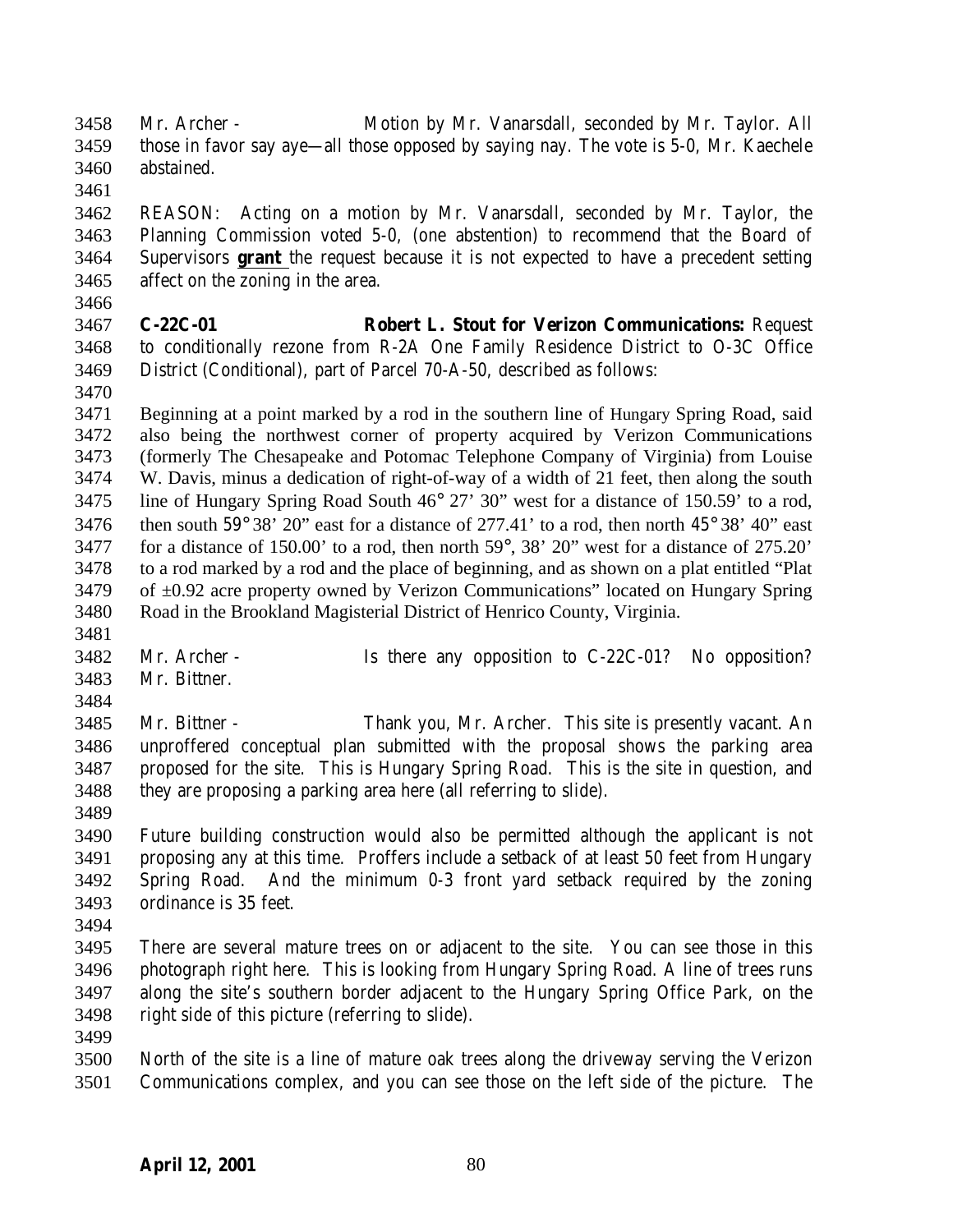proposed parking area would be accessed from the driveway currently serving Verizon, and would probably require the removal of some of these oak trees.

 The proffers state that, with the exception of the proposed parking area access, development or construction activity on this site shall not disturb any of the existing trees or their root systems.

 Staff feels that this application is acceptable, because it would fill in office zoning consistent with the surrounding zoning and development. With the proffered conditions, the quality of this site would be elevated relative to surrounding property. Staff recommends approval of this request. I will be happy to answer any questions you may have.

| 3515                                 | Mr. Archer -                                         | Thank you, Mr. Bittner. Any questions?                                                                                                                                                                     |
|--------------------------------------|------------------------------------------------------|------------------------------------------------------------------------------------------------------------------------------------------------------------------------------------------------------------|
| 3516<br>3517                         | Mrs. Dwyer -                                         | Mr. Bittner, is a parking lot a structure?                                                                                                                                                                 |
| 3518                                 |                                                      |                                                                                                                                                                                                            |
| 3519<br>3520                         | Mr. Bittner -                                        | No. I don't believe we consider it to be a structure.                                                                                                                                                      |
| 3521                                 | Mrs. Dwyer -                                         | So a parking lot could be closer than 50 feet from                                                                                                                                                         |
| 3522<br>3523                         | Hungary?                                             |                                                                                                                                                                                                            |
| 3524<br>3525                         | Mr. Bittner -                                        | Let me check the wording on the proffer again.                                                                                                                                                             |
| 3526<br>3527                         | Mrs. Dwyer -<br>curious.                             | I know that is not what they are planning, but I am just                                                                                                                                                   |
| 3528<br>3529<br>3530                 | Mr. Bittner -                                        | Yes. That was something we could have overseen                                                                                                                                                             |
| 3531<br>3532                         | Mrs. Dwyer -<br>road, eventually, if they wanted to. | So they could build a parking lot all the way out to the                                                                                                                                                   |
| 3533<br>3534<br>3535<br>3536<br>3537 | Mr. Bittner -                                        | Yes, within 10 feet of the road. I think staff would<br>recommend that we say the parking area as well, or whether it would be a 50-foot<br>buffer along Hungary Spring Road as opposed to just a setback. |
| 3538<br>3539<br>3540<br>3541         | Mr. Silber -<br>right of way.                        | I am not sure if I understood your question. I think this<br>proffer would allow the parking lot to come all the way out to within 10 feet of the                                                          |
| 3542<br>3543<br>3544                 | Mr. Taylor -                                         | In regards to what the question was, do we stick with 10<br>feet, or do we have to go with normal setback of a building which would be 50 feet?                                                            |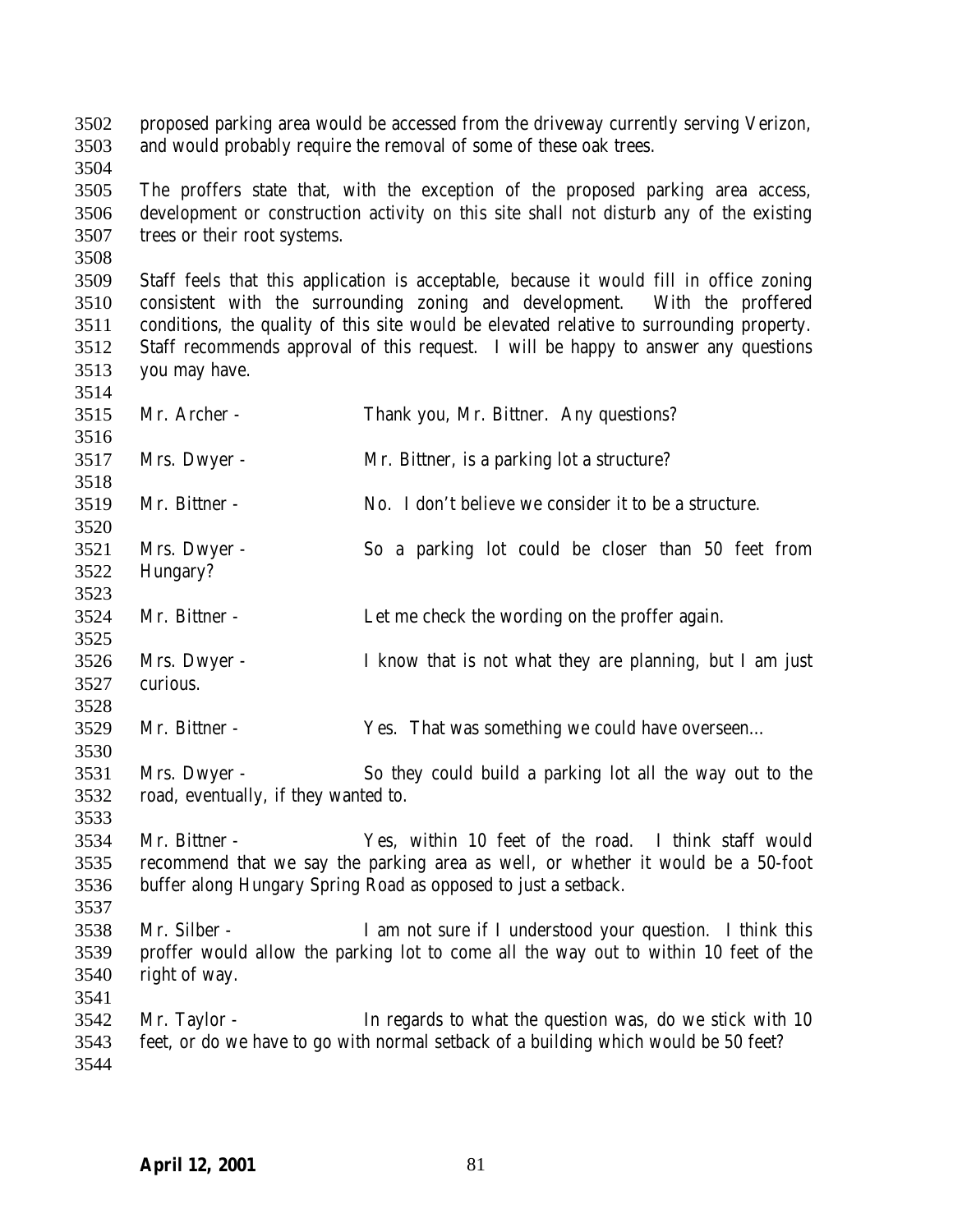| 3545 | Mr. Silber -                                     | Well, I think the proffer says within 50 feet of a structure.                               |
|------|--------------------------------------------------|---------------------------------------------------------------------------------------------|
| 3546 |                                                  | I would think we should ask the applicant if he is willing to make that for the parking     |
| 3547 |                                                  | lot, as well, and see if we can't have 50-feet for the parking lot and structure.           |
| 3548 |                                                  |                                                                                             |
| 3549 | Mr. Robert Stout -                               | I was asking about your proffer to see if we could amend                                    |
| 3550 |                                                  | it. Robert Stout, again. It appears, we are looking at the overall plan that you have in    |
| 3551 |                                                  | your packet. You can see the overall concept of what it currently looks like.               |
| 3552 |                                                  |                                                                                             |
| 3553 |                                                  | Right now, the building that is located on the south is already closer than 50 feet to      |
| 3554 |                                                  | Hungary Spring Road, which would be on the right hand side of the picture that you are      |
| 3555 |                                                  | looking at. We are not proposing to put anything up there. I guess that we could say        |
| 3556 |                                                  | that we would be no closer. I'd rather say the parking would be no closer than the          |
| 3557 |                                                  | existing corner of the building that is already there, rather than limiting it to 50 feet.  |
| 3558 |                                                  |                                                                                             |
| 3559 |                                                  | We don't have any plans there, but I don't want to indicate that. Right here, this          |
| 3560 |                                                  | corner right here, of this building, can you put that one up (referring to slide)? See this |
| 3561 |                                                  | building right here. If you look at their parking right there, it is already parking next   |
| 3562 |                                                  | door to us, is already 10 feet off of the right-of-way line.                                |
| 3563 |                                                  |                                                                                             |
| 3564 | Mr. Silber -                                     | But we don't know what distance it is off the right-of-way                                  |
| 3565 | line.                                            |                                                                                             |
| 3566 |                                                  |                                                                                             |
| 3567 | Mr. Stout -                                      | It is not 50 feet.                                                                          |
| 3568 |                                                  |                                                                                             |
| 3569 | Mr. Silber -                                     | It's not 50 feet. I would think its more than 10.                                           |
| 3570 |                                                  |                                                                                             |
| 3571 | Mr. Stout -                                      | Far from 50. And, what we are proposing, if you look at                                     |
| 3572 |                                                  | our concept, and look at where we are with regard to that first structure, I'd rather say,  |
| 3573 |                                                  | and I will measure it to make it exact. But, I will say "No structures will exist closer    |
| 3574 |                                                  | to Hungary Spring Road than that existing building." would be my preference.                |
| 3575 |                                                  |                                                                                             |
| 3576 | Mr. Silber -                                     | Okay. But I think that the question was, it wasn't from                                     |
| 3577 |                                                  | the structure, because you have already proffered the structure to be at least 50 feet      |
| 3578 | back.                                            |                                                                                             |
| 3579 |                                                  |                                                                                             |
| 3580 | Mr. Stout -                                      | No. I meant parking. I am sorry. I mean parking or                                          |
| 3581 | building no closer than that existing structure. |                                                                                             |
| 3582 |                                                  |                                                                                             |
| 3583 | Mr. Silber -                                     | Okay. I would venture to say that that building is                                          |
| 3584 | probably 50 feet off of the right of way.        |                                                                                             |
| 3585 |                                                  |                                                                                             |
| 3586 |                                                  |                                                                                             |
|      | Mr. Stout -                                      | Well, if it is, then I'd go that route.                                                     |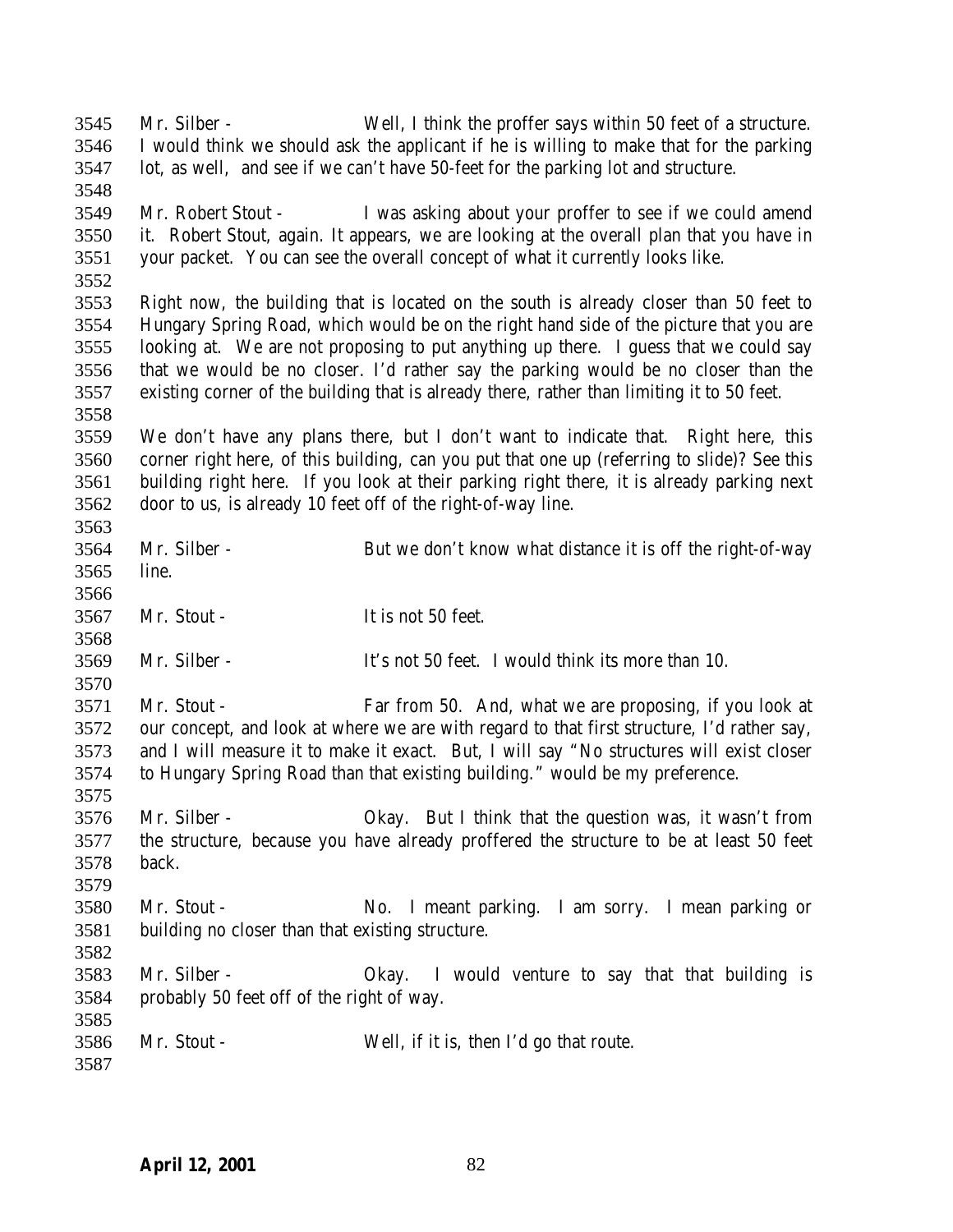Mr. Silber - We may want to address this between now and the time that it gets to the Board. Mr. Stout - Yes. And, what I am saying is, we will proffer whatever that measurement is, that no parking or structure will be closer to Hungary Spring Road than the existing structure located to the south. We will measure that and give you the exact measurements. Mr. Bittner - I would just like to say that the structure to the south I estimated to be about 100 feet off of Hungary Spring Road. Mr. Stout - Okay. That is why I said I would take a look at it. Mr. Bittner - Well, I wanted you to be aware of it. Mr. Vanarsdall - I knew it was a pretty good ways, but I didn't know what it was. Mr. Stout - I couldn't quite remember either. It looks closer on this map here. That is what I was going by. Ms. Dwyer - Are you talking about the Verizon structure? Mr. Stout - No ma'am. This building right here that's on the corner (referring to screen). Ms. Dwyer - In the office park? Mr. Stout - Yes, ma'am. And there is a parking lot closer to Hungary Spring Road. And our 50 feet would be, probably back to the end of that existing parking lot, that we would not have anything closer beside that parking lot, right through here (referring to screen). Mr. Taylor - The existing parking lot or almost parallel to Hungary Spring Road, Bob? Mrs. Dwyer - Let's just leave it. Mr. Stout - See right here, where I'm drawing, that's the parking lot. Mr. Taylor - That's the parking lot? 3630 Mr. Stout - That's the parking lot. And what I am saying is....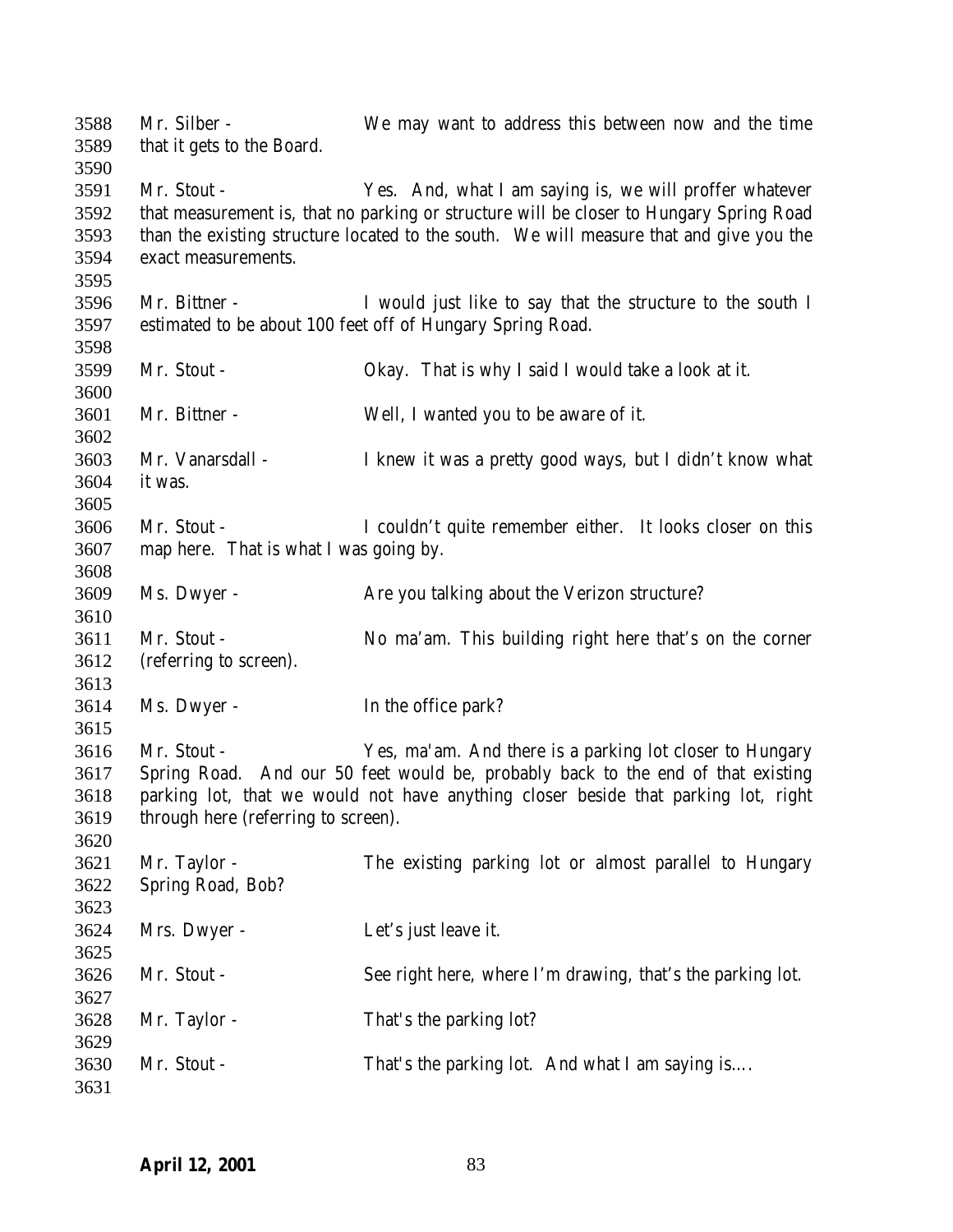| 3632 | Mr. Taylor -                                  | You draw a parallel line from there along side Hungary                                     |
|------|-----------------------------------------------|--------------------------------------------------------------------------------------------|
| 3633 | Spring Road. That's the minimum?              |                                                                                            |
| 3634 |                                               |                                                                                            |
| 3635 | Mr. Stout -                                   | Well, the minimum of 50 or the building, whatever it                                       |
| 3636 |                                               | happens to be. Either the building or 50 feet, whatever.                                   |
| 3637 |                                               |                                                                                            |
| 3638 | Mrs. Dwyer -                                  | Ask Mr. Vanarsdall what he wants.                                                          |
| 3639 |                                               |                                                                                            |
| 3640 | Mr. Stout -                                   | So in essence, we are saying that we are going to do it.                                   |
| 3641 |                                               |                                                                                            |
| 3642 | Mr. Vanarsdall -                              | Okay.                                                                                      |
| 3643 |                                               |                                                                                            |
| 3644 | Mr. Silber -                                  | Mr. Vanarsdall, typically, you can see the low parking                                     |
| 3645 |                                               | area that he was highlighting. It looks like it is a double-loaded parking lot. So, that's |
| 3646 |                                               | 18 feet, 18 feet, 24 feet, that's 60 feet of parking lot. So, that building is going to be |
| 3647 |                                               | back at least 60 feet, and looks like there is some space there. I would say that the      |
| 3648 |                                               | building is probably in the neighborhood of maybe 75 to 100 feet. But, we understand       |
| 3649 |                                               | where you are coming from and that could be addressed.                                     |
| 3650 |                                               |                                                                                            |
| 3651 | Mr. Stout -                                   | Like I said, 50 feet or the building, whichever.                                           |
| 3652 |                                               |                                                                                            |
| 3653 | Mr. Silber -                                  | Okay.                                                                                      |
| 3654 |                                               |                                                                                            |
| 3655 | Mr. Taylor -                                  | But, I really can't see from the Resource International                                    |
| 3656 |                                               | drawing what that parking lot looks like relative to the parallel line of Hungary Spring   |
| 3657 | Road, on here. What would that be, Mr. Stout? |                                                                                            |
| 3658 |                                               |                                                                                            |
| 3659 | Mr. Stout -                                   | The proposed parking lot on the Resource drawing is on                                     |
| 3660 |                                               | the lower right-hand side. And if you look in the square, you will see low parking, and    |
| 3661 |                                               | that's to serve the switching station there. Is that what you are asking me?               |
| 3662 |                                               |                                                                                            |
| 3663 | Mr. Taylor -                                  | Yes. Is that the darkened area on the drawing? I just                                      |
| 3664 |                                               | can't see where Hungary Spring is. Where is Hungary Spring?                                |
| 3665 |                                               |                                                                                            |
| 3666 | Mr. Stout -                                   | Right here, (referring to screen) way back there.                                          |
| 3667 |                                               |                                                                                            |
| 3668 | Mr. Taylor -                                  | Way back there? Okay.                                                                      |
| 3669 |                                               |                                                                                            |
| 3670 | Mr. Stout -                                   | Yes, sir. It's almost to the back side of the building.                                    |
| 3671 |                                               |                                                                                            |
| 3672 | Mr. Taylor -                                  | It's much further than I thought it would be.                                              |
| 3673 |                                               |                                                                                            |
| 3674 | Mr. Stout -                                   | It's back pretty far. And we are not proposing to build                                    |
| 3675 |                                               | any more structures there. That's a switching station that they are enlarging there.       |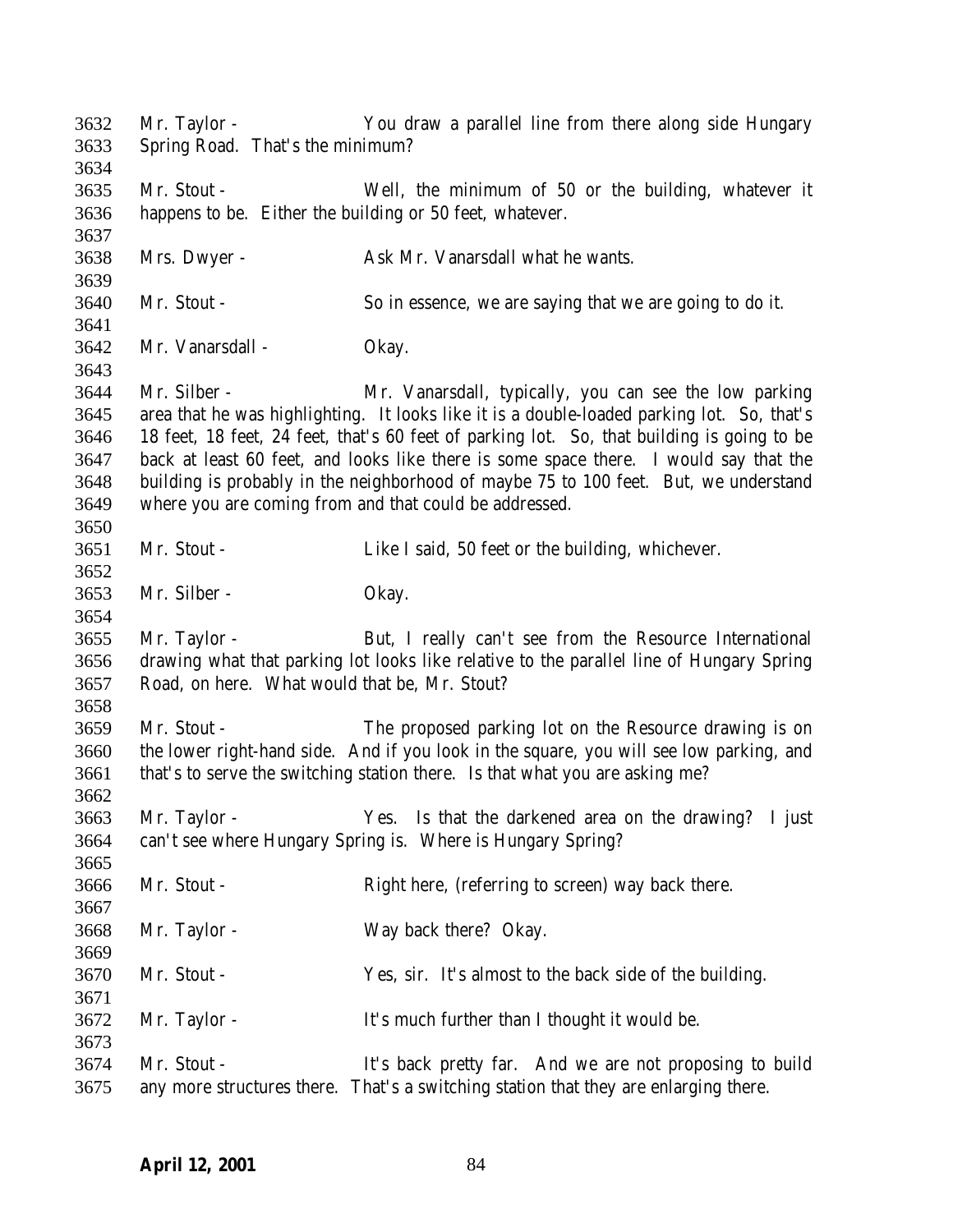| 3676<br>3677 | Mr. Taylor -                                         | Just the parking lot, at that setback?                                                    |
|--------------|------------------------------------------------------|-------------------------------------------------------------------------------------------|
| 3678         | Mr. Stout -                                          | Yes, sir.                                                                                 |
| 3679         |                                                      |                                                                                           |
| 3680         | Mr. Vanarsdall -                                     | I move C-22C-01 be recommended to the<br>Thank you.                                       |
| 3681         | Board of Supervisors for approval.                   |                                                                                           |
| 3682         |                                                      |                                                                                           |
| 3683         | Mr. Taylor seconded the motion.                      |                                                                                           |
| 3684         |                                                      |                                                                                           |
| 3685         | Mr. Archer -                                         | Motion by Mr. Vanarsdall, seconded by Mr. Taylor. All                                     |
| 3686         |                                                      | those in favor say aye—all those opposed by saying nay. The vote is 5-0, Mr. Kaechele     |
| 3687         | abstained. And that was the last case.               |                                                                                           |
| 3688         |                                                      |                                                                                           |
| 3689         | <b>REASON:</b>                                       | Acting on a motion by Mr. Vanarsdall, seconded by Mr. Taylor, the                         |
| 3690         |                                                      | Planning Commission voted 5-0, (one abstention) to recommend that the Board of            |
| 3691         |                                                      | Supervisors grant the request because it conforms to the recommendations of the Land      |
| 3692         |                                                      | Use Plan; and it would not be expected to adversely affect the pattern of zoning and land |
| 3693         | use in the area.                                     |                                                                                           |
| 3694         |                                                      |                                                                                           |
| 3695         | Mr. Silber -                                         | The next item on the agenda is a Resolution. This needs a                                 |
| 3696         |                                                      | little bit of explaining in that you may recall two weeks ago, Mr. Blankinship was here   |
| 3697         |                                                      | and presented a work session on the proposed ordinance on Non-commercial Kennels.         |
| 3698         |                                                      | The Planning Commission, at that time, went ahead made a motion to set a public           |
| 3699         |                                                      | hearing for April 25, 2001. That really should have been done by resolution, but we       |
| 3700         |                                                      | did not have a resolution here for you to adopt. So, we are coming to you, after the      |
| 3701         |                                                      | fact, with the resolution that should have been acted on by the Commission two weeks      |
| 3702         |                                                      | ago. We apologize for not having that with us, but we do have it tonight, and if I could  |
| 3703         |                                                      | request that you provide us with a motion and second so that we could be legal with the   |
| 3704         | adverting that's already appeared in the paper once. |                                                                                           |
| 3705         |                                                      |                                                                                           |
| 3706         | Mr. Vanarsdall -                                     | Can we still do it on the $25th$ ?                                                        |
| 3707         |                                                      |                                                                                           |
| 3708         | Mr. Silber -                                         | We can still do it on the $25th$ if you grant me that tonight.                            |
| 3709         |                                                      |                                                                                           |
| 3710         | Ms. Dwyer -                                          | I move that we approve the resolution.                                                    |
| 3711         |                                                      |                                                                                           |
| 3712         | Mr. Vanarsdall seconded the motion.                  |                                                                                           |
| 3713         |                                                      |                                                                                           |
| 3714         | Mr. Archer -                                         | Motion by Mrs. Dwyer, seconded by Mr. Vanarsdall. All                                     |
|              |                                                      |                                                                                           |
| 3715         | abstained.                                           | those in favor say aye—all those opposed by saying nay. The vote is 5-0, Mr. Kaechele     |
| 3716<br>3717 |                                                      |                                                                                           |
| 3718         | Mr. Silber -                                         |                                                                                           |
| 3719         |                                                      | Thank you very much.                                                                      |
|              |                                                      |                                                                                           |